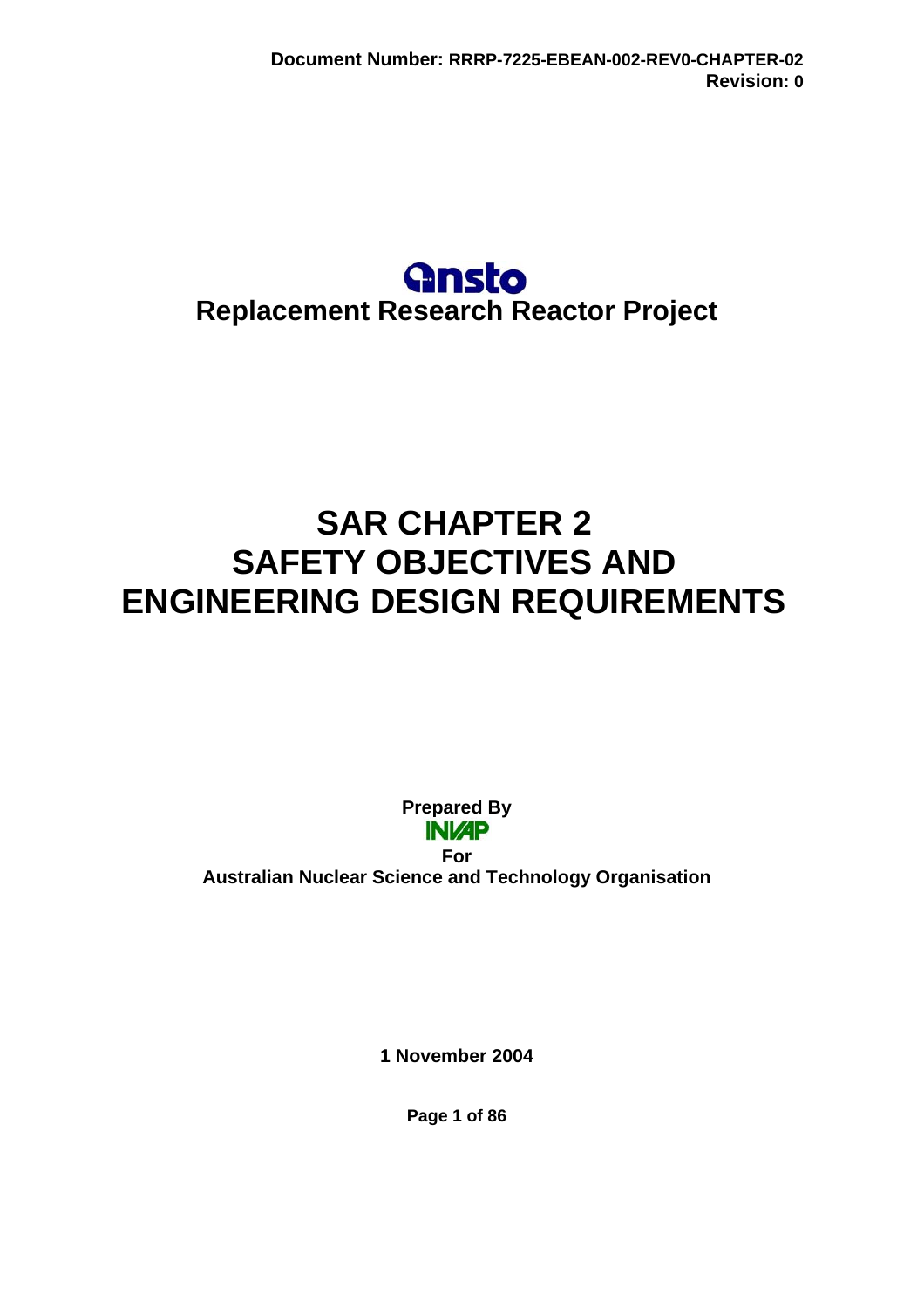| <b>ANSTO</b>                       |                                                                               | Document N°: RRRP-7225-EBEAN-002-Rev0-<br><b>CHAPTER-02</b><br>Revision: 0                       |                                      |          |
|------------------------------------|-------------------------------------------------------------------------------|--------------------------------------------------------------------------------------------------|--------------------------------------|----------|
| <b>Replacement Reactor Project</b> |                                                                               | Document Title: SAR - CHAPTER 2, Safety<br><b>Objectives and Engineering Design Requirements</b> |                                      |          |
| <b>REVISION SHEET</b>              |                                                                               | Ref No:                                                                                          |                                      |          |
|                                    |                                                                               |                                                                                                  | Print name, date and sign or initial |          |
| Revision                           | <b>Description of Revision</b>                                                | Prepared                                                                                         | Checked/<br>Reviewed                 | Approved |
| $\overline{0}$                     | Original Issue for public release                                             | <b>MS</b>                                                                                        | RM                                   | GW       |
|                                    |                                                                               |                                                                                                  |                                      |          |
|                                    |                                                                               |                                                                                                  |                                      |          |
|                                    |                                                                               |                                                                                                  |                                      |          |
| Notes:                             | 1. Revision must be verified in accordance with the Quality Plan for the job. |                                                                                                  |                                      |          |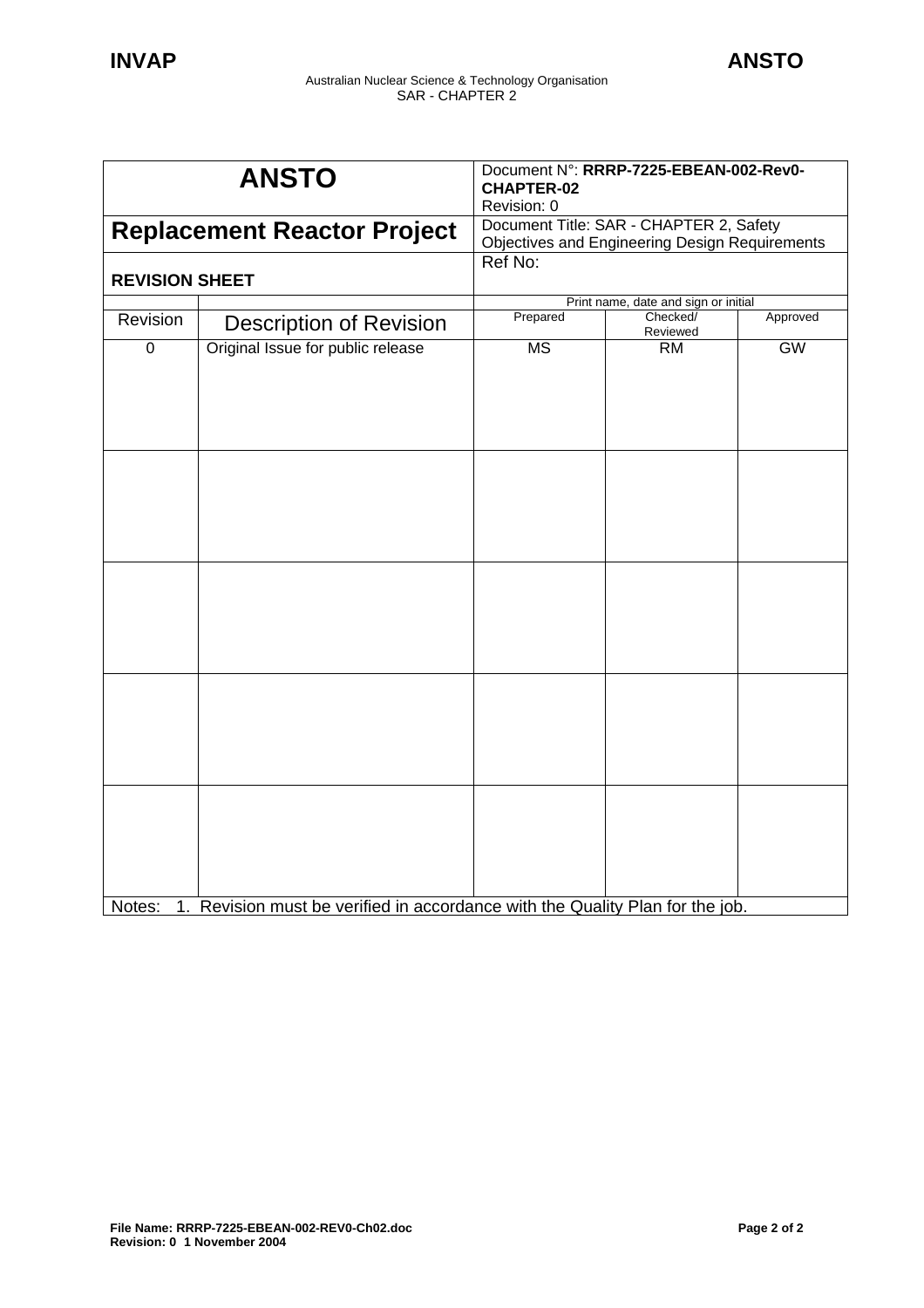Safety Objectives and Engineering Design Requirements Table of Contents

## **TABLE OF CONTENTS**

#### **2 SAFETY OBJECTIVES AND ENGINEERING DESIGN REQUIREMENTS**

#### **2.1 Introduction**

#### **2.2 Safety Objectives and criteria**

- 2.2.1 Safety Objectives
	- 2.2.1.1 Fundamental Safety Objective
	- 2.2.1.2 Radiation Protection and Technical Safety Objectives<br>2.2.1.3 Defence in Depth Principle
	- Defence in Depth Principle
	- 2.2.1.4 Safety Culture Objective
- 2.2.2 Nuclear and Radiation Safety Criteria
	- 2.2.2.1 Safety Criterion 1: Occupational Radiation Dose Limit
	- 2.2.2.2 Safety Criterion 2: Public Radiation Dose Constraint
	- 2.2.2.3 Safety Criterion 3: Occupational and Public Radiation Dose Optimisation
	- 2.2.2.4 Safety Criterion 4: Safety System Reliability Targets
	- 2.2.2.5 Safety Criterion 5: Maximum Public Dose for Design Basis Accidents
	- 2.2.2.6 Safety Criterion 6: Risk-Dose Criterion

## **2.3 General Design Requirements**

- Quality Assurance
- 2.3.2 Engineering Design Methodology
	- 2.3.2.1 General
	- 2.3.2.2 Defence in Depth Applied to the Design
	- 2.3.2.3 Provision of Barriers
	- 2.3.2.4 Proven Engineering Practice<br>2.3.2.5 Design Simplification<br>2.3.2.6 Fail-safe Features
	- **Design Simplification**
	- **Fail-safe Features**
- 2.3.3 Inherent Safety Features
- 2.3.4 Passive Safety Features
- 2.3.5 Provision of Safety Systems
	- 2.3.5.1 Redundancy
	- 2.3.5.2 Single Failure Criterion
	- 2.3.5.3 Diversity
	- 2.3.5.4 Independence
- 2.3.6 Accident Prevention
- 2.3.7 Accident Management
- 2.3.8 Assessment of Human Factors
- 2.3.9 Radiation Protection

#### **2.4 Specific Design Requirements**

- 2.4.1 Reactivity Control Criteria
	- 2.4.1.1 Shutdown System Requirements
	- 2.4.1.2 Reactivity Control System Requirements
	- 2.4.1.3 Reactivity Limits
	- 2.4.1.4 Shutdown Margins
- 2.4.2 Thermal-hydraulics Design Criteria
- 2.4.3 Reactor Core Integrity Requirements
- 2.4.4 Protection Against Flow Instabilities and Power Oscillations
- 2.4.5 Fuel Design Limits
	- 2.4.5.1 General Fuel Design Requirements
	- 2.4.5.2 Thermal Effects
	- 2.4.5.3 Hydraulic and Mechanical Effects
	- 2.4.5.4 Radiation Effects
	- 2.4.5.5 Chemical Effects
- 2.4.6 Design Criteria for the Reactor and Service Pools
- 2.4.7 Design Criteria for Structures Within the Reactor and Service Pools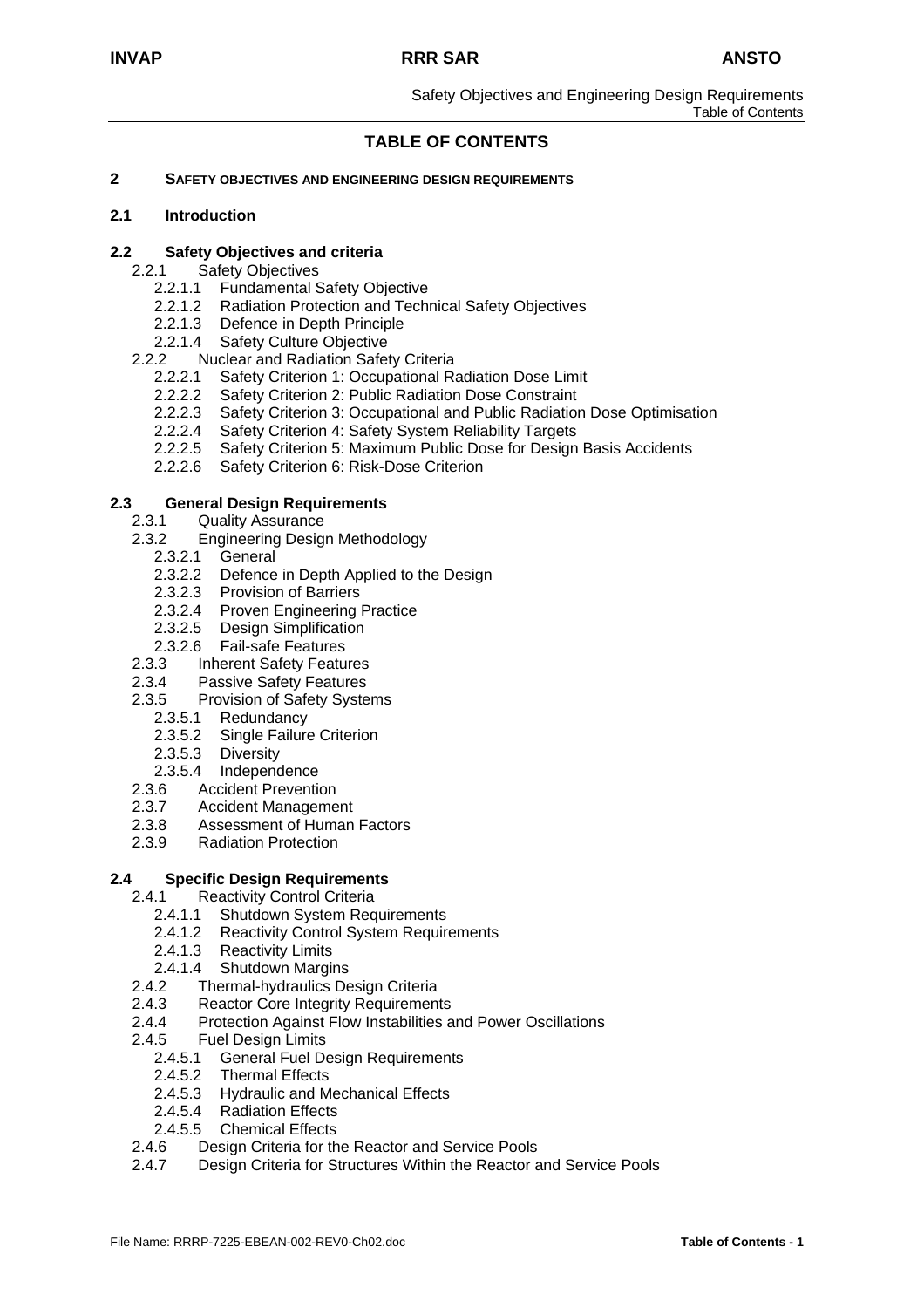Safety Objectives and Engineering Design Requirements Table of Contents

- 2.4.8 Cooling Systems Criteria
	- 2.4.8.1 General Requirements
	- 2.4.8.2 Primary Cooling System
	- 2.4.8.3 Reactor and Service Pools Cooling System
	- 2.4.8.4 Reflector Cooling and Purification System
	- 2.4.8.5 Secondary Cooling System
	- 2.4.8.6 Emergency Make-up Water System
- 2.4.9 Instrumentation and Control Systems Criteria
	- 2.4.9.1 General Instrumentation and Control System Requirements
	- 2.4.9.2 Reactor Protection Systems
	- 2.4.9.3 Reactor Shutdown Systems' Instrumentation
	- 2.4.9.4 Reactor Nucleonic Instrumentation<br>2.4.9.5 Post Accident Monitoring System
	-
	- 2.4.9.5 Post Accident Monitoring System<br>2.4.9.6 Reactor Control and Monitoring S **Reactor Control and Monitoring System**
	- 2.4.9.7 Radiation Monitoring System<br>2.4.9.8 Main Control Room Instrume
	- Main Control Room Instrumentation and Equipment
	- 2.4.9.9 Emergency Control Centre Instrumentation and Equipment
	- 2.4.9.10 Facility Emergency Warning System
	- 2.4.9.11 Irradiation, Beam Facilities, and Cold Neutron Source Instrumentation
	- 2.4.9.12 Seismic Monitoring Instrumentation
- 2.4.10 Engineered Safety Features Design Criteria
	- 2.4.10.1 Safety Functions
	- 2.4.10.2 Reliability Requirements
	- 2.4.10.3 Testing, Inspection and Maintenance Requirements
	- 2.4.10.4 Disabling/Bypassing of ESFs
	- 2.4.10.5 Independence of Process and Safety Systems
	- 2.4.10.6 Identification of Safety Systems
- 2.4.11 Containment
	- 2.4.11.1 General Requirements
	- 2.4.11.2 Reactor Containment Boundary
	- 2.4.11.3 Containment Isolation Valves
	- 2.4.11.4 Containment Energy Removal System
	- 2.4.11.5 Containment Pressure Relief and Filtered Vent System
	- 2.4.11.6 Containment Vacuum Relief System
- 2.4.12 Active Area Heating, Ventilation and Air Conditioning Systems
- 2.4.13 Emergency Control Centre Ventilation and Pressurisation System
- 2.4.14 Sharing of Structures and Systems Important to Safety Between the Reactor Facility and Other Facilities at LHSTC
- 2.4.15 Consideration of Human Factors and Ergonomic Design Principles
- 2.4.16 Design Analysis Techniques
- 2.4.17 Design Criteria for Reactor Utilisation
	- 2.4.17.1 General Requirements
	- 2.4.17.2 Beams
	- 2.4.17.3 Irradiation Facilities
- 2.4.18 Protection against Dependent Failure
- 2.4.19 Capability for Surveillance and Maintenance of Safety Related Equipment
- 2.4.20 Electrical Power Supply Design Criteria
	- 2.4.20.1 General Requirements
	- 2.4.20.2 Standby Power System
- 2.4.21 Auxiliary System Criteria
	- 2.4.21.1 Fuel Handling and Storage Systems
	- 2.4.21.2 Other Auxiliary Systems
- 2.4.22 Radiation Protection in the Design
	- 2.4.22.1 Design Criteria to Reduce Exposures
	- 2.4.22.2 Prevention of Inadvertent Criticality
	- 2.4.22.3 Waste Management

#### **2.5 Classification of systems, structures and components**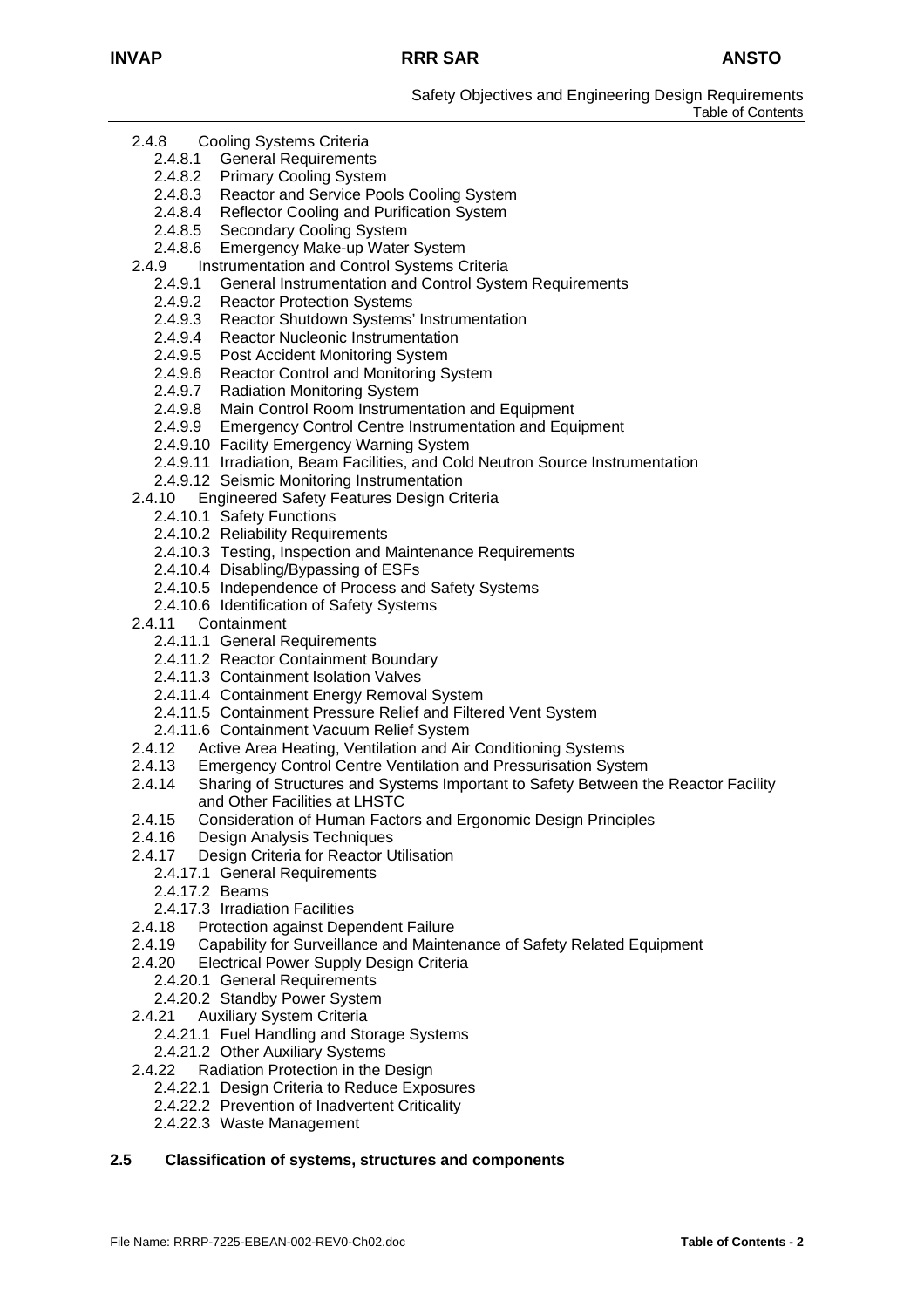Safety Objectives and Engineering Design Requirements Table of Contents

- 2.5.1 Safety Classification Methodology
	- 2.5.1.1 Design Requirements for Safety Category 1 Systems, Structures and Components
	- 2.5.1.2 Design Requirements for Safety Category 2 Systems, Structures and Components
	- 2.5.1.3 Design Requirements for Safety Category 3 structures, Systems and Components
- 2.5.2 Seismic Classification Methodology
- 2.5.3 Quality Classification Methodology

#### **2.6 Design Criteria to Withstand External Events**

- 2.6.1 Design Criteria for the Resistance against Seismic Hazard
	- 2.6.1.1 Design Basis Ground Motions<br>2.6.1.2 Basic Response Spectra
	- 2.6.1.2 Basic Response Spectra<br>2.6.1.3 Design Response Spectr
	- Design Response Spectra
	- 2.6.1.4 Soil-Structure Interaction
	- 2.6.1.5 Ductility
	- 2.6.1.6 Seismic Qualification
	- 2.6.1.7 Seismic Design Criteria
- 2.6.2 Design Criteria for the Resistance against Aircraft Impact
- 2.6.3 Design Criteria for the Resistance against Wind and Tornado Loading
- 2.6.4 Design Criteria for the Resistance against Flood

#### **2.7 Codes and standards**

#### **2.8 Technical Design Methods**

- 2.8.1 Neutronic, Thermal-hydraulic and Shielding Design
- 2.8.2 Analysis of Transients
- 2.8.3 Mechanical Stress Analysis
- 2.8.4 Design and Analysis of Process Systems
- 2.8.5 Experimental Testing

#### **2.9 Design for Internal Fire Protection**

- 2.9.1 Preventive Protection
	- 2.9.1.1 General
	- 2.9.1.2 Fire Prevention
	- 2.9.1.3 Handling of Combustible Products
	- 2.9.1.4 Electrical Equipment
	- 2.9.1.5 Furnishings
- 2.9.2 Passive Protection
- 2.9.3 Detection and Suppression Systems
- 2.9.4 Handling Emergencies

#### **2.10 Qualification of Components**

- 2.10.1 Prototype Testing
	- 2.10.1.1 Control Rod Drives
	- 2.10.1.2 Neutron Beam Shutters
	- 2.10.1.3 Cold Neutron Source
	- 2.10.1.4 Second Shutdown System
	- 2.10.1.5 Fuel Assembly and Fuel Clamp
	- 2.10.1.6 Pneumatic Conveyor System
	- 2.10.1.7 Flap Valves
- **2.11 Conclusions**

*End of Table of Contents*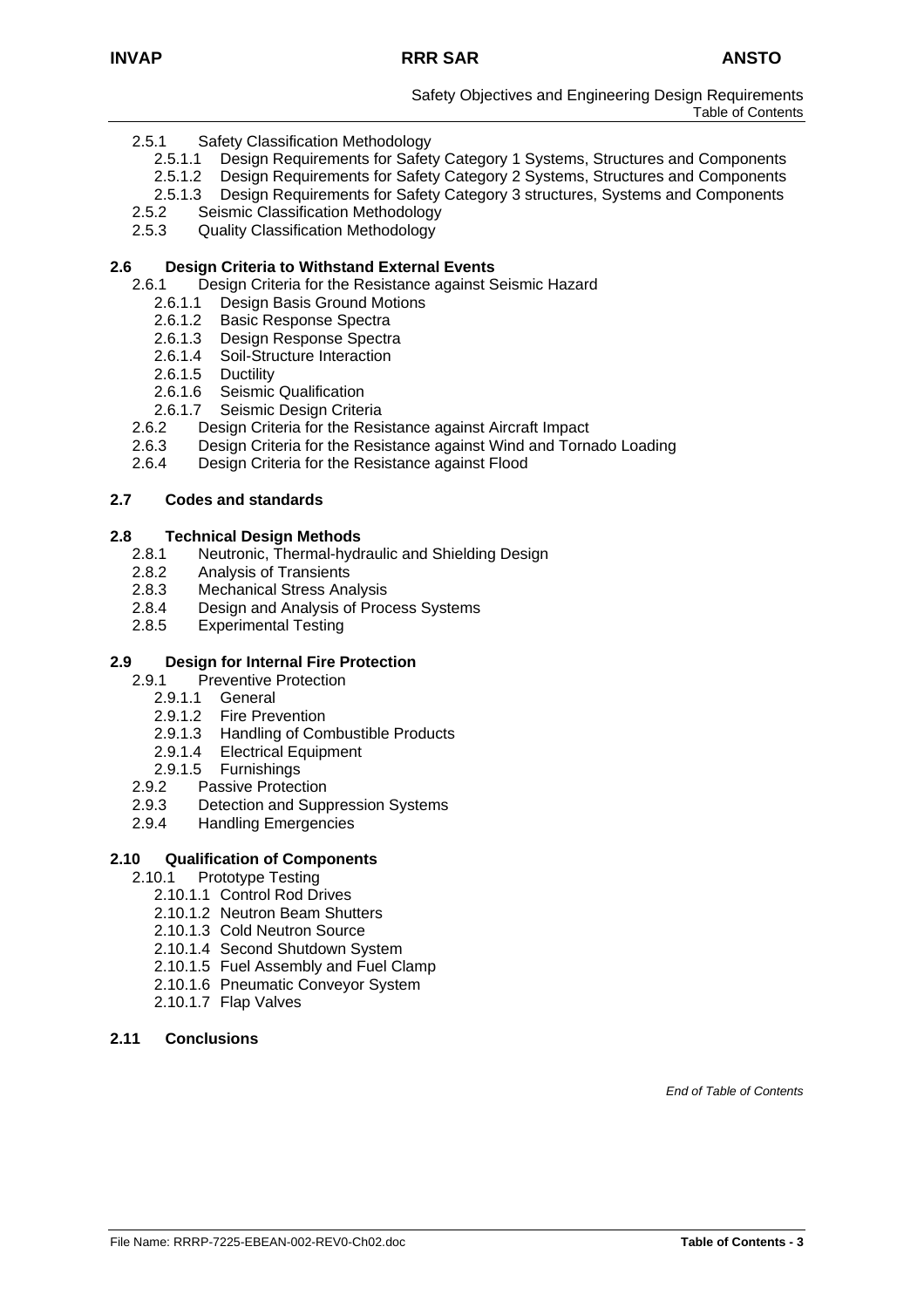## **2 SAFETY OBJECTIVES AND ENGINEERING DESIGN REQUIREMENTS**

#### **2.1 INTRODUCTION**

Safety objectives and engineering design requirements of systems, structures, and components important to the safety of the Replacement Research Reactor Facility (Reactor Facility) are specified and described in this Chapter. Emphasis is placed on the principles used in the design of the reactor.

The objectives of this chapter are as follows:

- 1. To identify the overall safety objectives, the safety criteria and the general requirements relating to design of the Reactor Facility.
- 2. To identify the design requirements relating to safety for specific systems, structures and components important to safety.
- 3. To identify the approach to the classification of systems, structures and components for the purpose of design or analysis, including their safety categorisation, seismic classification and quality level determination.
- 4. To identify the design criteria for the resistance of systems, structures and components to external events.
- 5. To identify the codes and standards used in the design and analysis of systems, structures and components.
- 6. To identify and describe the design requirements for fire protection inside the Reactor Facility.
- 7. To identify and describe the design basis for the qualification of components to achieve intended safety functions and resist environmental conditions.

Other chapters in this SAR demonstrate how the as-built design of the Reactor Facility meets the safety objectives and engineering design requirements identified in this chapter.

*End of Section*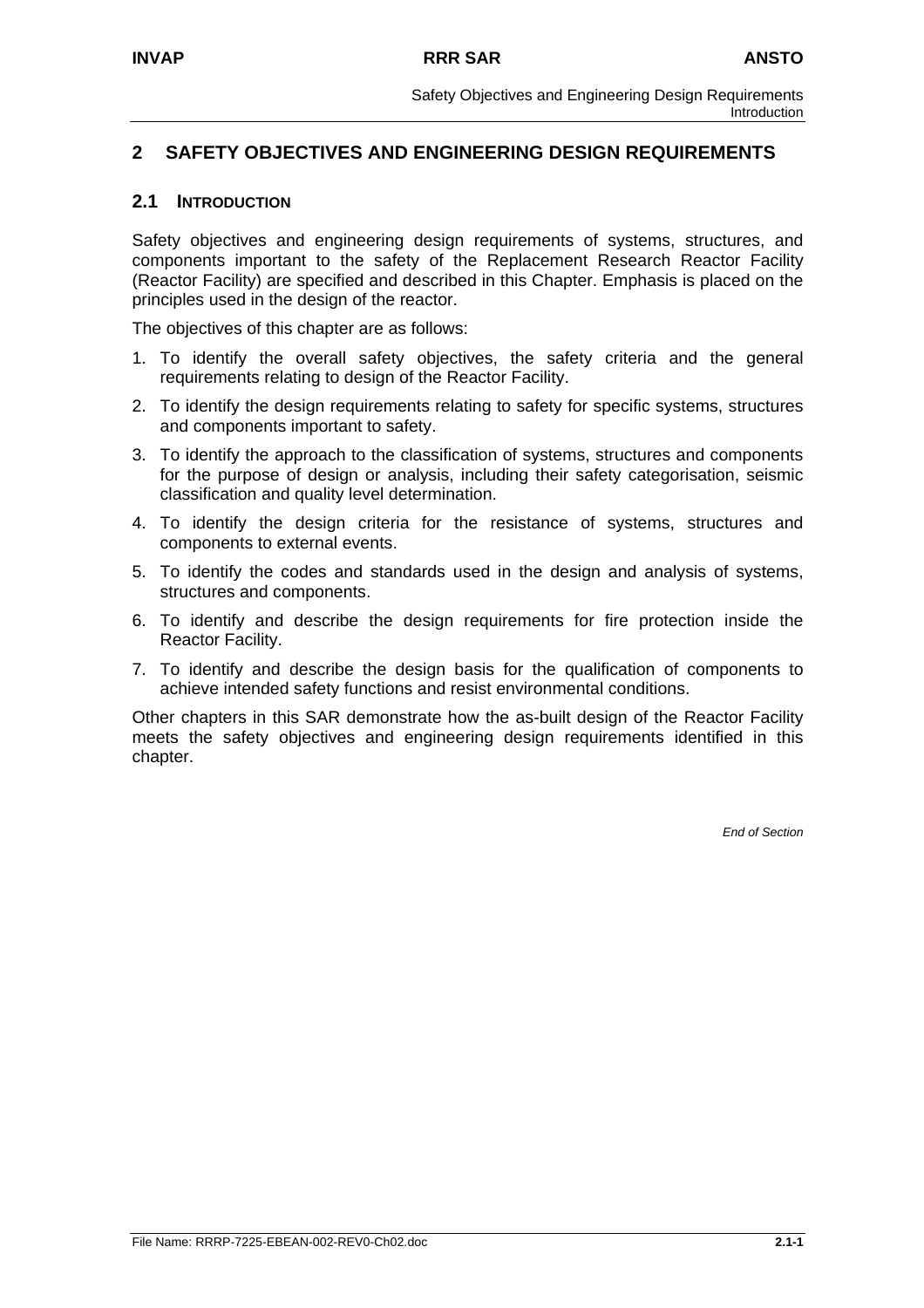## **2.2 SAFETY OBJECTIVES AND CRITERIA**

## **2.2.1 Safety Objectives**

This section identifies the fundamental design objective and the supporting objectives and principles applicable to the Reactor Facility.

## **2.2.1.1 Fundamental Safety Objective**

The fundamental safety objective for the Reactor Facility is to protect individuals, the general public and the environment from exposure to radiation due to operation of the facility. This will be achieved by establishing and maintaining in the Reactor Facility effective defences against radiological hazards.

#### **2.2.1.2 Radiation Protection and Technical Safety Objectives**

The fundamental safety objective is supported by radiation protection and technical safety objectives as follows:

- 1. That radiation exposure to site personnel and members of the public from planned releases of radioactive materials from the Reactor Facility during all operational states, will remain below limits prescribed by ARPANSA and will be kept As Low As Reasonably Achievable, economic and social factors being taken into account (ALARA).
- 2. That all practicable measures will be taken to prevent initiating events and minimise their potential to develop into accidents.
- 3. That all practicable measures will be taken to mitigate the consequences from accidents that might occur.
- 4. That, for design basis accidents, it will be shown with a high level of confidence that radiological consequences will be small and below prescribed limits.
- 5. That beyond design basis accidents which may result in significant off-site consequences will be extremely unlikely, and that any potential consequences will be minor.

#### **2.2.1.3 Defence in Depth Principle**

A defence in depth approach will be adopted to ensure that the Reactor Facility's design and operation incorporates multiple levels of protection against the release of radioactive materials. The five successive levels of defence in depth are:

- a) Prevention of deviations from normal operation.
- b) The detection and interception of such deviations and failures in order to prevent anticipated operational occurrences from escalating into accident conditions.
- c) Control of the consequences of any resulting accident conditions in the unlikely event that escalation of certain anticipated operational occurrences is not arrested by a preceding level.
- d) Control of severe conditions including prevention of accident progression and mitigation of the consequences of a severe accident.
- e) Mitigation of the radiological consequences of significant releases of radioactive materials.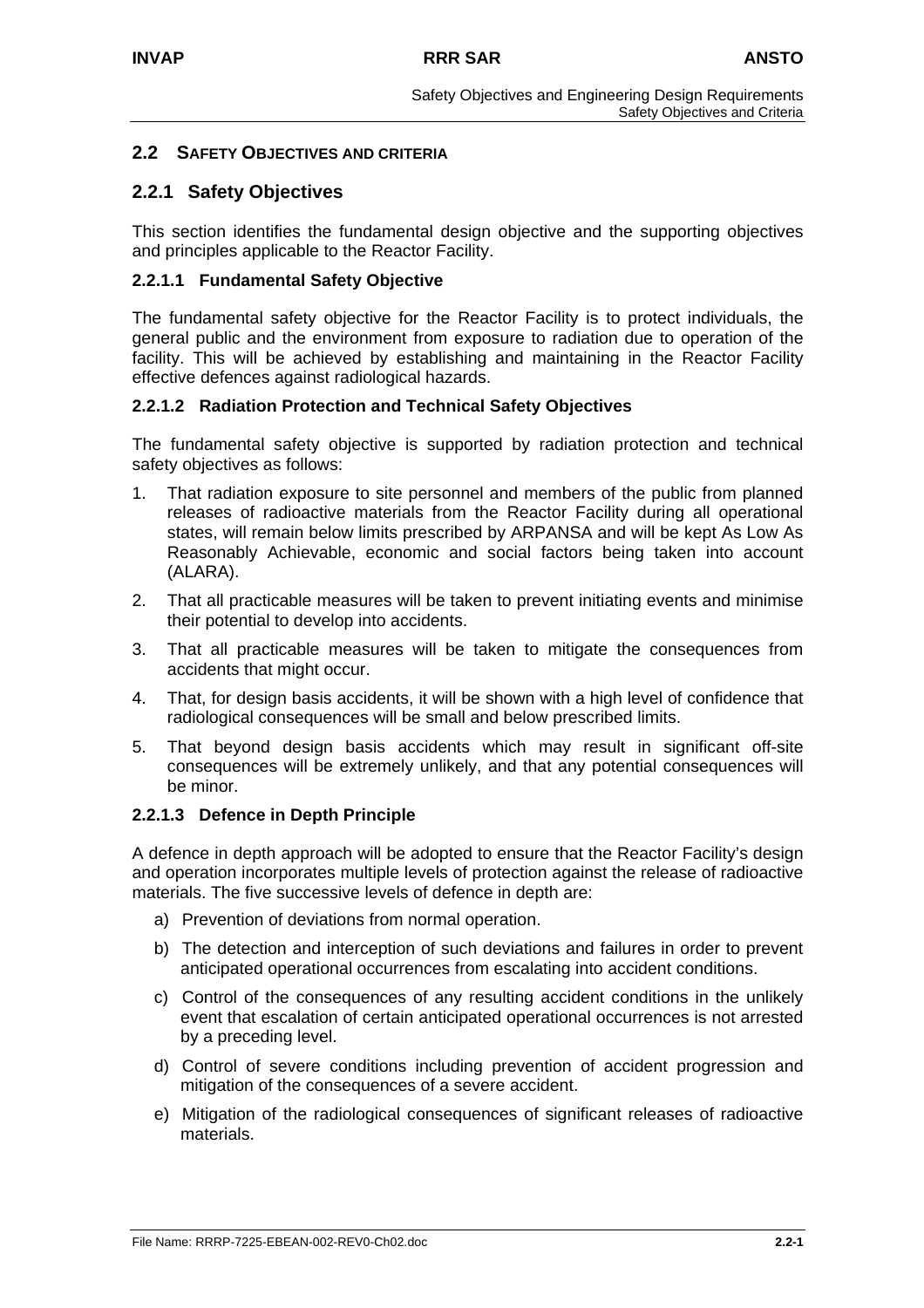## **2.2.1.4 Safety Culture Objective**

All organisations involved in the design, construction and operation of the Reactor Facility will actively support the development of a safety culture which ensures that an overriding priority is given to matters involving nuclear safety and radiation protection, and that these matters receive the attention warranted by their significance. The development of a safety culture will be supported at the organisational and individual level through establishment of an appropriate safety management system, specific training and the implementation of appropriate procedures.

## **2.2.2 Nuclear and Radiation Safety Criteria**

The Reactor Facility will be designed, constructed and maintained to meet the nuclear and radiation safety criteria of ARPANSA and the safety criteria set out in the following sections.

#### **2.2.2.1 Safety Criterion 1: Occupational Radiation Dose Limit**

The effective dose to any occupationally exposed person from all activities associated with the operation, maintenance and utilisation of the Reactor Facility during normal operation and anticipated operational occurrences will not exceed 20 mSv annually, averaged over five consecutive years. The effective dose in any one year will not exceed 50 mSv.

The effective dose from normal operation of the Reactor Facility to any occupationally exposed person will be constrained to be less than 20 mSv per year.

#### **2.2.2.2 Safety Criterion 2: Public Radiation Dose Constraint**

The effective dose from normal operation of the Reactor Facility to any member of the public at the buffer zone boundary will be constrained to be less than 0.1 mSv per year. This will ensure that the effective dose to any member of the public from all activities associated with the operation, maintenance and utilisation of the Reactor Facility during normal operation and anticipated operational occurrences will not exceed 1 mSv annually

Discharges from the Reactor Facility will comply with levels given in the Discharge Authorisation set by the Regulator. Airborne discharges from the whole site will not lead to exposure of a member of the public greater than 0.01 mSv per year.

## **2.2.2.3 Safety Criterion 3: Occupational and Public Radiation Dose Optimisation**

The magnitude of individual doses, the number of people who are exposed, and the likelihood of incurring exposures to radiation, will be ALARA, after taking into account economic and social factors.

#### **2.2.2.4 Safety Criterion 4: Safety System Reliability Targets**

The total frequency of exceeding any of the safety limits for the reactor core will be shown to be less than  $10^{-4}$  per year.

The reliability of each safety system (i.e. Safety Category 1 systems; see section 2.5) will be shown to be better than  $10<sup>-3</sup>$  failures to perform its intended function per demand. Where available, manufacturer's information for reliability will be provided. When necessary, a reliability analysis will be performed.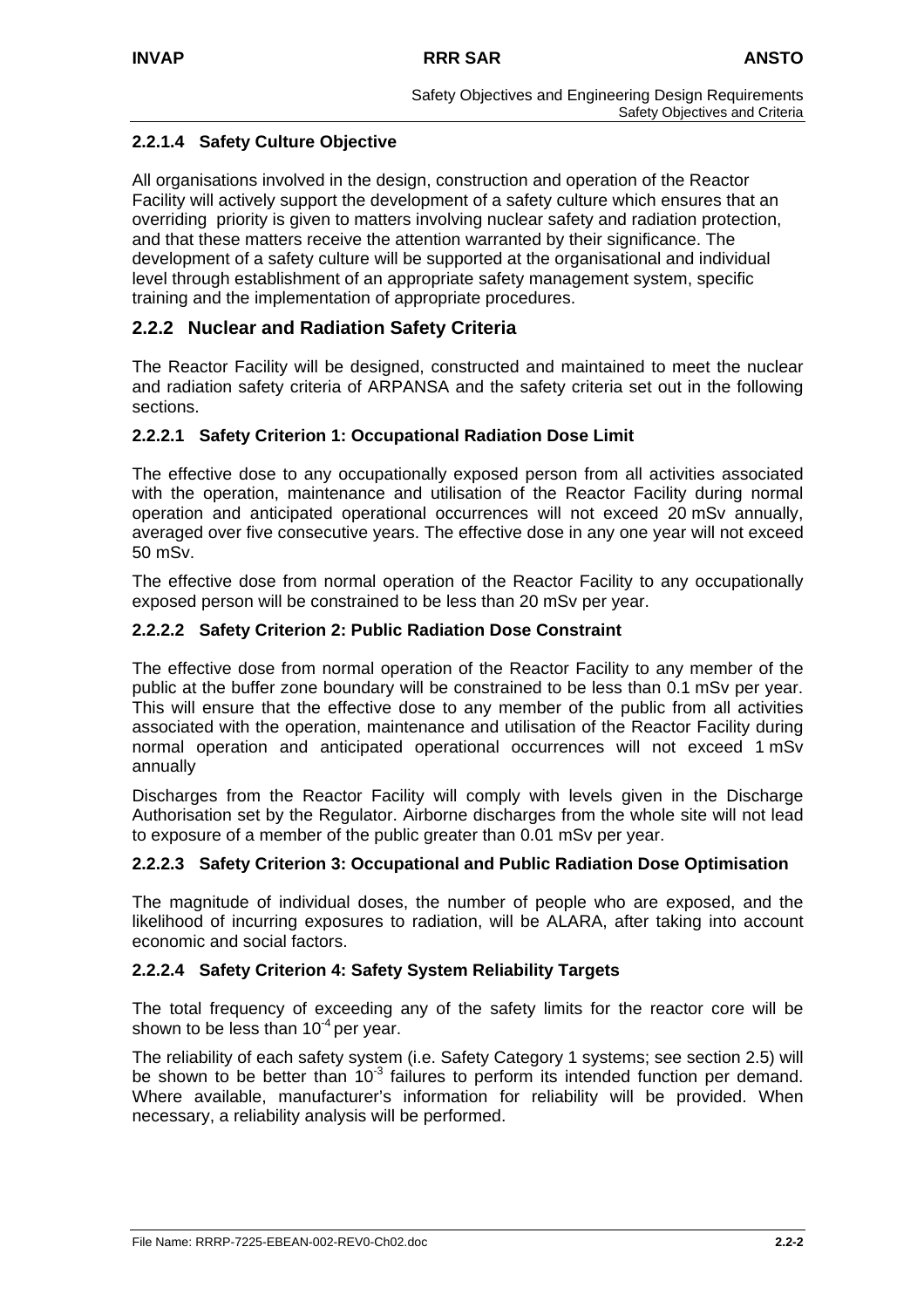The safety analysis will show that the frequency of any single accident sequence that results in the safety limits for the reactor core being exceeded does not dominate the overall risk.

#### **2.2.2.5 Safety Criterion 5: Maximum Public Dose for Design Basis Accidents**

The maximum effective dose to the most exposed individual member of the public resulting from any design basis accident (assessed using conservative assumptions) will be less than the minimum intervention level recommended by ARPANSA for any emergency countermeasures.

#### **2.2.2.6 Safety Criterion 6: Risk-Dose Criterion**

ARPANSA's Regulatory Assessment Principles (RAPs) specifies that probabilistic methods using best-estimate methods and data may be used to confirm that the risks to the public comply with the safety limits in the following Table.

| ARPANSA – SAFETY LIMITS AND OBJECTIVES               |                                  |                         |  |  |  |
|------------------------------------------------------|----------------------------------|-------------------------|--|--|--|
| from Table 2, ARPANSA RAPs                           |                                  |                         |  |  |  |
| Maximum effective dose to                            | Total frequency per reactor year |                         |  |  |  |
| most exposed member of<br>the public (milliSieverts) | <b>Safety Limit</b>              | <b>Safety Objective</b> |  |  |  |
| $0.1$ to                                             |                                  | $10^{-2}$               |  |  |  |
| 10<br>to                                             | $10^{-1}$                        | $10^{-3}$               |  |  |  |
| 10<br>100<br>to                                      | $10^{-2}$                        | $10^{-4}$               |  |  |  |
| to 1000<br>100                                       | $10^{-3}$                        | $10^{-5}$               |  |  |  |
| More than 1000                                       | $10^{-4}$                        | $10^{-6}$               |  |  |  |

Note that the Safety Limit is the value that will not be exceeded. The Safety Objective is the value below which further reduction is not required. Between the Safety Limit and the Safety Objective, the risk must be shown to be as low as reasonably achievable, economic and social factors being taken into account.

*End of Section*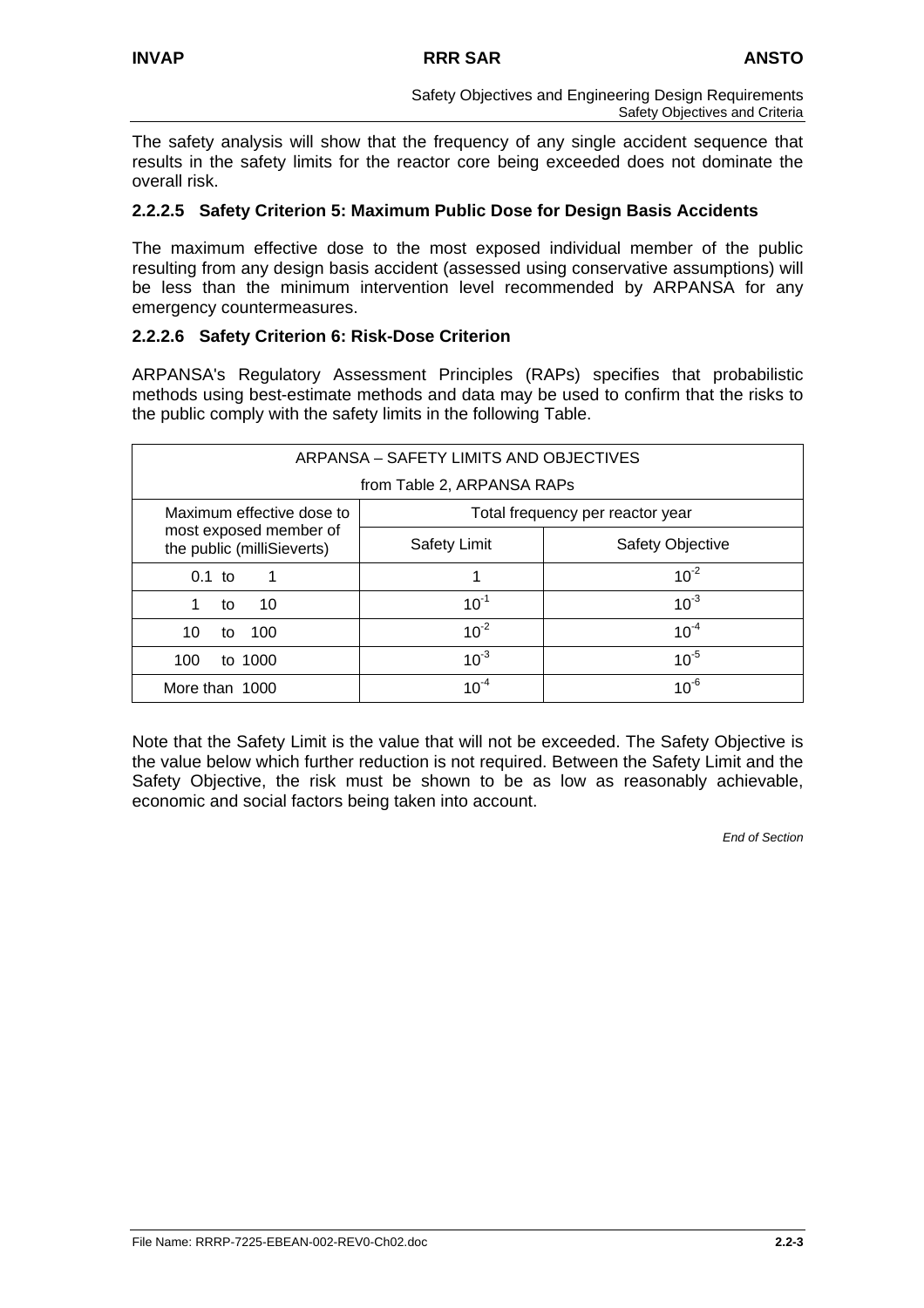## **2.3 GENERAL DESIGN REQUIREMENTS**

This section describes the general design requirements, including the requirements for normal operation, anticipated operational occurrences and design basis accidents, which ensure that the safety objectives specified in Section 2.2 are met. They are supplemented by additional specific design requirements identified in Section 2.4.

## **2.3.1 Quality Assurance**

The design will be performed according to the design requirements of the Project Quality Assurance Program and the Design Plan.

The Project Quality Assurance Program will be in place throughout the project prior to commencement of normal operation. It will address the design process and meet the requirements of:

- a) ARPANSA RG-5, Regulatory Assessment Criteria for the Design of New Controlled Facilities and Modifications to Existing Facilities.
- b) International Atomic Energy Agency (IAEA) Safety Series No. 50-C/SG-Q, Quality Assurance for Safety in Nuclear Power Plants and other Nuclear Installations, 1996.
- c) IAEA Safety Standard, Safety Requirements for Research Reactors, Draft DS272 April 2001.

The INVAP Project Quality Assurance Program will be developed as part of INVAP's overall Quality Assurance (QA) system, which is certified to ISO 9001:2000. INVAP's QA system will be subject to regular audits by ANSTO and by organisations independent of both INVAP and ANSTO.

The ANSTO Project Quality Management System will be developed as part of ANSTO's overall QA system. It will also be certified to OSO- 9001:2000 and subject to regular third party audits by independent organisations.

Quality Assurance relevant to normal operation is discussed in detail in Chapter 18.

## **2.3.2 Engineering Design Methodology**

## **2.3.2.1 General**

The design basis of the Reactor Facility will be developed from the demands on reactor design imposed by the conditions the reactor must be able to meet during its operational life. The design basis will take into account the challenges and conditions associated with all stages of the Reactor Facility's life, all operational states, site characteristics, design requirements and limits, and operating modes.

Conservative, high quality design methods, analyses and engineering practice will be used in the design of structures, systems and components important to safety. In particular, systems important to safety will be designed with conservative margins between applied loads and/or operation conditions and the design limits. These margins will take into account the most challenging parameter values for operational states and design basis accident conditions, the precision of the design methods applied, transient effects on the systems, measurement uncertainties and the ageing effects on materials properties where applicable.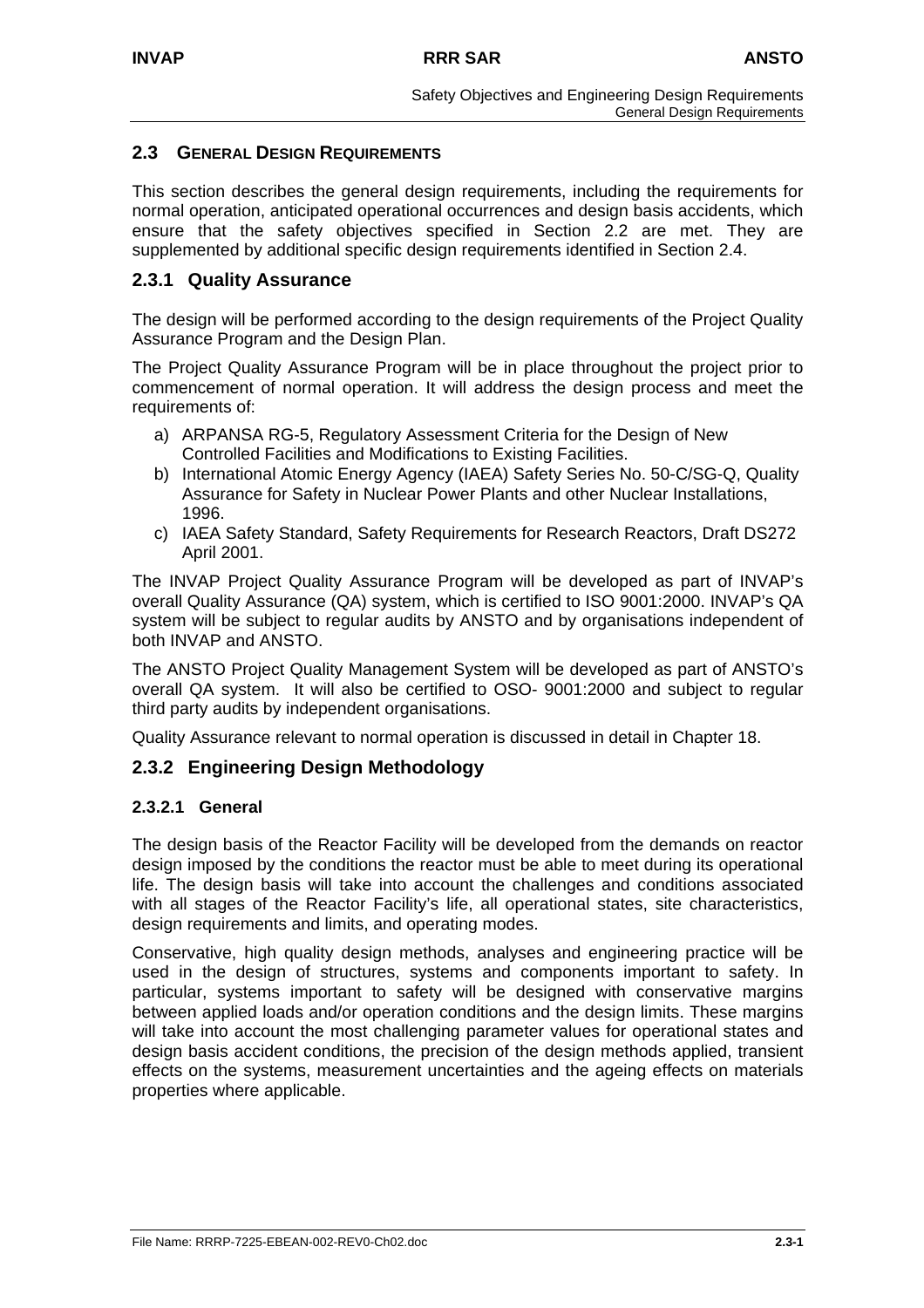## **2.3.2.2 Defence in Depth Applied to the Design**

In accordance with the Defence in Depth Principle, a series of successive and diverse levels of protection against the unintentional release of radioactive material will be provided in the design of the Reactor Facility. Each level will provide adequate protection in the event that the previous one fails, including its failure as a consequence of the failure of another level.

The levels of defence in depth implemented in the design are:

| Level   | Objective                                                                                                                                        | <b>Essential means</b>                                                                          |
|---------|--------------------------------------------------------------------------------------------------------------------------------------------------|-------------------------------------------------------------------------------------------------|
| Level 1 | Prevention of abnormal operation and<br>failures                                                                                                 | Conservative, high quality, proven design<br>and high quality in construction and<br>operation. |
| Level 2 | Control of abnormal operation and<br>detection of failures                                                                                       | Process control and limiting systems and<br>other surveillance features and<br>procedures.      |
| Level 3 | Control of accidents within the design<br>basis                                                                                                  | Engineering safety features and accident<br>procedures.                                         |
| Level 4 | Control of severe plant conditions,<br>including prevention of accident<br>progression and mitigation of the<br>consequences of severe accidents | Complementary measures, accident<br>management and on-site mitigation                           |
| Level 5 | Mitigation of radiological<br>consequences of significant releases<br>of radioactive materials                                                   | Off-site emergency response                                                                     |

The design of the Reactor Facility will be such that the first two levels of defence in depth carry the primary burden for nuclear safety, with the greatest emphasis being placed on the first level.

The design will also ensure that adequate defence in depth is maintained during all operational states of the facility.

## **2.3.2.3 Provision of Barriers**

To complement the implementation of defence in depth principle, the design of the Reactor Facility will include a series of physical barriers against the release of radioactive material to the environment. The design of each successive barrier will address the failure of the previous barriers, including its failure as a consequence of the failure of other barriers. The following physical barriers will be provided:

- a) fuel matrix and cladding;
- b) pool coolant boundary and pool water; and
- c) containment system.

As such, a large uncontrolled release of radioactivity from the Reactor Facility to the environment would require the failure of all three barriers.

## **2.3.2.4 Proven Engineering Practice**

The technology used in the design, construction, commissioning and operation of the Reactor Facility will be based to the greatest extent practicable on conservative engineering practices that have been proven by operating experience and/or testing, and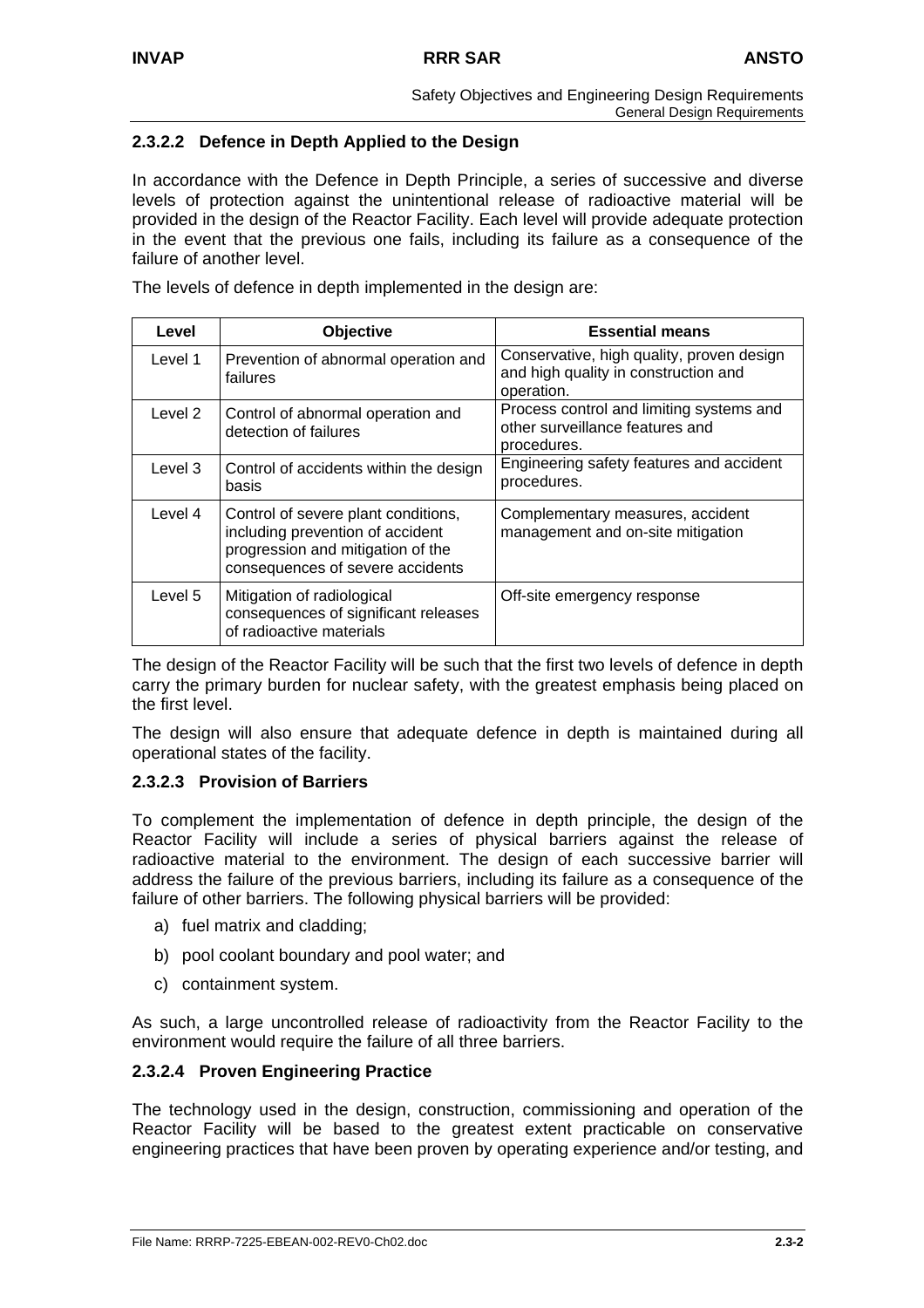which are reflected in applicable codes and standards and other appropriately documented sources of information.

New technologies incorporated into the design of the Reactor Facility will be supported by appropriate research and development, and tested and validated prior to the Reactor Facility becoming operational.

## **2.3.2.5 Design Simplification**

The design of the Reactor Facility will be kept as simple as practicable. Unnecessary design complexity will be avoided such that:

- a) The operator has a clear and unambiguous understanding of plant behaviour and system responses. System behaviour and response indications are well defined and clearly understandable.
- b) System interaction is reduced to a level that will still achieve the safety and utilisation requirements.
- c) There are no complex service system dependencies.
- d) Maintenance and inspection processes are well understood and easily carried out.
- e) The Reactor Facility is simple to construct, commission, operate and decommission.

#### **2.3.2.6 Fail-safe Features**

The fail-safe principle will be incorporated into the design of systems and components important to nuclear safety, wherever practicable, taking into account plant availability requirements.

Fail-safe will be interpreted to mean that if a system or component fails, then the facility would automatically pass into a safe state without the need for the initiation of any protective actions.

## **2.3.3 Inherent Safety Features**

Wherever practicable, inherent safety features will be incorporated into the design of systems important to safety, in particular systems which ensure the three basic safety functions of reactor shutdown, decay heat removal and containment of radioactive materials.

An inherent safety feature will be taken to mean a feature which ensures a change towards safe conditions in response to a postulated initiating event through reliance on intrinsic physical properties without requiring movement, displacement or actuation of any equipment.

## **2.3.4 Passive Safety Features**

Wherever practicable, passive safety features will be incorporated into the design of systems important to safety, in particular systems which ensure the three basic safety functions of reactor shutdown, decay heat removal and containment of radioactive materials.

A passive safety feature will be taken to mean a feature which achieves its function without the need for an active power source (e.g. electricity, compressed air, etc)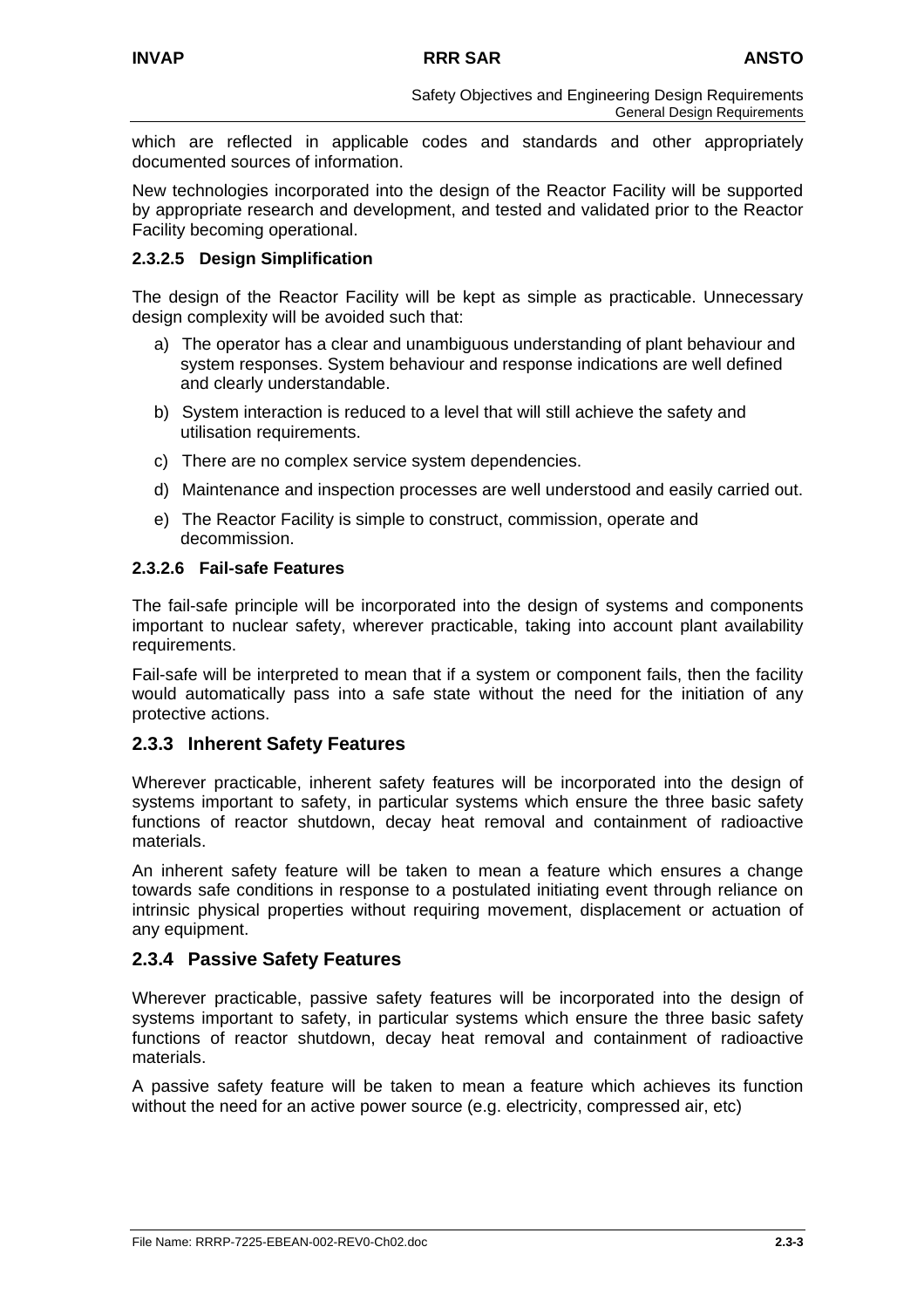## **2.3.5 Provision of Safety Systems**

The design of the Reactor Facility provides safety systems to fulfil the following three basic safety functions:

Reactor shutdown and maintenance of sub-criticality.

Adequate heat removal.

Containment of radioactive materials.

Safety systems (i.e. Safety Category 1 systems; see section 2.5) will be provided to fulfil identified safety functions and will be established in a logical and systematic manner based on the safety analysis, such that sufficient protection is provided for every identified design basis fault sequence.

Safety systems will be subject to strict design requirements in order to ensure high reliability, and include provisions to facilitate regular inspection, testing and maintenance.

The principles of redundancy, diversity and independence, as identified below, will be applied to safety systems in order to ensure reliable performance and reduce the potential for common mode failures. The level of redundancy, diversity and independence applied to systems will be commensurate with the safety significance of the system.

The principles of redundancy, diversity and independence will also be applied in the design of safety-related process systems, to the extent appropriate to their safety categorisation (see section 2.5).

Compliance with these principles is discussed in the relevant "design evaluation" section associated with the individual system descriptions in Chapters 5 to 11 and in the safety analysis in Chapter 16.

## **2.3.5.1 Redundancy**

Redundancy will be provided in the design of safety systems where necessary in order to:

- a) Ensure the reliable performance of the safety function;
- b) Meet the single failure criterion;
- c) Ensure that reliability is maintained in systems where there is potential for undetected failures.

Where redundancy is provided, each set of redundant equipment will be capable of being individually tested.

## **2.3.5.2 Single Failure Criterion**

Each safety system (or group of systems) provided to fulfil a safety function will be capable of fulfilling this safety function even in the event of a single random failure within the system (or group of systems).

In assessing compliance with the single failure criterion, design basis fault sequences will be considered in turn, with each component within the system (or group of systems) provided to fulfil that safety function assumed to fail in all credible modes. Consequential failures and the potential for common cause failures will also be considered, as well as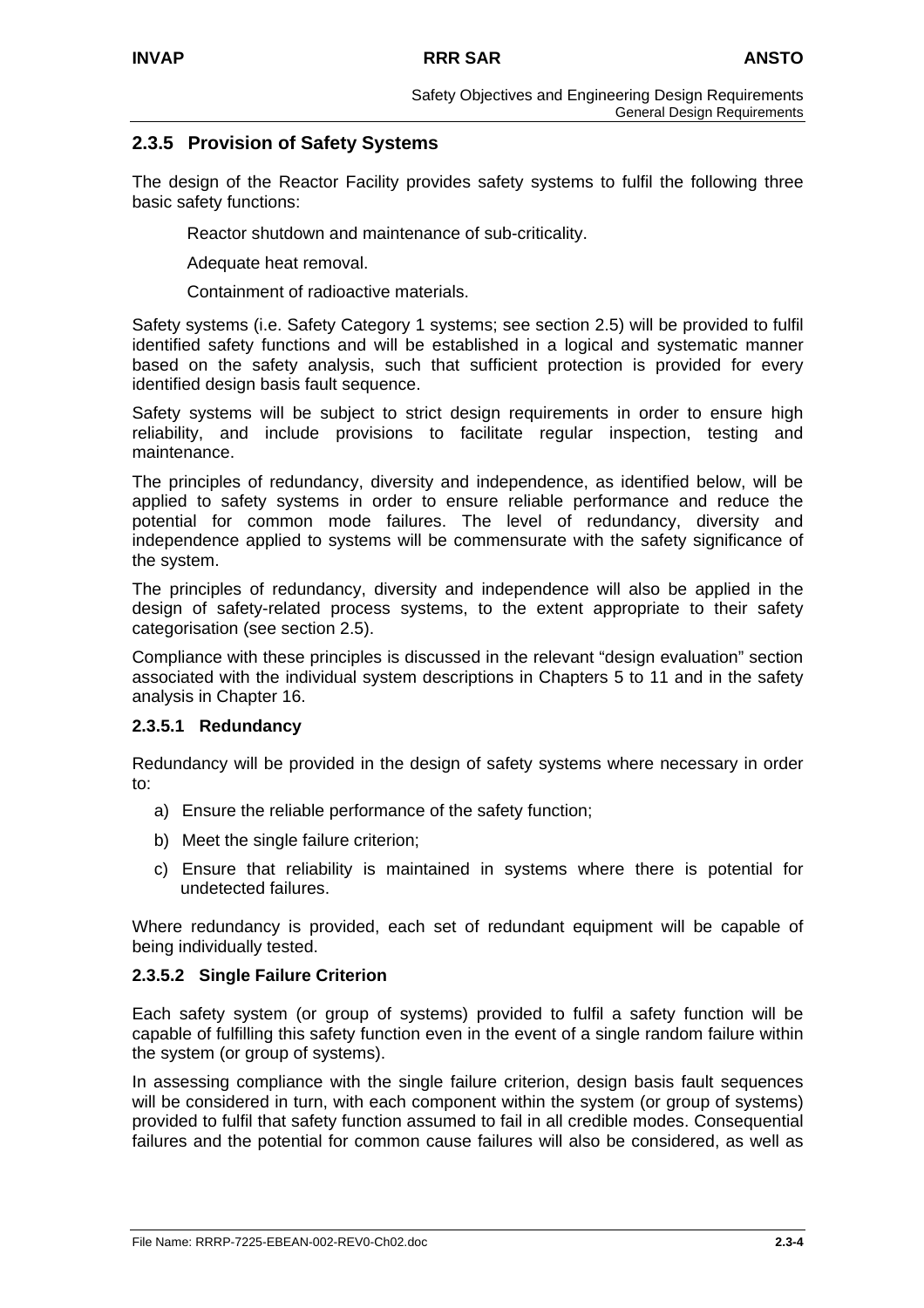the possible unavailability of other components and systems due to maintenance, repair or periodic testing.

Where necessary, individual non-compliance with the single failure criterion will be justified on a case-by-case basis based on one or more of the following:

a) Low frequency of the Postulated Initiating Event (PIE).

- b) Small consequences of the fault sequence.
- c) Unavailability of components or systems due to maintenance, repair or periodic testing only occurs for limited periods and/or during periods when the safety function is not likely to be required.
- d) The single random failure is the failure of a passive component designed, manufactured, inspected and maintained in service to a high level of quality.
- e) The component is a passive component of high quality, upon which reliance is not placed for an extended period.

Non-compliance with the single failure criterion will be avoided as far as reasonably practicable.

#### **2.3.5.3 Diversity**

Diversity will be applied, where appropriate, taking into account operational and maintenance requirements to redundant systems or components and elements within a system which perform the same safety function in order to enhance reliability and reduce the potential for dependent failures.

Diversity may be achieved by incorporating different attributes into the systems or components such as:

- a) different principles of operation;
- b) different operating conditions;
- c) production by different manufacturers.

Diversity will also be provided between the various levels of defence in depth as far as reasonably practical.

#### **2.3.5.4 Independence**

The principle of independence will be applied as appropriate in the design of safety systems to enhance their reliability and reduce the potential for dependent failures.

The degree of independence will be effective under the following conditions:

Fire events;

Seismic events;

Flooding events;

Fault in a service system;

Collapse of supporting structures;

Internally generated missiles;

Physical/mechanical damage.

Independence will be provided as far as practicable between: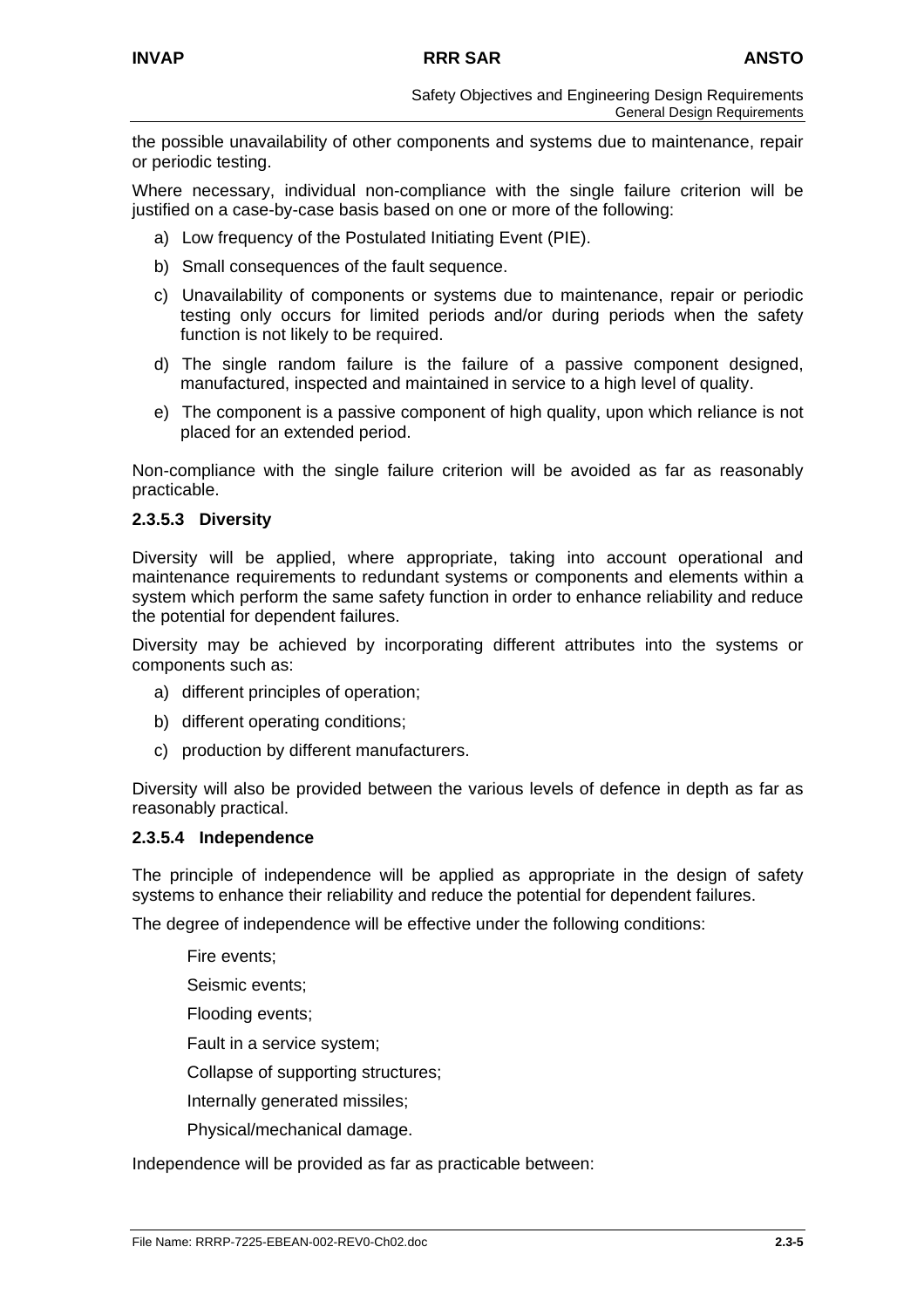- a) process control systems and safety systems;
- b) redundant systems, subsystems or components;
- c) different safety systems;
- d) different levels of defence in depth.

Independence will be achieved by using both physical separation and functional isolation. Physical separation is achieved by spatial separation and/or by the use of barriers. Functional isolation includes the use of isolation devices and avoiding the sharing of process variable sensors across redundant subsystems.

#### **2.3.6 Accident Prevention**

The design of the Reactor Facility will incorporate appropriate design features which ensure that accidents are prevented. As such, the plant will be designed to be highly resistant to anticipated operational occurrences and design basis accidents by the application of sound design and engineering practices.

The basic philosophy applied in relation to accident prevention will be a simple design using proven technology, the use of conservative design margins, high quality materials and the defence in depth approach set out above.

#### **2.3.7 Accident Management**

The design of the Reactor Facility will include features and characteristics to limit the progression of accidents, including beyond design basis accidents, and to mitigate their consequences. These accident management measures will be aimed at maintaining heat removal from the core and maintaining the integrity of the Containment.

Accident management features that are required to operate under design basis or beyond design basis accident conditions will be designed to be capable of fulfilling their intended safety function taking into account the possible environmental conditions existing at the time of the accident.

Accident management features incorporated into the design will include the following:

- a) A Post-Accident Monitoring (PAM) system capable of allowing operators to monitor the plant status and take appropriate mitigation actions during accident conditions.
- b) An Emergency Control Centre (ECC) separate from the Main Control Room (MCR) and designed to be habitable during design basis accidents should the MCR become unavailable.
- c) An Emergency Make-up Water System (EMWS) to maintain heat removal from the reactor core in the unlikely event of pool drainage.
- d) A Reactor Containment that minimises any release of radioactive material to the environment following a reactor accident.
- e) A Containment Energy Removal System (CERS) which removes heat from an isolated Containment.
- f) A Containment Pressure Relief and Filtered Vent System (CPRFVS), and a Containment Vacuum Relief System (CVRS) to minimise the differential pressure between Containment and the outside environment in the very unlikely event of failure of the CERS.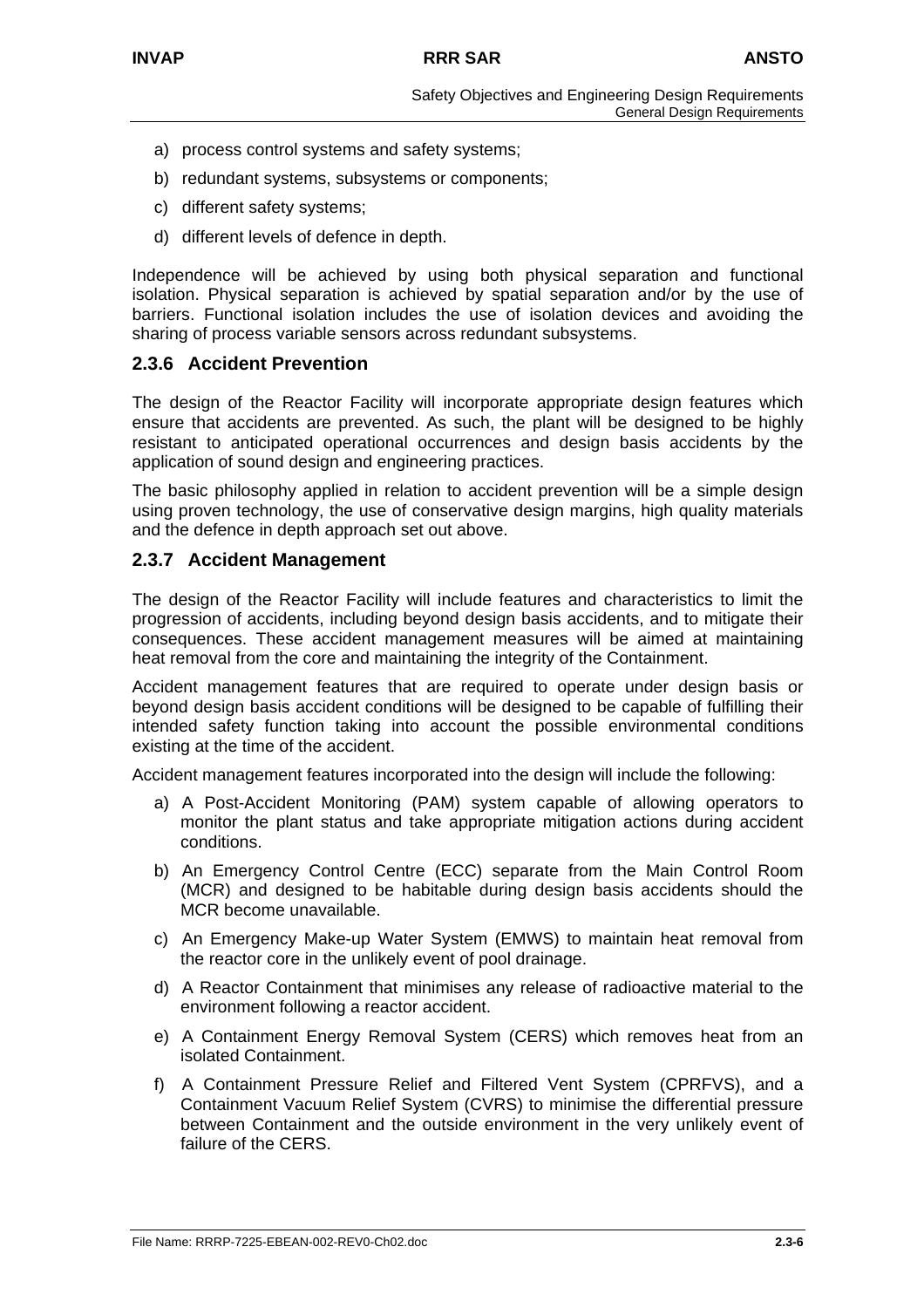- g) An effective communications systems and site emergency warning system.
- h) Escape routes and emergency lighting.
- i) A fire protection system.

## **2.3.8 Assessment of Human Factors**

The design of the Reactor Facility will systematically consider human factors, the human-machine interface and ergonomic principles to reduce the potential for human error, facilitate correct actions by operators, minimise operator stress and ensure an appropriate and clear distinction of functions between operating personnel and the automatic systems provided.

The plant and control room layout and the mode of presentation of information during operational states, including maintenance and inspection, will facilitate the ergonomic disposition of data and controls for actions important to safety, including accident management.

Safety systems will be designed to be automatically initiated and require no operator action within thirty minutes of the occurrence of the initiating event, while permitting operator initiation or action. Once initiated, the actuation of the safety systems will not be able to be interrupted or interfered with by the operator.

The design of the Reactor Facility will minimise the demands on the operator during and following an accident condition. This will include the provision of diagnostic aids to resolve questions important to safety and to monitor the status of the facility, selfchecking diagnostic techniques and alarm prioritisation.

Engineered features, which are distinct from administrative controls, will be implemented in the design whenever possible, to prevent the occurrence of initiating events.

Manuals and procedures will be produced with consideration of potential error likely situations. Qualitative and quantitative Human Factor Analysis techniques will be implemented to evaluate manuals and procedures during the design stage. Particular attention will be paid to tasks and operations performed at the reactor pool top.

An independent review of the human-machine interface and human factors will be performed by ANSTO consistent with a formal review plan that identifies the appropriate codes and standards to be used (eg NUREG and IEEE standards).

## **2.3.9 Radiation Protection**

The Reactor Facility will be designed so that throughout the life of the facility, radiation doses to the public and staff arising from normal operation and anticipated operational occurrences do not exceed the limits and constraints specified in Section 2.2.2.

The design of the Reactor Facility will meet the nuclear and radiation safety standards defined in Section 2.7 including occupational and industrial safety and licensing requirements. The design will also meet appropriate Commonwealth and New South Wales State Occupational Health and Safety Acts and Regulations.

The design of the Reactor Facility will optimise the level of radiation protection provided such that individual and collective radiation doses are kept ALARA and within the specified dose constraints, and that radioactive discharges from the facility are ALARA and within limits.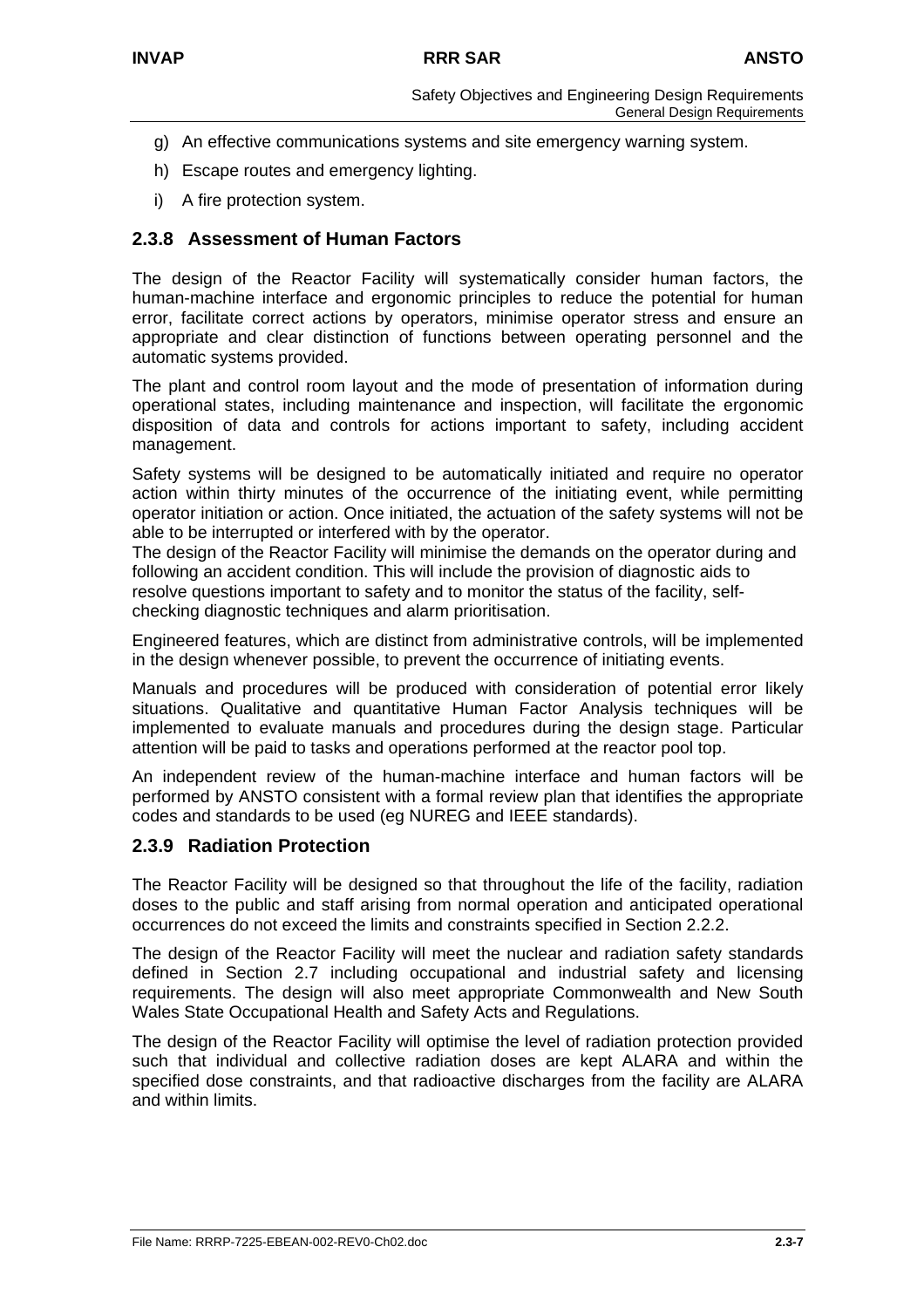The design of the Reactor Facility will incorporate adequate provisions for shielding, ventilation, filtration, radioactive material decay systems and radiation monitoring instrumentation for all operational states and accident conditions.

The design of the Reactor Facility will use structural materials, particularly near the reactor core, which ensure low radiation dose rates to personnel during operation, inspection, maintenance and decommissioning, while fulfilling all other necessary functions.

The design of the Reactor Facility and its layout will incorporate provisions for the segregation of radioactive materials through access control and zoning.

*End of Section*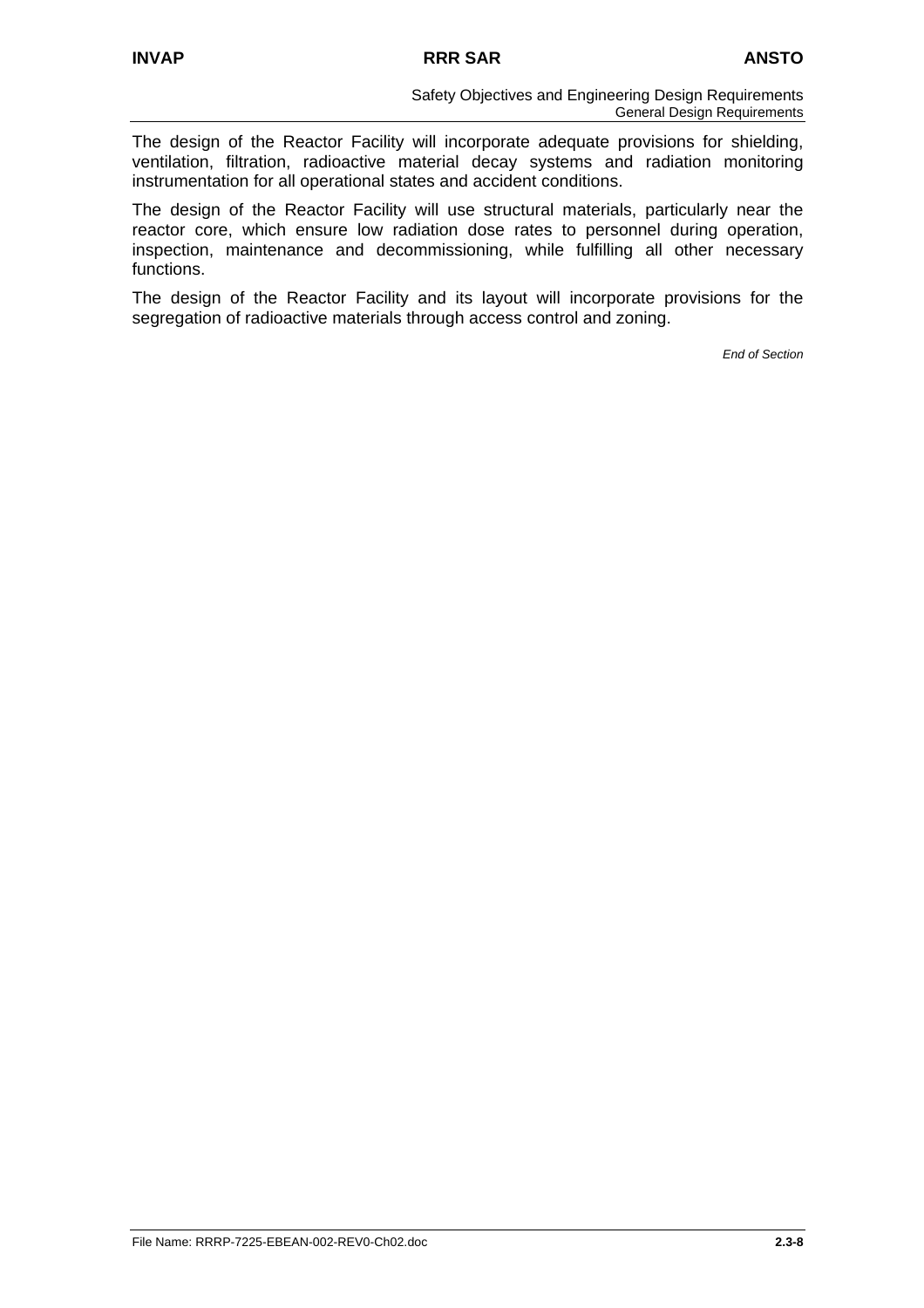## **2.4 SPECIFIC DESIGN REQUIREMENTS**

The following are specific, nuclear safety-related, design requirements for safety relevant systems, equipment and activities.

## **2.4.1 Reactivity Control Criteria**

This section specifies the reactivity control criteria applicable to the design of the facility. The implementation of these criteria is discussed in Chapter 5 and 11 while their acceptability is demonstrated in the various design evaluation sections in Chapter 5 and the safety analysis in Chapter 16.

#### **2.4.1.1 Shutdown System Requirements**

The reactor will be provided with two independent and diverse shutdown systems. These will consist of the First Shutdown System (FSS) which shuts down the reactor by insertion of control rods into the core and the Second Shutdown System (SSS) which shuts down the reactor by the partial dumping of heavy water from the reflector vessel.

Each shutdown system will insert sufficient negative reactivity to bring the reactor subcritical and maintain it subcritical for all core configurations under all operational states and design basis accident conditions. This will be demonstrated assuming the facility is in its most reactive state and, in the case of the FSS, the most reactive control rod is stuck fully out of the core.

The FSS and SSS are Engineered Safety Features (ESFs) and will meet the requirements of Section 2.4.10.

The effectiveness and response times of the FSS and the SSS will be such that the reactor is shutdown before any safety limit is reached for any design basis fault sequence.

#### **2.4.1.2 Reactivity Control System Requirements**

The reactivity process control system utilises the same control rods as the FSS. It controls core reactivity and maintains stable flux shapes and levels within operating limits during normal operation. As such, the design will ensure that the shutdown function of the FSS has priority over the process control function so that the process control function cannot prevent the insertion of the control rods into the core upon demand.

The total power feedback coefficient of the reactor in any operating condition (even without process control systems), and all temperature and void coefficients of reactivity associated with the fuel, coolant and moderator will be shown to be either negative for all operational states and accident conditions, or it will be shown that the coefficient has an insignificant effect.

## **2.4.1.3 Reactivity Limits**

The maximum reactivity worth of each reactor irradiation facility, rig or experiment (fixed or not) as well as the total reactivity worth of all irradiation facilities, rigs and experiments will be specified and limited in order to ensure that their operation or failure does not result in an unacceptable change in reactivity.

The maximum rate of addition of positive reactivity allowed by the insertion, withdrawal or operation of an irradiation facility, rig or experiment will be specified and limited to a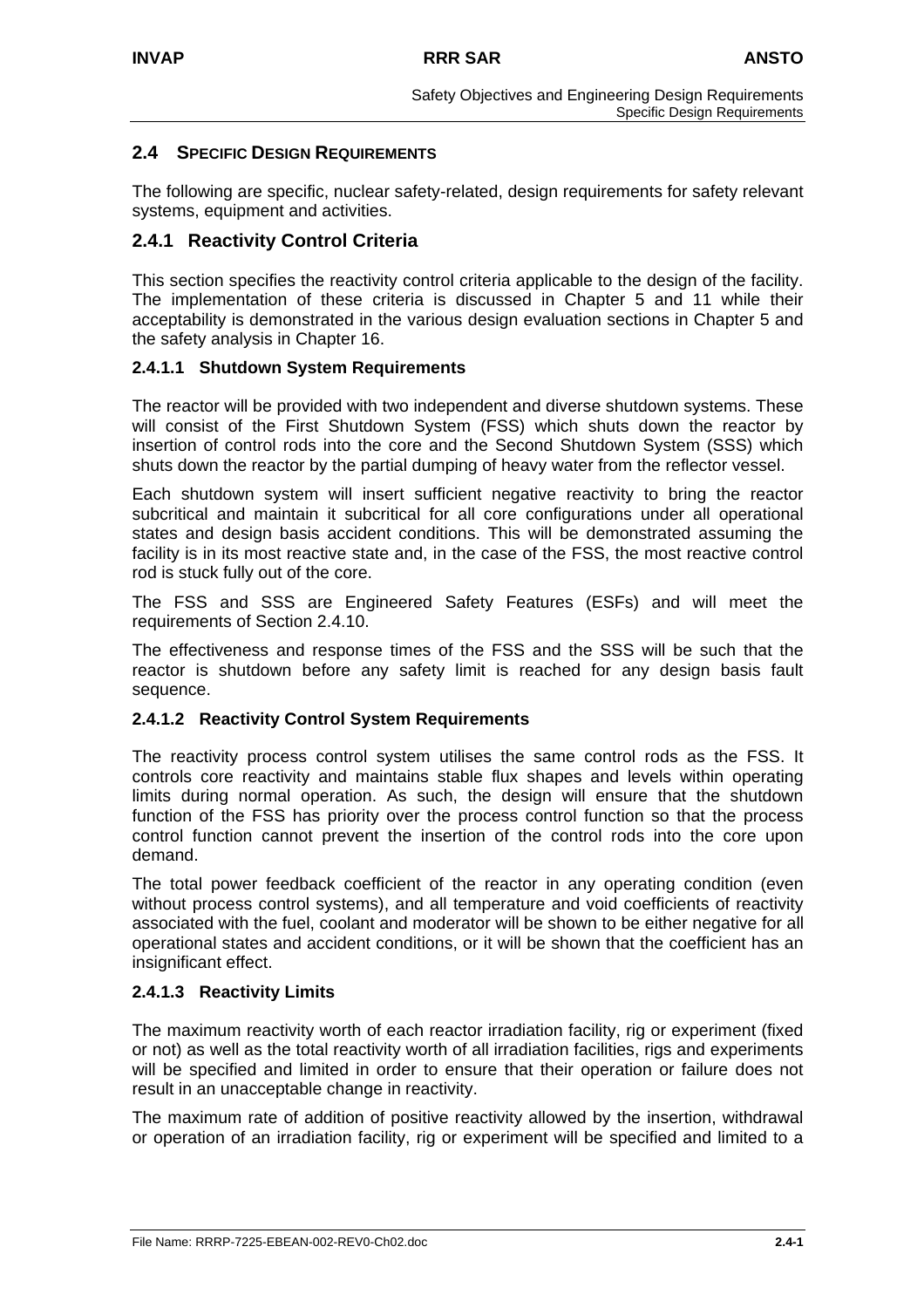value which provides a conservative margin to safety limits, as demonstrated by the safety analysis.

The maximum rate of addition of positive reactivity allowed by the reactivity control system will be specified and limited to a value which provides a conservative margin to safety limits.

These specifications and limitations will be contained in the Operational Limits and Conditions (OLCs).

#### **2.4.1.4 Shutdown Margins**

The design of the Reactor Facility will specify limits on minimum shutdown capability for the core which ensure a margin to safety limits for design basis accidents. Limits will be specified for:

- a) Shutdown capability of the FSS, assuming the most reactive control rod is fully out of the core.
- b) Shutdown capability of the SSS, assuming a single failure within the system.

## **2.4.2 Thermal-hydraulics Design Criteria**

This section specifies the thermal-hydraulics design criteria applicable to the design of the facility. Their implementation is discussed in Chapter 5 and their acceptability is demonstrated in the various design evaluation sections in Chapter 5 and the safety analysis in Chapter 16.

The design of the Reactor Facility will ensure that thermally or hydraulically induced fuel damage during any operational state or design basis accident can not occur.

Thermal-hydraulic design limits will be established with a margin to safety limits to take into account uncertainties and engineering tolerances.

To ensure the integrity of the fuel cladding, maximum fuel cladding and fuel meat temperature limits will be established with margins to safety limits. The safety limit for fuel meat temperature will correspond to the phenomenon of blistering, while the safety limit for fuel cladding temperature during normal operation will take into account the need to minimise corrosion.

For all steady state, normal operating conditions, the thermal-hydraulic design of the Reactor Facility will ensure that the phenomena of Onset of Nucleate Boiling (ONB) is avoided.

To avoid fuel plate vibrations, which may result in local overheating and possibly blockage of the coolant channels, the maximum coolant velocity will be limited to a value which ensures a conservative margin to fluid-structure instability effects.

The thermal hydraulic design of the Reactor Facility will ensure that the total power peaking factor is limited to a value which provides a conservative margin to safety limits, as demonstrated by the safety analysis.

## **2.4.3 Reactor Core Integrity Requirements**

This section specifies the reactor core integrity requirements applicable to the design of the facility. Their implementation is discussed in Chapter 5 and their acceptability is demonstrated in the various design evaluation sections in Chapter 5 and the safety analysis in Chapter 16.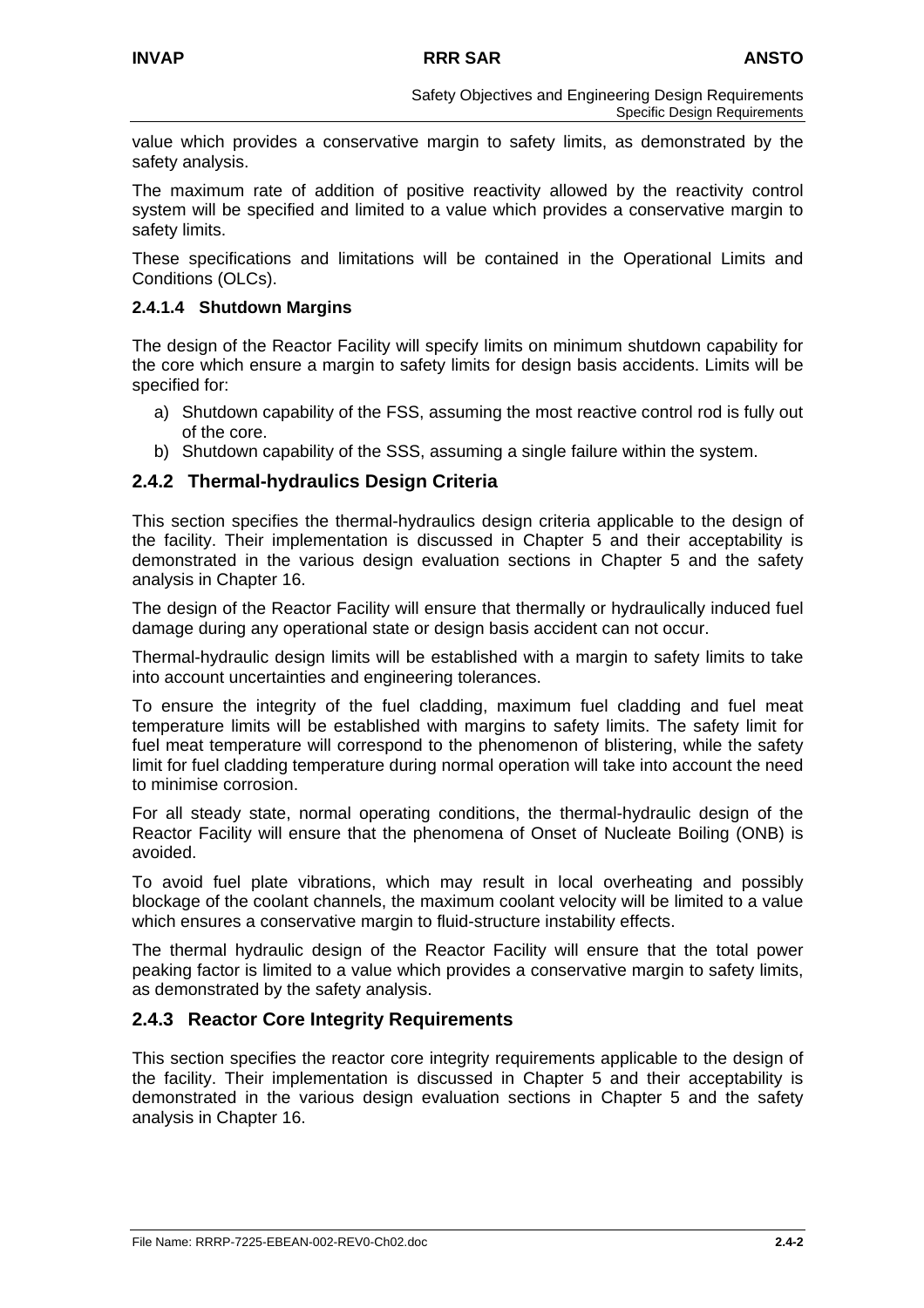The reactor core will be designed and constructed such that the design limits are not exceeded for any operational state or design basis accident. In particular, it will be demonstrated that:

- a) Core components are designed and constructed so as to withstand the static and dynamic loading expected during operational states and design basis accidents, taking into account thermal, hydraulic, radiation, seismic and environmental effects.
- b) Core distortion or movement during all operational states or design basis accidents does not impair the effectiveness of the reactivity control system or shutdown systems, or prevent cooling of the fuel.
- c) Fuel parameters are maintained within limits during all operational states and design basis accidents so that significant damage to the core does not occur.

The design of the reactor core will ensure that the reactor can be shutdown and held subcritical for all operational states and design basis accident conditions.

Design margins will be used in determining design limits for the reactor core to take into account uncertainties, engineering tolerances and the anticipated properties of materials at the end of their useful life. Materials used in the core and reflector will be selected to withstand the conditions of operational states and design basis accidents over the life of the facility. Consideration will also be given to the effects of corrosion, radiation-induced swelling and radiation-induced mechanical property changes.

The design of the reactor core will consider foreseeable reactor core configurations from the initial core through to the equilibrium core.

The design of the Reactor Facility will reduce the potential for the inadvertent dropping of heavy objects onto the reactor core. In particular, the design of the reactor hall and the crane will ensure that movement of heavy items directly above the core is avoided. The design will also incorporate appropriate means of protection for vulnerable components to ensure that any dropped loads do not result in damage to the reactor core or the reactor pool pressure boundary.

## **2.4.4 Protection Against Flow Instabilities and Power Oscillations**

This section specifies the requirements applicable to the design of the facility with respect to protection against flow instabilities and power oscillations. Their implementation is discussed in Chapter 5 and 8 and their acceptability is demonstrated in the various design evaluation sections in Chapter 5 and the safety analysis in Chapter 16.

The Reactor Facility will be designed so that flow instabilities and power oscillations are avoided taking into account interactions between the nuclear system and other facility systems.

Protection against flow instabilities is ensured by the following:

- a) Boiling will be avoided during all steady operational states. The primary cooling system design will ensure that the steady state fuel cladding temperature is below the temperature for ONB with an appropriate safety margin (see Section 2.4.2).
- b) A margin will be established between normal operation and flow instability phenomenon that can occur in arrangements of parallel channels subject to power inputs (see Section 2.4.2).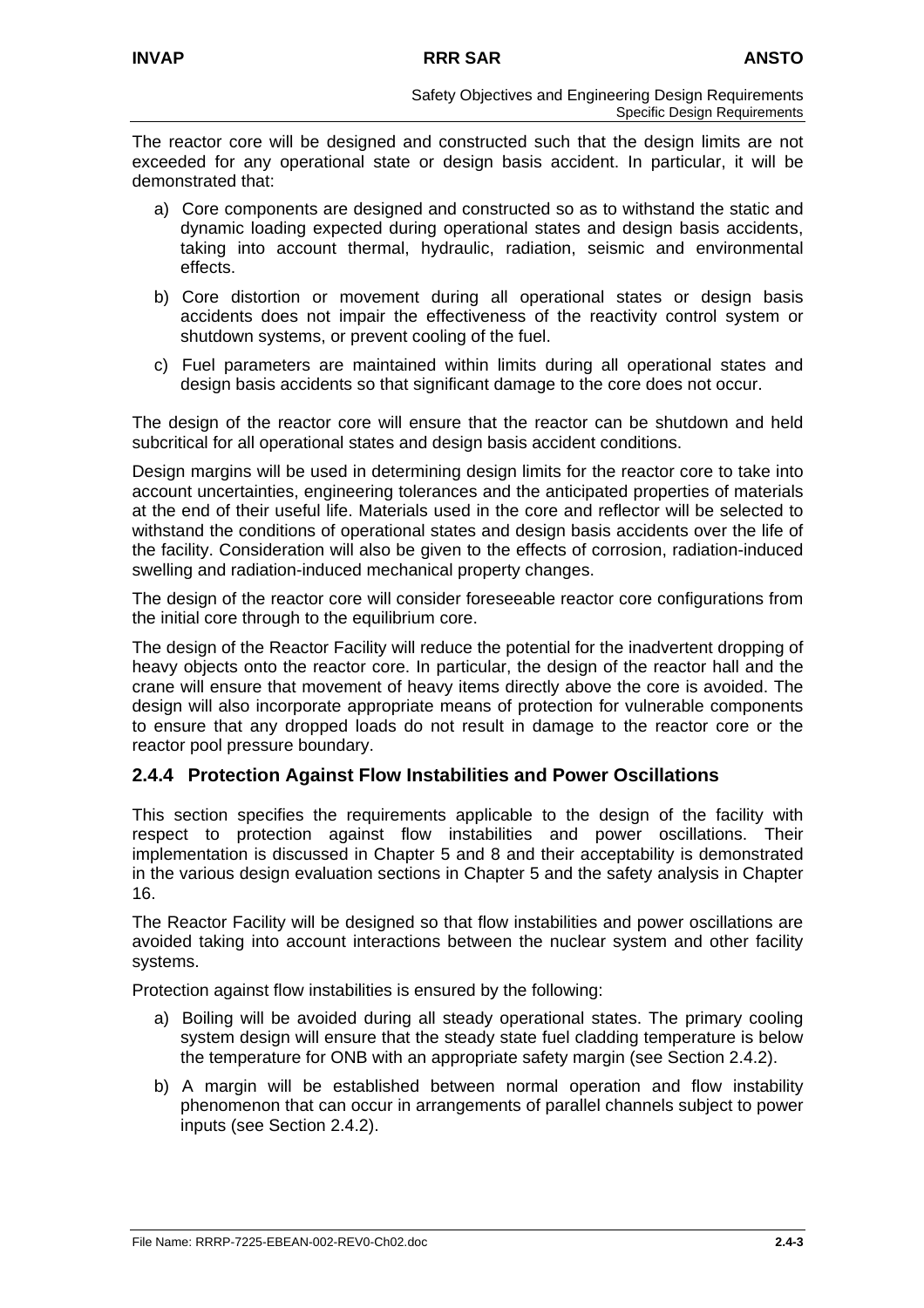c) Appropriate venting provisions will be provided within the primary cooling system to ensure proper venting of the system during reactor start-up.

Protection against power oscillations will be ensured by the following:

- a) Power oscillations induced by the formation of vapour (bubbles) in the core cannot occur as boiling is avoided during steady state conditions in operational states.
- b) The automatic power-regulating system will be designed with a set of dynamic parameters that assure a smooth and stable behaviour of the reactor power.
- c) The rate of insertion of reactivity will be limited.

## **2.4.5 Fuel Design Limits**

This section specifies the fuel design limits applicable to the design of the facility. Their implementation is discussed in Chapter 5 and their acceptability is demonstrated in the various design evaluation sections in Chapter 5 and the safety analysis in Chapter 16.

#### **2.4.5.1 General Fuel Design Requirements**

Fuel assemblies (FAs) will be designed such that under all operational states and design basis accident conditions:

- a) The fuel plate cladding maintains its integrity.
- b) Variations in geometry and dimensions are within allowable tolerances defined by design.

FAs will be of proven design and fully qualified through analyses supported by data from experiments and irradiation experience.

Design limits will be specified for all parameters relevant to FA performance as identified in the following sub-sections. Design margins will be used in determining design limits for FAs to take into account uncertainties and engineering design tolerances.

#### **2.4.5.2 Thermal Effects**

The following thermal effects will be taken into account in the design of FAs:

- a) Reduction in coolant channel thickness due to thermal expansion of fuel plates.
- b) Formation of oxide layer on the cladding surface.
- c) Thermal stress on fuel plates because of non-uniform temperature distribution and external restraints to thermal expansion.
- d) Risk of plate elastic buckling due to lateral compressive loads.
- e) Cooling flow instabilities because of excessive fuel plate surface temperature.

The following design requirements ensure geometrical and dimensional stability of fuel plates with respect to thermal effects :

- a) A fuel cladding surface temperature limit for normal operation will be specified taking into account the need to minimise corrosion effects.
- b) A fuel meat temperature limit will be conservatively set to avoid fuel plate blistering.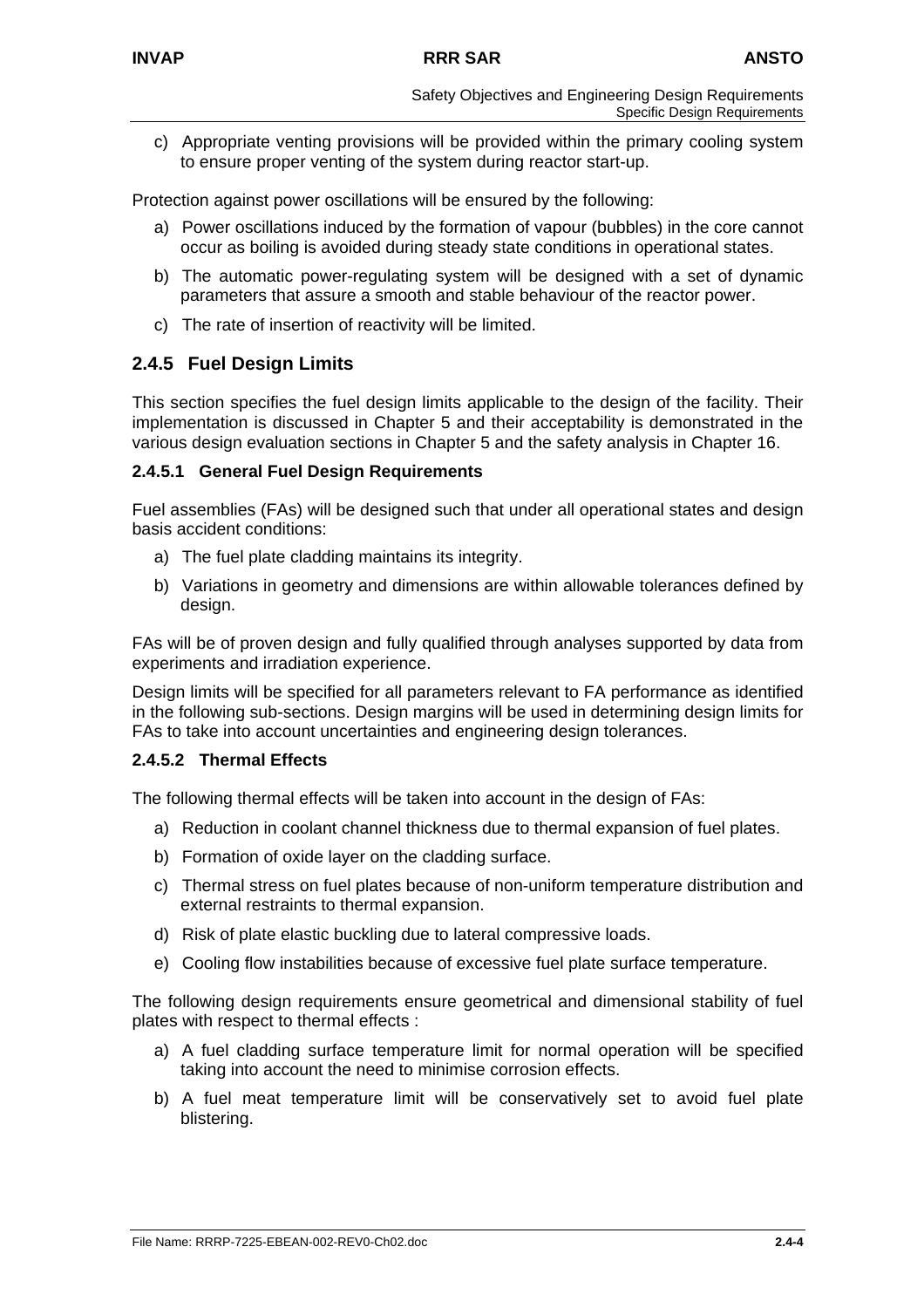- c) A maximum allowable compressive thermal stress limit will be specified with a conservative margin to safety limits for fuel plate buckling.
- d) A limit for the total calculated thermal stresses at operating temperatures will be specified below the beginning of plastic strains, in order to prevent permanent distortion or deflection of the fuel plates.

## **2.4.5.3 Hydraulic and Mechanical Effects**

The following hydraulic and mechanical effects will be taken into account in the design of fuel assemblies:

- a) Hydraulic instability due to excessive coolant velocity.
- b) Mechanical stress on FA bottom nozzle due to interaction with the core grid plate and fuel assembly clamp.
- c) Mechanical stress on FA structure during refuelling operations.

The following design requirements ensure geometrical and dimensional stability of fuel plates with respect to hydraulic and mechanical effects:

- a) The maximum coolant velocity in the cooling channels will be limited with a conservative margin to the critical velocity value. The critical velocity is the threshold above which large flow-induced deflection of the plates can occur which could lead to obstruction of the cooling channel.
- b) The maximum hold-down force on the FA will be limited to prevent excessive stresses in the contact surfaces and bottom nozzle.
- c) To avoid stresses during refuelling operations, the pull out force on the FA will be limited.

## **2.4.5.4 Radiation Effects**

The following radiation effects will be taken into account in the design of fuel assemblies:

- a) Swelling and blistering of fuel plates due to fission product build-up.
- b) Changes in physical and mechanical properties of fuel materials due to irradiation (thermal conductivity, yield and ultimate strengths and ductility).

The irradiation swelling and blistering will be accounted for in the calculation of fuel plate thickness changes during irradiation. The risk of a fuel assembly failure due to swelling, blistering or corrosion will be kept low by ensuring that:

- a) The maximum fuel cladding and meat temperatures are below safety limits (see Section 5.1).
- b) The residence time in the core is relatively short.
- c) The composition of the fuel meat provides adequate proportions of fuel, aluminium and voids that reduce overall swelling.

## **2.4.5.5 Chemical Effects**

The following chemical effects will be taken into account in the design of fuel assemblies:

- a) Chemical interaction with coolant.
- b) Uniform corrosion of exposed surfaces, especially on the hottest fuel plates.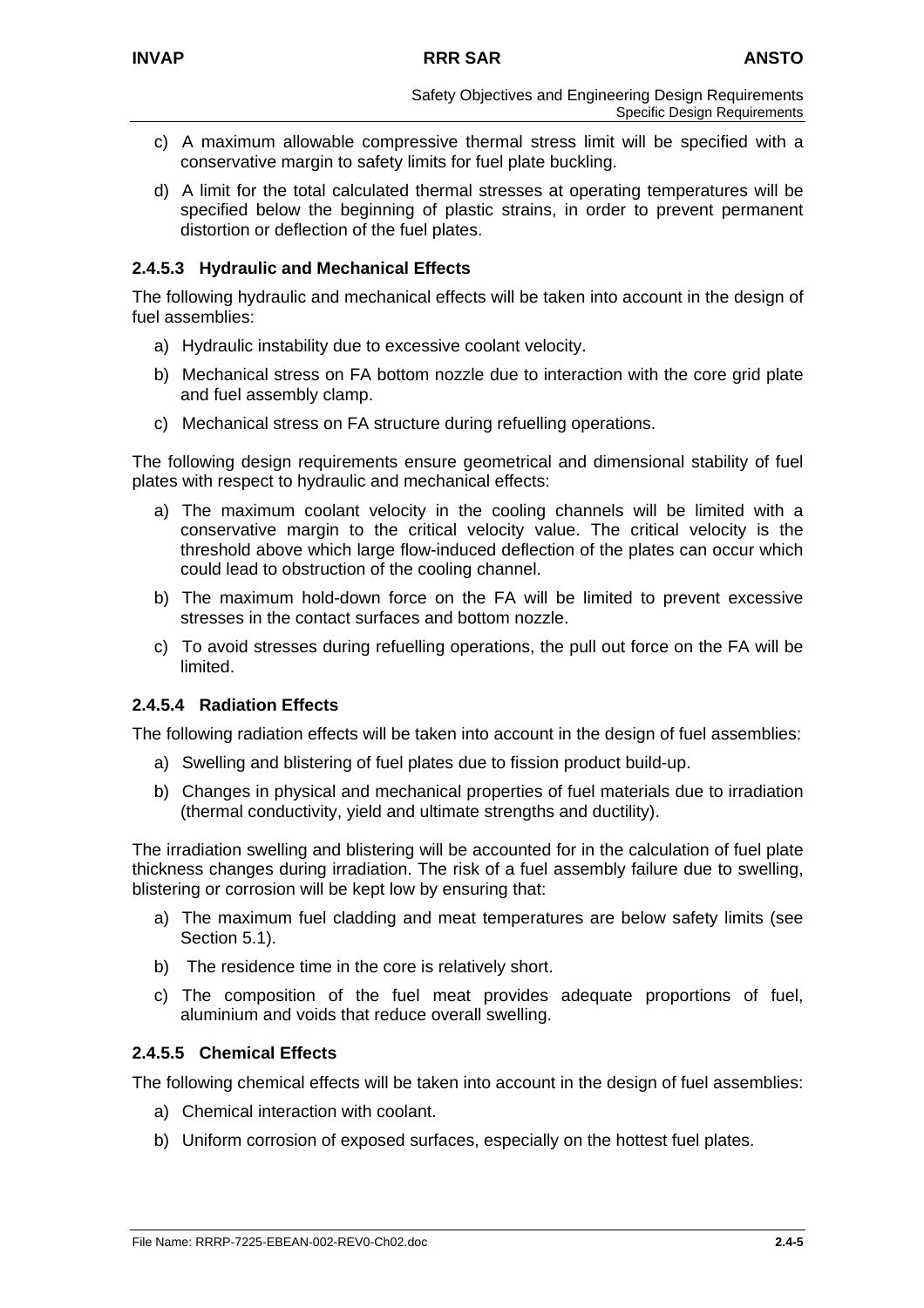c) Localised corrosion phenomena, such as pitting and galvanic corrosion.

The maximum reduction in cooling channel width due to thermal expansion, oxide formation and swelling will be limited to ensure that adequate cooling of the fuel is maintained.

Uniform corrosion is not significant due to the moderate operational temperatures and low core residence time. The water chemistry will be rigorously controlled to further lower the impact of uniform corrosion on FA performance as well as avoiding pitting. The cleanliness of objects to be introduced into the reactor pool will also be controlled to avoid chemical contamination.

Galvanic corrosion will be prevented by an adequate selection of materials and a proper design of contact zones where different materials are present (e.g., avoidance of stagnant water conditions which can lead to local variations in water chemistry).

## **2.4.6 Design Criteria for the Reactor and Service Pools**

This section specifies the design criteria for the reactor and service pools. Their implementation is discussed in Chapters 5 and 6 and their acceptability is demonstrated in the various design evaluation sections in Chapters 5 and 6 and the safety analysis in Chapter 16.

The reactor and service pools structure, including their penetrations, will provide a high standard of leak tightness and have features to prevent and monitor water leakage.

ASME Boiler and Pressure Vessel Code has been used as a guide in design, construction and test for Atmospheric Storage Tanks, with supplementary inspection requirements for the Reactor and Service Pool liners and the Transfer Canal

The reactor and service pool liners will be designed and constructed to withstand the static and dynamic loads anticipated during operational states and design basis accidents, including thermal and hydraulic effects.

Sufficient design margin will be applied in the design of the reactor and service pool liners to allow for:

- a) Deterioration over the life of the facility due to erosion, corrosion, creep, fatigue, radiolysis and the effects of the radiation and chemical environment.
- b) Uncertainties in determining the initial state of components and the rate of deterioration.
- c) Anticipated properties of materials at the end of their useful life.

The design of the reactor and service pool liners will ensure that:

- a) flaws are very unlikely to initiate.
- b) flaws, if initiated, propagate in a regime of high resistance to propagation.
- c) situations which could lead to brittle behaviour are avoided.

The reactor and service pool liners will be designed to facilitate inspections and tests in order to ascertain the effects of irradiation and to detect the occurrence of leaks, stress corrosion, cracking, brittle fractures and ageing of structural materials.

Reactor and service pool penetrations will be designed such that a leak will not cause uncovering of the core or loss of core cooling. As such, process piping penetrations through the reactor or service pool liners that connect with the pool water will be located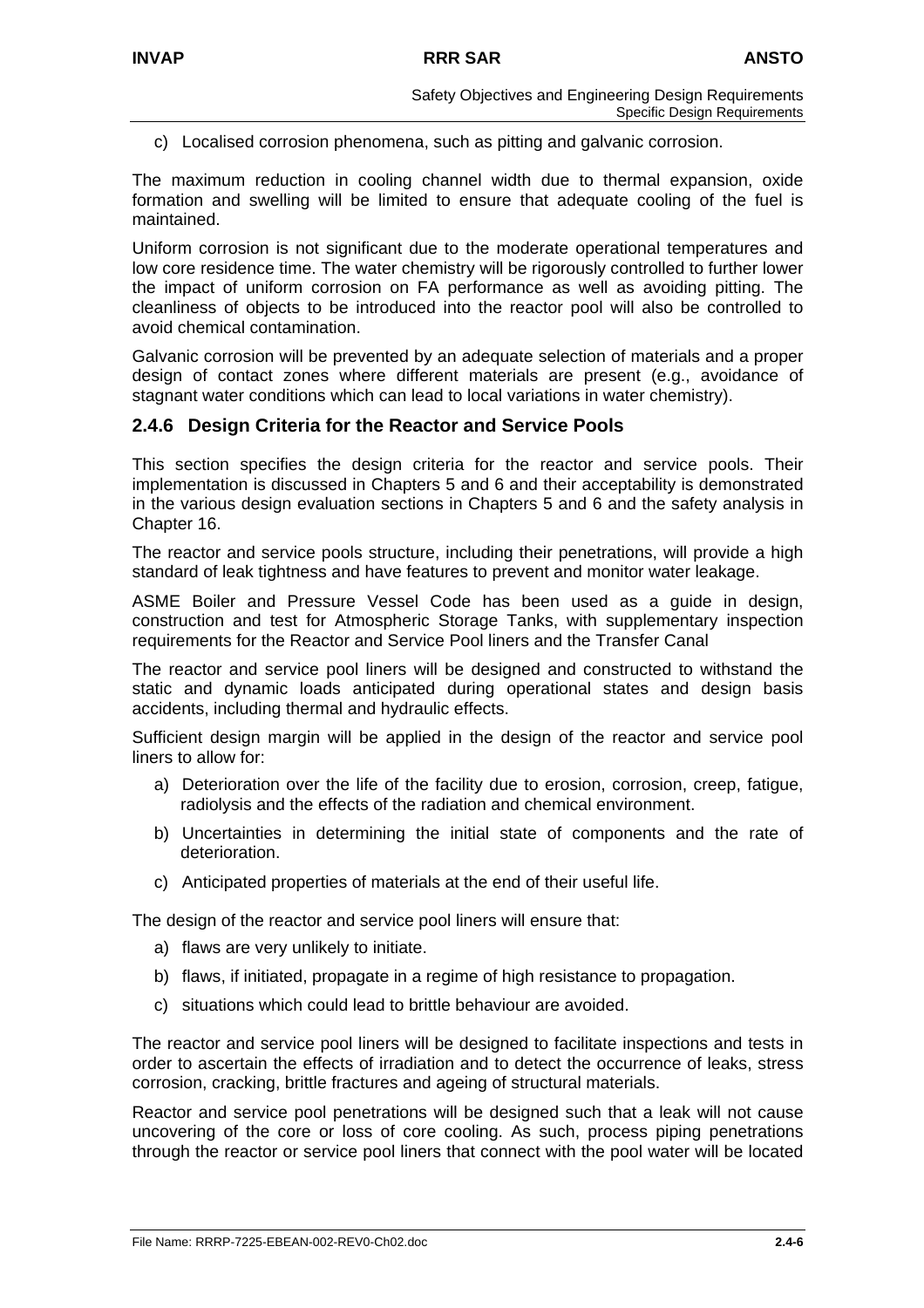well above the reactor core and incorporate appropriate siphon breakers and isolation devices. Penetrations through the reactor pool liner at or below the level of the reactor core through which reactor pool water could potentially leak will be provided with redundant seals.

The design of the Control Rod Drive (CRD) room below the reactor pool will take into account the potential for leakage of pool water through penetrations at the bottom of the pool.

The reactor and service pool coolant boundary is an ESF and as such, will meet the requirements for ESFs specified in Section 2.4.10.

## **2.4.7 Design Criteria for Structures Within the Reactor and Service Pools**

This section specifies the design criteria for structures within the reactor and service pools that perform a safety function or whose failure could impact on reactor safety. Their implementation is discussed in Chapter 5 and their acceptability is demonstrated in the various design evaluation sections in Chapter 5 and the safety analysis in Chapter 16.

The structures within the reactor and service pools will be designed to withstand the operating conditions in temperature, water quality and radiation during the whole life cycle of the facility.

In the design of structures inside the reactor and service pools conservative margins will be applied between stresses and the design strength which allow for ageing, irradiation effects and engineering tolerances.

Corrosion of structures inside the reactor and service pools will be minimised by the selection of appropriate materials and by strict control of the water chemistry.

The materials for structures within the reactor and service pools will be selected so as to minimise doses to personnel and damage to equipment during operational states, including inspection, maintenance and repair activities, and ultimately, decommissioning. They will also be selected to withstand design basis accident conditions, such as increased heat loads and irradiation during transients, without compromising their performance after recovery of the facility.

The structures within the reactor and service pools will be designed to withstand an SL-2 seismic event, remaining in elastic behaviour. Adequate margin will be provided to remain in the elastic region for earthquakes of lower return frequency than the SL-2 earthquake.

The design will facilitate the periodic inspection of structures and components inside the reactor and service pools.

## **2.4.8 Cooling Systems Criteria**

This section specifies the criteria and requirements applicable to the design of the reactor, reflector vessel and pool cooling systems. These consist of:

Primary Cooling System (PCS) Reactor and Service Pools Cooling System (RSPCS) Reflector Cooling and Purification System (RC&PS) Secondary Cooling System (SCS) Emergency Make-up Water System (EMWS)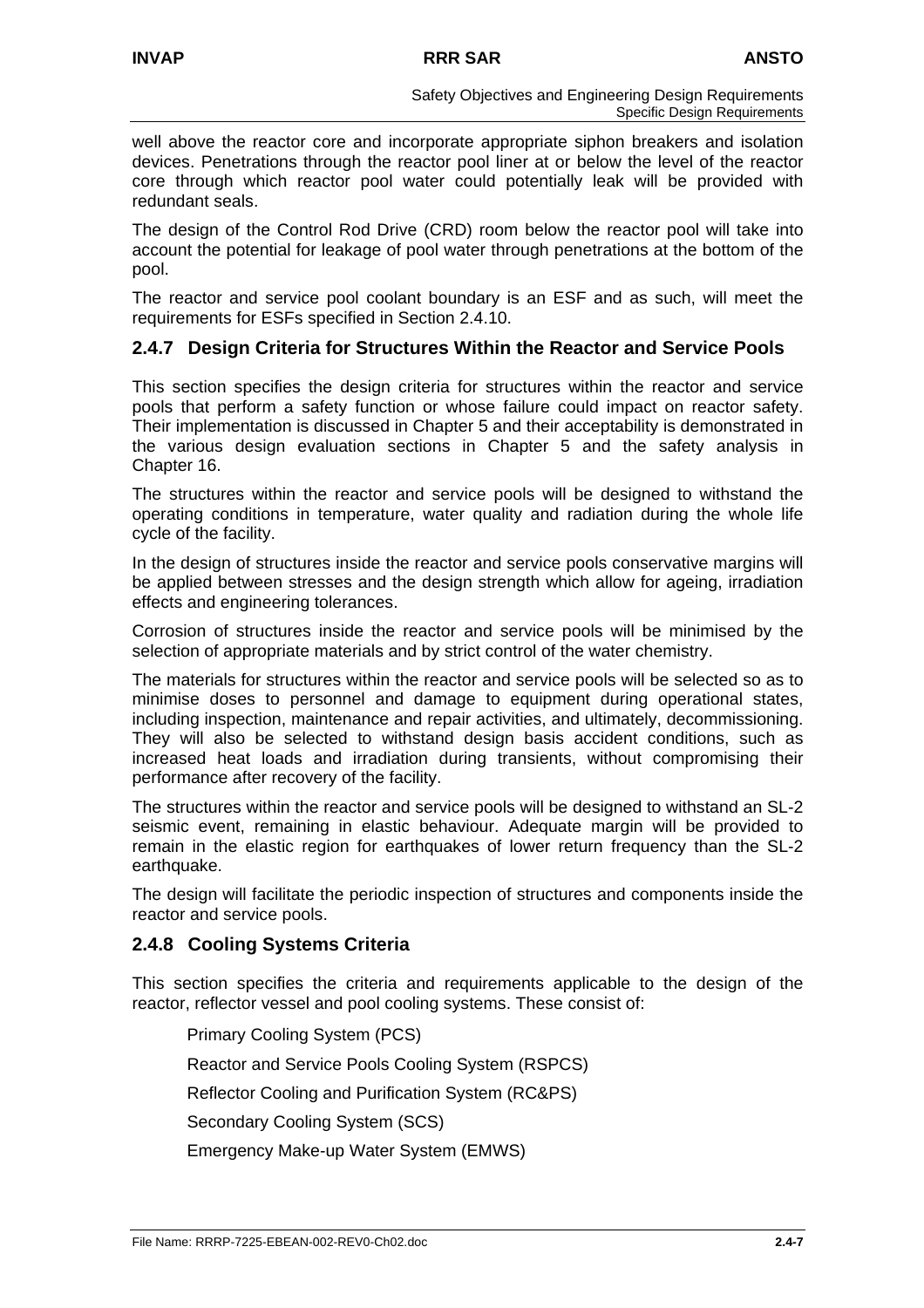Associated systems include the Reactor Coolant Purification System, the Secondary Coolant Treatment System and the Reactor Pool Hot Water Layer System. These systems are discussed in Chapter 6 and their acceptability is demonstrated in the various design evaluation sections in Chapter 6 and the safety analysis in Chapter 16.

## **2.4.8.1 General Requirements**

Cooling systems will provide adequate cooling to the reactor core, the reflector vessel and the reactor and service pools (including the irradiation facilities) with a margin for all operational states and design basis accidents.

The design of all cooling systems will include an integrated approach to keeping corrosion within acceptable limits for the design life of the facility. This will be achieved by providing systems for coolant quality monitoring, purification and chemical treatment, to ensure the maintenance of appropriate water quality. These systems will also include provisions for monitoring and removal of radioactive substances from the coolant, including corrosion and fission products and tritium, where appropriate.

High standards of design and fabrication will be applied to all cooling systems. In particular, Safety Category 1 vessels will be designed to ASME Boiler and Pressure Vessel Code.

Equipment and components in cooling systems will be designed and constructed to withstand the static and dynamic loads anticipated during operational states and design basis accidents, including thermal and hydraulic effects.

The design margins applied in the design of systems containing reactor coolant will be sufficient to allow for:

- a) Deterioration over the life of the facility due to erosion, corrosion, creep, fatigue, radiolysis and the effects of the radiation and chemical environment.
- b) Uncertainties in determining the initial state of components and the rate of deterioration.
- c) Anticipated properties of materials at the end of their useful life.

The design of the primary coolant boundary will ensure that:

- a) Flaws are very unlikely to initiate.
- b) Flaws, if initiated, propagate in a regime of high resistance to propagation.
- c) Situations which could lead to brittle behaviour are avoided.

Systems containing reactor coolant will be designed to facilitate inspections and tests of the coolant boundary in order to ascertain the effects of irradiation, and to detect the occurrence of leaks, stress corrosion, cracking, brittle fractures and ageing of structural materials, as appropriate.

The design of cooling systems will include the provision of inventory control systems with adequate capacity, taking into account volumetric changes and normal losses.

#### **2.4.8.2 Primary Cooling System**

The Primary Cooling System (PCS) will provide sufficient cooling of the reactor core to ensure that the fuel cladding remains an intact barrier against the release of fission products from the fuel.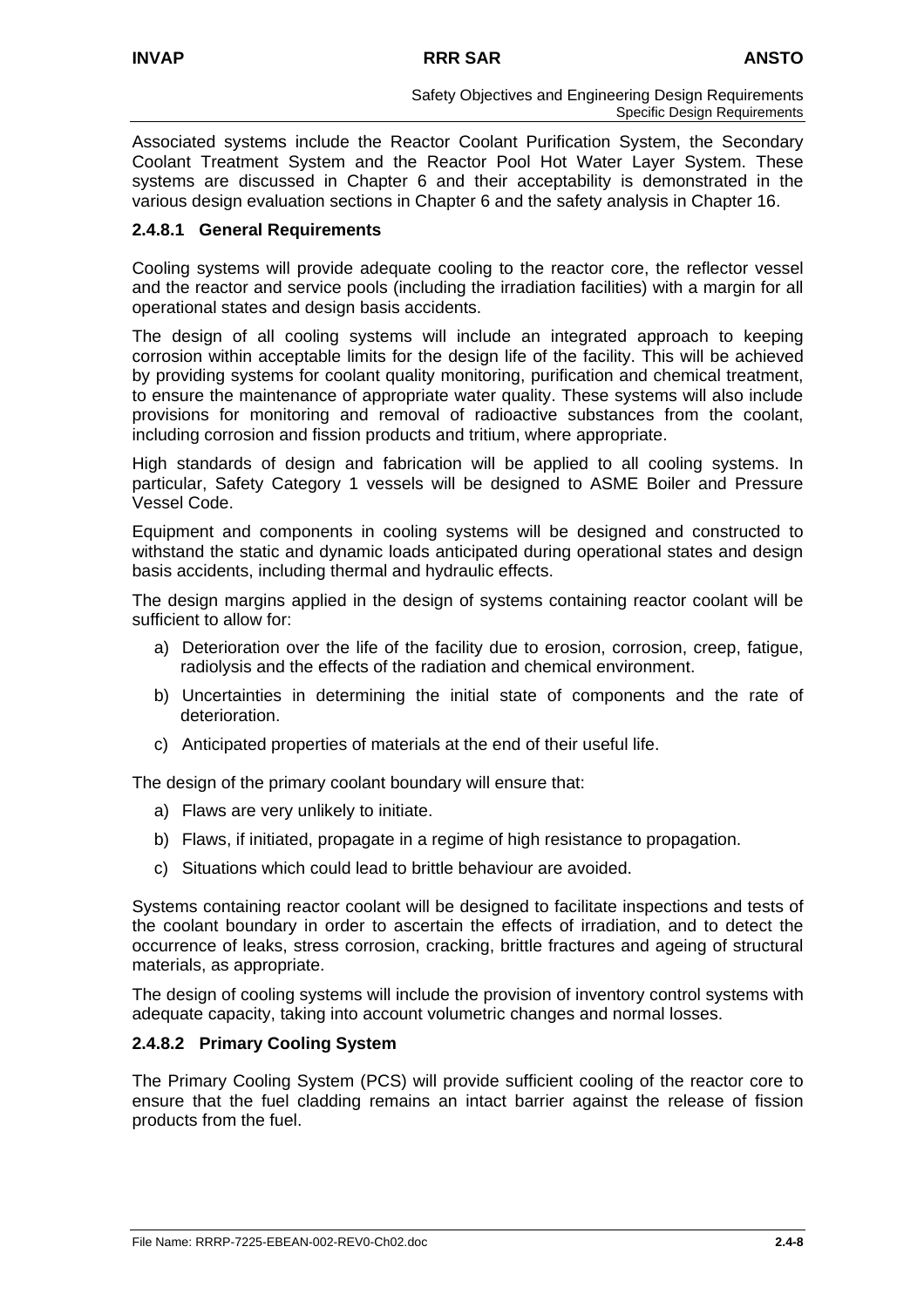The PCS will remove fission heat from the core and maintain adequate subcooling at the inlet to the core during the Power State by forced cooling.

The design of the PCS will ensure that there is adequate coolant flow through the reactor core during pump run down in the event of loss of one or more primary coolant pumps, and during the transition between forced cooling and natural circulation cooling for the reactor core.

The PCS will include a reliable means of decay heat removal that is capable of adequately cooling the reactor core during routine reactor shutdowns and following design basis fault sequences. These means will be designed with inherent and passive safety features by utilising natural circulation within the reactor pool to provide long-term heat transfer from the reactor core to the pool water which acts as the ultimate heat sink.

Redundancy will be incorporated in the design of the core residual heat removal system by the provision of dual cooling paths and flap valves which are fully testable to verify that they will function when required.

The means of decay heat removal from the reactor core by natural circulation is an ESF and as such, will meet the requirements for ESFs specified in Section 2.4.10.

## **2.4.8.3 Reactor and Service Pools Cooling System**

The Reactor and Service Pool Cooling System (RSPCS) will provide sufficient forced cooling for all operational states and design basis accidents.

The RSPCS will include a reliable means of residual heat removal that is capable of adequate cooling during routine reactor shutdowns, and following all design basis fault sequences. These means will be designed with inherent and passive safety features by utilising natural circulation within the reactor pool to provide long-term heat transfer to the pool water which acts as the ultimate heat sink.

Redundancy will be incorporated in the design of the means of residual heat removal from the irradiation rigs by the provision of dual cooling paths and flap valves which are fully testable to verify that they will function when required.

The means of residual heat removal from the irradiation rigs by natural circulation is an ESF and as such, will meet the requirements for ESFs specified in Section 2.4.10.

## **2.4.8.4 Reflector Cooling and Purification System**

The Reflector Cooling and Purification System (RC&PS) will be designed to remove the heat generated in the heavy water within the reflector vessel under normal operating conditions. The RC&PS will also incorporate a means to remove heat from specific components within the reflector vessel as appropriate following actuation of the SSS when the heavy water is partially drained.

The RC&PS will minimise the possibility of heavy water leakage into the SCS and the environment by the provision of an intermediate system between the primary system (containing heavy water) and the SCS.

## **2.4.8.5 Secondary Cooling System**

The Secondary Cooling System (SCS) will remove heat from the PCS, the RSPCS and the RC&PS and discharge it to the atmosphere via the SCS using cooling towers under all normal operating conditions, for all design basis meteorological conditions. The SCS cooling towers will be capable of operation without damage in case of bushfires in close proximity to the Site.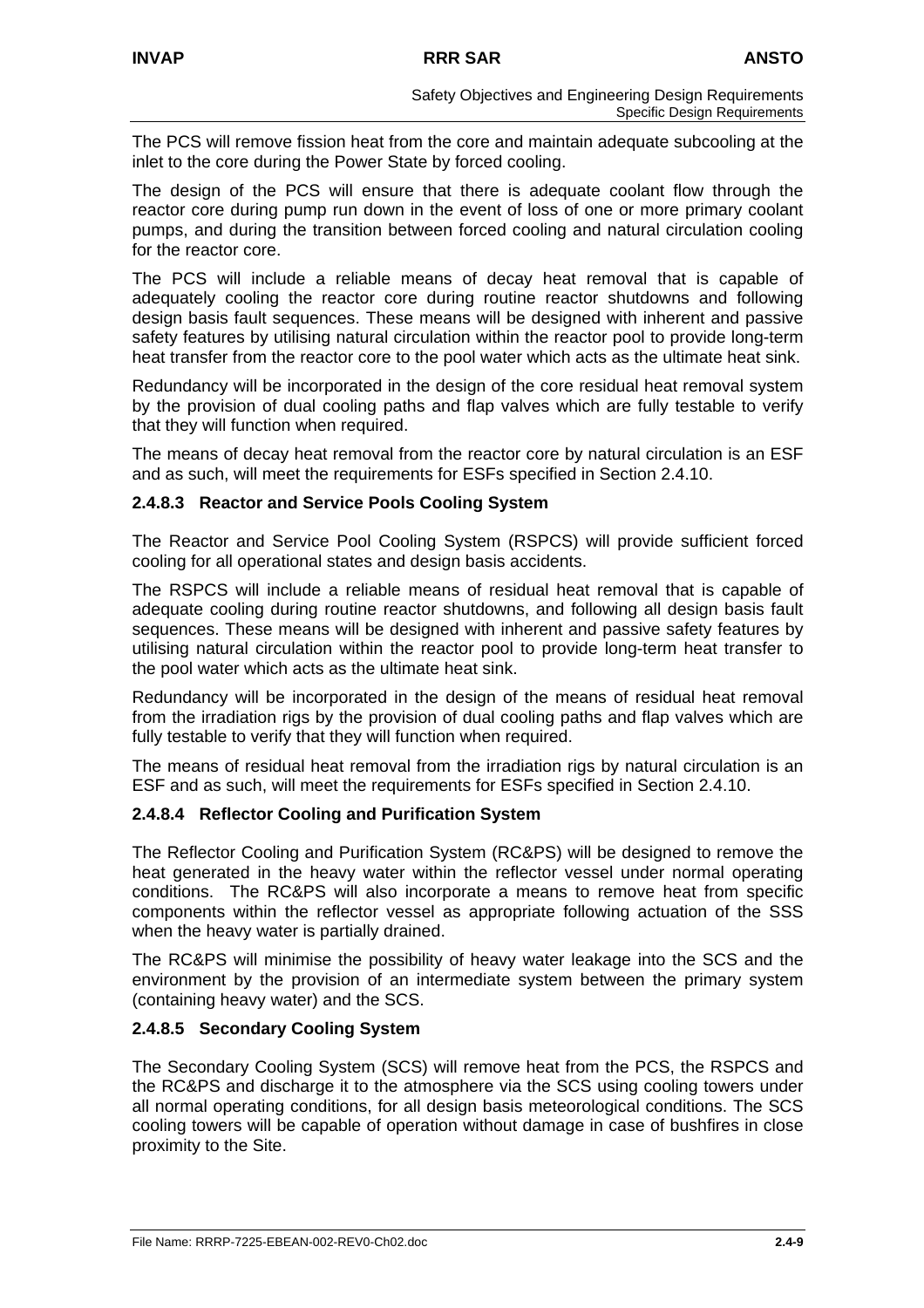The SCS will be designed such that the potential for the release of radioactivity from the PCS, the RSPCS or the RC&PS to the environment is low. In addition, the SCS will include provisions to monitor for radioactivity within the secondary coolant.

## **2.4.8.6 Emergency Make-up Water System**

An Emergency Make-up Water System (EMWS) will be provided to maintain the core covered with water in the event of a Beyond Design Basis Loss of Coolant Accident (LOCA) in order to prevent damage to the fuel. The system will be defined as a Beyond Design Basis Accident Mitigation system (defence in depth level 4).

Operation of the EMWS will be initiated automatically when required regardless of the availability of electrical power supplies.

## **2.4.9 Instrumentation and Control Systems Criteria**

This section specifies the criteria and requirements applicable to the design of the Instrumentation and Control (I&C) systems. These consist of:

First Reactor Protection System (FRPS) Second Reactor Protection System (SRPS) Shutdown Systems' Instrumentation Reactor Nucleonic Instrumentation Post Accident Monitoring (PAM) System Reactor Control and Monitoring System (RCMS) Radiation Monitoring System (RMS) Main Control Room (MCR) Emergency Control Centre (ECC) Irradiation Facilities, Beam Facilities, and Cold Neutron Source (CNS) Instrumentation Seismic Monitoring Instrumentation

These systems are discussed in Chapter 8 (with some additional information in Chapter 12 relating to radiation protection and waste monitoring) and their acceptability is demonstrated in the associated design compliance sections and the safety analysis in Chapter 16.

## **2.4.9.1 General Instrumentation and Control System Requirements**

Process instrumentation and control systems will provide sufficient instrumentation for monitoring the operation of the reactor, and its irradiation and beam facilities, during all operational states and for recording all variables important for safety.

As far as practicable, process variables that are used in systems important to safety will be measured directly (in contrast to being calculated using assumed relationships from other measurements) such that they detect the actual conditions that require safety action.

When a system variable deviates from operational limits during normal operation or an anticipated operational occurrence, an action of the RCMS is initiated to bring the reactor to a safe state without the need for the reactor protection systems to invoke safety systems. The corrective actions of the RCMS affect a wide range of facility systems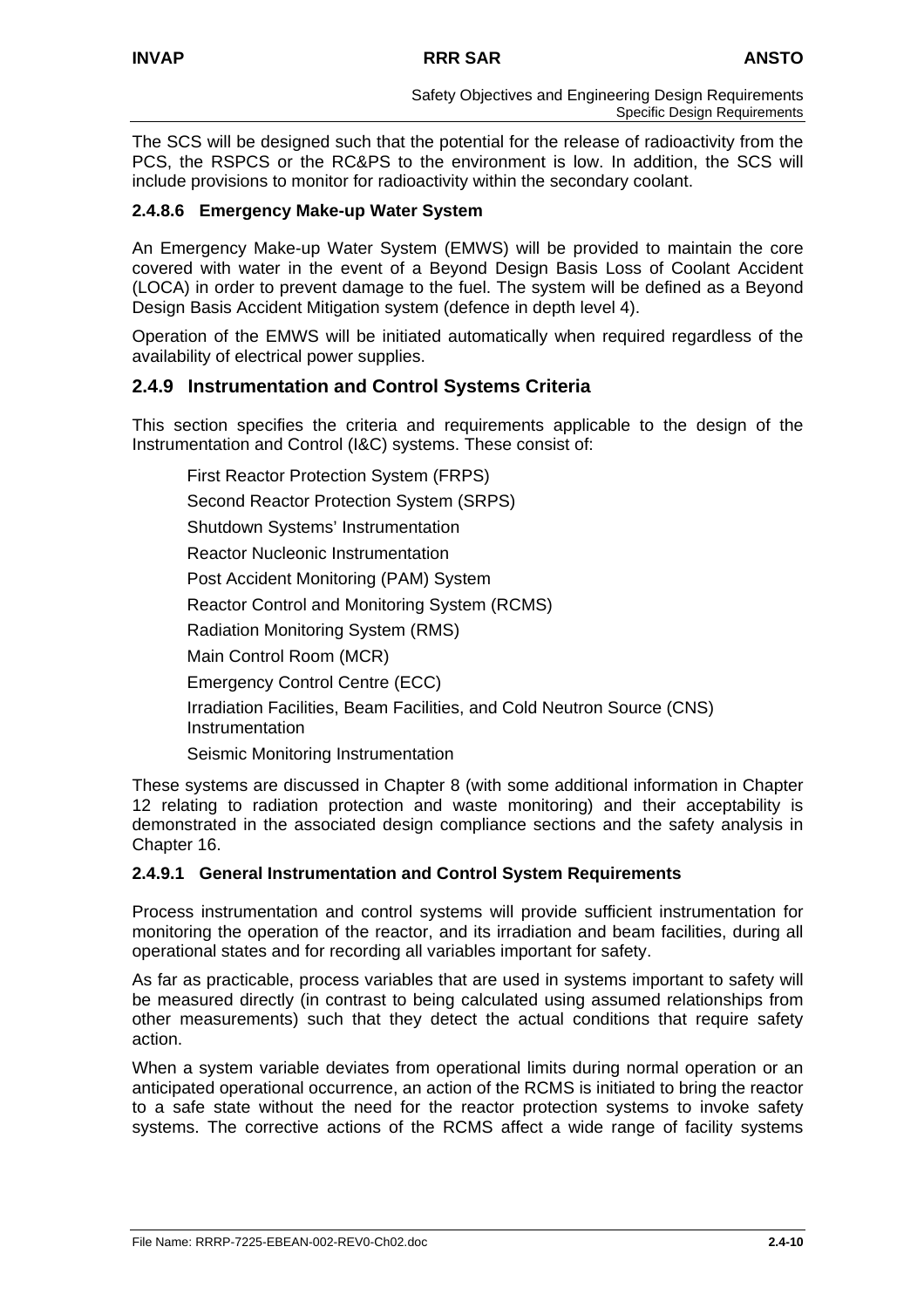(e.g., reactor power control by insertion or removal of the central control plate, PCS and RSPCS pump trip due to low pool water level signal).

Monitoring and control systems will be fully automatic, although manual actions by the operator are possible. However, interlocks will inhibit manual actions that may adversely impact on reactor safety.

I&C systems for monitoring and controlling the reactor during operational states and design basis accidents will be centralised in a Main Control Room (MCR). The design will ensure that the MCR is habitable during all operational states.

Audible and visual alarms will be provided to warn the operators of abnormal situations within the safety system settings. Once safety system settings are reached, the Reactor Protection Systems (RPS) will override the action of the process control systems.

An Emergency Control Centre (ECC), separate from the MCR, will be provided for monitoring and controlling the reactor during design basis accidents which could result in the MCR becoming uninhabitable or unavailable. The ECC will only be used when the reactor is shutdown and will not be capable of operating the reactor at power.

#### **2.4.9.2 Reactor Protection Systems**

#### **2.4.9.2.1 General Requirements**

The reactor protection systems are the First Reactor Protection System (FRPS) and the Second Reactor Protection System (SRPS). This section identifies common requirements applicable to both systems whilst requirements specific to each system are identified in the subsequent sections.

The FRPS and the SRPS will be diverse and independent systems. No single component failure in either shutdown system will be able to cause failure of the other system to perform its function. The FRPS and SRPS will also be fail-safe.

The RPS will employ diversity to enable all postulated initiating events to be detected in a minimum of two different ways (where physically possible).

The FRPS and SRPS will ensure that the reactor is brought to and maintained in a safe shutdown condition.

The FRPS and SRPS will comply with Institute of Electrical and Electronics Engineers (IEEE) standards for Class 1E equipment.

The FRPS and SRPS are ESFs and will meet the requirements for ESFs specified in Section 2.4.10.

The FRPS and the SRPS will both be triple redundant systems. Redundant trains will be independent to reduce the potential for common cause failure (including failures due to the effects of design basis accidents) and to ensure that no single component failure in any train can result in the failure of another train to perform its function.

Redundancy will be applied in the coincidence voting logic of both the FRPS and SRPS such that the outputs of redundant trains are combined using 2 out of 3 voting logic. This voting logic will also ensure that maintenance can be carried out on defective channels within trains without the need for the reactor to be shutdown. In addition, all components in the FRPS and SRPS will be capable of being functionally tested and adequate provision is made for maintenance and inspection of equipment.

Electric power to the FRPS and the SRPS system will be supplied from uninterruptible power supplies with each of the three redundant trains in each system supplied from an independent Uninterruptible Power Supply (UPS) system.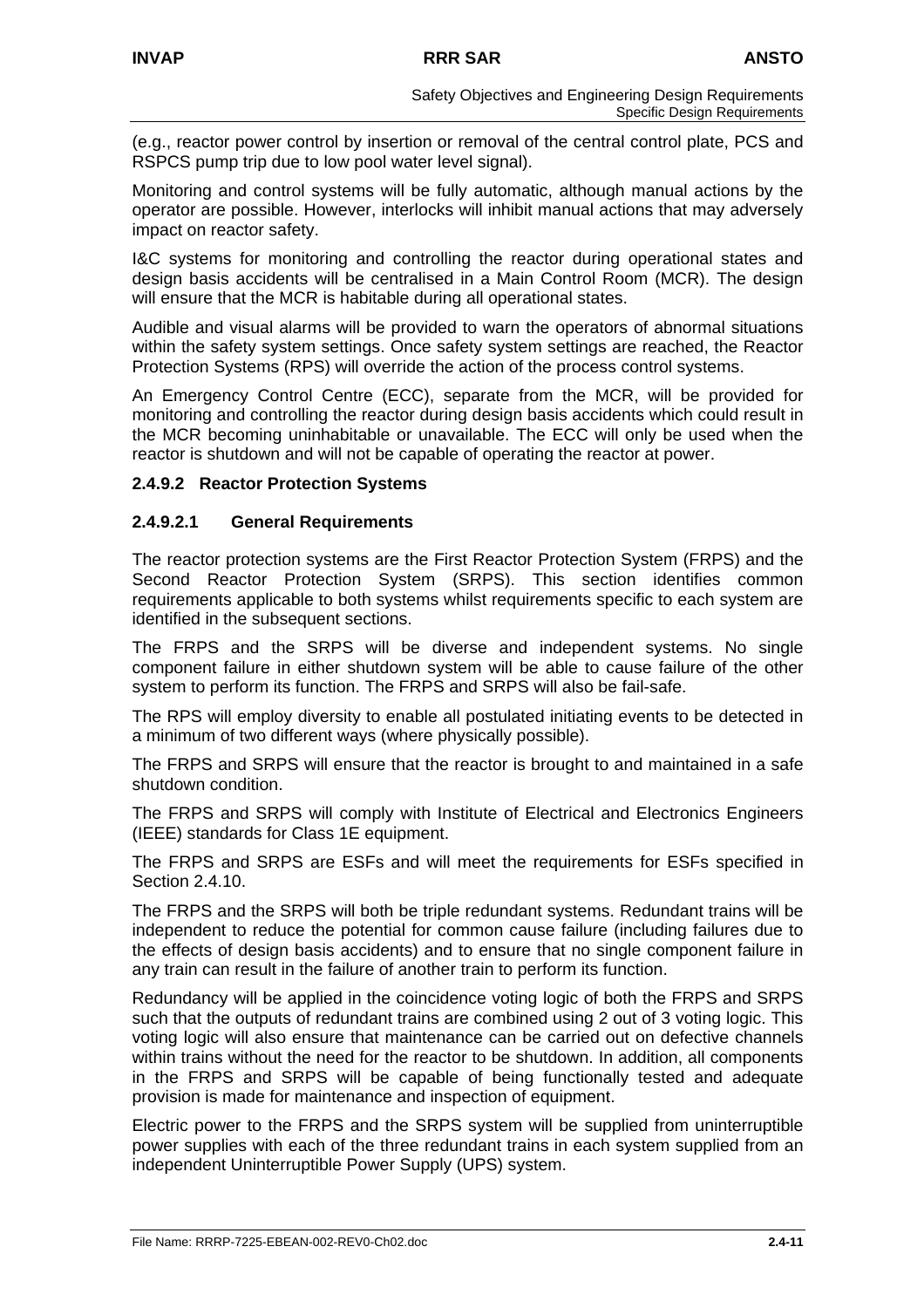The FRPS and SRPS will each be designed to protect against design basis accident conditions by automatically initiating the operation of appropriate systems to ensure that safety limits are not exceeded during any design basis fault sequence. The operation of the FRPS and SRPS will be fully automatic and, following initiation, requisite actions will proceed to completion with no manual intervention required. However, provision will be made for manual initiation of a reactor trip via either the FRPS or the SRPS, including the capability to initiate reactor shutdown from a remote location.

Both the FRPS and SRPS will minimise the likelihood that operator actions could defeat the effectiveness of either system during operational states and design basis accidents. However, neither system will negate correct operator actions during design basis fault sequences.

The FRPS and SRPS will not be automatically reset. Deliberate operator action will be required to reset either system.

The FRPS and SRPS will be independent of other systems. In particular:

- a) Approved isolation devices will be provided where the FRPS or SRPS interfaces with Reactor Control and Monitoring System (RCMS).
- b) The FRPS and SRPS will be independent of other protection systems (e.g. the CNS protection system).
- c) The redundancy and independence of the FRPS and the SRPS will not be jeopardised where signals from utilisation devices are fed into the FRPS or SRPS.

Instrumentation and tripping systems will enable trip levels to be established. FRPS and SRPS set points will be established with sufficient margin between the set point and the safety limit such that actions initiated by either system are able to control the process before the safety limit is reached. Margins between set points and safety limits will allow for instrumentation inaccuracies, calibration uncertainties, instrument drift and instrumentation and shutdown system response times.

The FRPS and SRPS will alert the operator when trip settings are reached and allow for the cause of a safety system trip to be determined. The capability to identify the parameter that initiated the trip and the sequence of subsequent trips will be included in the RCMS.

The design of the FRPS and SRPS will ensure that safety interlocks and trips cannot be inadvertently bypassed and that safety system settings cannot be inadvertently changed.

The FRPS will incorporate dynamic signal and watchdog features to supervise its functioning. It will also incorporate automatic verification routines to check whether the logic voting units are working according to their design specifications.

## **2.4.9.2.2 First Reactor Protection System**

The FRPS will provide signals for the First Shutdown System (FSS) and other safety systems. It will also initiate Containment isolation, perform specific control actions within the CERS and trip the reactor on request from the Cold Neutron Source Protection System (CNSPS).

The computer based digital FRPS system will be subject to hardware and software verification and validation. In particular, it will comply with the requirements defined in IEEE standards for the application of computer systems in reactor safety systems and associated software quality assurance and management.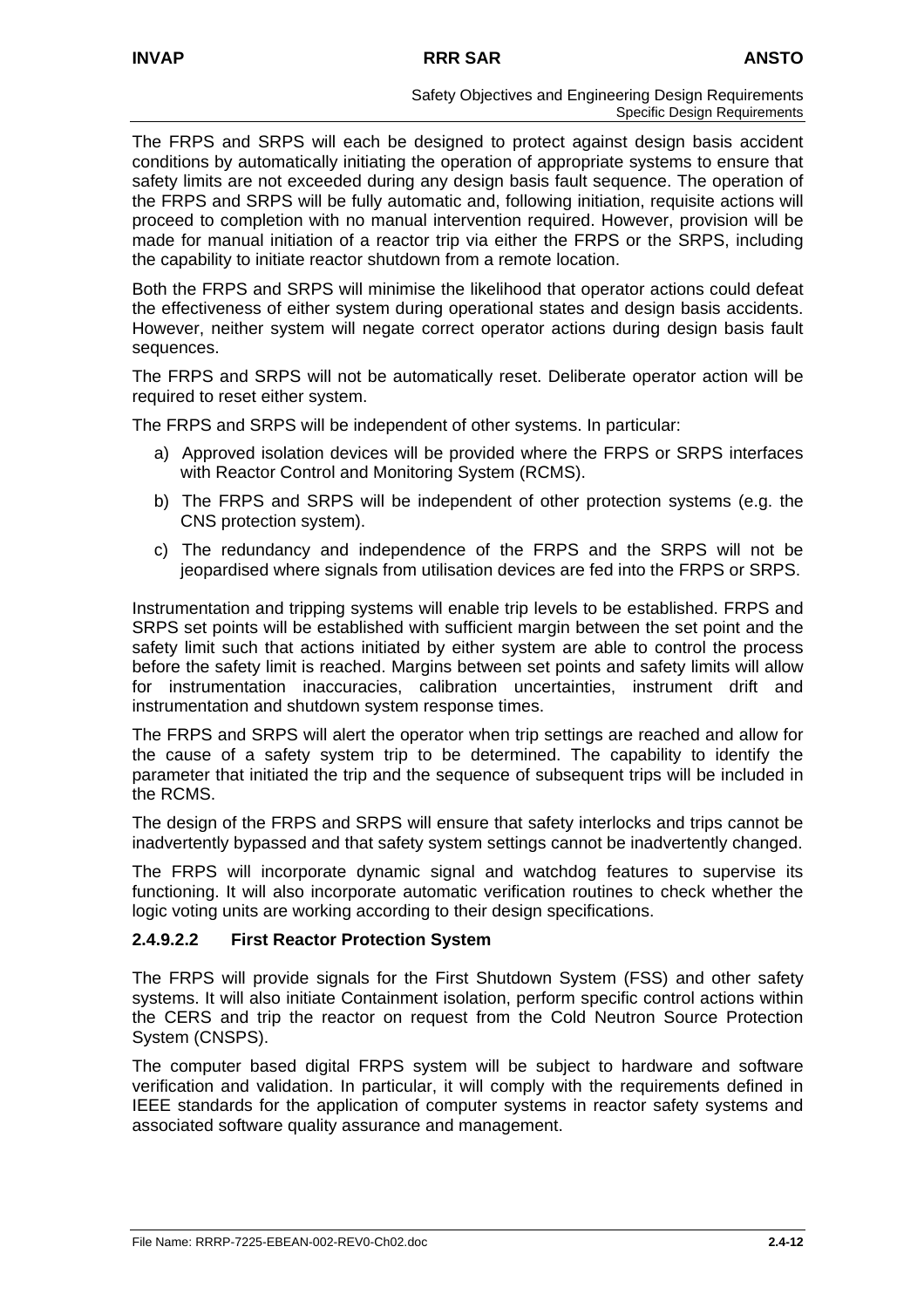## **2.4.9.2.3 Second Reactor Protection System**

The SRPS will provide signals for the Second Shutdown System (SSS) only.

#### **2.4.9.3 Reactor Shutdown Systems' Instrumentation**

FSS and SSS instrumentation will comply with IEEE standards for Class 1E equipment. In addition, the instrumentation of each shutdown system will be to the same standards as the FRPS and SRPS such that:

- a) Each reactor shutdown system comprises redundant trains that are independent and isolated from each other, to reduce the potential for common cause failure.
- b) No single component failure can result in the failure of the reactor shutdown system to perform its function.
- c) Failure of either reactor shutdown system cannot inhibit the safe shutdown of the reactor by the non-failed system.
- d) The shutdown systems are designed to be fail-safe.

The effectiveness and response times of the FSS and the SSS will be such that the reactor is shutdown before safety limits are reached for design basis accidents.

#### **2.4.9.4 Reactor Nucleonic Instrumentation**

Reactor nucleonic instrumentation will be provided to enable monitoring of the neutron flux during operational states and design basis accidents and to provide the required inputs to the FRPS and SRPS. Independent and diverse instrumentation will be provided for the FRPS and SRPS in accordance with the general requirements identified above.

## **2.4.9.5 Post Accident Monitoring System**

The Post-Accident Monitoring (PAM) system is an ESF and as such, will meet the requirements for ESFs specified in Section 2.4.10.

The PAM system complies with IEEE standards for Class 1E equipment.

The PAM system will incorporate two redundant trains that are independent. This is required to reduce the potential for common cause failure (including failures arising from design basis accidents) and to ensure that no single component failure in any train can cause failure of the other channel to perform its function.

Electric power to the PAM system will be supplied from uninterruptible power supplies with each PAM train supplied from an independent UPS system.

PAM instrumentation will be designed such that design basis accidents do not result in loss of function.

PAM instrumentation will:

- a) Monitor the course of design basis accidents.
- b) Monitor the state and the effectiveness of all safety systems.
- c) Monitor neutron flux during design basis accident conditions.
- d) Facilitate operator actions that may be necessary to place the facility in a stable long term shutdown condition.
- e) Determine the type, location and quantities of radioactive material that might be released.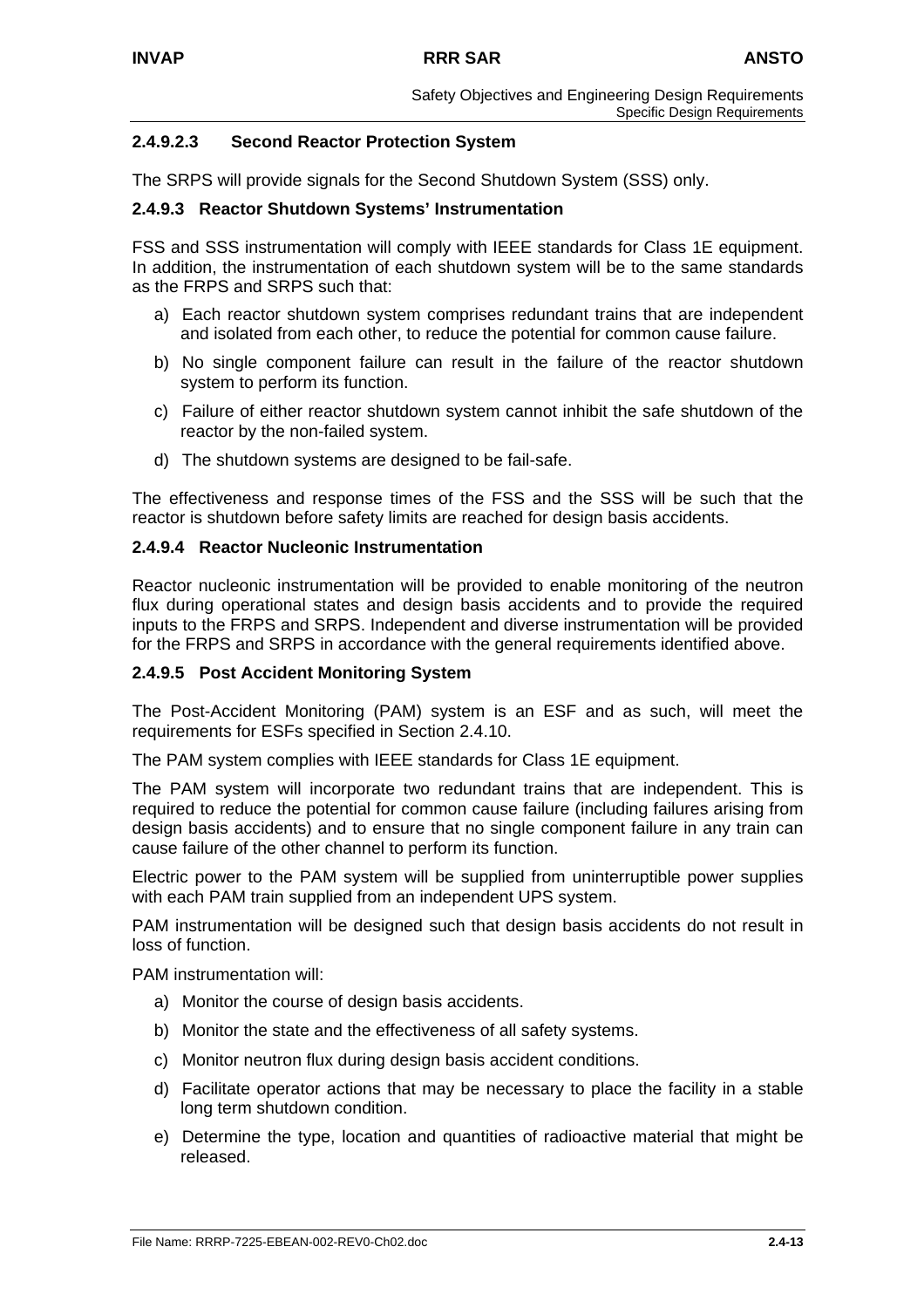Operator displays for the PAM will be centralised in the MCR and duplicated in the ECC.

The PAM system will provide sufficient instrumentation for monitoring the reactor and for recording variables important for safety during anticipated operational occurrences and design basis accidents.

PAM instrumentation will be designed to facilitate regular testing, inspection and maintenance.

## **2.4.9.6 Reactor Control and Monitoring System**

There will be a separate reactor control, instrumentation, monitoring display, alarm and warning system (the RCMS) and support facilities to serve the normal operation of the reactor plant. The RCMS will be provided in addition to, and independent of, the reactor protection systems.

The input and output signals associated with the operation and control of the plant will be kept as separate as practicable.

Uninterruptible Power Supply will be provided for the RCMS.

The reactor control and monitoring system will include sufficient redundancy to ensure provision of a highly reliable system and that no single point of failure exists.

The design of the RCMS will allow for online testing of the system.

The RCMS and the control and monitoring system for the irradiation facilities and the CNS are safety-related process systems and as such, will meet the requirements for Safety Category 2 systems (see section 2.5).

The computer based digital RCMS will be subject to hardware and software verification and validation in accordance with appropriate standards at each phase of its development.

#### **2.4.9.7 Radiation Monitoring System**

This section identifies the requirements applicable to the Radiation Monitoring System (RMS). This system covers all aspects of radiation monitoring and the implementation of these requirements is discussed in Chapters 8 and 12.

#### **2.4.9.7.1 Liquid Waste Monitors**

Liquid effluent monitors will be provided to generate alarm signals to warn of radioactive liquid discharges from the facility approaching or exceeding the allowed limits.

## **2.4.9.7.2 Air Waste Monitoring**

Air effluent monitoring will be provided to allow continuous on-line sampling of all the radioactive stack emissions during operational states.

The air effluent monitoring will provide real-time data regarding the quantity and isotopic composition of radioactivity released in the stack emissions. The air effluent monitoring system will monitor for radioactive particulates, iodine, noble gases, and tritium.

## **2.4.9.7.3 Failed Fuel Monitoring**

The PCS will be provided with on-line monitoring to provide an early warning of fuel cladding failure. On-line monitoring will also be provided within the RSPCS to provide an early warning of irradiation target failure.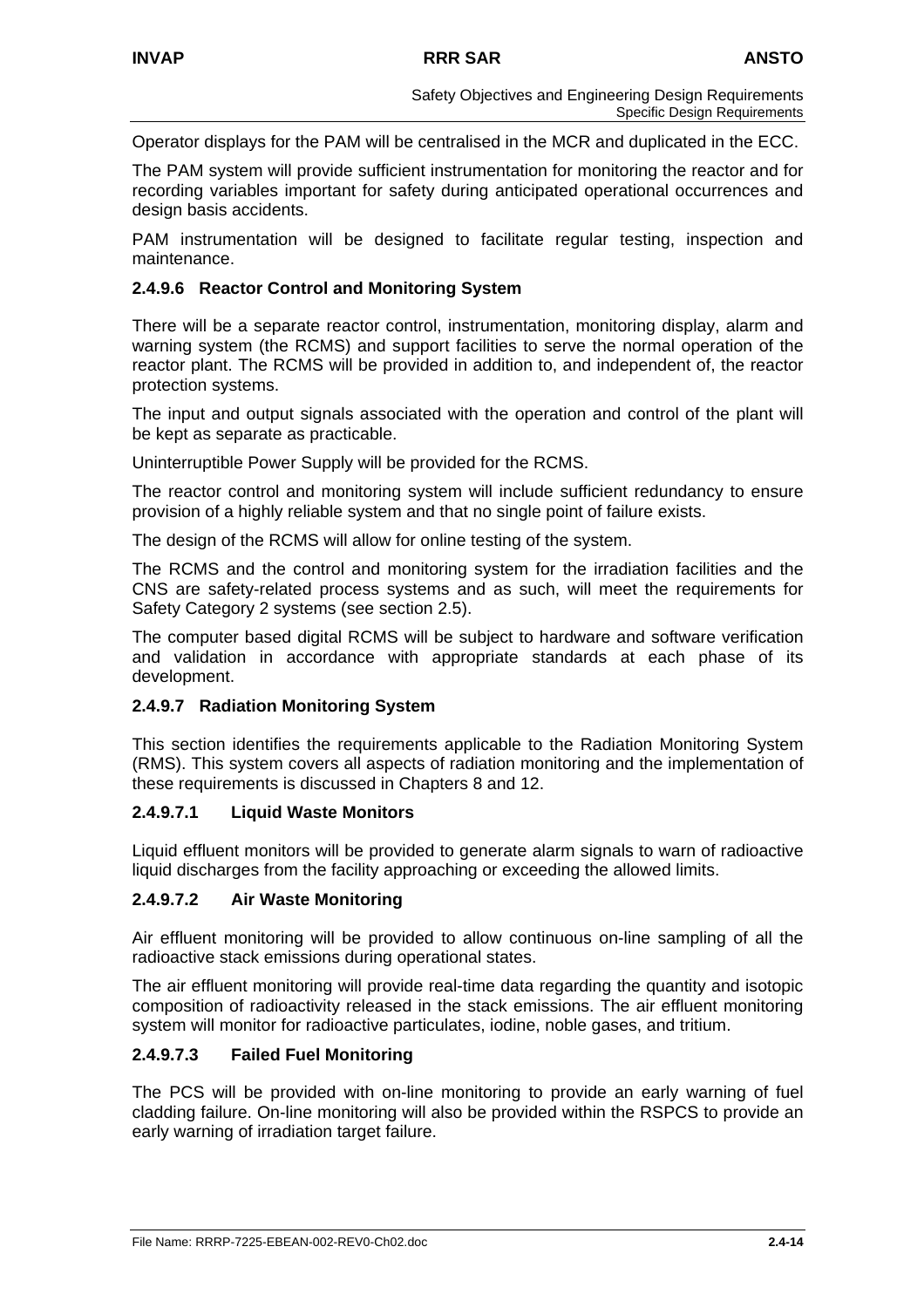## **2.4.9.7.4 Liquid System Monitoring**

On-line sampling will be provided for all systems that contain potentially radioactive cooling water. The principal systems that contain radioactive water are the PCS, the RSPCS, the RC&PS and the liquid waste system.

## **2.4.9.7.5 Area Radiation Monitoring**

Fixed-area monitors will be provided to cover the area around the reactor and areas where radiation may be present.

## **2.4.9.7.6 Neutron Dose-Rate Monitoring Systems**

A fixed system of radiation monitors to measure neutron dose-rates will be provided at appropriate locations.

## **2.4.9.7.7 Tritium Monitoring System**

A tritium monitoring system capable of measuring tritium concentrations in both the reactor building and in stack discharges will be provided.

## **2.4.9.7.8 Contamination Monitoring**

Contamination monitors will be provided at exits from areas where the potential for personal contamination exists.

Alarms from contamination monitors will be provided in the MCR and in the health physics office via video display units (VDUs).

#### **2.4.9.8 Main Control Room Instrumentation and Equipment**

The MCR will be provided with instrumentation and controls to enable operating personnel to operate the reactor and efficiently manage normal operating situations and anticipated operational conditions.

## **2.4.9.9 Emergency Control Centre Instrumentation and Equipment**

An ECC will be provided which is protected from the effects of fault sequences that could potentially result in the MCR becoming uninhabitable or unavailable.

The ECC will be provided with sufficient hard-wired instrumentation and controls to enable operating personnel to ensure the shutdown the reactor, maintain it in a safe shutdown state, and monitor the status of the Reactor Facility in the event of the MCR becoming unavailable. The ECC will only be used when the reactor is shutdown and will not be capable of operating the reactor at power.

The ECC will contain sufficient duplication and separation (according to IEEE standards) of instrumentation to monitor Safety Category 1 and 2 system parameters.

The ECC will be suitable for occupation, and its access routes fully accessible, throughout all postulated design basis accidents in which the MCR becomes uninhabitable.

#### **2.4.9.10 Facility Emergency Warning System**

A facility emergency warning system will provide a reliable means of communication with all persons present in the facility.

The facility warning system will interface with the site warning system.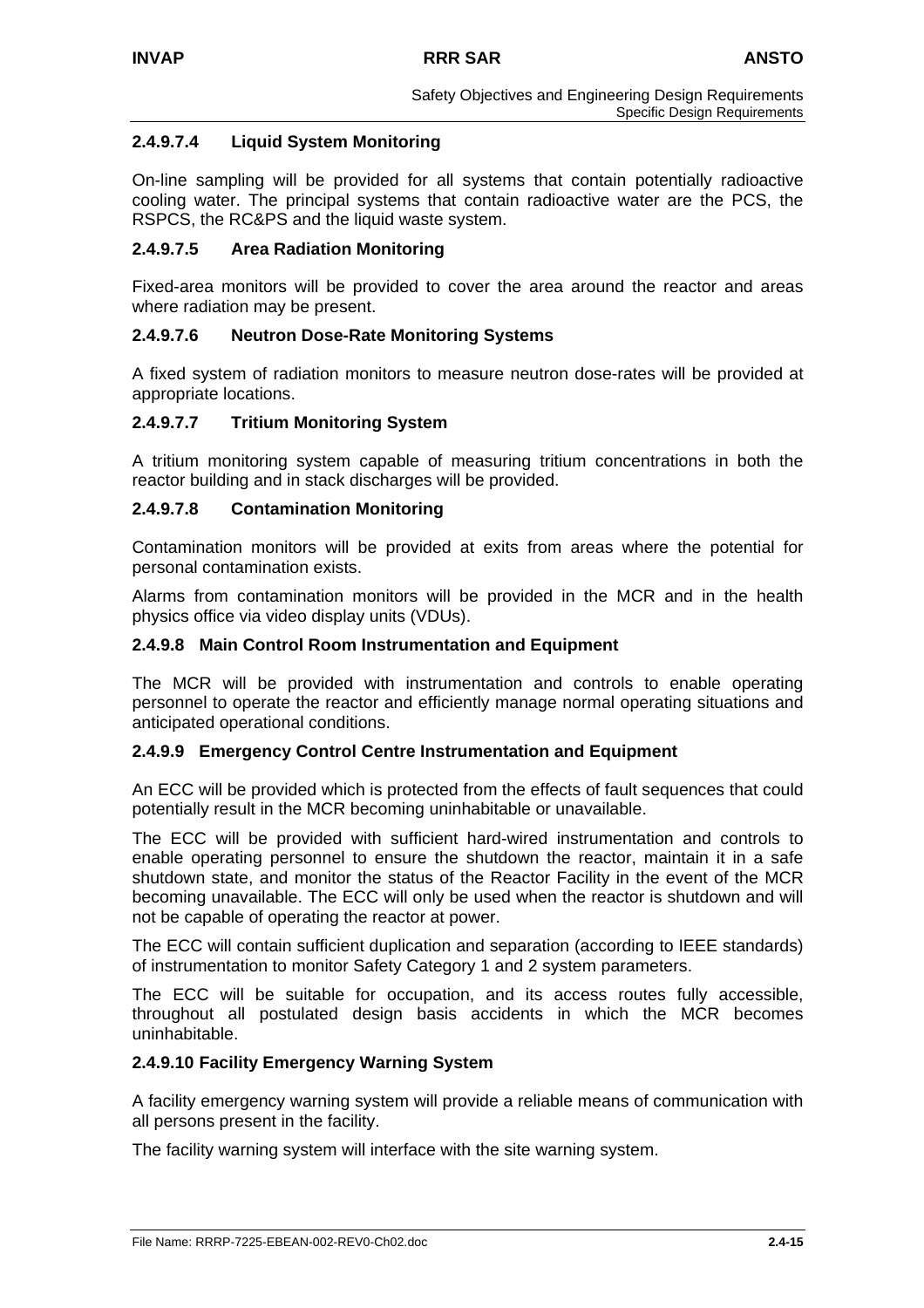## **2.4.9.11 Irradiation, Beam Facilities, and Cold Neutron Source Instrumentation**

#### **2.4.9.11.1 Irradiation Facilities Instrumentation and Control**

All instrumentation and computerised controls associated with all irradiation facilities will be separate from the RCMS. Appropriate alarms will provide input into the RCMS and MCR displays. The system will be designed to the same level of performance as the RCMS.

Relevant signals to verify normal functioning of the RSPCS (which cools the irradiation facilities) or deviation from normal operation will be sent to the FRPS and initiate reactor trip if appropriate. These signals will follow the same standard as for the FRPS signals, with triple redundancy, qualification to IEEE Class 1E standards and sensors independent of the RCMS instrumentation.

#### **2.4.9.11.2 Beam Port Instrumentation**

Indication of primary and secondary beam shutter position will be shown on local displays near each port.

Primary beam shutter positions will input into the RCMS for indication only.

Leak detection will be provided for possible leakage through the beam ports.

#### **2.4.9.11.3 Cold Neutron Source Instrumentation**

Instrumentation and computerised controls associated with the CNS will be separate from the RCMS. Selected CNS alarms will provide input into the RCMS and MCR displays.

The CNS control system will be designed to the same level of performance as the RCMS.

CNS instrumentation will monitor the CNS and will cause the FRPS to shutdown the reactor in the event of a failure in the CNS with the potential to damage the CNS in-pile assembly.

#### **2.4.9.12 Seismic Monitoring Instrumentation**

Motion Accelerometers will be provided to measure seismic activity. These instruments input into the FRPS and the SRPS and as such, will be qualified to IEEE Class 1E standards and be provided with power from the uninterruptible power supplies.

The reactor will be automatically shutdown by both the FRPS and SRPS, with two sets of three independent seismic switches, in case of a seismic event reaching the safety system settings.

## **2.4.10 Engineered Safety Features Design Criteria**

This section specifies the criteria and requirements applicable to the design of the Engineered Safety Features (ESFs). These consist of:

Reactor Protection Systems Post Accident Monitoring System First Shutdown System Second Shutdown System Core cooling by natural circulation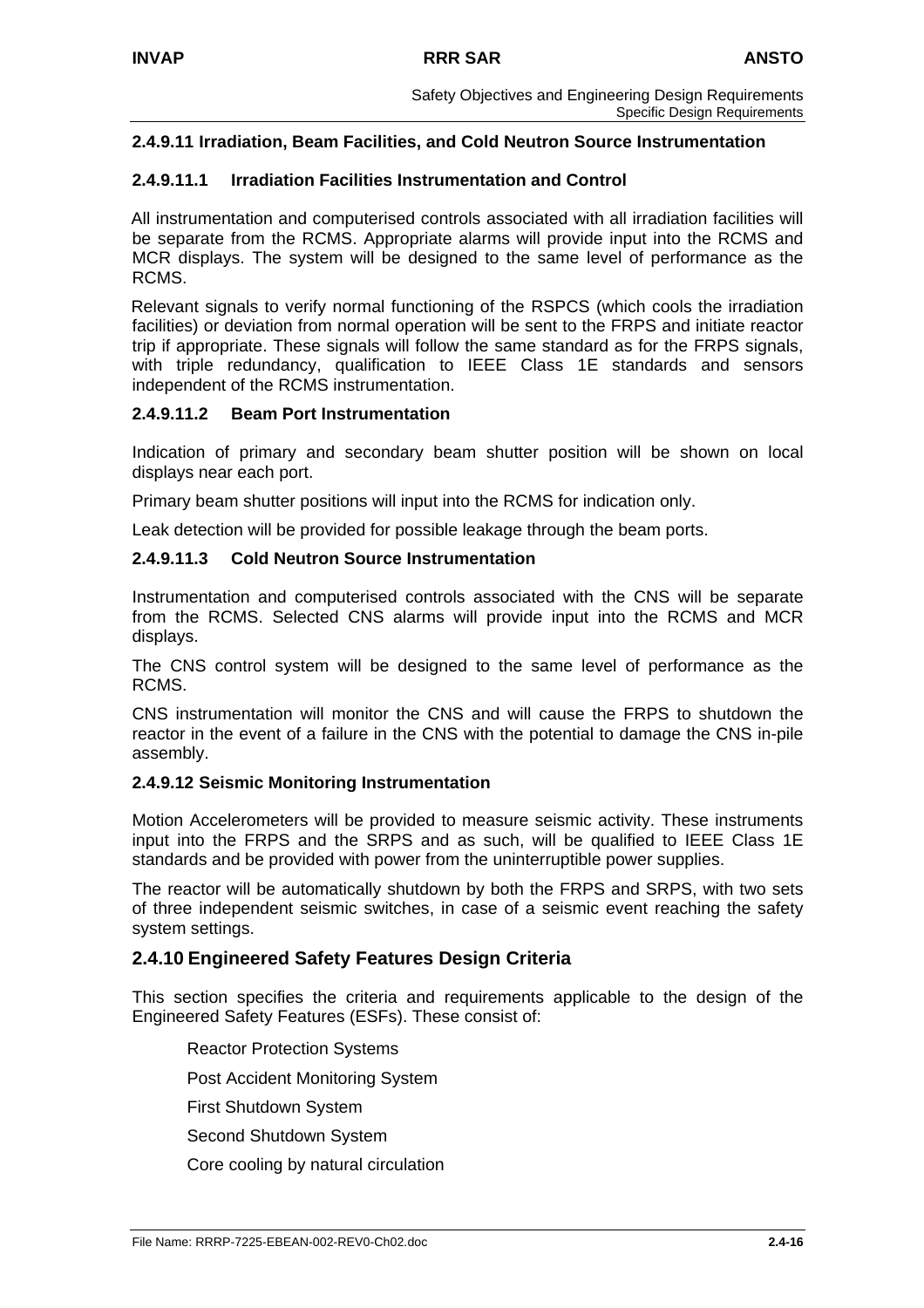Rigs cooling by natural circulation

Reactor pool coolant boundary

**Containment** 

Emergency Control Centre Ventilation and Pressurisation System

Standby Power System

These features are discussed in Chapter 7 and in the appropriate functional chapter (e.g. shutdown systems are discussed in Chapter 5, cooling systems are discussed in Chapter 6 etc). Their acceptability is demonstrated in the associated design evaluation and compliance sections and in the safety analysis in Chapter 16.

## **2.4.10.1 Safety Functions**

Engineered Safety Features (ESFs) will be provided to perform the following basic safety functions:

- a) To shutdown the reactor and maintain it in a safe shutdown state for design basis accidents.
- b) To provide for adequate heat removal from the core and rigs after shutdown, including design basis accidents.
- c) To contain radioactive materials in order to ensure releases to the environment are small.
- d) To fulfil other functions (e.g., habitability after accident) refer to Section 2.5.1.1.

All ESFs will be classified as Safety Category 1 systems (see section 2.5).

#### **2.4.10.2 Reliability Requirements**

High reliability of the ESFs will be achieved by the application of one of more of the following means, as discussed in other sections of this chapter:

- a) Use of proven engineering practice and conservative design margins.
- b) Use of inherent safety features, where practicable.
- c) Use of passive safety features, where practicable.
- d) Use of fail safe design features, where practicable.
- e) Use of redundancy, diversity and independence.
- f) Compliance with the single failure criterion, where practicable.
- g) Qualification of equipment and components.
- h) Regular inspection, testing and maintenance.

The reliability of each safety system (i.e. Safety Category 1 systems; see section 2.5) will be shown to be better than  $10<sup>3</sup>$  failures to perform its intended function per demand in accordance with section 2.2.2.4.

#### **2.4.10.3 Testing, Inspection and Maintenance Requirements**

The ESFs and their support systems will be designed to permit testing, inspection and maintenance during commissioning and the operational life of the Reactor Facility as part of assuring their ability to fulfil their safety function.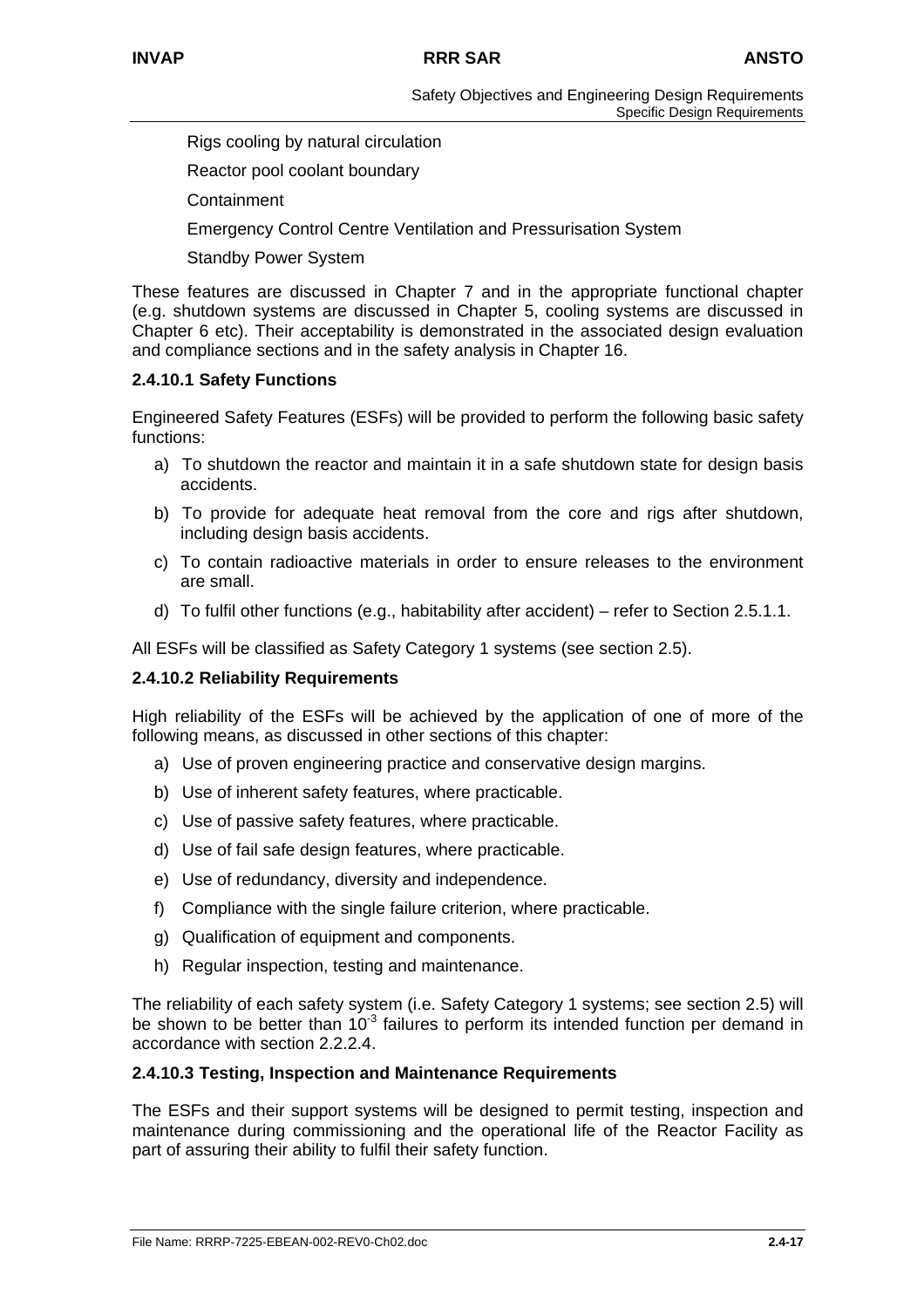The design of ESFs will facilitate the testing of the operation of each individual redundant train/component of the ESF, as well as the ESF in its entirety.

The design of ESFs will ensure that personnel doses associated with testing, inspection and maintenance of ESFs and their support systems are ALARA.

ESFs will be designed such that sufficient redundancy is maintained where a redundant system or component is removed from service for inspection or testing purposes.

The testing, inspection or maintenance of a redundant train of an ESF will not impede the functionality of the other train(s).

#### **2.4.10.4 Disabling/Bypassing of ESFs**

The design will reduce the need for disabling or bypassing of all, or part of, an ESF. In each case where provision is made for disabling or bypassing part or all of an ESF:

- a) Annunciation will be provided of the disabling/bypass of an ESF.
- b) Redundant safety systems can only be disabled/bypassed one at a time (where practicable).

#### **2.4.10.5 Independence of Process and Safety Systems**

Process control systems will be kept physically and functionally independent of safety systems as far as practicable, such that:

- a) a system is not relied upon to perform both control and safety functions; and
- b) failure of a process system cannot cause failure of a safety system.

## **2.4.10.6 Identification of Safety Systems**

Safety systems and safety related systems will be distinguished by clear markings so that they stand out in contrast to systems that are not important to safety.

Safety systems will additionally be distinguished from safety-related systems by clear markings to emphasise their different safety categorisation (see section 2.5).

## **2.4.11 Containment**

This section specifies the specific requirements and criteria applicable to the Containment, consisting of the following:

Reactor containment boundary

Containment isolation valves (CIVs)

- Containment Energy Removal System (CERS)
- Containment Pressure Relief and Filtered Vent System (CPRFVS)

Containment Vacuum Relief System (CVRS)

The RCS is discussed in Chapter 7 (with additional information provided in Chapters 4, 6, 8, 9 and 10) and its acceptability demonstrated in the associated design evaluation sections and in the safety analysis in Chapter 16.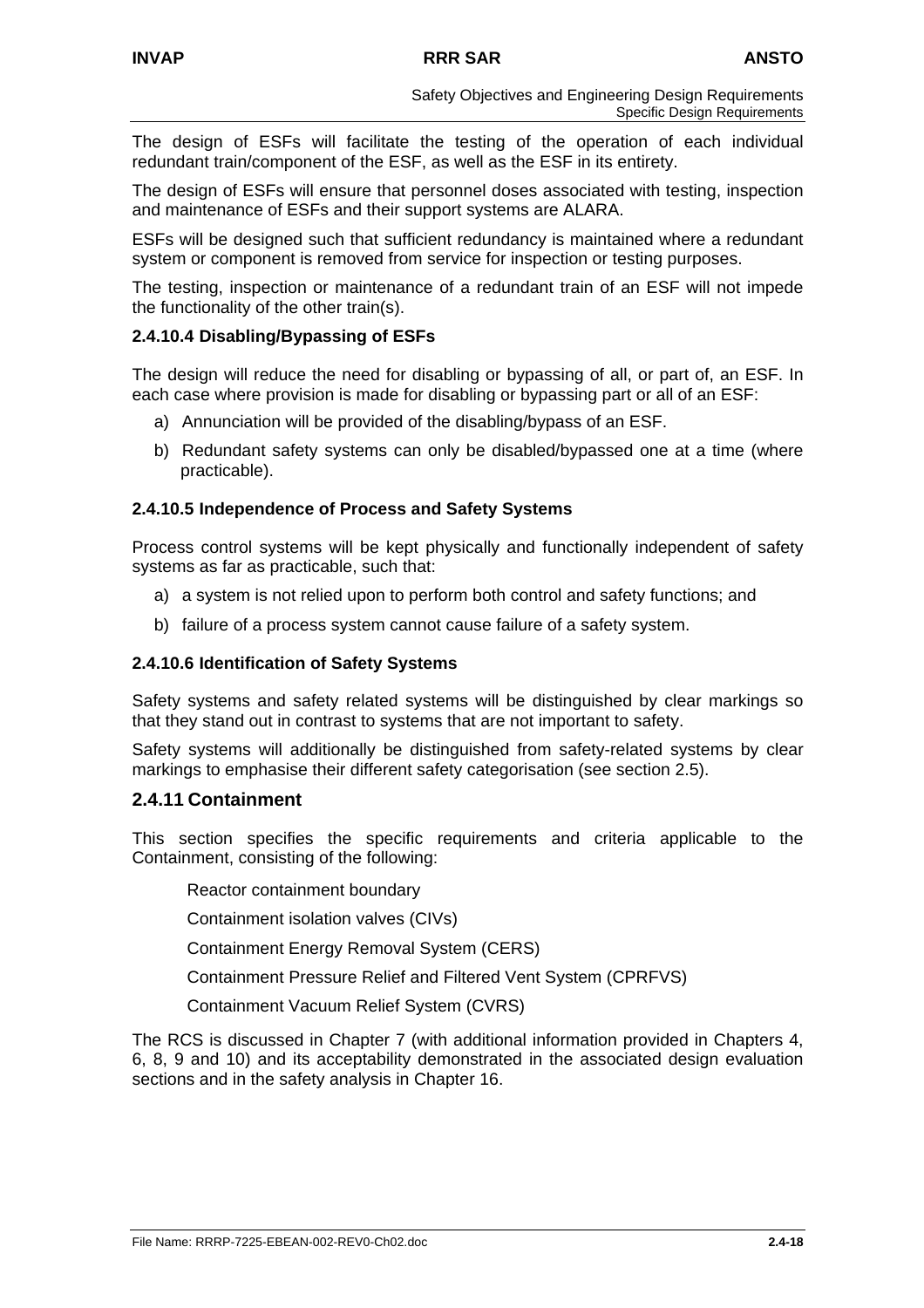#### **2.4.11.1 General Requirements**

The Containment, in conjunction with other ESFs, will limit the release of radioactive material to the environment to less than prescribed limits.

The Containment will remain intact following accidents that place a demand on the Containment, taking into account design basis conditions and environmental conditions, including transient conditions and those arising from internal and external events. Containment is a design function that is provided for radioactive releases that exceed the design basis.

The design of the Containment will employ design margins. The design margins will allow for uncertainties in defining accident phenomena and Containment response, and potential inaccuracies in calculational models.

The performance of the Containment under accident conditions will be determined in the safety analysis, taking into account the source term, environmental conditions, pressure and temperature.

The Containment is an ESF and as such, will meet the requirements for ESFs in Section 2.4.10.

#### **2.4.11.2 Reactor Containment Boundary**

The reactor containment boundary will completely enclose the reactor systems containing radioactive materials.

During normal operation, the pressure within the reactor containment boundary will be established at a level such as to prevent uncontrolled outward release from the building. In establishing this pressure, variations in atmospheric conditions will be taken into account.

The number of penetrations through the reactor containment boundary will be kept to a practical minimum.

The reactor containment boundary will be designed to facilitate performance testing.

Reactor containment boundary penetrations will be designed to facilitate testing of individual penetrations.

Personnel and equipment access to the Containment will be via airlocks equipped with doors that are interlocked to ensure that at least one door is closed whenever Containment integrity is required. Emergency access/escape doors will not be interlocked as this would interfere with their function of providing emergency egress. Containment hatches will not be interlocked as they require the use of cranes to move them.

#### **2.4.11.3 Containment Isolation Valves**

Containment isolation valves (CIVs) will automatically close, isolating the necessary Containment penetrations, on receipt of commands from the FRPS for relevant design basis accidents.

Containment isolation will be initiated by the FRPS for the penetrations that are in contact with the Containment atmosphere. Containment is an ESF and, as such, will meet the requirements for ESFs in Section 2.4.10. The I&C aspects will also comply with IEEE standards for Class 1E equipment.

The closure time of Containment penetrations will be taken into account in the design of the isolation actions and equipment.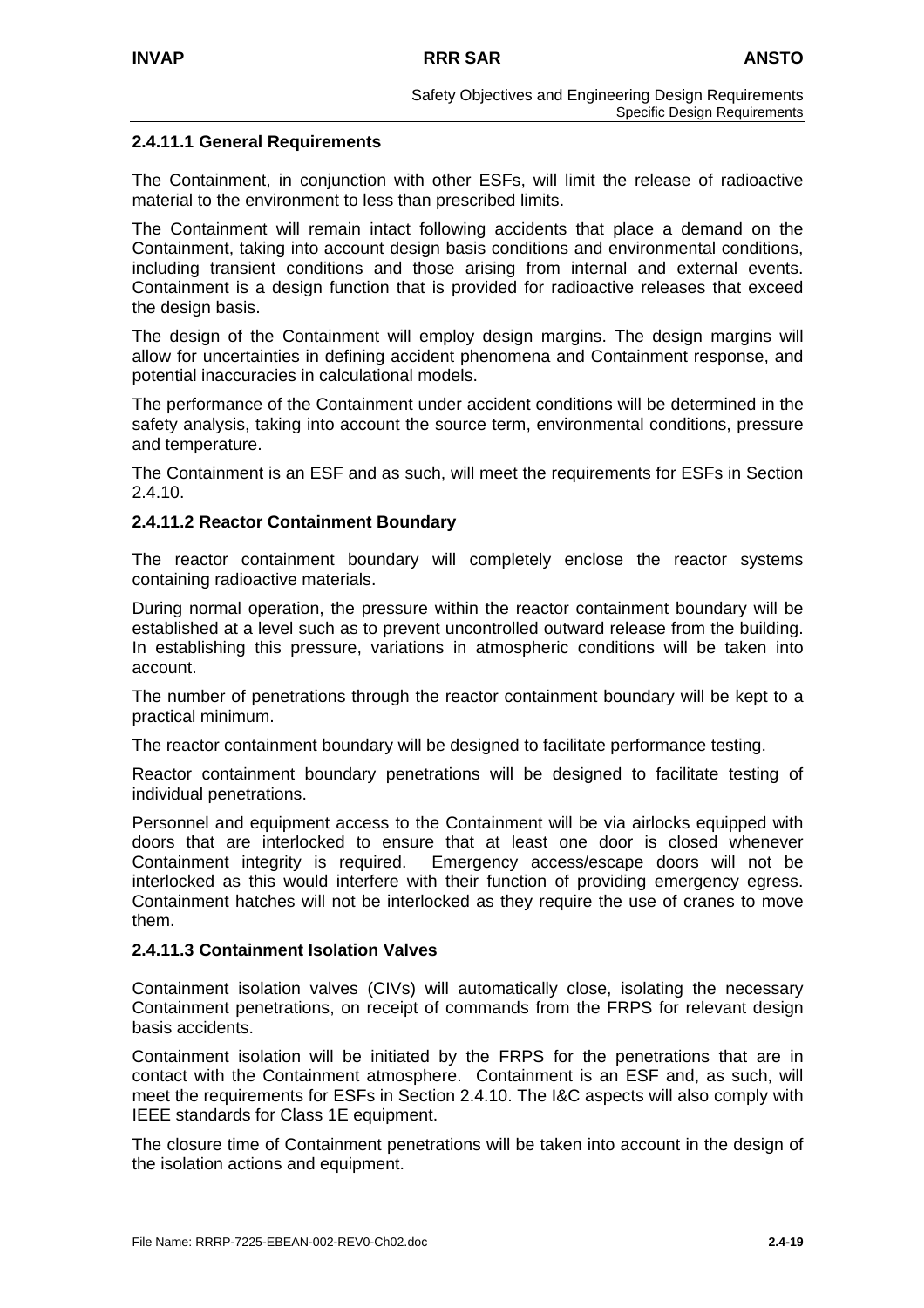Penetrations of the Containment involving piping or ducting that may potentially be open to the internal atmosphere will be fitted with at least two means of isolation, one on either side of the Containment boundary. Instances where this is not possible will be adequately justified.

Penetrations of the Containment involving pipe-work closed to the internal atmosphere will be fitted with a single means of isolation outside of the Containment boundary.

Each means of isolation will be located as close to the reactor containment boundary as practicable and will be designed to be fail safe.

The CIVs of the ventilation system will be able to be remotely actuated from the MCR and the ECC.

Indication of the status of CIV closures will provided in the MCR and in the ECC.

## **2.4.11.4 Containment Energy Removal System**

A Containment Energy Removal System (CERS) will be provided to remove heat from an isolated Containment. .

The CERS is an ESF and as such, will meet the requirements for ESFs in Section 2.4.10. For other than the chiller units, the electrical aspects will use IEEE 308 and associated standards, where relevant as the basis for system design; equipment procurement, installation and system operation and I&C aspects will comply with IEEE standards for Class 1E equipment. Because there will be an installed spare chiller unit provided, the chiller units will be to high quality commercial standards.

Valves and/or switches in the CERS will be designed to fail safe.

## **2.4.11.5 Containment Pressure Relief and Filtered Vent System**

A Containment Pressure Relief and Filtered Vent System will be provided for accident management purposes. It will provide a means of pressure relief via a filtered vent path to the environment in the event of over pressurisation of the containment. It will also provide a means of venting the containment to the environment via a filtered path under manual control for beyond design basis accidents. It will not be required to maintain the Containment pressure within the design limit following any design basis accident.

The discharge vent to the environment will be provided with filtration with appropriate retention factors to limit the release of radioactive substances to the environment.

## **2.4.11.6 Containment Vacuum Relief System**

A Containment Vacuum Relief System will be provided to minimise the differential pressure between an isolated Containment and the environment. It will not be required following any design basis accident.

## **2.4.12 Active Area Heating, Ventilation and Air Conditioning Systems**

This section specifies the requirements and criteria applicable to the Heating, Ventilation and Air Conditioning (HVAC) systems serving active areas. These systems are discussed in Chapter 10 (with addition information provided in Chapter 12 in relation to contamination control) and their acceptability demonstrated in the associated design evaluation section and the safety analysis in Chapter 16.

Appropriate HVAC systems will be provided to control the movement of airborne radioactivity in active areas during normal operation and following relevant design basis accidents (i.e. design basis accidents that result in a release of radioactivity in active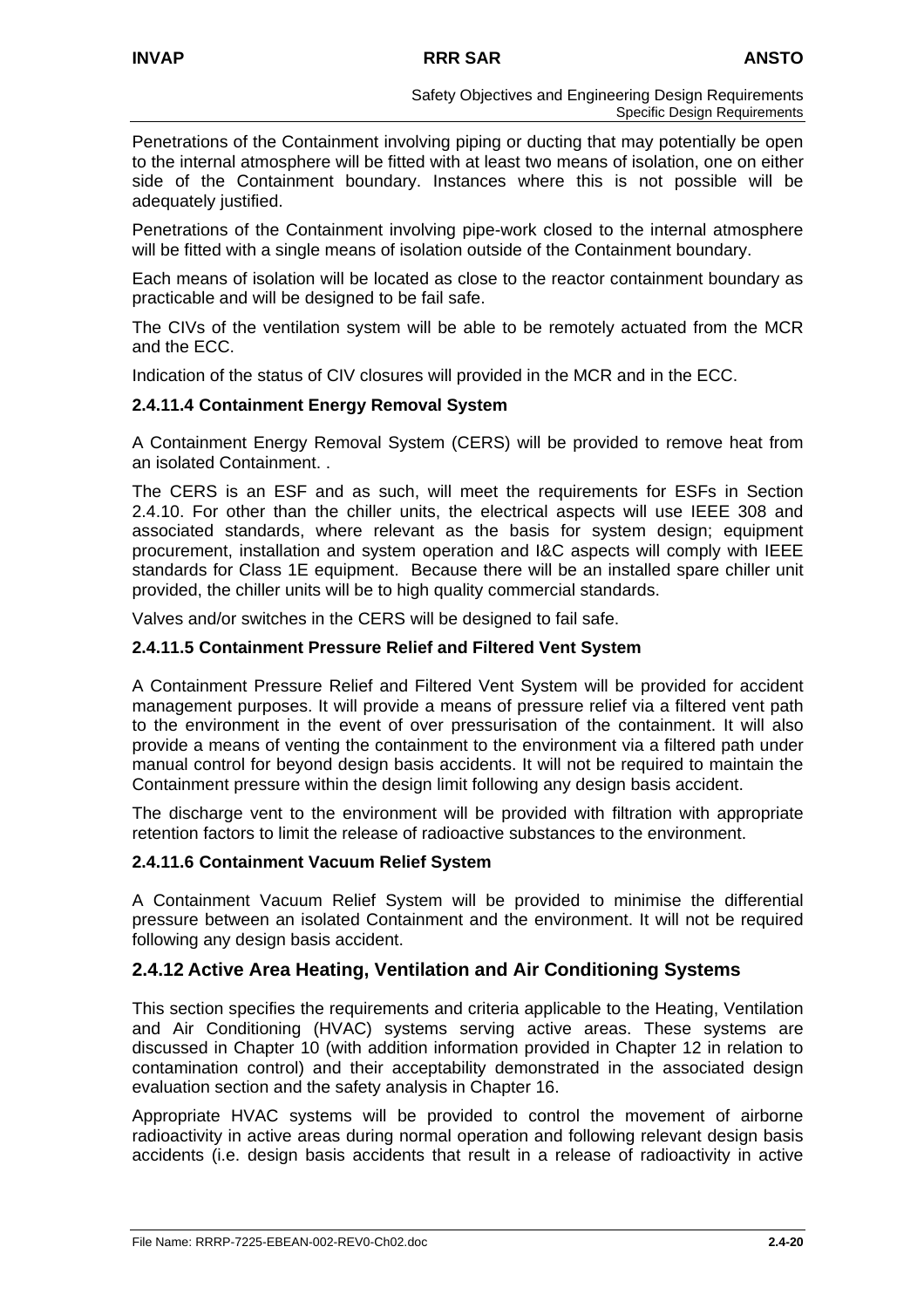areas). Non-containment area HVAC systems will incorporate appropriate features to prevent and mitigate (where prevention fails) the release of radioactivity to the environment following accident conditions arising in those areas.

The HVAC systems will be designed so as not to compromise the independence of redundant safety components and systems.

Provision will be made to monitor and filter the HVAC exhaust to the atmosphere.

HVAC systems serving areas containing safety systems will be designed to control environmental conditions in accordance with the requirements of the safety systems in those areas. They will incorporate appropriate provisions to prevent the ingress of gases and airborne particles that might impair the operation of the safety systems.

# **2.4.13 Emergency Control Centre Ventilation and Pressurisation System**

An ECC Ventilation and Pressurisation System will be provided to ensure the continued habitability of the ECC during accidents that result in the unavailability or other loss of the MCR.

The ECC Ventilation and Pressurisation System is an ESF and will meet the requirements for ESFs in Section 2.4.10. The electrical aspects will use IEEE 308, and associated standards, where relevant as the basis for system design, equipment procurement, installation and system operation and I&C aspects of the system will comply with IEEE standards for Class 1E equipment.

The ECC Ventilation and Pressurisation System is discussed in Chapter 10 (with additional information in Chapter 8 relating to the function of the ECC itself) and its acceptability is demonstrated in the associated design evaluation.

## **2.4.14 Sharing of Structures and Systems Important to Safety Between the Reactor Facility and Other Facilities at LHSTC**

This section specifies the requirements and criteria applicable to the sharing of structures and systems important to safety between the Reactor Facility and other facilities at the Lucas Heights Science and Technology Centre (LHSTC). These are mainly discussed in Chapters 4 and 10 with additional information provided in other chapters as appropriate (e.g. in Chapter 9 with respect to the electrical power supplies interfaces). Their acceptability is demonstrated in the associated design evaluation and compliance sections of these chapters.

During normal operation, the Reactor Facility will be supplied with some services from other facilities within the LHSTC. However, in each case, an alternative source of supply dedicated to the Reactor Facility will be provided to ensure continuity of supply in the event that the connection with the rest of the LHSTC is lost or degraded as follows:

- a) Fire: the facility will have its own water reservoir, pumps and distribution network (see Chapter 10).
- b) Electric power supply: the facility will have its own electrical power supply with redundant diesel generators (see Chapter 9).
- c) Cooling capability: the facility cooling towers will have a pool capacity large enough to ensure decay heat removal in case of loss of make-up water supply from LHSTC (see chapter 6).
- d) Liquid waste: the facility will have its own tanks for collecting liquid wastes from its laboratories and operational areas (see Chapter 12).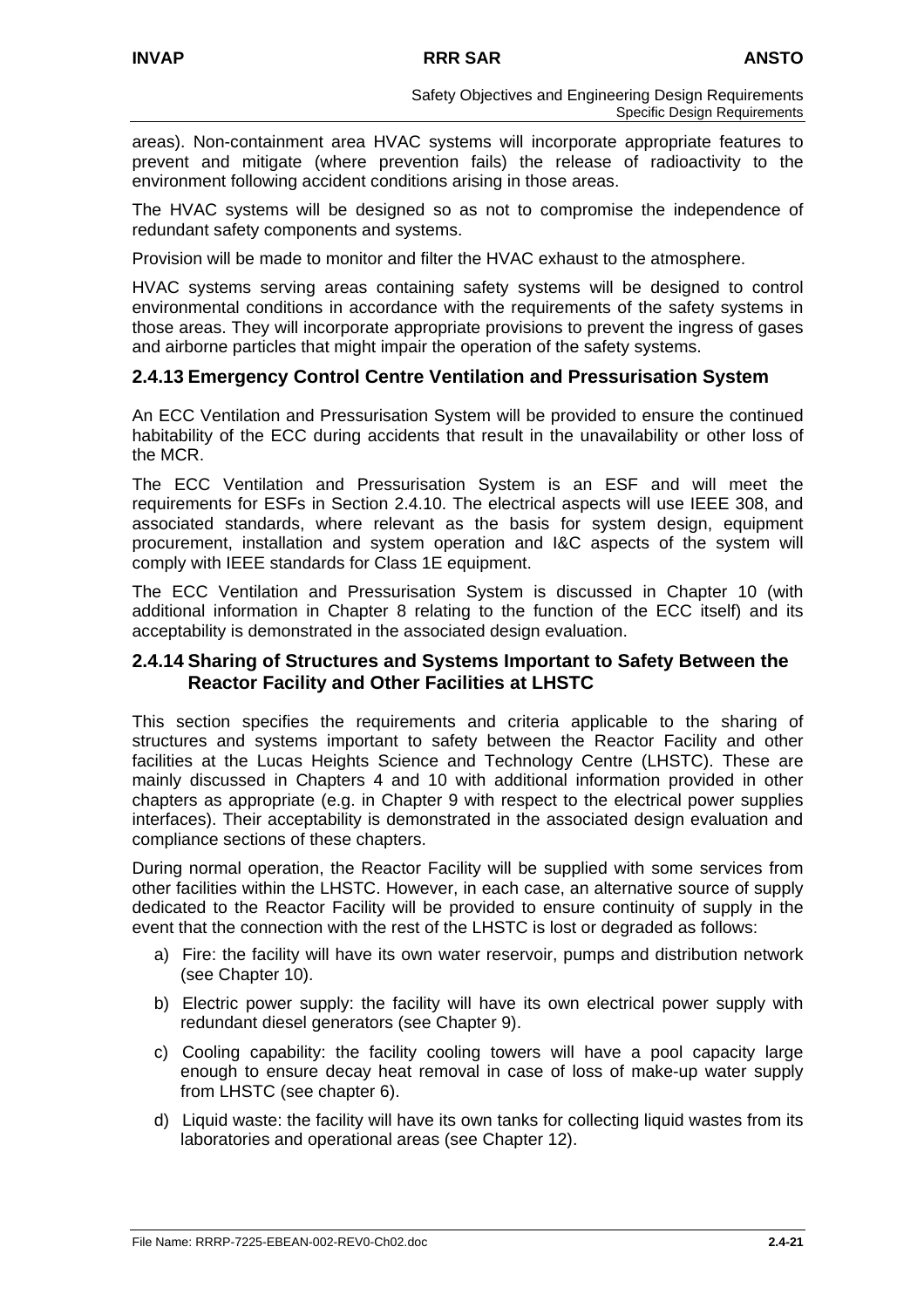- e) Compressed air: the facility will have its own compressed air system including compressors and distribution network (see Chapter 10).
- f) Telecommunications: the facility will have its own telecommunications arrangements, including emergency warning system (see Chapter 8).
- g) Fuel for diesel generators: the facility is provided with its own fuel storage tanks for the diesel generators (see Chapter 9).

## **2.4.15 Consideration of Human Factors and Ergonomic Design Principles**

This section specifies the requirements and criteria applicable to the design with respect to human factors and ergonomic design principles. These complement the requirements identified in section 2.3.8 and are principally discussed in Chapter 8.

Structures, systems and components will be ergonomically designed for all humanmachine interfaces including operation of controls, monitoring of instrumentation, lifting and handling facilities, steps, handrails etc.

The man-machine interface will be centralised in the MCR and designed such that:

- a) Displays provide optimal conditions for assimilation of information.
- b) Operators are provided with comprehensive, but easily managed information.
- c) The manner in which information is provided is compatible with decision times and action times.
- d) Information displayed provides an overall picture of the status of the facility, allowing the operators to readily assess the facility status and determine appropriate operator initiated safety actions.

The selection and arrangement of instrumentation and the means of display will be systematically considered in the design to take into account ergonomic principles, to allow operators to readily assimilate information and take appropriate safety related actions, thus reducing the possibility of human error.

The design will consider human factors such as human anthropometric, perceptual, cognitive, physiological and motor response and limitations.

Anthropometric considerations will be taken into account to set the basis of physical requirements for the dimensions and form of control panels, boards and equipment.

The design will ensures that operations involving reactivity change are carried out under control and observation while the control and instrumentation systems are operational.

System design and interlocks will prohibit unauthorised and unassisted, either in error or deliberately, withdrawal of control rods.

Audio and visual aspects of the plant will be considered such that the audio level, sound frequency, intensity levels, maximum ambient noise and illumination levels permit tasks to be carried out in an efficient and exact manner and compatible with Australian regulations and standards. The environmental conditions for each operation will be taken into consideration in the elaboration of operational procedures.

The design of the reactor pool will allow for clear visibility of as many of the core components as practicable.

Valves will be designed such that: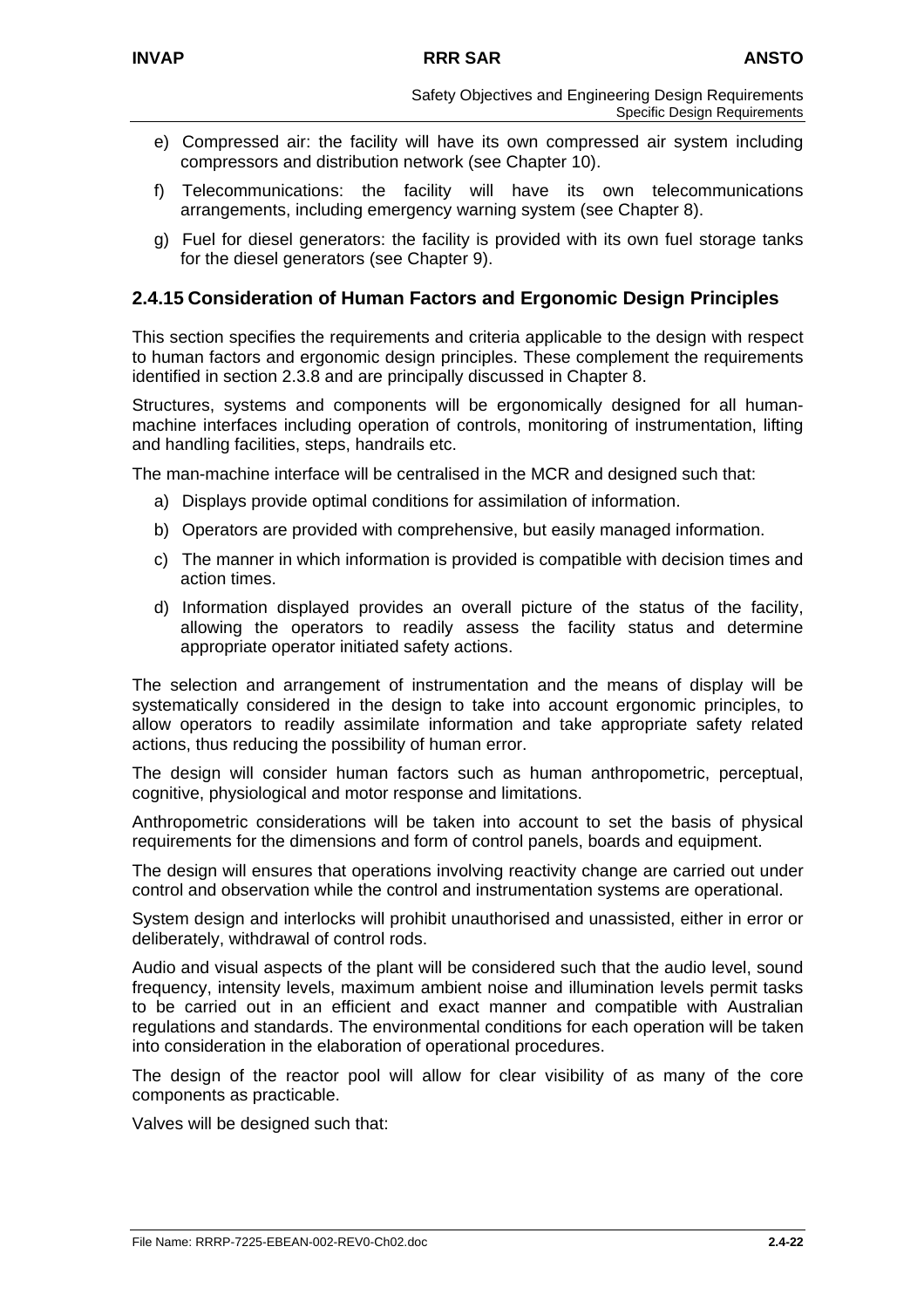- a) They are located in accessible positions and, where possible, do not require operators to climb ladders or other equipment to operate them.
- b) They are clearly marked to identify open and close operations.
- c) Provision for locking is available where the valve may present a danger to personnel, plant or the environment if operated incorrectly.
- d) All safety related locked valves give alarm in the control room when unlocked.

Gauges and measuring equipment will be designed such that:

- a) Equipment is mounted in a manner that permits easy and accurate reading.
- b) Gauges have sufficient capacity to operate over the maximum range of the parameter being monitored, including accident conditions without compromising the integrity of the system involved.
- c) Gauges have scales and reading accuracy commensurate with the level of accuracy applicable to the system or condition being monitored.
- d) Instruments are mounted for ease of reading and for easy access for calibration, adjustment, removal and repair.

## **2.4.16 Design Analysis Techniques**

This section specifies the requirements and criteria applicable to the design analysis techniques used in the design and analysis of the facility. These techniques are principally discussed in Chapters 5, 6, 7, 8 and 16 with their acceptability also demonstrated in these chapters.

Design analysis will be carried out using validated techniques, models, prototypes and computer codes.

Validation will be performed against one or more of the following:

- a) theoretical formulations and/or solutions;
- b) values reported in the literature;
- c) experimental measurements on prototypes or scaled models;
- d) numerical benchmarks;
- e) other design techniques or models.

## **2.4.17 Design Criteria for Reactor Utilisation**

This section specifies the requirements and criteria applicable to reactor utilisation including the neutron beams and the irradiation facilities. These requirements are discussed in Chapter 11 and their acceptability demonstrated in the associated design evaluation sections and the safety analysis in Chapter 16.

### **2.4.17.1 General Requirements**

The design of the Reactor Facility will be such that reactor utilisation does not adversely affect the safety of the reactor during any operational states.

All utilisation devices loaded into, or directly connected to, the reactor are designed to equivalent standards as the reactor itself and are fully compatible in terms of material used, structural integrity and radiation protection.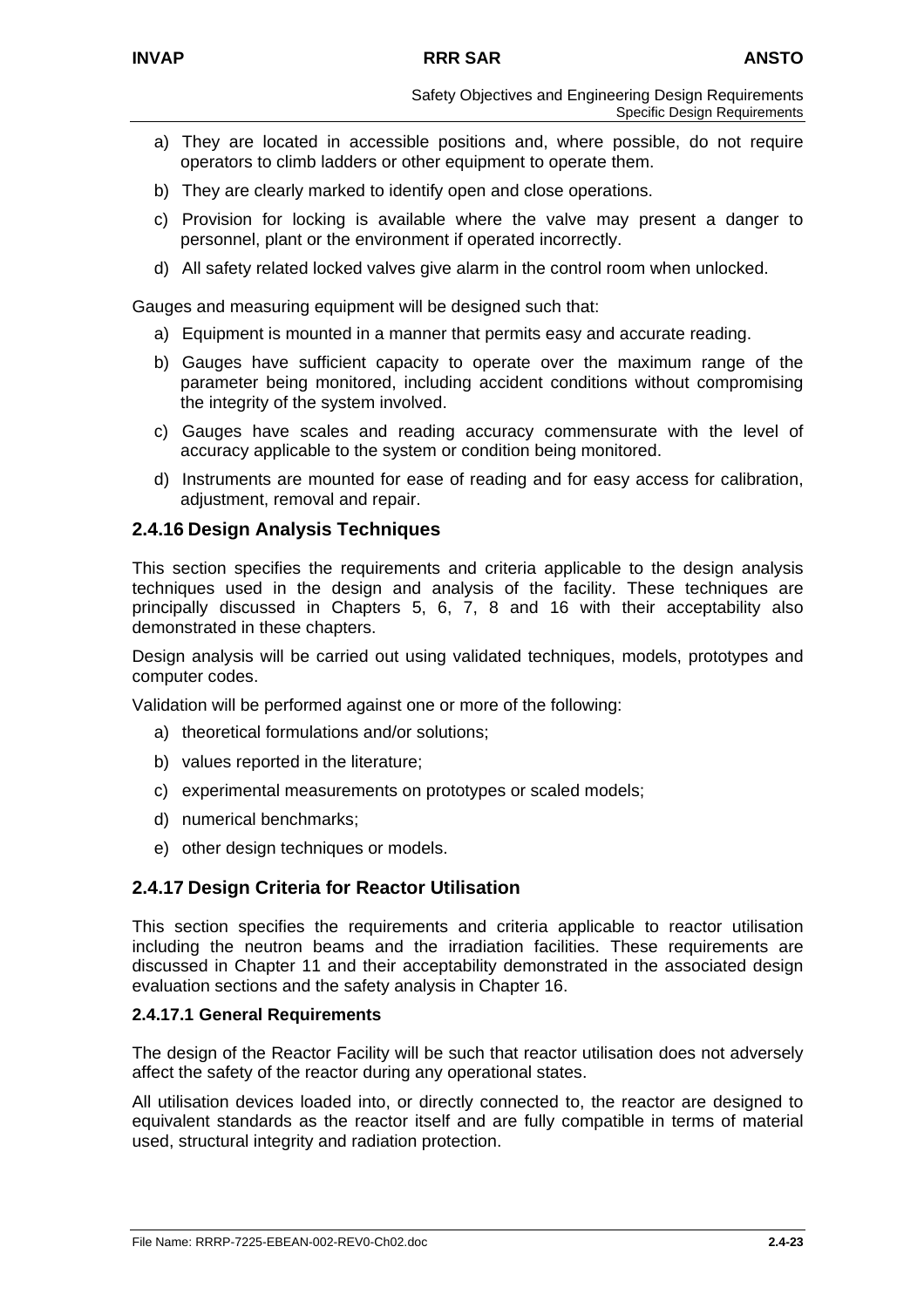## **2.4.17.2 Beams**

## **2.4.17.2.1 Cold Neutron Source System**

The moderator vessel of the CNS will be designed, manufactured and tested in accordance with ASME to provide adequate strength and rigidity to ensure safe operation during operational states and design basis accidents.

The CNS cooling system will be simple and robust in order to promote reliable and safe operations during its lifetime. It will be capable of removing all heat from the CNS system, including moderator vessel and associated components, for full power reactor operation with a safety margin.

All instrumentation and control systems associated with the CNS will be supplied by the Uninterruptible Power Supply.

The system will be designed to ensure safe operation at all times and so that postulated failures of the cold source cannot affect reactor safety.

In case of mechanical failure or accident conditions, the working fluids will be retained inside the system to limit the spread of contamination and release of the fluids to the reactor building and any other confined space. Non-hazardous working fluids will be exhausted into a suitable vent stack.

The CNS system will be controlled automatically and monitored from the MCR.

A system will be provided to warn of abnormal operating conditions and malfunctions of the CNS or its supporting services and, in extreme cases, to request a reactor shutdown via the FRPS.

#### **2.4.17.3 Irradiation Facilities**

## **2.4.17.3.1 General Requirements**

Irradiation rigs within the reflector vessel will be firmly secured during operation. Connections between the reflector vessel structure and rigs will be designed for ease of use.

Sufficient cooling capacity will be provided to each irradiation facility to dissipate the maximum heat being generated. Facilities will be designed to avoid boiling on the surface of the irradiated element for steady state normal operating conditions.

The design of irradiation facilities will incorporate sufficient instrumentation to ensure the safe operation of the irradiation rigs.

Limitations will be specified on the quantities of irradiated materials handled by each system.

All the elements in contact with the coolant will be resistant to corrosion.

Adequate means and procedures will be provided to control the loading of irradiation rigs and targets into the reactor and their paths once they have been irradiated.

Removal of fixed irradiation targets will only be possible with the reactor in the shutdown state.

#### **2.4.17.3.2 Interfaces between Irradiation, Transfer and Processing Facilities**

The target handling facilities will have sufficient shielding for the safe handling of irradiation targets and rigs containing irradiated targets at the maximum credible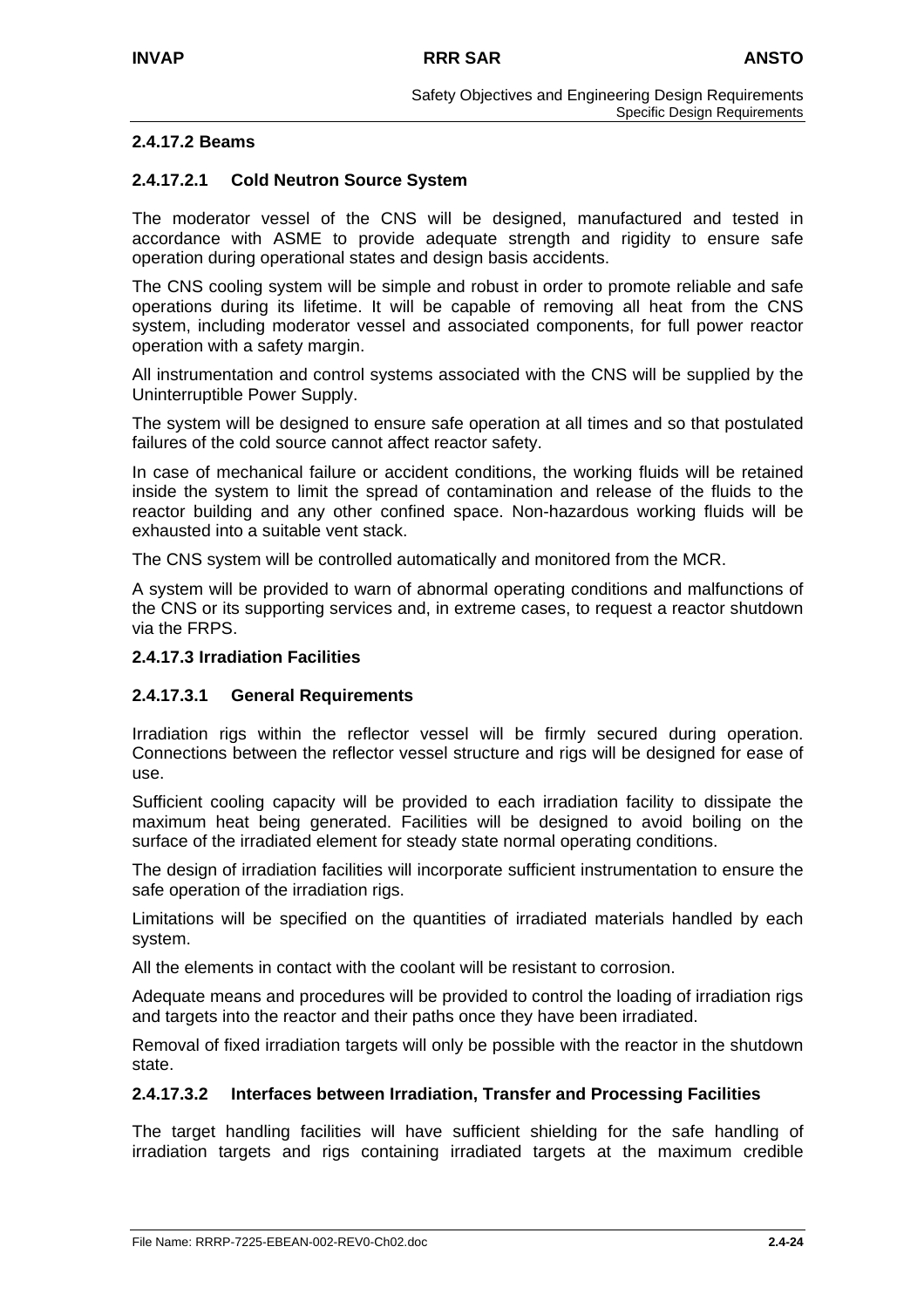radiation levels subject to procedures such as a minimum cooling period following removal from the reactor.

The reactor hot cells will have suitable provisions to:

- a) Ensure the radiation dose to operators will be within limits.
- b) Provide means to ensure the safe manipulation of the materials inside the cell, including lighting, manipulators, seeing devices.
- c) Monitor radiation fields in the area.

## **2.4.18 Protection against Dependent Failure**

Protection against dependent failure (common cause failure) will be provided through the following design conditions:

- a) Use of diversity, where practicable.
- b) Provision of independence between redundant systems and components and between levels of defence in depth. Independence may include both functional isolation and physical separation.
- c) Provision of on line testing and diagnostic techniques, and in particular, the implementation of watch-dog and dynamic-signal state and periodic auto testing techniques in the FRPS and SRPS.

### **2.4.19 Capability for Surveillance and Maintenance of Safety Related Equipment**

This section specifies the general requirements and criteria applicable to the surveillance and maintenance of safety related equipment and systems. These requirements are discussed in the various chapters and sections where safety related equipment is described.

The Reactor Facility will be designed to minimise the maintenance required on structures, systems and components.

The design of the Reactor Facility will incorporate provision for appropriate accessibility, adequate shielding, remote handling and decontamination, as required, to facilitate maintenance and repair.

All systems important to safety will incorporate features to enable surveillance and maintenance to ensure they fulfil their safety functions with high reliability.

The design of the Reactor Facility will allow for the inspection of passive components whose ability to function is not normally verified by routine operations, and the surveillance of materials whose properties may change in service due to ageing.

The design of structures, systems and components to facilitate maintenance and surveillance will take into account:

- a) The ease of performing inspections, tests and repairs.
- b) The degree to which inspections and tests represent real conditions.
- c) The need to maintain the safety function during inspection, testing or repair.

Special equipment, namely valves, interlocks and monitoring systems, will be provided to assist the performance of maintenance operations, and to ensure that the systems are properly configured after a maintenance operation has come to an end.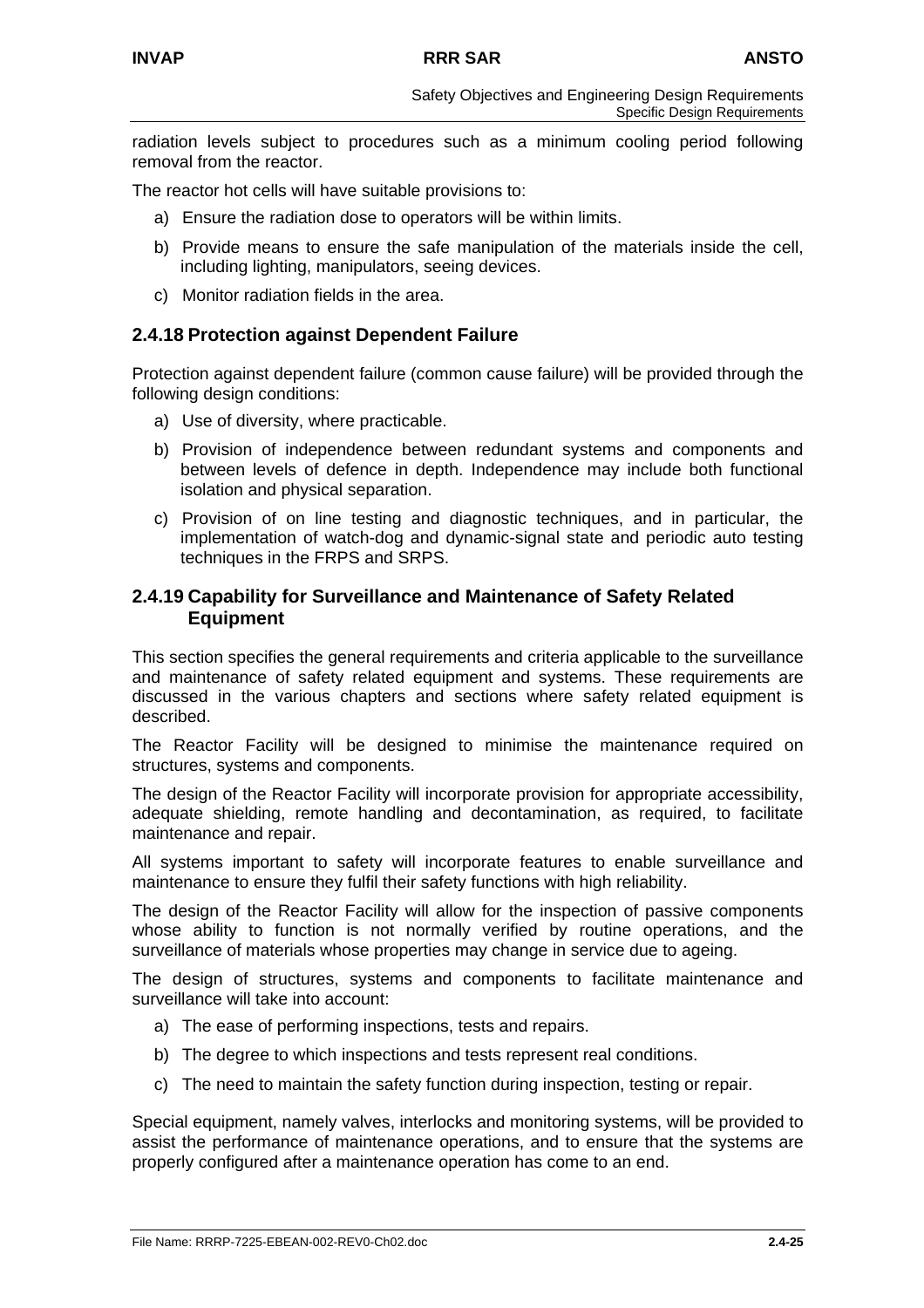# **2.4.20 Electrical Power Supply Design Criteria**

This section specifies the specific requirements and criteria applicable to the provision of electrical supplies to the facility. These systems consist of:

Normal Power System (NPS)

Standby Power System (SPS)

These systems each receive electric power from one of three sources, normal power from off-site sources, standby power from on-site diesels and uninterruptible power from UPS units and batteries. The NPS and SPS are discussed in Chapter 9 and demonstrated to be acceptable in the associated design evaluation sections in Chapter 9 and the safety analysis in Chapter 16.

## **2.4.20.1 General Requirements**

Sufficient normal, standby and uninterruptible sources of electrical power will be provided to bring about and maintain a safe shutdown state for operational states and design basis accidents.

Protective relaying will be provided throughout the electric supply system to detect and isolate faulted equipment from the system with a minimum of disturbance in case of equipment failure.

Monitoring of electrical power supply equipment (generators, transformers, and circuits) will be provided in the MCR. In addition, all equipment required to control and operate under abnormal or incident conditions will be capable of being remotely operated from the MCR. Display and limited actions will be available in the ECC.

#### **2.4.20.2 Standby Power System**

The SPS will be capable of supplying and have sufficient capacity to supply electrical power to all systems requiring essential electrical power concurrently, including starting load requirements, assuming the coincidental loss of off-site power. The SPS will include uninterruptible power supplies for loads which cannot tolerate a break in supply.

The SPS will also be designed such that the effects of design basis accidents do not result in loss of function.

The SPS is classified as an ESF and as such, will meet the requirements for ESFs identified in section 2.4.10. The Standby Power System will use IEEE 308, and associated standards, where relevant, as the basis for system design, equipment procurement, installation and system operation with the exception of the diesel generators which will consist of components to high quality commercial standards.

The SPS will be designed to facilitate testing of the functional capability of the system.

The principles of redundancy, diversity and independence will be applied in the design of the SPS in accordance with the IEEE standards. The degree of redundancy and independence used is consistent with that used in the relevant ESFs being served.

The reliability of electrical power supply to safety systems will be evaluated and demonstrated to be acceptable.

The standby power diesel generators in the SPS will be started and loaded automatically.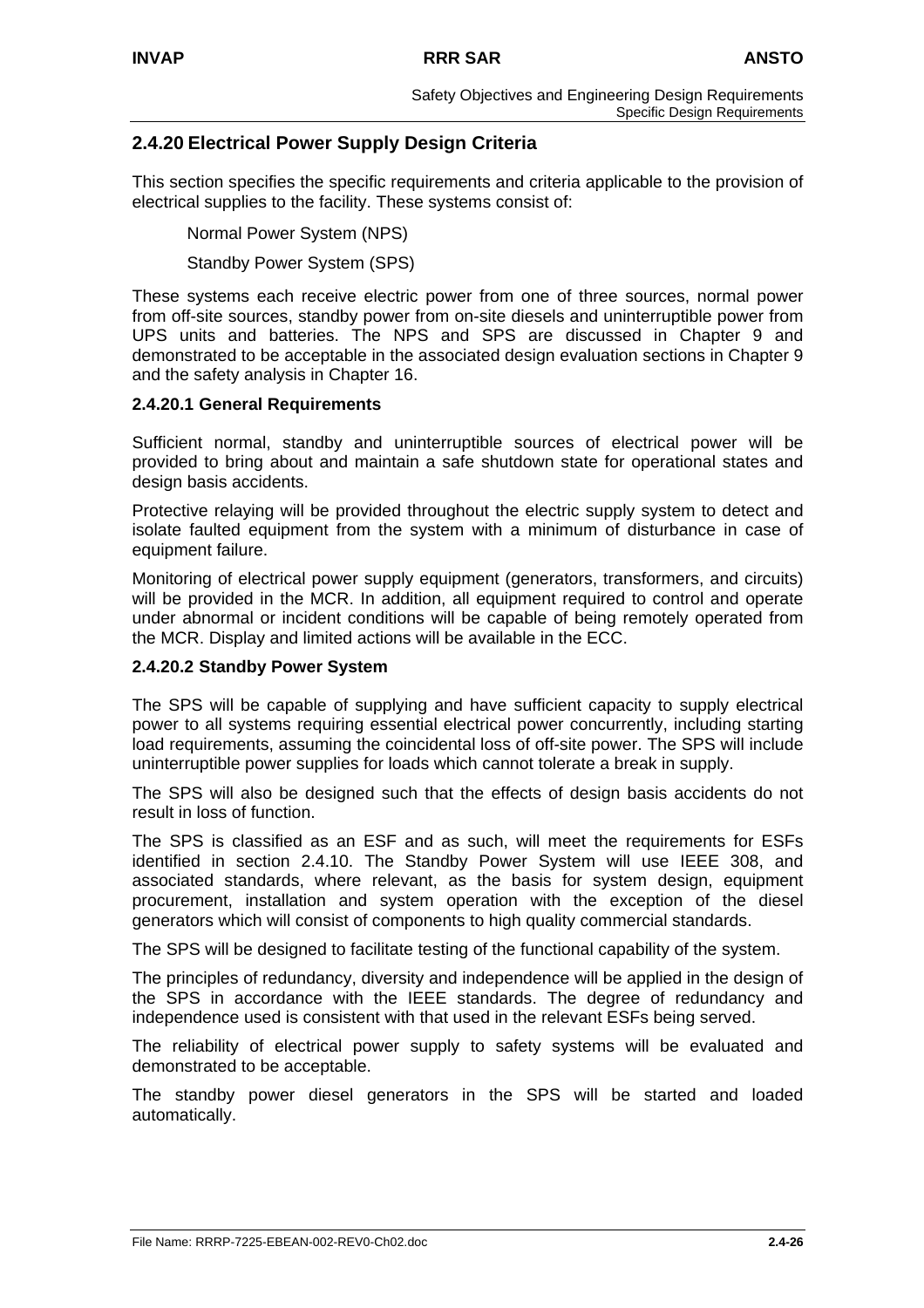# **2.4.21 Auxiliary System Criteria**

This section specifies the requirements and criteria applicable to auxiliary systems. These are discussed in Chapter 10 and their acceptability is demonstrated in the associated design evaluation sections and the safety analysis in Chapter 16.

## **2.4.21.1 Fuel Handling and Storage Systems**

The design of the Reactor Facility will include provisions for the handling and storage of fresh and irradiated fuel.

Ample fuel storage capacity will be provided to allow the core to be unloaded at all times.

Fuel handling and storage facilities will be designed to:

- a) Prevent inadvertent criticality of fresh or irradiated fuel.
- b) Maintain adequate shielding and cooling for irradiated fuel during operational states and design basis accidents.
- c) Permit periodic inspection and testing of irradiated fuel.
- d) Minimise the probability of loss or damage to fresh or irradiated fuel.
- e) Permit the storage of suspect or damaged irradiated fuel.
- f) Provide physical protection against theft and sabotage.

## **2.4.21.2 Other Auxiliary Systems**

The other auxiliary systems: Fire Protection System, Communications System, Conventional Areas HVAC System, Compressed Air System, Demineralised Water Supply System, Nitrogen, Helium, Oxygen and Argon Supply Systems, Service Water Systems, Breathing Air System, will be designed to function as required during operational states and relevant design basis accidents.

The design of the Reactor Facility will ensure that a failure in an auxiliary system that is not required to shutdown the reactor or maintain it in a safe shutdown condition will not prevent those systems that are required so to do from performing their safety functions.

## **2.4.22 Radiation Protection in the Design**

This section specifies the requirements and criteria applicable to the radiation protection measures incorporated into the design of the facility. These complement the requirements identified in section 2.3.9 and are discussed in Chapter 12 where their acceptability is also demonstrated.

Radiation shielding will be provided so that during normal operation all doses to operational staff will be ALARA.

Contact dose rates on the outside of external shielding will not be greater than  $10\mu Sv^{-1}$ . Areas of continuous occupancy will have dose rates not greater than  $0.5\mu Svh^{-1}$ .

The dose rate at the operation bridge above the reactor pool will not be greater than  $8uSvh^{-1}$ .

The shielding of the reactor will be developed from established designs to ensure that dose limits to operators are not exceeded.

The design of the Reactor Facility will take full account of the tritium build-up in the heavy water system.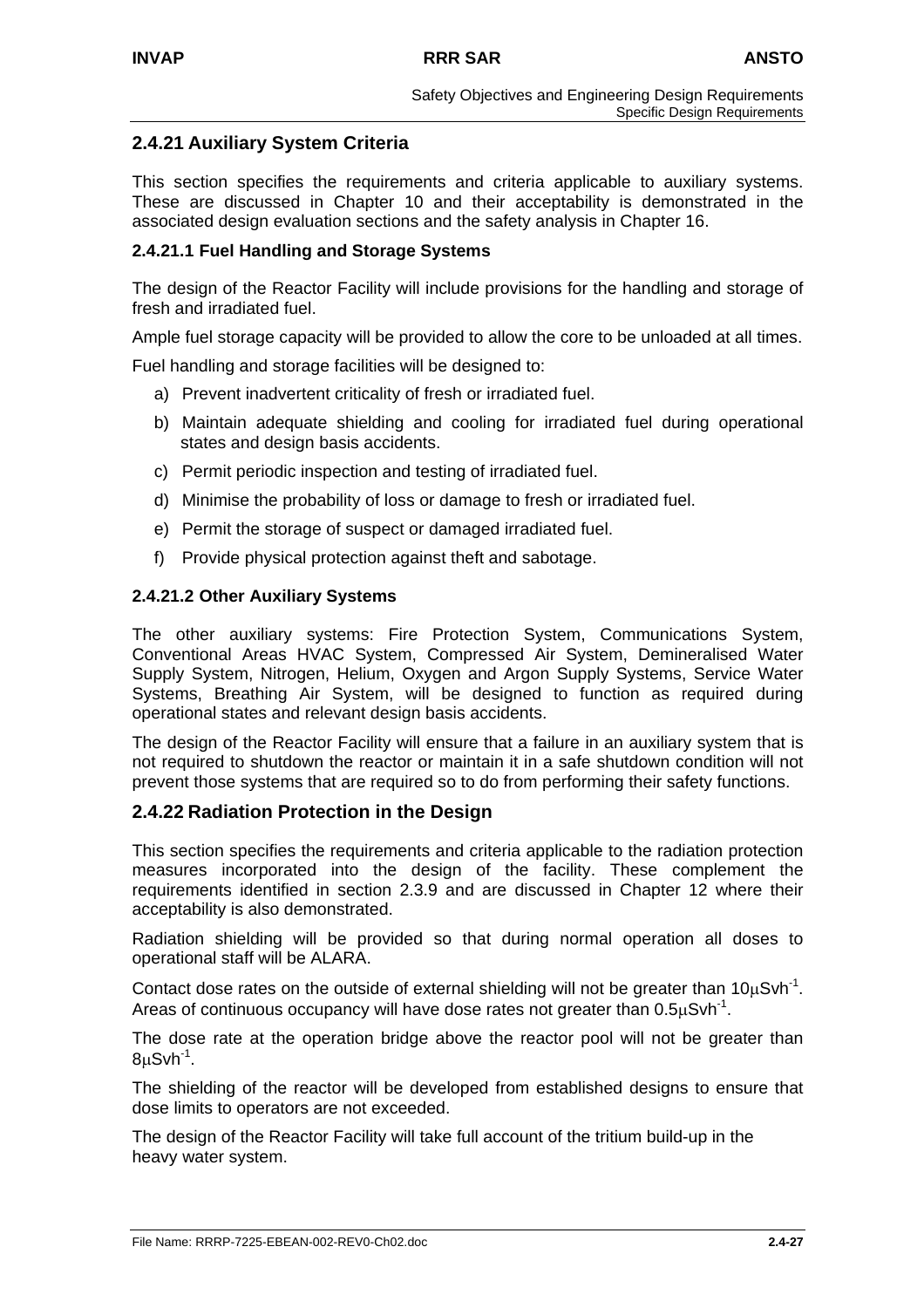The design of the irradiation facilities will include measures to minimise the argon buildup in irradiation tubes and pneumatic facilities.

Radiation shielding will be provided and access control patterns established to allow properly trained operating staff to control radiation doses within the limits of applicable regulations during operational states.

The PCS and the RSPCS will be provided with delay tanks to allow for the decay of nitrogen-16 contained in the primary coolant.

### **2.4.22.1 Design Criteria to Reduce Exposures**

Special emphasis will be placed on the plant layout and personnel circulation paths in order to limit exposure of the plant staff and propagation of contamination.

This may be achieved by the following means:

- a) separation of radiation zones;
- b) adequate dispositions to permit ventilation;
- c) special installations for equipment manipulation;
- d) special installations for dressing rooms;
- e) control of access;
- f) techniques of remote control;
- g) installations for decontamination and shielding;
- h) making use of other different aspects of systems and components design.

The length of routes to be followed by the staff through sub-zones exposed to radiation and contamination will be minimised in order to reduce the transit time.

In order to minimise radiation doses to the personnel, the layout of the controlled zone will be such that personnel do not have to traverse zones of more intense radiation to reach areas of less intense radiation.

#### **2.4.22.2 Prevention of Inadvertent Criticality**

Nucleonic instrumentation will be provided to allow measurement of core neutron population variations from the source range in order to approach criticality in a deliberate fashion.

Storage and handling equipment for new and irradiated fuel will be designed to ensure that there can be no critical assembly of the fuel.

#### **2.4.22.3 Waste Management**

Waste management facilities will include appropriate facilities for the safe handling and temporary storage of radioactive and non-radioactive waste. These will include shielded facilities for delay and decay.

Waste management arrangements will comply with:

- a) relevant waste management standards produced by the IAEA.
- b) the requirements of state and federal authorities.
- c) the waste operations acceptance criteria for liquid wastes used on the site.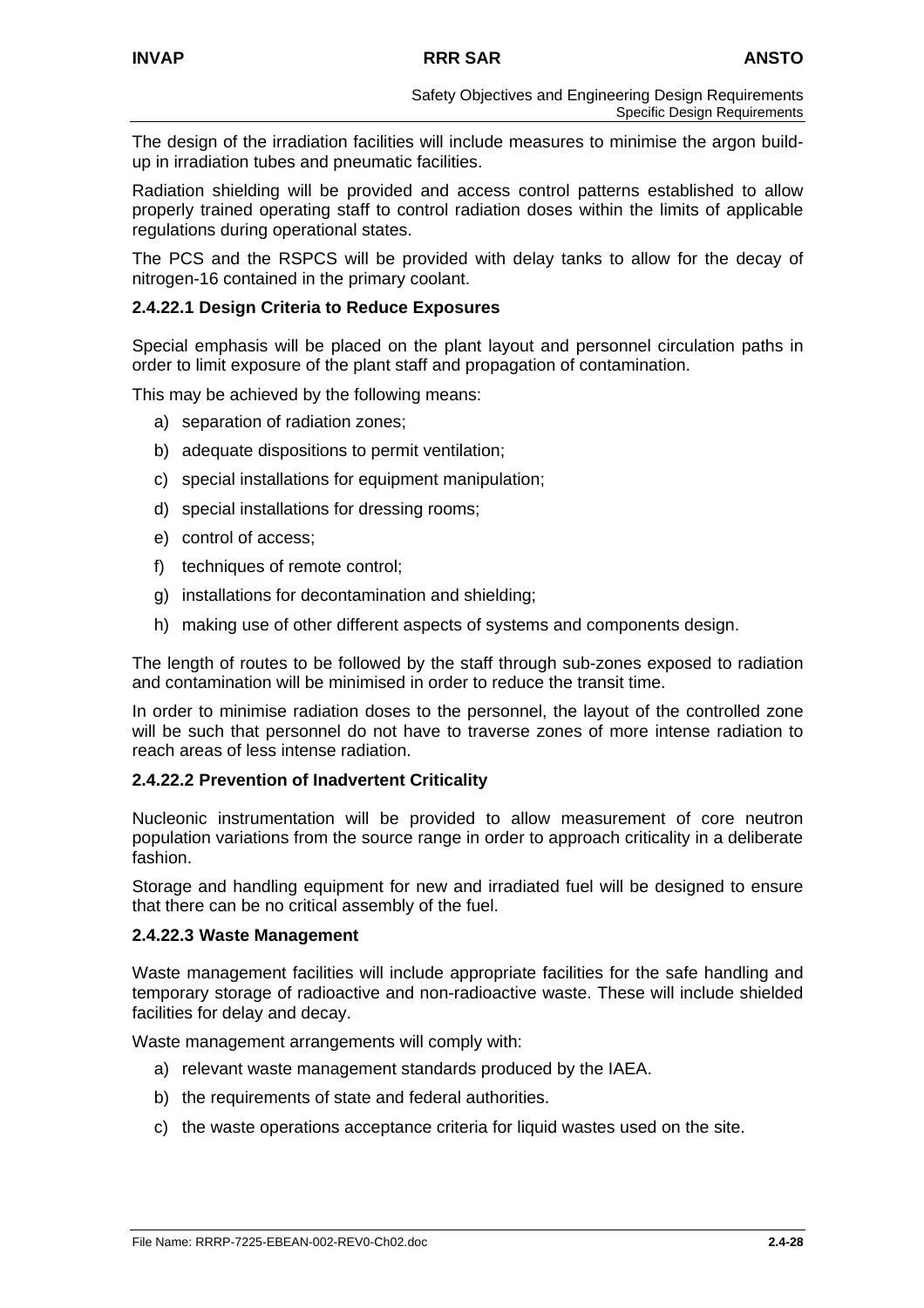Safety Objectives and Engineering Design Requirements Specific Design Requirements

*End of Section*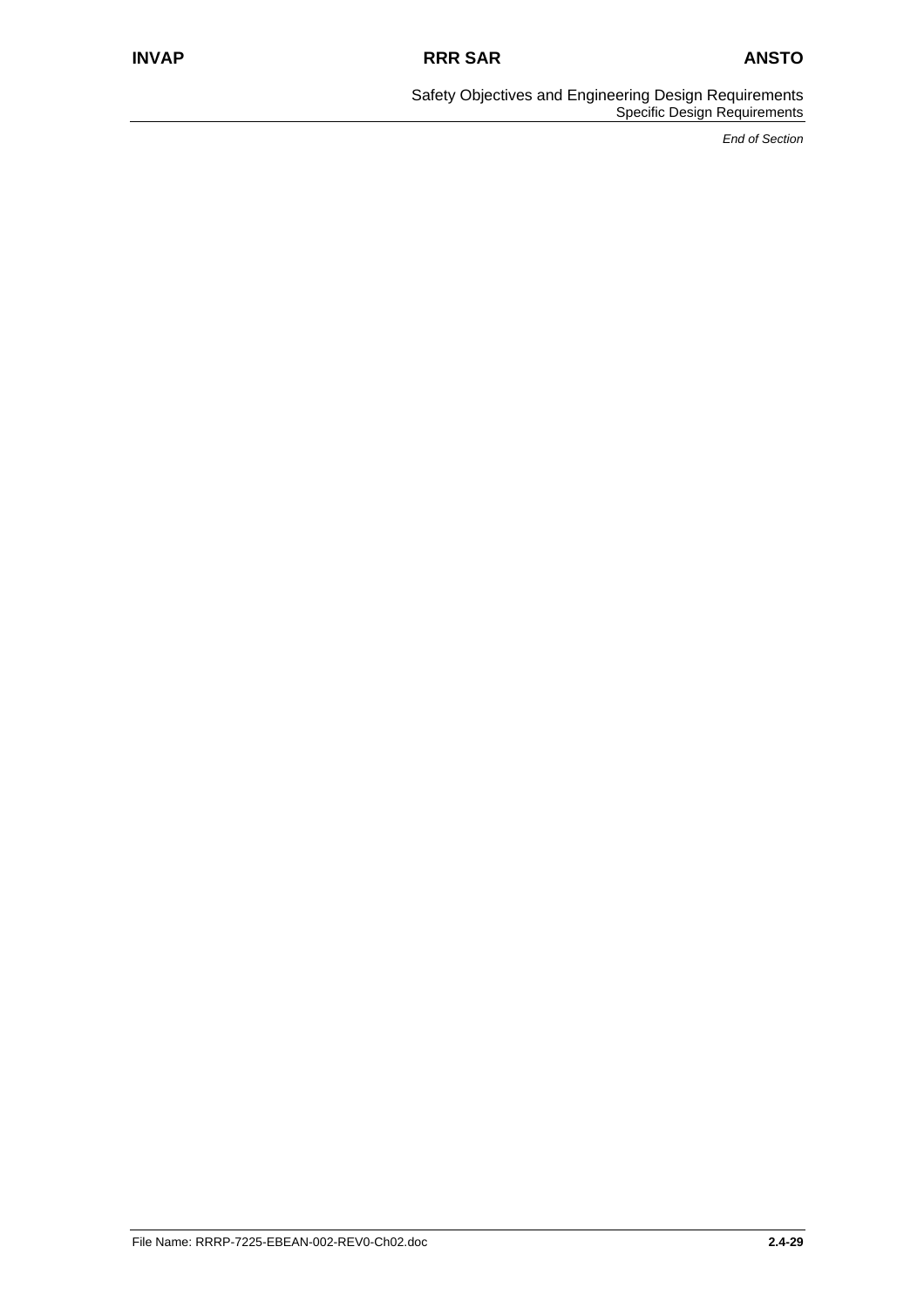## **2.5 CLASSIFICATION OF SYSTEMS, STRUCTURES AND COMPONENTS**

This section specifies the requirements and criteria applicable to the safety, seismic and quality classification of systems, structures and components during the design and construction phase.

All systems, structures and components will be classified based on their importance to safety, their seismic analysis requirements, their importance to plant availability and applicable quality assurance requirements.

## **2.5.1 Safety Classification Methodology**

Systems (including their subsystems), structures and components will be classified using three Safety Categories:

| Safety Category 1: Any system, structure or component that forms a primary means |
|----------------------------------------------------------------------------------|
| of ensuring nuclear safety.                                                      |

- Safety Category 2: Any system, structure or component that makes an important additional contribution to nuclear safety.
- Safety Category 3: Any system, structure or component that is not allocated to Safety Category 1 or 2.

The methodology applied in the safety classification of systems, subsystems, structures and components of the Reactor Facility will be as follows:

- a) The safety functions applicable to the Reactor Facility are identified with each safety function being assigned a nominal safety category.
- b) The safety functions performed by each system, sub-system, structure or component are identified.
- c) Each system, sub-system, structure or component is allocated a safety category consistent with the categorisation of the safety function(s) it performs.

The safety functions and their associated safety category are identified in Table 2.5/1.

#### **2.5.1.1 Design Requirements for Safety Category 1 Systems, Structures and Components**

Safety Category 1 systems, structures and components will be identified as such in accordance with the safety classification system.

The following items will be identified for each Safety Category 1 system, structure or component:

- a) The safety functions that the system, structure or component is required to fulfil.
- b) Performance requirements during operational states and following design basis fault sequences.

Safety Category 1 systems, structures and components will be capable of performing their safety function under normal operating conditions and anticipated operational occurrences.

Safety Category 1 systems, structures and components will be designed in accordance with the applicable codes and standards.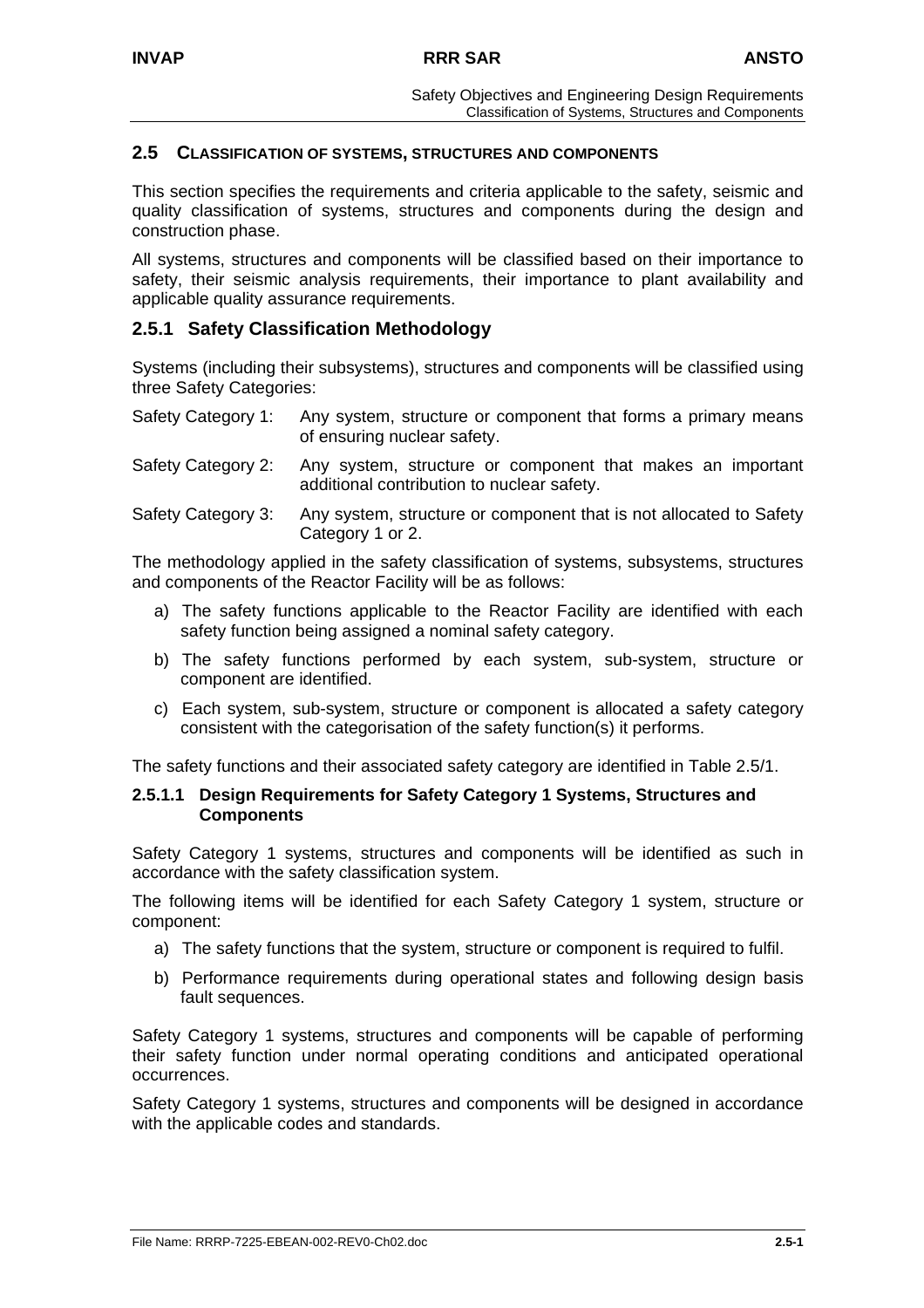Design for Safety Category 1 systems, structures and components will comply with the principle of conservative design and construction standards.

Safety Category 1 systems, structures and components will be qualified so that they can fulfil their function following design basis accidents. This will be demonstrated by tests in compliance with applicable standards or by other means as identified during the detail engineering phase.

Materials of Safety Category 1 systems, structures and components will meet the applicable specifications and have a proven service record.

The ability of each Safety Category 1 system, structure or component to meet its identified performance requirement(s) and thus fulfil its required safety functions, will be demonstrated.

A Dependent Failure Assessment will be performed for Safety Category 1 components, structures and systems.

Failure Modes and Effects Analyses (FMEAs) will be performed as necessary for Safety Category 1 systems, structures and components. These analyses will incorporate single failure assessments to demonstrate compliance with the single failure criterion of section 2.3.

#### **2.5.1.2 Design Requirements for Safety Category 2 Systems, Structures and Components**

Safety Category 2 systems, structures and components will be identified in accordance with the safety classification system.

The following will be identified for Safety Category 2 systems, structures and components:

- a) The safety functions that the system, structure or component is required to fulfil either individually or in conjunction with other systems, structures or components.
- b) Performance requirements during operational states and following relevant design basis fault sequences.

Safety Category 2 systems, structures and components will be capable of performing their function under normal operating conditions and anticipated operational occurrences.

Safety Category 2 systems, structures and components will be designed in accordance with the applicable codes and standards.

Design for Safety Category 2 systems, structures and components will comply with appropriate national or international industrial codes and standards with particular consideration being given to demonstrating the ability to perform the required safety function.

Safety Category 2 Systems, structures and components will be qualified such that they can fulfil their function following relevant design basis accidents. This will be demonstrated by testing, by comparison with the same (or similar) components that have survived similar conditions, or by other processes as determined during the detail engineering phase.

The ability of each Safety Category 2 system, structure or component to perform the required safety function will be demonstrated by suitable analysis techniques.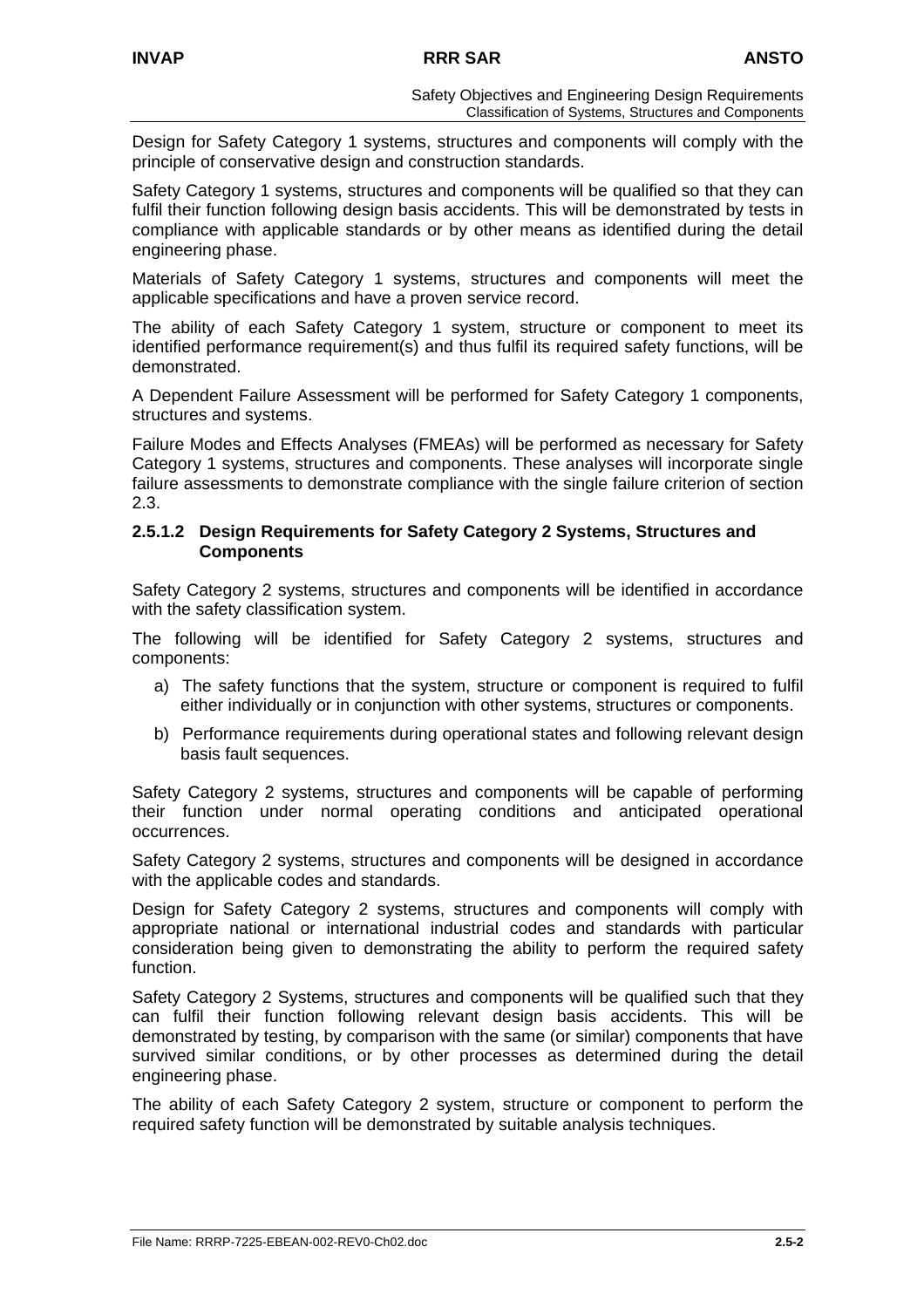### **2.5.1.3 Design Requirements for Safety Category 3 structures, Systems and Components**

Safety Category 3 systems, structures and components will be identified in accordance with the safety classification system.

Normal industrial standards will be applied in the design of Safety Category 3 systems, structures and components the minimum standard being the appropriate Australian standard for the equipment or system.

## **2.5.2 Seismic Classification Methodology**

Systems, structures and major components will be allocated to an appropriate seismic class that takes into consideration the specific site characteristics to ensure achievement of the safe shutdown state following an earthquake. The Seismic Classes are:

- a) Seismic Class 1: Items within this class are designed to withstand the consequences of ground motion associated with earthquake level SL-2 (Seismic Level 2, also denoted as Safe Shutdown Earthquake).
- b) Seismic Class 2: Items within this class are designed to withstand the consequences of ground motion associated with earthquake level SL-1 (Seismic Level 1, also denoted as Operational Basis Earthquake).
- c) Seismic Class 3: Items within this class are designed to withstand the consequences of ground motion associated with normal building and industrial codes.
- d) Not Applicable: This class involves those items for which no seismic analysis applies, namely:
	- (i) Systems, structures or components for which seismic analysis is inappropriate (e.g. software, fluids).
	- (ii) Items fixed to buildings (the support structure of these items will be analysed, but the items will not be, e.g. cables).
	- (iii) Items not fixed to buildings or structures (e.g. portable equipment, casks).

Seismic Class 1 will include:

- a) Items whose failure could directly or indirectly cause accident conditions.
- b) Items required for shutting down the reactor, monitoring critical parameters, maintaining the reactor in a shutdown condition and removing residual heat.
- c) Items required to prevent radioactive releases.

The items in this class have to maintain their structural and be able to carry out their safety function during and after the SL-2 earthquake, even though they may remain nonoperational.

Seismic Class 2 will include:

- a) Items that are not in Seismic Class 1 but which are required to prevent the escape of radioactivity in excess of normal operational limits.
- b) Items that are not in Seismic Class 1 but which are required to mitigate accident conditions which last for sufficiently long periods that there is a reasonable likelihood that an earthquake may occur during this period.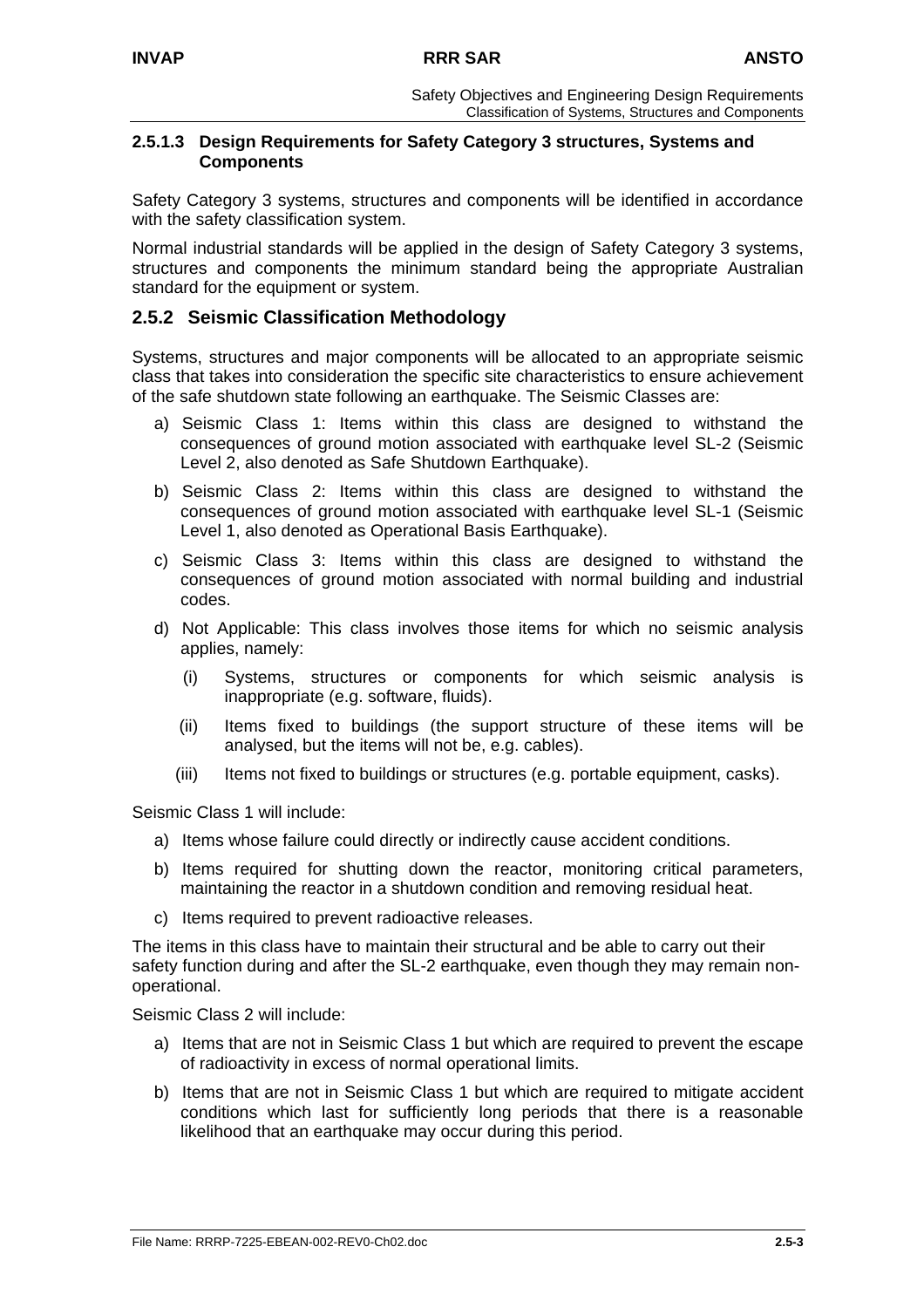c) Items without nuclear connotation but for which it is reasonably a protection against an earthquake greater than the one associated with normal building and industrial codes, taking into account the economic value of the item.

The items in this class will remain operational during and after the SL-1 earthquake. The item will only need inspection or minor repair prior to recommencing operation after such an event.

Seismic Class 3 will include all systems, structures and components not classified as Seismic Class 1 and 2. They will be designed to industrial and building standards and codes. No requirement is placed on their structural and functional state following SL-1 and SL-2 seismic events.

According to IAEA Safety Series 50-SG-D15, when, as the result of an earthquake, the collapse, falling, dislodgement or any spatial response of an item is expected on the basis of analysis, test or experience to occur and could jeopardise the functioning of items in a higher class:

- a) Such items will receive the same categorisation as the endangered items.
- b) Under the reference ground motion, the absence of collapse or loss of function of the lower class items will be demonstrated.
- c) The endangered items will be suitably protected so their functionality is not jeopardised.

# **2.5.3 Quality Classification Methodology**

The quality classification methodology is a systematic means of identifying the appropriate quality assurance rating to systems and sub-systems. The systems and subsystems in the facility will be quality-rated using an assessment process, which considers the safety and availability classifications of each item, its complexity and previous design experience.

To perform the quality classification, the ratings of the different factors will be added to obtain a total quality rating for each system and subsystem.

Factors Determining Total Rating of Each Component/System/Subsystem

In the process of designing the facility a number of factors have been used in determining the rating of the components, systems and sub-systems. Included is a safety factor, availability requirements and design complexity.

*End of Section*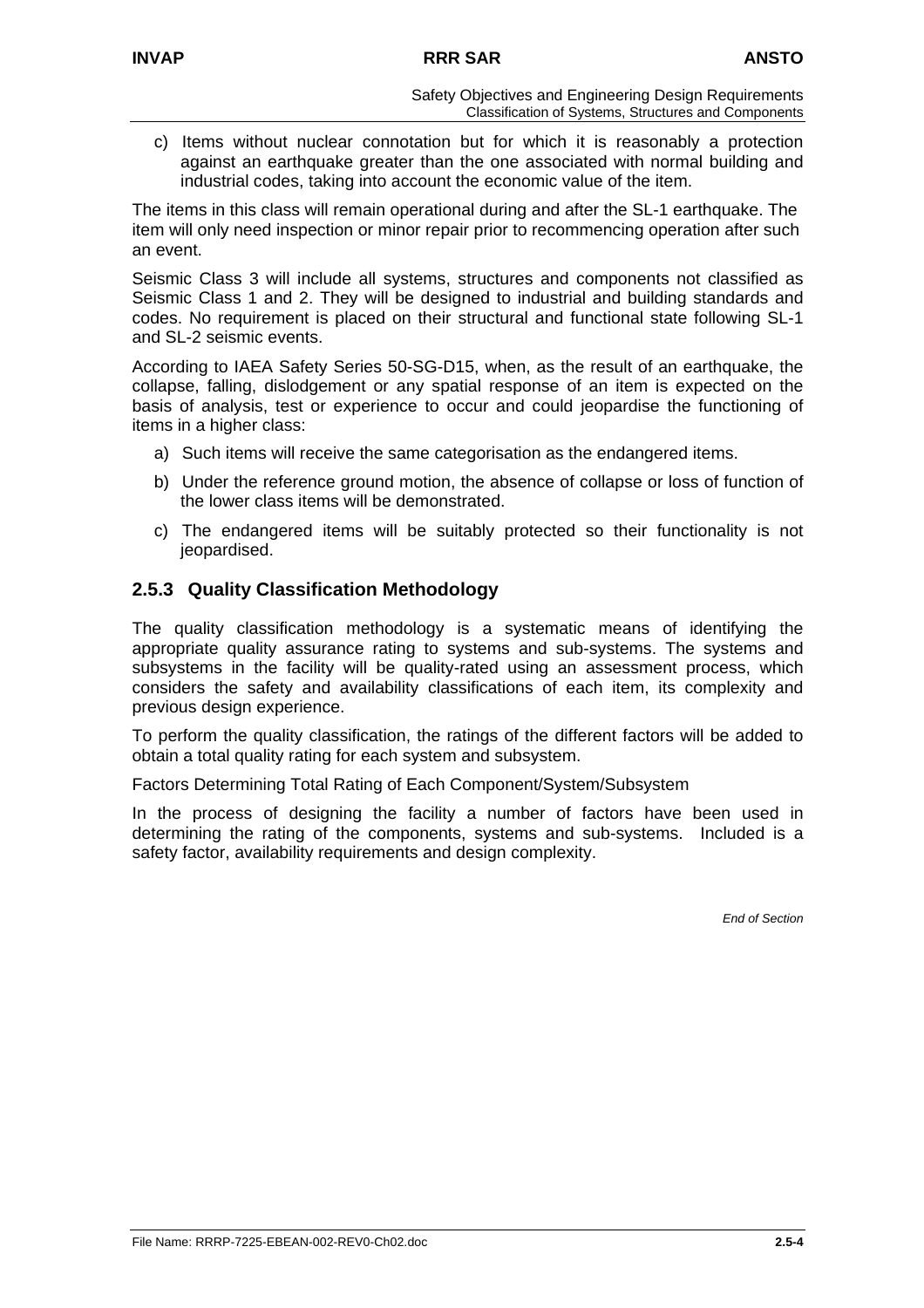|  |  | Safety Objectives and Engineering Design Requirements |
|--|--|-------------------------------------------------------|
|  |  | Classification of Systems, Structures and Components  |

| <b>Safety</b><br><b>Function</b> | <b>Safety Function Description</b>                                                                                                                                                                                                                                                                                                                                                                                                                                                                                                             |                |
|----------------------------------|------------------------------------------------------------------------------------------------------------------------------------------------------------------------------------------------------------------------------------------------------------------------------------------------------------------------------------------------------------------------------------------------------------------------------------------------------------------------------------------------------------------------------------------------|----------------|
| A                                | To form the primary barrier against the release of fission products from<br>fuel.                                                                                                                                                                                                                                                                                                                                                                                                                                                              |                |
| B                                | To store and manipulate new and irradiated fuel.                                                                                                                                                                                                                                                                                                                                                                                                                                                                                               | 2              |
| C                                | To start protective actions in order to shutdown the reactor, to cool and<br>contain radioactive materials, and to mitigate accident consequences.                                                                                                                                                                                                                                                                                                                                                                                             | 1              |
| D                                | To provide Post Accident Monitoring of the reactor in order to:<br>a) Provide information to operators to indicate whether plant safety<br>functions are being accomplished.<br>b) Indicate the successful operation of individual safety systems<br>c) Alert operators to take safety actions for initiating a system<br>function that is not automatic.<br>d) Indicate to operators when barriers to fission product release<br>have the potential for being breached.<br>Determine the magnitude of release of radioactive materials.<br>e) | 1              |
| E                                | To shutdown the reactor whenever necessary in order to:<br>avoid anticipated operational occurrences that could lead to<br>a)<br>accidental conditions, thus preventing fuel design and other<br>limits from being exceeded<br>allay the eventual consequences of accident conditions.<br>b)                                                                                                                                                                                                                                                   | 1              |
| F                                | To control the plant keeping the reactor parameters within operational<br>limits without reaching safety limits. This includes data gathering,<br>processing and displaying of information on plant status to the operator<br>to give early warning on plant deviation from normal operation to start<br>control/corrective actions.                                                                                                                                                                                                           |                |
| G                                | To control the reactor core reactivity during operational states, including<br>the prevention of unacceptable reactivity transients.                                                                                                                                                                                                                                                                                                                                                                                                           | 2              |
| Н                                | To prevent the occurrence of inadvertent criticality in fuel handling or<br>storage.                                                                                                                                                                                                                                                                                                                                                                                                                                                           |                |
| $\mathbf{I}$                     | To keep available sufficient quantities of reactor coolant, and/or to<br>remove heat from the core in order to cool it during and after any design<br>basis accident.                                                                                                                                                                                                                                                                                                                                                                          |                |
| J                                | To remove decay heat from the core during the various operational<br>situations and design basis accidents where the reactor coolant<br>boundary remains intact.                                                                                                                                                                                                                                                                                                                                                                               | 1              |
| K                                | To keep available sufficient quantities of reactor coolant in order to cool<br>the core and/or reflector during operational states.                                                                                                                                                                                                                                                                                                                                                                                                            | 2              |
| L                                | To transfer heat derived from other safety systems to the atmosphere.                                                                                                                                                                                                                                                                                                                                                                                                                                                                          | 2              |
| М                                | To limit radioactive material releases from the reactor containment<br>during and after accidents                                                                                                                                                                                                                                                                                                                                                                                                                                              | 1              |
| ${\sf N}$                        | To limit discharge or release of radioactive waste or radioactive<br>effluents in suspension in the water or air to levels below pre-set values<br>during any operational situation.                                                                                                                                                                                                                                                                                                                                                           | $\overline{2}$ |

| <b>Table 2.5/1</b> | <b>Definition of Safety Functions</b> |  |
|--------------------|---------------------------------------|--|
|                    |                                       |  |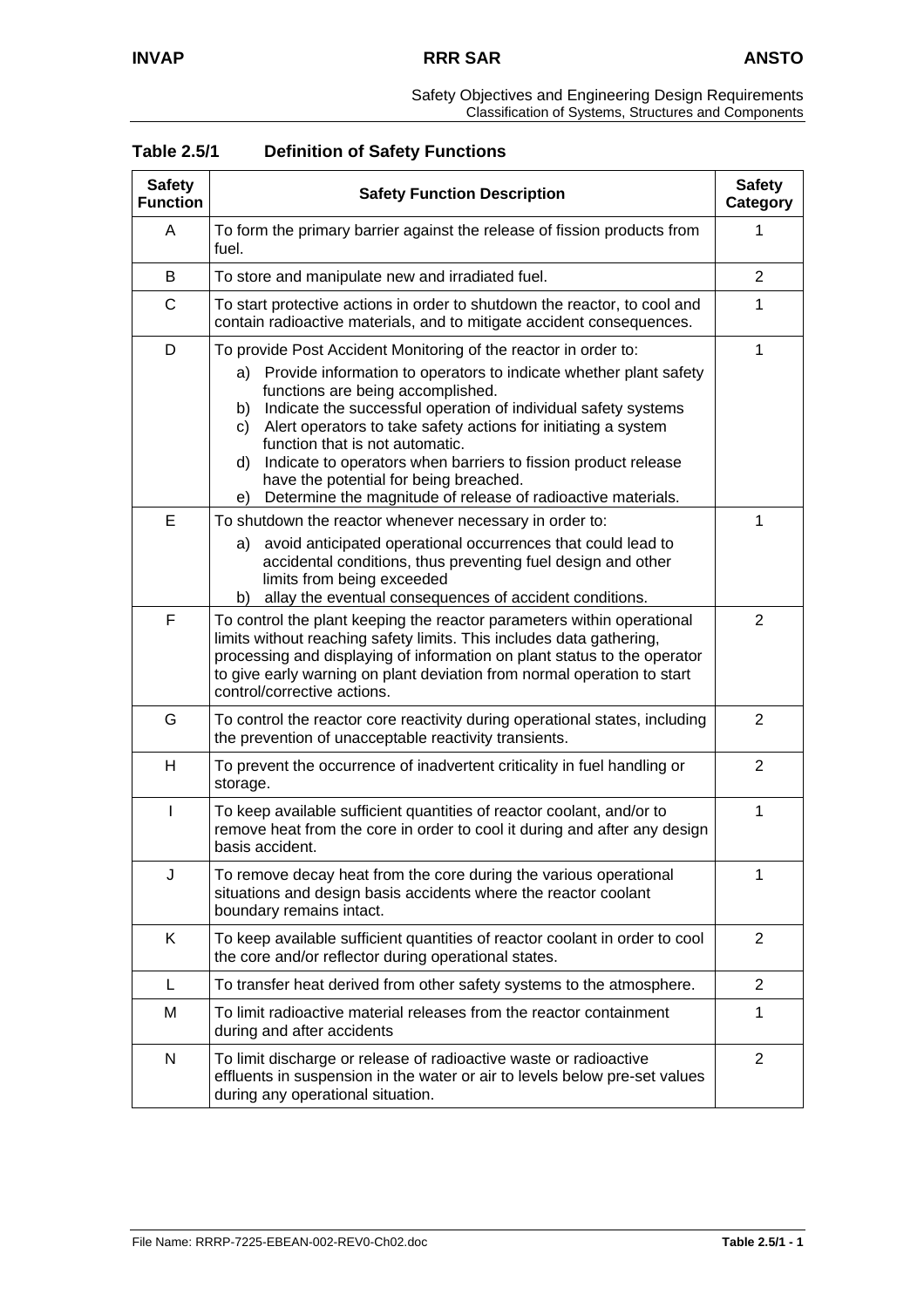| Safety Objectives and Engineering Design Requirements |
|-------------------------------------------------------|
| Classification of Systems, Structures and Components  |

| <b>Safety</b><br><b>Function</b> | <b>Safety Function Description</b>                                                                                                                                                                                                                                                                                                                                                                              | <b>Safety</b><br>Category |
|----------------------------------|-----------------------------------------------------------------------------------------------------------------------------------------------------------------------------------------------------------------------------------------------------------------------------------------------------------------------------------------------------------------------------------------------------------------|---------------------------|
| O                                | To prevent the failure of a component or structure which, should it<br>occur, would:<br>endanger a safety function,<br>a)<br>alter the core geometry/configuration.<br>b)<br>or to limit the consequences of such a failure.                                                                                                                                                                                    | 2                         |
| P                                | To ensure all necessary provisions (such as electrical supply, electric<br>grounding, compressed air, water, hydraulic pressure, etc.) to safety<br>systems in order to ensure their capability to perform their safety<br>functions when required.                                                                                                                                                             | 2                         |
| Q                                | To protect operators during the handling and manipulation of<br>radioisotopes.                                                                                                                                                                                                                                                                                                                                  | 2                         |
| R                                | To keep environmental conditions inside the Reactor Facility under<br>control so that safety systems will function appropriately, ensuring<br>adequate protection against the adverse effects of factors such as: fire,<br>explosion, flooding, lightning, temperature, humidity, aircraft impact,<br>breach of plant security.                                                                                 | 2                         |
| S                                | To provide adequate protection from radiation exposure to operating<br>staff and research personnel, by means such as:<br>Shielding.<br>a)<br>Measurements and warnings.<br>b)<br>Maintenance of sufficient pressure differential between different<br>C)<br>parts of the containment.<br>Transport delay to allow decay of radioactive products.<br>d)<br>Purification and filtering of the containment.<br>e) | 2                         |
| $\top$                           | To provide a system of barriers that ensure adequate protection of the<br>public during the transport of spent fuel assemblies outside the reactor<br>site.                                                                                                                                                                                                                                                     | 1                         |
| U                                | To provide a secure and safe place from where an emergency can be<br>managed in case that the Main Control Room has been evacuated.                                                                                                                                                                                                                                                                             | 1                         |
| V <sub>1</sub>                   | To provide the primary means of protection to the core or safety<br>systems against the hazards imposed by reactor uses with a large<br>effect on nuclear safety.                                                                                                                                                                                                                                               | 1                         |
| V <sub>2</sub>                   | To control the conditions of reactor use or radioisotope targets with a<br>major effect on nuclear safety by such means as:<br>keeping the system parameters within limits<br>a)<br>limiting the pressure and temperature build-up.<br>b)                                                                                                                                                                       | 2                         |
| W                                | To remove decay heat from the reactor pool during operational<br>situations.                                                                                                                                                                                                                                                                                                                                    | 2                         |
| X                                | To provide a means for mitigating the consequences of beyond design<br>basis accidents.                                                                                                                                                                                                                                                                                                                         | $\overline{2}$            |

*End of Section*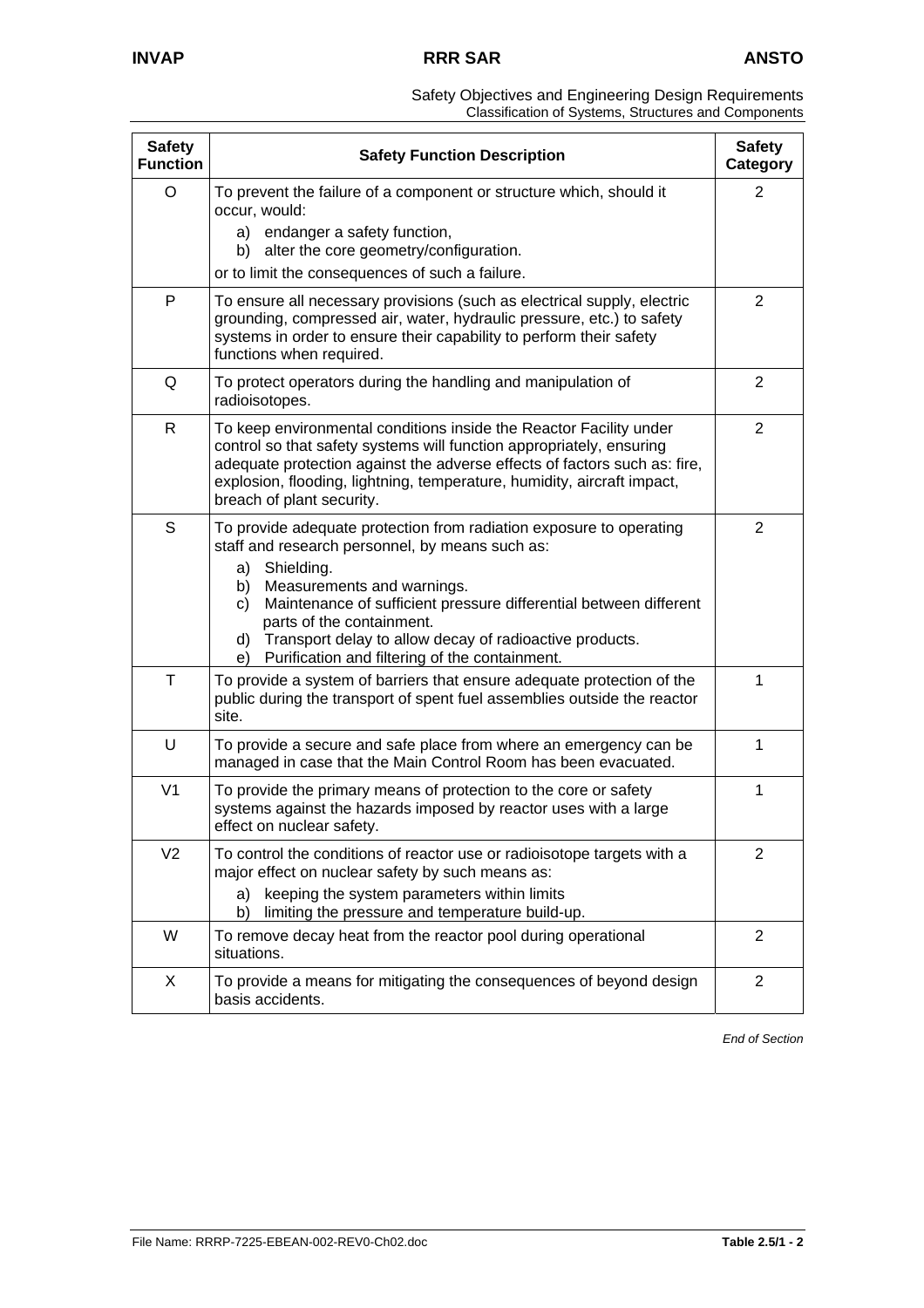# **2.6 DESIGN CRITERIA TO WITHSTAND EXTERNAL EVENTS**

The facility is designed to withstand the external events appropriate to the LHSTC site. Design criteria in relation to seismic, aircraft impact, wind/tornado and flood events are described in the following sections and their bases are provided in Chapter 3.

## **2.6.1 Design Criteria for the Resistance against Seismic Hazard**

The methodology for seismic definitions and qualification will be adopted in accordance with the provisions of the IAEA and the provisions of the U.S. Nuclear Regulatory Commission, by means of the following main documents:

IAEA Safety Series 50-SG-S1 (Rev 1) - Earthquake and Associated Topics in Relation to Nuclear Power Plant Siting.

IAEA Safety Series 50-SG-D15 - Seismic Design and Qualification for Nuclear Power Plants.

US NRC Regulatory Guide 1.61 - Damping values for seismic design of nuclear power plants.

US NRC Regulatory Guide 1.92 - Combining modal responses and spatial components in seismic response analysis.

US NRC Regulatory Guide 1.122 - Development of floor design response spectra for seismic design of floor-supported equipment or components.

The scope of these regulations is for nuclear power plants and exceeds the requirements for research reactors. Nevertheless, they will be adopted due to the lack of appropriate regulations applicable to research reactors.

IAEA-TECDOC-348 (Earthquake Resistant Design of Nuclear Facilities with Limited Radioactive Inventory) is a Technical Document that presents simplified methods and procedures related to seismic safety design for facilities with limited radioactive inventory. It uses a simplified and conservative approach with the emphasis on appropriate construction and detailing principles rather than sophisticated dynamic analysis. TECDOC 348 (1985 issue) specifies that "for specific structural arrangements such that the simplified approach may not be valid and in cases where a large safety margin is required for nuclear safety reasons a more complete and refined approach, as those discussed in IAEA safety Guides 50-SG-S1, 50-SG-S2 and 50-SG-S8 may be preferred". Therefore, the more rigorous IAEA-SG guides will be used for seismic definitions and qualification while TECDOC 348 is used for the provisions related to anchorage, piping supports, etc.

In accordance with the IAEA Safety Series, two levels of earthquake will be adopted for the structural design of the facility:

- a) a lower level SL-1 , or Operating Base Earthquake (OBE); and
- b) a higher level SL-2, or Safe Shutdown Earthquake (SSE).

A third level of earthquake, the SL-0 earthquake, will also adopted for the design of civil structures not important to safety.

The ground motions for the SL-1 and SL-2 levels of earthquake will be defined by means of Design Response Spectra (DRS). For each particular spectrum the following characteristics are defined:

a) Peak Ground Acceleration (PGA).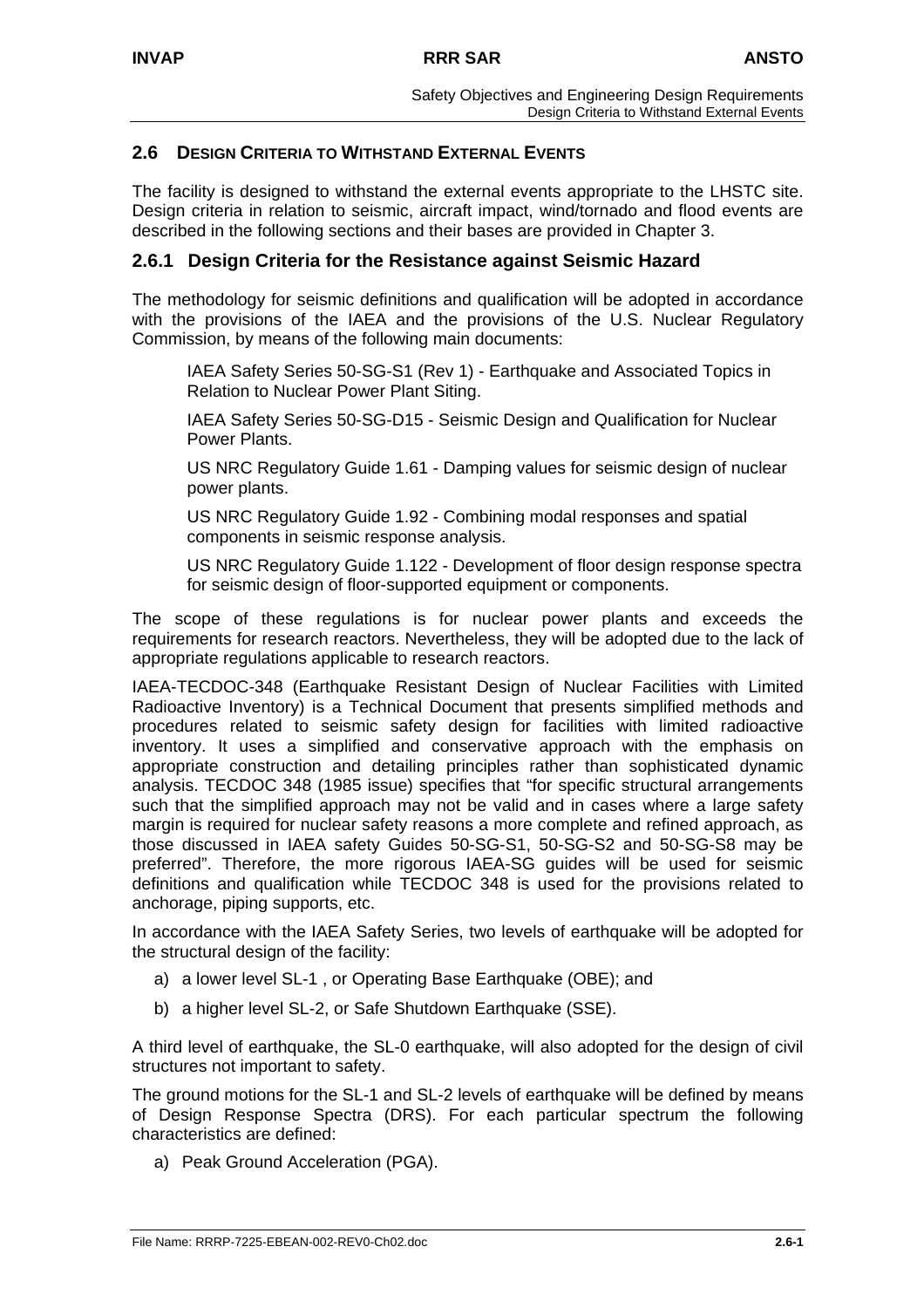- b) Control Points defining the amplifications of the PGA with period.
- c) Adopted damping factor.

To justify the adopted values for design, and to facilitate the comparisons with international requirements, the spectra for both events will be defined first as a Reference or Basic Response Spectrum (BRS). These correspond to the typical 5 % of critical damping, whose spectral ordinates are taken as reference values and scaled appropriately according to the adopted damping coefficient to get the final DRS for each event.

As the building will be designed to have essentially an elastic response for both levels of earthquake, the response of the building, and therefore the ductility factor, will be set to unity for the purpose of design. Therefore, the input will be defined in both cases as Elastic Design Response Spectra (EDRS) and no allowance is permitted to reduce the spectral accelerations. Notwithstanding and recognising the level of uncertainties involved in the definition of the seismic input, the occurrence of the SL-2 event is expected to result in the overall structure undergoing some degree of inelastic response beyond the elastic strength defined for that earthquake. In consequence, the detailing of the reinforced concrete critical sections will be such that brittle modes of failure are either avoided or delayed, to achieve a certain degree of local energy dissipation

## **2.6.1.1 Design Basis Ground Motions**

The design basis ground motions for the three seismic levels adopted for the whole facility are:

a) SL-2: Peak Horizontal Ground Acceleration: 0.37g

Peak Vertical Ground Acceleration: 0.25g

The acceleration response spectrum shape is taken as an envelope between the IGNS spectrum scaled to 0.37g and the US NRC Regulatory Guide 1.60 scaled to the 0.30g Peak Ground Acceleration. This envelope will maximise the acceleration over the whole frequency range.

b) SL-1: Peak Horizontal Ground Acceleration: 0.09g

Peak Vertical Ground Acceleration: 0.06g

The acceleration response spectrum shape is taken from US NRC Regulatory Guide 1.60 scaled to the Peak Ground Acceleration

c) SL-0: This level corresponds to the earthquake loads for civil structures. It is specified in accordance to AS1170.4, Minimum Design Loads on Structures (SAA Loading Code) Part 4: Earthquake Loads.

#### **2.6.1.2 Basic Response Spectra**

#### **2.6.1.2.1 Safe Shutdown Earthquake, SL-2**

SL-2 BRS has been taken as an envelope between the local response spectrum at the Reactor Facility site developed by IGNS (Institute of Geological & Nuclear Sciences, July, 2001) and the US NRC Regulatory Guide 1.60. With this method, the maximum of each spectrum has been considered in order to maximise the design acceleration at all periods.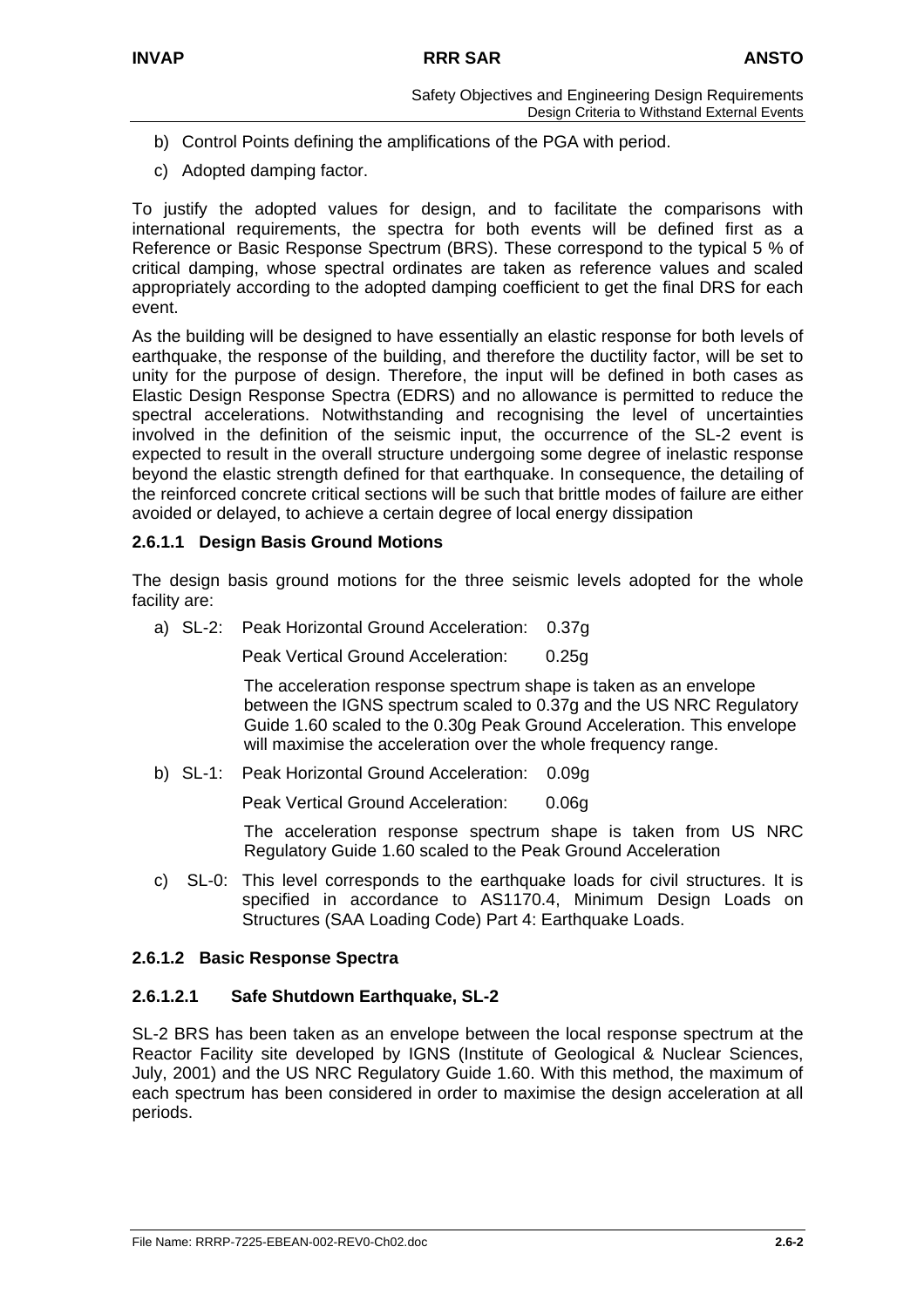Experience with previously built Research Reactors and the review of relevant documentation on seismic input demonstrates that US NRC 1.60 is a worldwide standard that bounds the design requirements for research reactors.

This BRS complies with the recommendation given by the IAEA Safety Series 50- SG-S2, yields the following horizontal acceleration spectral ordinates for the control points:

| Period, T (sec) | Acceleration (g) | Dynamic Amplification Factor, A |
|-----------------|------------------|---------------------------------|
| 0.00            | 0.37             | <b>PGA</b>                      |
| 0.03            | 0.37             | 1.00                            |
| 0.11            | 0.78             | 2.11                            |
| 0.20            | 0.86             | 2.32                            |
| 0.40            | 0.94             | 2.54                            |
| 1.00            | 0.46             | 1.24                            |
| 3.85            | 0.14             | 0.38                            |

## **2.6.1.2.2 Operating Basis Earthquake, SL-1**

The US NRC Regulatory Guide 1.60 is adopted as a basis for the BRS spectrum. In this case the reference ordinates are scaled to give a 0.09g PGA, which results in the following horizontal accelerations for the control points:

| Period, T (sec) | Acceleration (g) | Dynamic Amplification Factor, A |
|-----------------|------------------|---------------------------------|
| 0.00            | 0.09             | <b>PGA</b>                      |
| 0.03            | 0.09             | 1.00                            |
| 0.11            | 0.23             | 2.55                            |
| 0.20            | 0.26             | 2.89                            |
| 0.40            | 0.28             | 3.11                            |
| 1.00            | 0.14             | 1.56                            |
| 3.85            | 0.04             | 0.44                            |

## **2.6.1.3 Design Response Spectra**

The Response Spectra to be used in the design both for buildings and components will be derived from the Basic Response Spectra (BRS). The applicable Design Response Spectra (DRS) will be taken as a function of the seismic level and damping for all items, and the level location in the building for components.

For equipment and components analysis the applicable Design Floor Response Spectra are derived from the Basic Response Spectra.

No reduction factors will be used in order to reduce the Design Response Spectra either for buildings and components. This means ductility equal to 1 (see Section 2.6.1.5).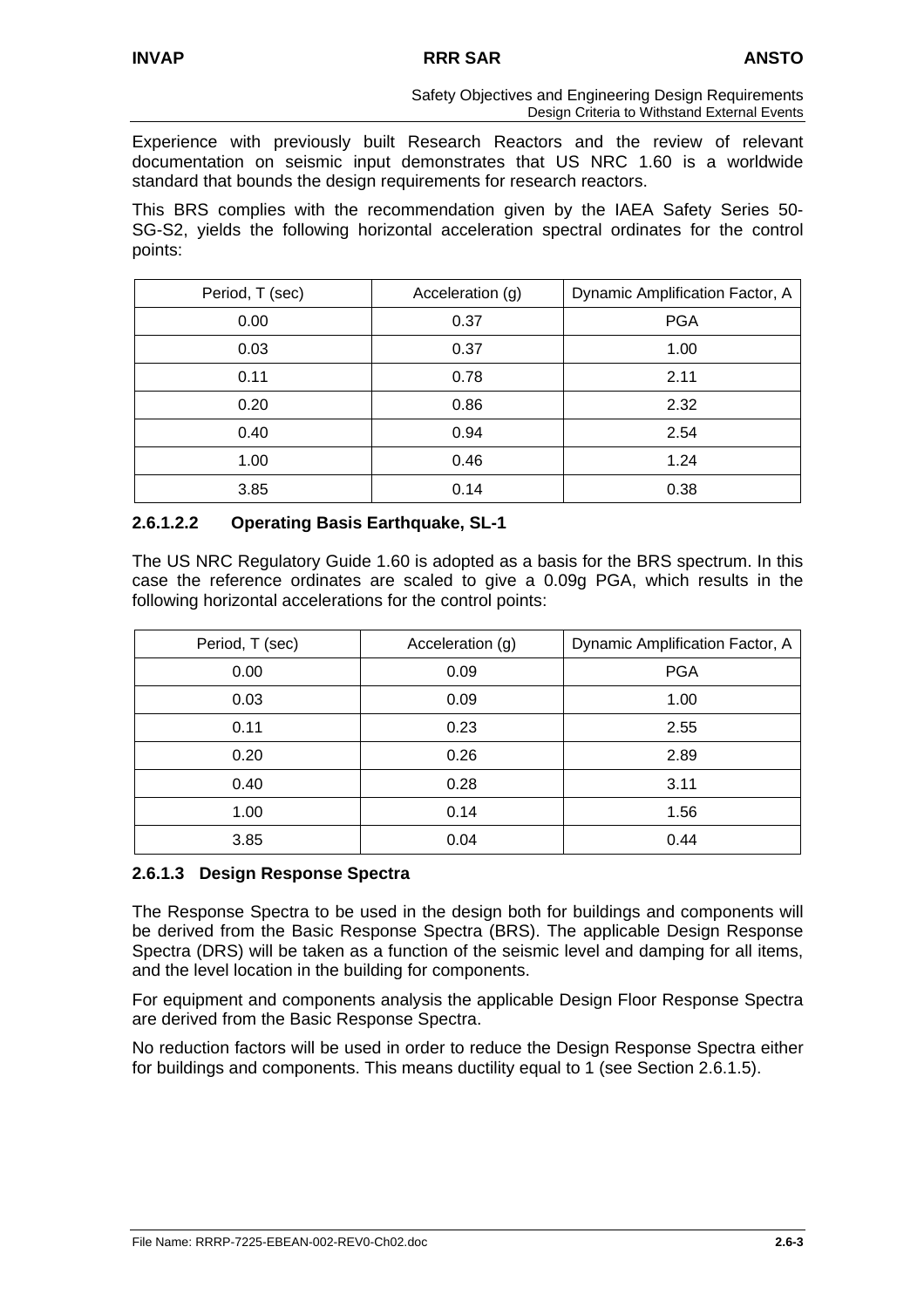## **2.6.1.3.1 Damping Values**

Damping is a measure of the energy dissipation in a vibratory body due to hysteresis, friction, impact, joints, etc. Damping values for the analysis of structures, components and equipment are based on the provisions of Regulatory Guide 1.61.

### **2.6.1.4 Soil-Structure Interaction**

The effect of soil-structure interactions will be included in the seismic analysis of the Reactor Building structure.

## **2.6.1.5 Ductility**

## **2.6.1.5.1 Seismic Categories 1 and 2**

All systems, structures, and components will be designed to remain in the elastic range for the seismic level corresponding to them. This means that the ductility factor, as it is usually defined in order to reduce the DRS, is taken as equal to 1 (one). Therefore, no reduction factor will be required in the design of both structures and components.

Concrete civil structures will be designed to avoid brittle behaviour. This will be been carried out by limiting steel percentage, ensuring reinforcement continuity and adopting recommended joint details from seismic codes.

## **2.6.1.5.2 Seismic Category 3**

For structures, systems and components classified as Seismic Category 3, beyond elastic behaviour is allowed, especially for civil structures. Thus, the DRS can be reduced in the application of this code.

#### **2.6.1.6 Seismic Qualification**

Seismic qualification refers to the demonstration of structural integrity and/or the ability of the system to perform its required function during and/or after the applicable design earthquake.

Seismic qualification will be achieved by means of:

Analysis

**Testing** 

Earthquake experience

Indirect methods

The analysis, testing and earthquake experience methods are also named as direct methods. The approach adopted will depend on the type, size, shape, and complexity of the item.

An analytical approach will be adopted when the dynamic behaviour of a system can be adequately modelled.

Testing will be used when the behaviour of a system cannot be reliably predicted by analysis. It is also possible to use combinations of these methods. A combination of methods will be adopted where no individual method can provide adequate proof of seismic qualification due to the nature of the item.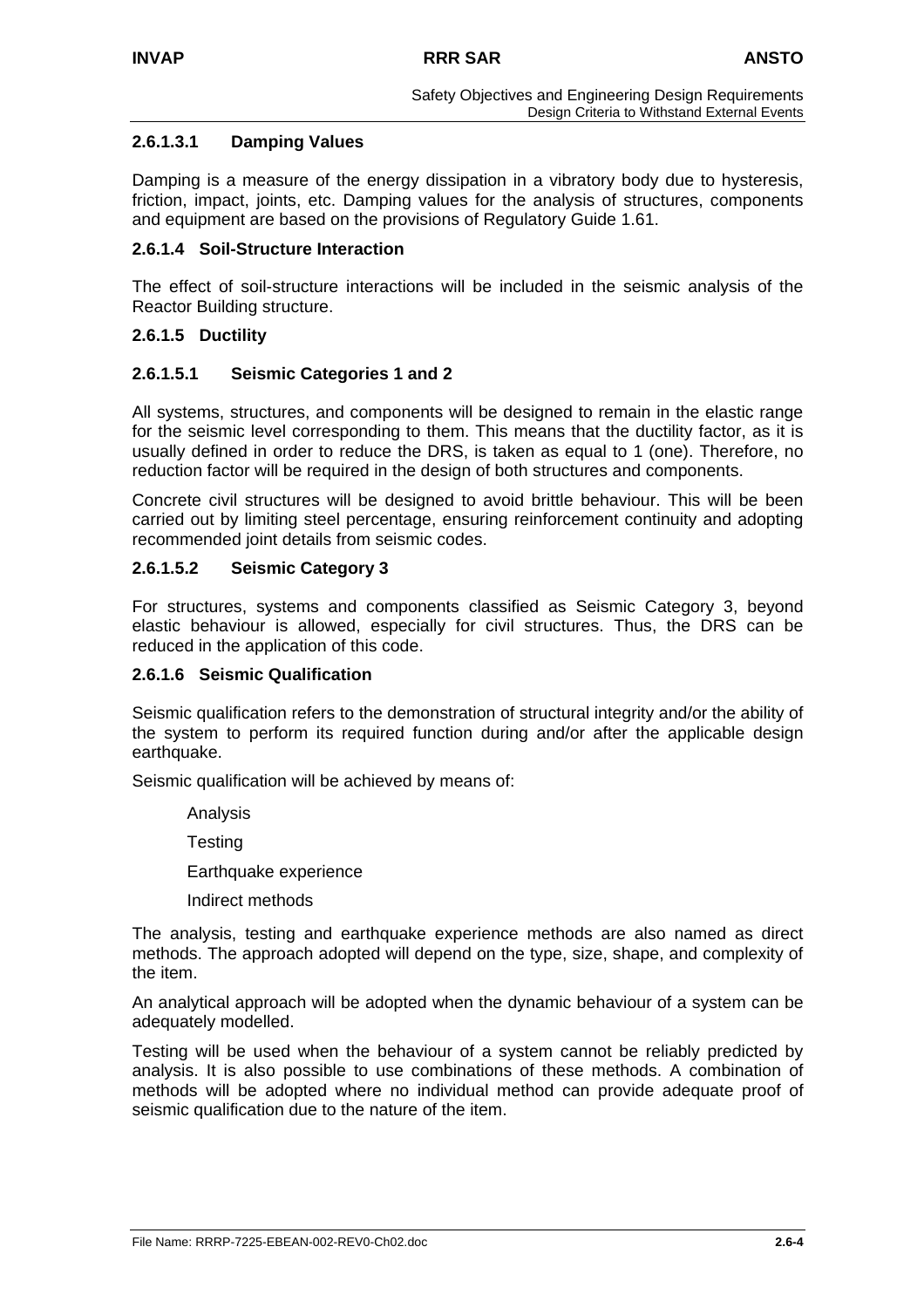## **2.6.1.7 Seismic Design Criteria**

#### **2.6.1.7.1 Civil Structures**

In order to assure an appropriately safe seismic design, the following points will be evaluated in the building analysis:

- a) The adequacy of the supporting strata.
- b) The suitability of types of foundation supports or of different types of foundations under interconnected structures.
- c) A balanced and symmetrical arrangement of structural frames and shear walls to achieve optimum stiffness, load and weight distribution, with minimum torsional effects.
- d) The need to prevent collision between adjacent buildings as a consequence of their dynamic deformations.
- e) The adequacy of the connections of annexes and appendages to the main structure.
- f) The need to ensure sufficient resistance of essential structural elements, especially to lateral shear forces.
- g) The need to ensure sufficient ductility and avoid brittle failure by shear or compression, for example by ensuring that there is an adequate amount of reinforcement steel, in particular enough hoop ties for columns.
- h) The arrangement and distribution of reinforcing bars.
- i) The need for the design of joints between structural elements and the anchorage of items cast into concrete to ensure ductile failure modes.
- j) An evaluation of the bending moments arising from the vertical forces and the lateral deformation due to the P-∆ effect of the earthquake on the structures when large deformations are permitted.

Seismic Categories 1 and 2 buildings will be analysed by means of mathematical models with the response spectrum method.

#### **2.6.1.7.2 Equipment and Components**

#### **2.6.1.7.2.1 Mechanical Components**

The codes specified in the following sections are general for structural design and not only for seismic analysis. The earthquake loads will be combined with all the other loads.

#### **2.6.1.7.2.1.1 Pressurised Components**

Pressurised components and parts of such components will be designed following the stress limits criteria specified in:

ASME Boiler and Pressure Vessel Code.

AS 1210 Pressure Vessels.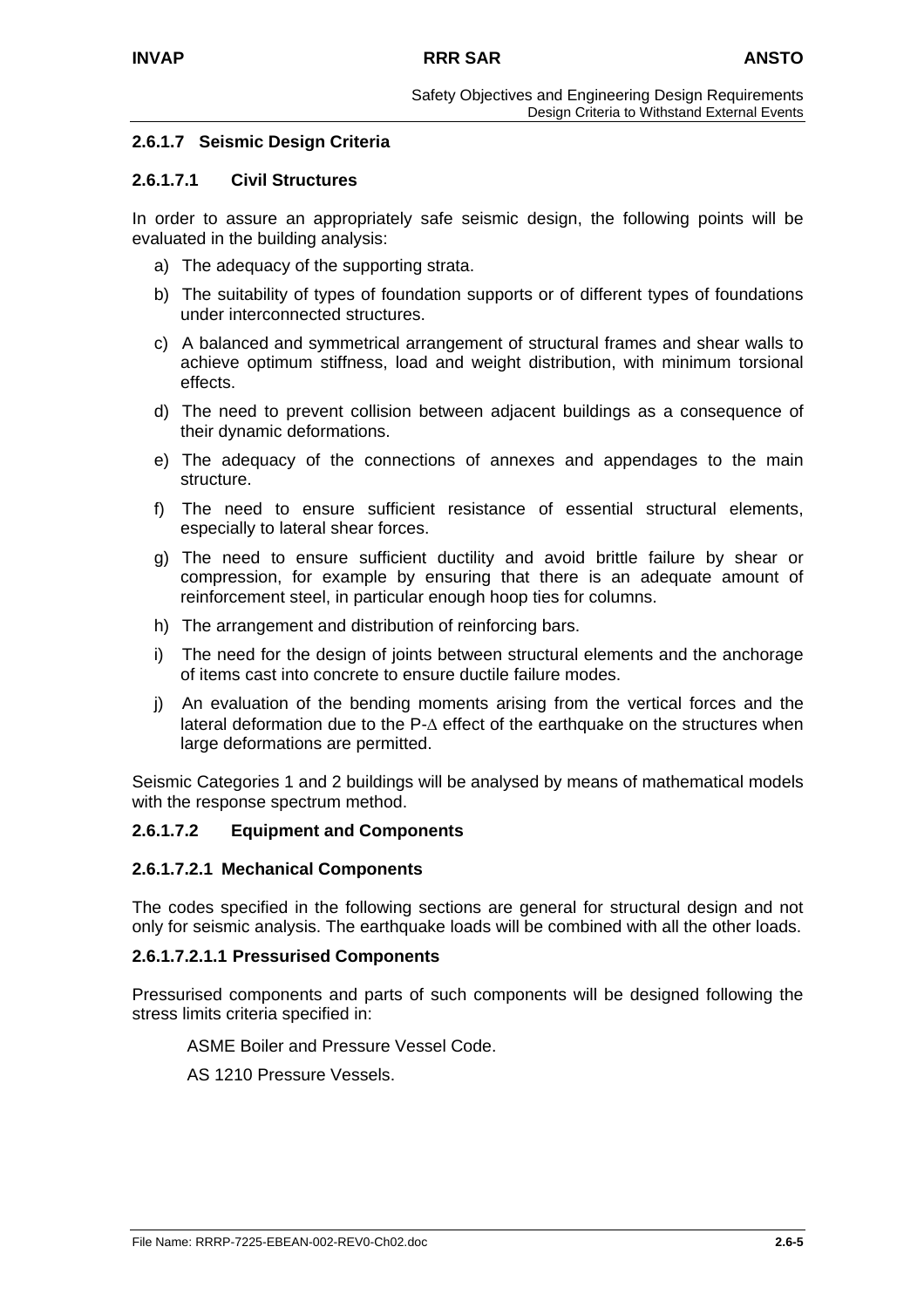## **2.6.1.7.2.1.2 Internal Pools Structures and Not Pressurised Components**

In the absence of specific codes or standards for the design of these components, the stress limits criteria will be adopted in accordance with ASME Boiler and Pressure Vessel Code.

Specific stress limits will be indicated in the respective analysis of each component presented in the corresponding PSAR Chapters.

Earthquake loads will be taken according to the seismic category and the corresponding Floor Response Spectrum.

#### **2.6.1.7.2.1.3 Structural Steel**

The design criteria for components constructed with structural steel and not designed to ASME, will be selected to comply with the requirements stated in Section 2.6.1.5.

#### **2.6.1.7.2.1.4 Electrical and Electronic Components**

The seismic qualification of Safety Category 1 electrical and electronic components will be made in accordance with the IEEE standards:

The scope of these IEEE standards is intended for Nuclear Power Plants and exceeds the requirements for a Research Reactor. Therefore, while the relevant and general procedures will be adopted in the design, an indication will be given where specific requirements are not applicable.

According to these standards, the seismic qualification will be performed by analysis or testing. The qualification tests or analysis for equipment purchased as "Qualified 1E" will be provided by the supplier of the equipment.

The qualification of an electronic or electrical component will include all the other sources of possible loads (namely vibration, temperature, radiation, ageing, etc) in combination with the seismic loads.

When the component is mounted on a flexible support (such as racks and consoles) the flexibility of this support will be considered in order to amplify the seismic action on the component. If the support is firmly fixed to the building structure, avoiding relative displacements, then it can be assumed that the equipment will be subjected to the motion represented by the floor response spectrum at the corresponding level.

#### **2.6.1.7.2.1.5 Reactor Hall Crane**

The Reactor Hall Building Crane is classified as Seismic Category 2. Therefore, the crane will be designed to resist the SL-1 earthquake without losing its operational condition after the event. Nevertheless, because it is a heavy load structure over the Reactor Hall and the pool, the crane will also be designed to resist the SL-2 earthquake against collapse. The operational condition during and after the SL-2 event is not required, but the requirement does exist that neither the structure nor its components shall fall into the Reactor Hall.

The bridge will be designed to remain on the runway with brakes applied, and the trolley should remain on the crane girders with brakes applied, during and after an SL-2 seismic event. Non elastic behaviour is allowed in both the structure and mechanism of the crane.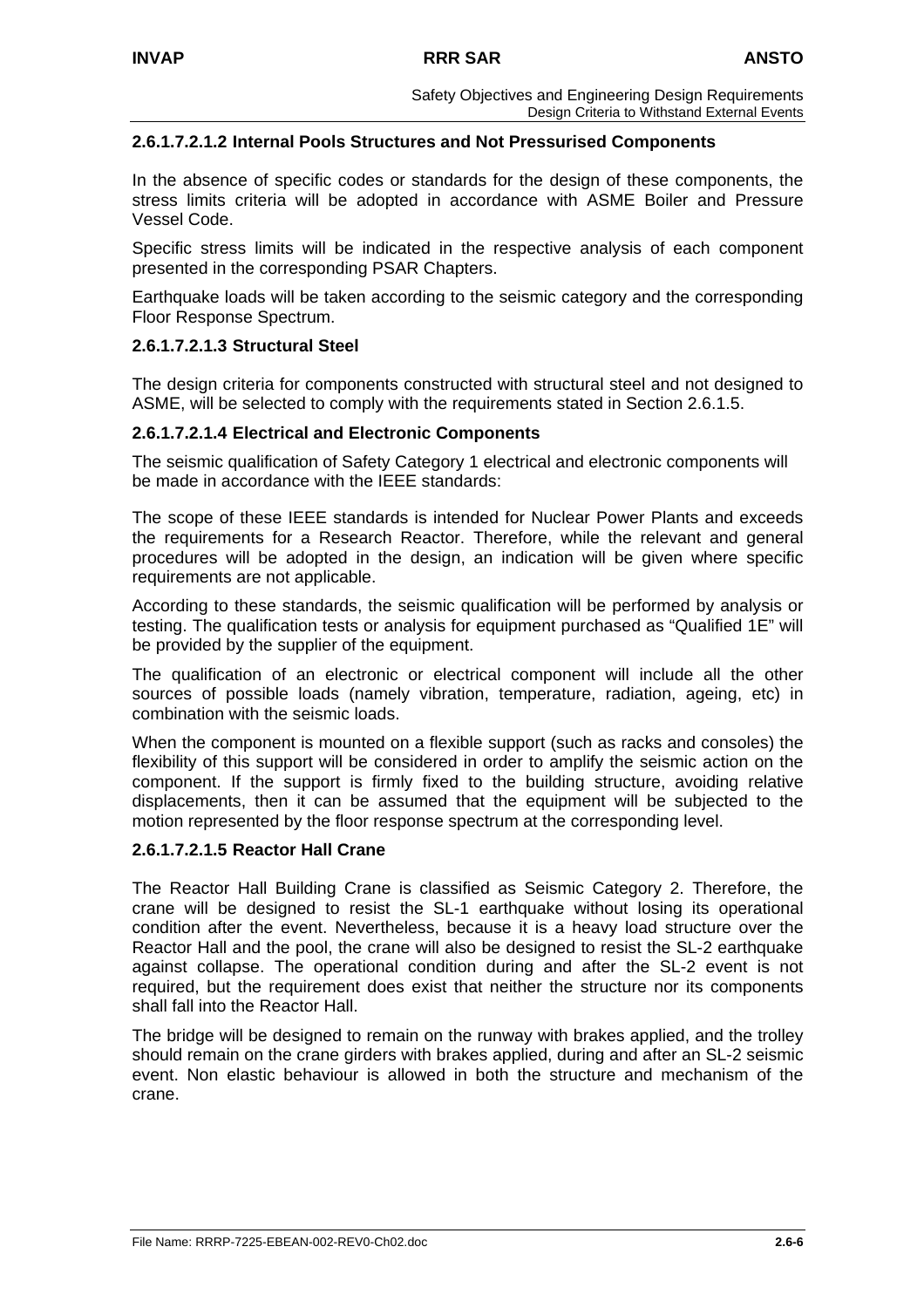## **2.6.1.7.2.1.6 Anchors**

Anchor is defined as the element that joints a support, structure, component or equipment to the building concrete structure.

In order to provide enough seismic resistance in anchors, practical provisions specified in TECDOC 348 will be adopted.

Anchors will be divided in two main groups: embedded and drill-in.

For embedded anchors, the minimum factor of safety against failure in any mode including pull out is 2.5. For drill-in anchors, the minimum factor of safety against failure in any mode including pull out is  $4.0<sup>1</sup>$  For expansion anchors, a minimum 6-diameter embedded length shall be provided. [Em](#page-58-0)bedded anchors will be preferred to fix heavy loads while drill-in anchors will be used to fix medium and light loads.

Redundancy will be used in the design of anchors for Seismic Category 1 components. The general concept of redundancy is that the failure of an anchor must not produce the lack of structural capacity of the fixation or to produce the modification of the constraint characteristics with the consequent change of vibrational behaviour. In order to comply with these assumptions all the anchors (designed with n bolts) will be capable of carrying the full design load with the failure of one bolt (designed with n-1 bolts). Moreover at least two bolts will be used per location.

Transverse shear forces will be assumed to be applied directly to the bolts, unless shear keys are provided.

## **2.6.1.7.2.2 Distribution Systems**

Distribution systems refer to the networks of piping, ducts and raceways that distribute fluids, ventilation and cabling respectively around the facility.

#### **2.6.1.7.2.2.1 Piping**

Piping will designed in accordance with ASME and AS standards:

A minimum requirement for piping span for dead weight will be established, according to IAEA TECDOC 348. This requirement imposes the maximum distance between supports.

In order to support the seismic load, the natural frequency of the piping and the corresponding acceleration from the Response Floor Spectrum will be analysed. The stresses developed by this load will be checked with the allowable limits given in ASME.

Lateral bracing to the concrete building structure is provided to piping in order to withstand transversal seismic loads.

#### **2.6.1.7.2.2.2 Ducts**

Connections between duct sections will be provided by connectors that can develop axial and bending load strength capacity.

<span id="page-58-0"></span> <sup>1</sup> IAEA Tecdoc 348 Earthquake resistant design of nuclear facilities with limited radioactive inventory (1985 issue)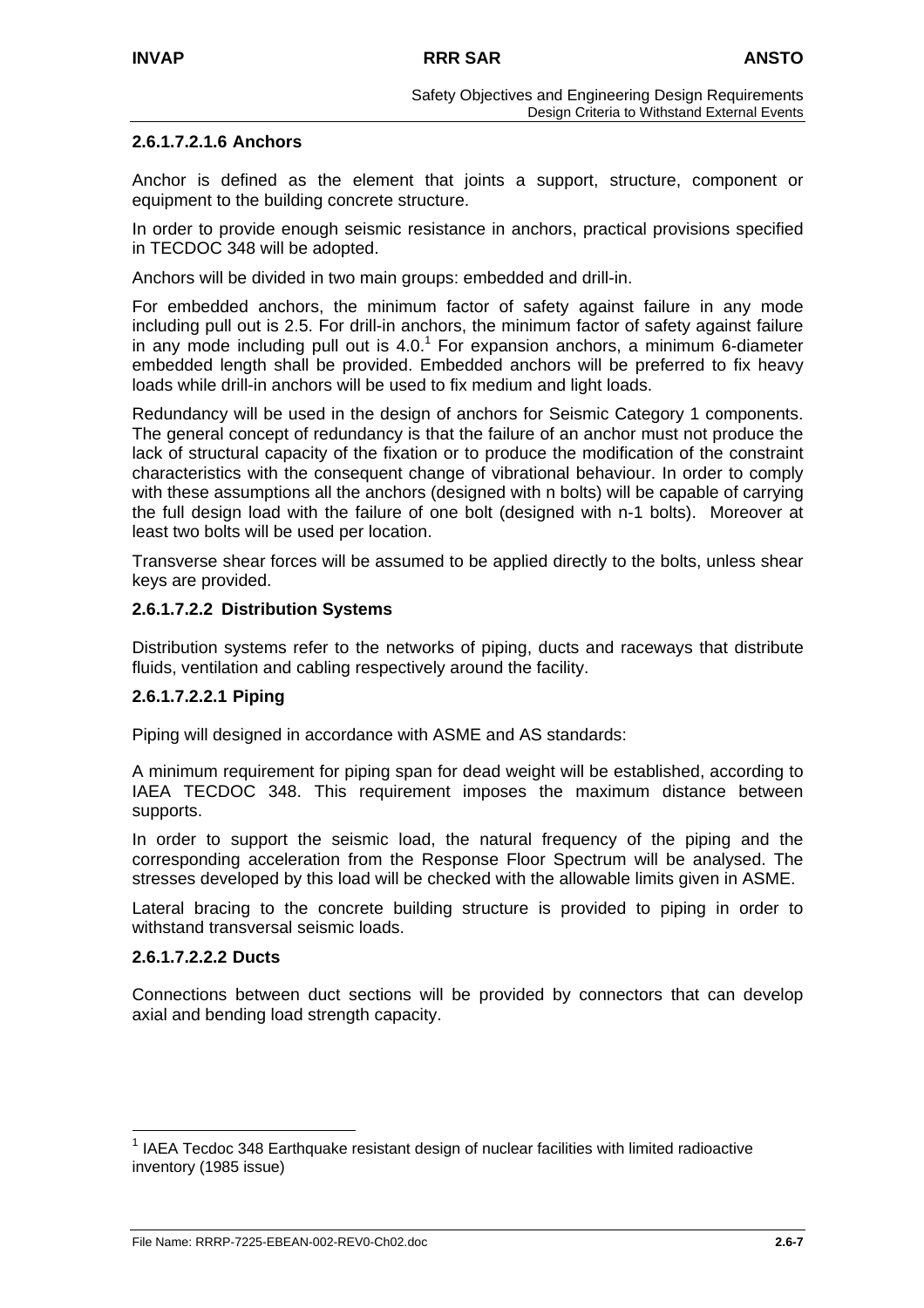## **2.6.1.7.2.2.3 Raceways**

Effective lateral bracings will be provided for raceways, joining them directly to the building structure by means of horizontal and diagonal bars. The seismic bracing will support the forces both in transversal and longitudinal directions.

# **2.6.2 Design Criteria for the Resistance against Aircraft Impact**

The facility will be capable of safe shutdown in the case of impact of a light aircraft.

The design will follow IAEA Safety Series Nº 50-SG-D5 (Rev 1), 1996.

## **2.6.3 Design Criteria for the Resistance against Wind and Tornado Loading**

The design will take into account the effect of high winds on the building and structures of the facility, including the diesel generator enclosures. The following parameters will be taken into account:

- a) Design wind velocity, its recurrence interval, vertical velocity profiles and applicable gust factors, applied forces.
- b) Tornado loading, translational velocity, tangential velocity, pressure differential and its associated time interval, spectrum and general characteristics of tornadogenerated missiles.

# **2.6.4 Design Criteria for the Resistance against Flood**

The design of the Reactor Facility will incorporate provisions for the effect of flooding near the facility. The design will incorporate flood-relief features, such as (but not limited to):

- a) flood protection measures for SL-1 structures;
- b) permanent de-watering systems;
- c) storm water system.

*End of Section*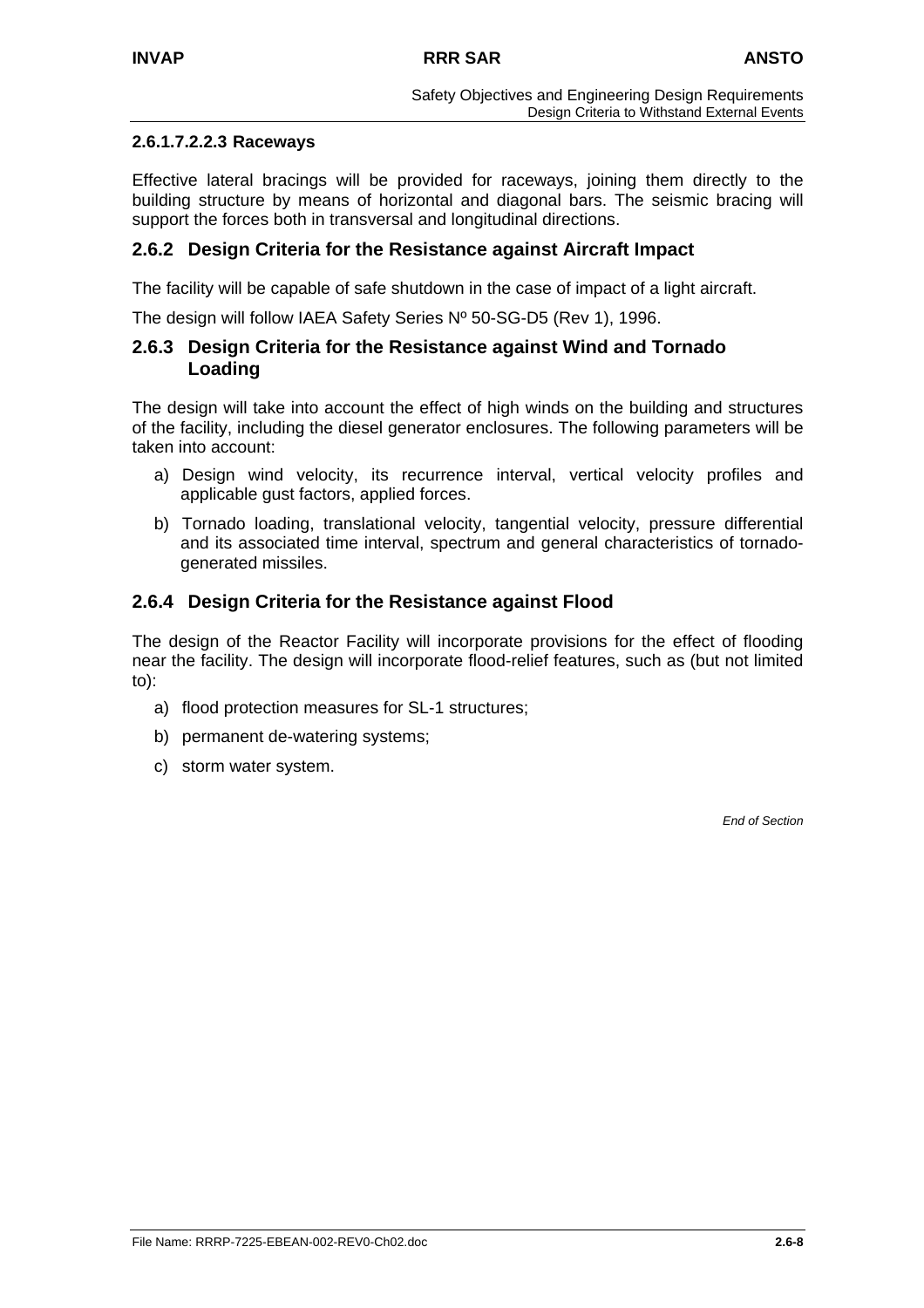# **Table 2.6/1 Design Ground Response Spectra**

| Period, T (sec) | Acceleration (g) |
|-----------------|------------------|
| 0.00            | 0.37             |
| 0.03            | 0.37             |
| 0.11            | 0.68             |
| 0.20            | 0.75             |
| 0.40            | 0.82             |
| 1.00            | 0.40             |
| 3.85            | 0.12             |

*End of Tables*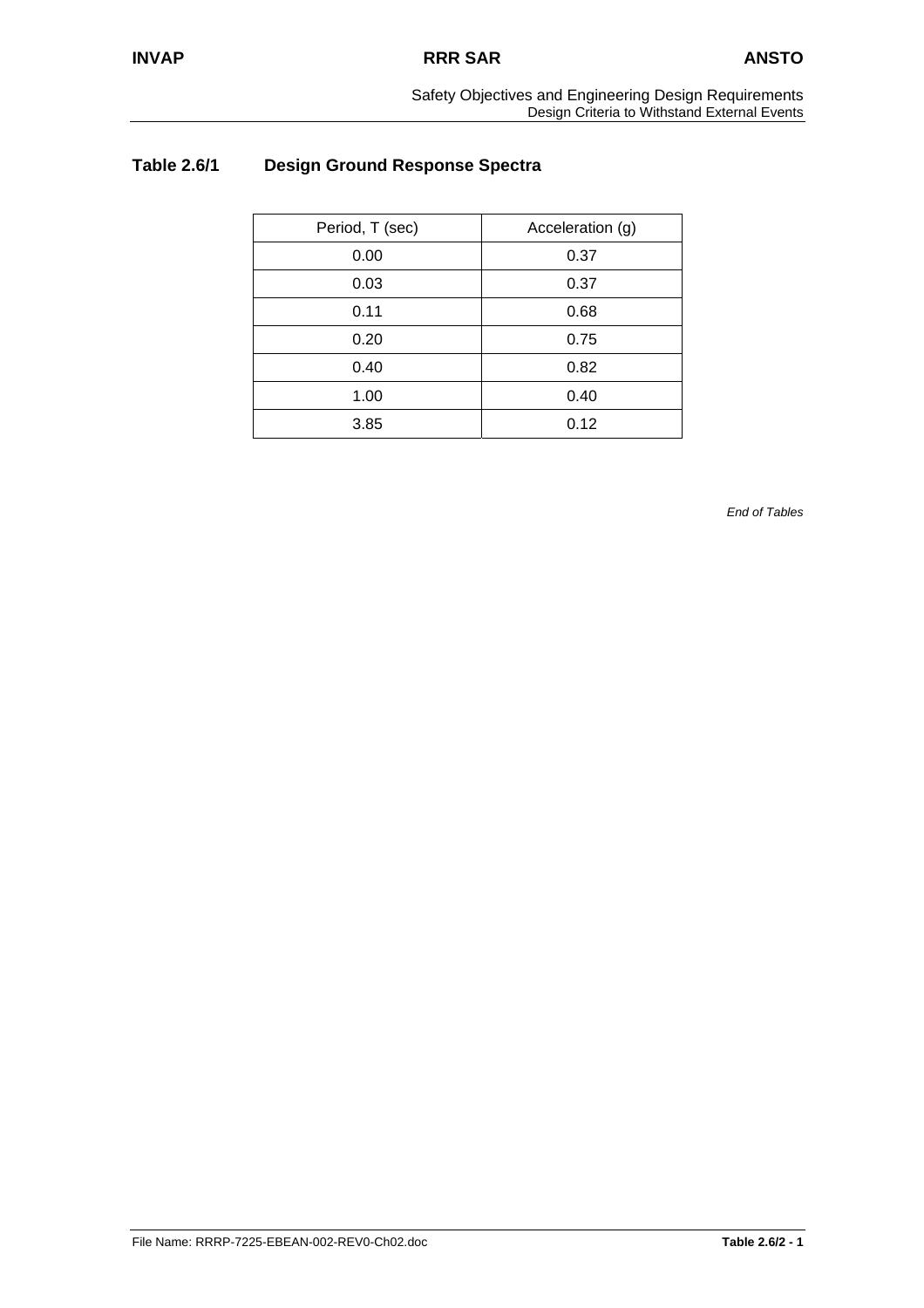## **2.7 CODES AND STANDARDS**

The codes and standards applied to the design of the Reactor Facility will follow Australian law and regulations, and international best practice. All Australian Standards (AS) and regulations pertinent to the design and construction of a nuclear facility will be followed. IAEA guides for the design and safety analysis of research reactors will be adopted. Applicable guidelines have been extracted from IAEA Safety Guides for nuclear power plants and appropriate international standards relating to the design of nuclear power plants are applied. The reactor will also be designed to meet the Regulations issued by the Autoridad Regulatoria Nuclear (ARN, Argentine Nuclear Regulatory Agency), within the guidelines of Australian regulations.

Codes and standards will be applied to structures, systems and components in a manner commensurate with the safety classification (refer Section 2.5.1).

Where different codes and standards are used for different aspects of the same item, the consistency between them will be demonstrated.

For systems, structures and components for which there are no appropriate established codes or standards, an approach derived from existing codes or standards for similar equipment will be applied. In the absence of such codes or standards, the results of experience, tests, analysis or a combination thereof will be applied and justified.

The design will follow the applicable and relevant sections of the following Codes and Standards:

| Reference |                                                                                                        |
|-----------|--------------------------------------------------------------------------------------------------------|
| 1.        | Act - Australian Nuclear Science and Technology Organisation Act, 1987.                                |
| 2.        | Act - Australian Radiation Protection and Nuclear Safety Act, 1998 and Regulations<br>1999.            |
| 3.        | Act - Construction Safety Act (1912-1978) and Regulations.                                             |
| 4.        | Act - Environment Protection (Impact of Proposals) Act, 1974.                                          |
| 5.        | Act - Environment Protection (Nuclear Codes) Act, 1978.                                                |
| 6.        | Act - Environmental Offences and Penalties Act, 1989.                                                  |
| 7.        | Act - Environmental Planning and Assessment Act, 1979.                                                 |
| 8.        | Act - Factories, Shops & Industries Act, 1962.                                                         |
| 9.        | Act - National Environment Protection Council (New South Wales) Act 1995.                              |
| 10.       | Act - National Parks and Wildlife Act, 1974.                                                           |
| 11.       | Act - Noise Control Act, 1975.                                                                         |
| 12.       | Act - NSW Clean Air Act 1961 and Regulations (Control of Burning) 1995, (Plant and<br>Equipment) 1997. |
| 13.       | Act - NSW Clean Waters Act 1970 and Regulations 1972.                                                  |
| 14.       | Act - NSW Contaminated Land Management Act 1997 and Regulations 1998.                                  |
| 15.       | Act - NSW Dangerous Goods Act 1975.                                                                    |
| 16.       | Act - NSW Environmentally Hazardous Chemicals Act 1985 and Regulations 1994.                           |
| 17.       | Act - NSW Occupational Health & Safety Act 1983.                                                       |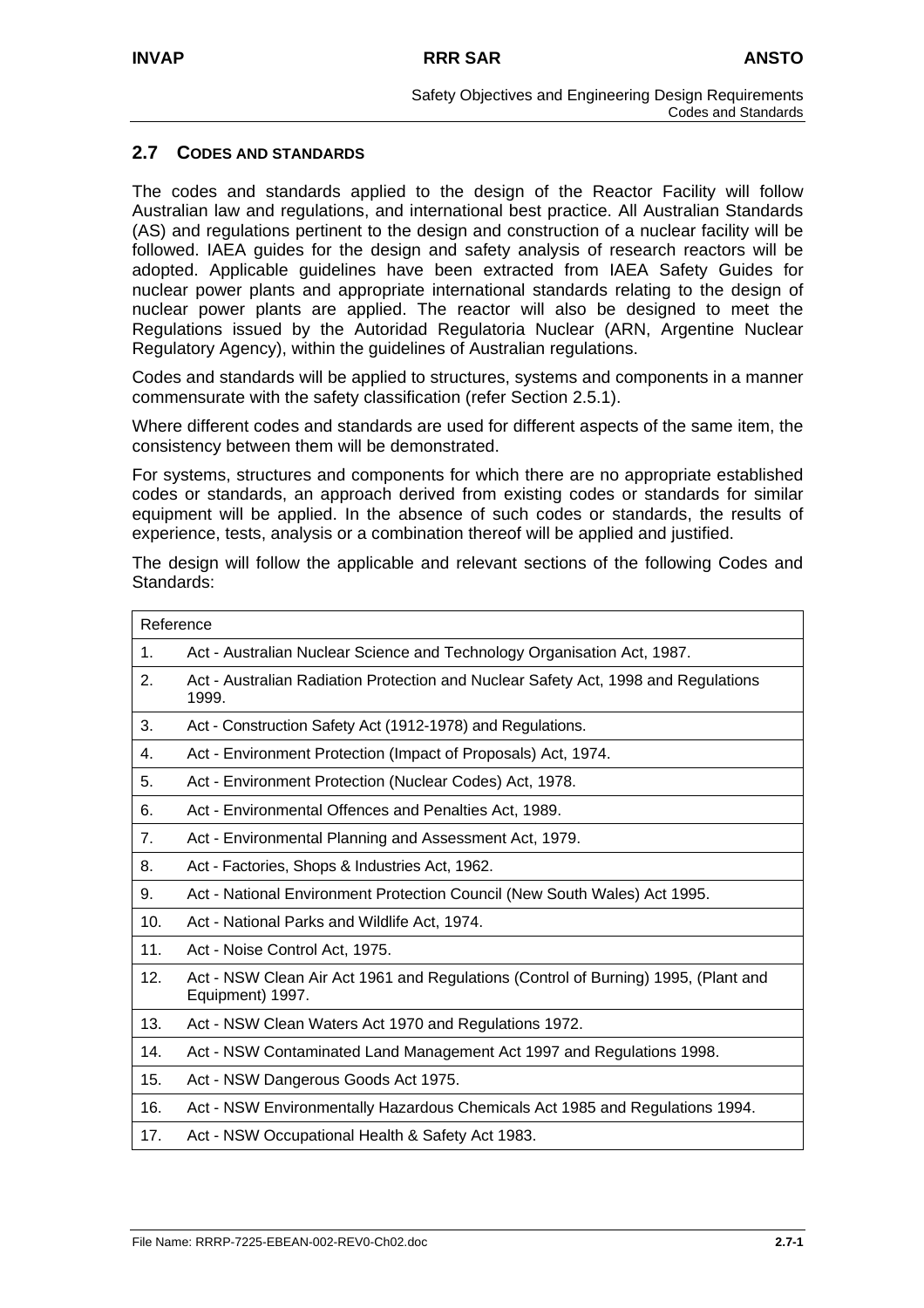| Safety Objectives and Engineering Design Requirements |                     |
|-------------------------------------------------------|---------------------|
|                                                       | Codes and Standards |

| Reference |                                                                                                                                                                                          |
|-----------|------------------------------------------------------------------------------------------------------------------------------------------------------------------------------------------|
| 18.       | Act - NSW Pollution Control Act 1970 and Regulations 1985.                                                                                                                               |
| 19.       | Act - NSW State Emergency and Rescue Management Act 1989.                                                                                                                                |
| 20.       | Act - NSW Waste Minimisation and Management Act 1995 and Regulations 1996.                                                                                                               |
| 21.       | Act - NSW Waste Recycling and Processing Service Act 1970.                                                                                                                               |
| 22.       | Act - Nuclear Non-Proliferation (Safeguards) Act 1987.                                                                                                                                   |
| 23.       | Act - Occupational Health & Safety (Commonwealth Employment) Act 1991.                                                                                                                   |
| 24.       | Act - Pollution Control Amendment (Load Based Licensing) Act, 1997.                                                                                                                      |
| 25.       | Act - Protection of the Environment Operations Act, 1997.                                                                                                                                |
| 26.       | Act - Waste Minimisation and Management Act, 1995.                                                                                                                                       |
| 27.       | Act - Workers Compensation Act.                                                                                                                                                          |
| 28.       | AECP 1054, Atomic Energy Code of Practice - Ventilation of radioactive areas.                                                                                                            |
| 29.       | AECP 1058, Atomic Energy Code of Practice - Drainage of Radioactive Areas.                                                                                                               |
| 30.       | ANSI N42.17A-1989 - Performance Specifications for Health Physics Instrumentation-<br>Portable Instrumentation for use in Normal Conditions.                                             |
| 31.       | ANSI/IEEE 352-1987, Standard Guide for General Principles of Reliability Analysis of<br>Nuclear Power Station Safety Systems (relevant sections to be adapted for Research<br>Reactors). |
| 32.       | ANSI/ISA - RP67.04-part II-1994, Methodology - Set Point for Nuclear Safety Related<br>Instrumentation (relevant sections to be adapted for Research Reactors).                          |
| 33.       | ANSTO Engineering Procedure EP9.10, Piped Gas Systems.                                                                                                                                   |
| 34.       | ANSTO Nuclear Technology Procedure NP 9.1 Criticality Safety Assessment.                                                                                                                 |
| 35.       | ANSTO Quality Policy, APOL 1.1, 26 August 1998.                                                                                                                                          |
| 36.       | ANSTO Radioactive Waste Management Policy: Preliminary Environmental Review, D<br>M Levins et al, ANSTO/E728, May 1996.                                                                  |
| 37.       | ANSTO Safety Directive 2.1 Emergency Planning and Response arrangements for<br>Lucas Heights Science and Technology Centre, May 1999.                                                    |
| 38.       | ANSTO Safety Directive 3.1 Radiation Protection Principles, May 2000.                                                                                                                    |
| 39.       | ANSTO Safety Directive 3.2 ANSTO Policy on As Low As Reasonably Achievable, May<br>2000.                                                                                                 |
| 40.       | ANSTO Safety Directive 3.3 Annual Limits on Intake and Derived Air Concentrations of<br>Some Common Radionuclides, May 2000.                                                             |
| 41.       | ANSTO Safety Directive 3.4 Radiological Classification of Areas and Access Control to<br>Radiological Areas, May 2000.                                                                   |
| 42.       | ANSTO Safety Directive 3.5 Personal Dosimetry, May 2000.                                                                                                                                 |
| 43.       | ANSTO Safety Directive 3.6 Safe Movement and Transport of Radioactive Materials,<br>May 2000.                                                                                            |
| 44.       | ANSTO Safety Directive 3.7 Criticality Control, May 2000.                                                                                                                                |
| 45.       | ANSTO Safety Directive 3.8 Nuclear Safety Principles, May 2000.                                                                                                                          |
| 46.       | ANSTO Safety Directive 4.2 Control of Chemical Hazards at the Lucas Heights Science<br>and Technology Centre, May 2000.                                                                  |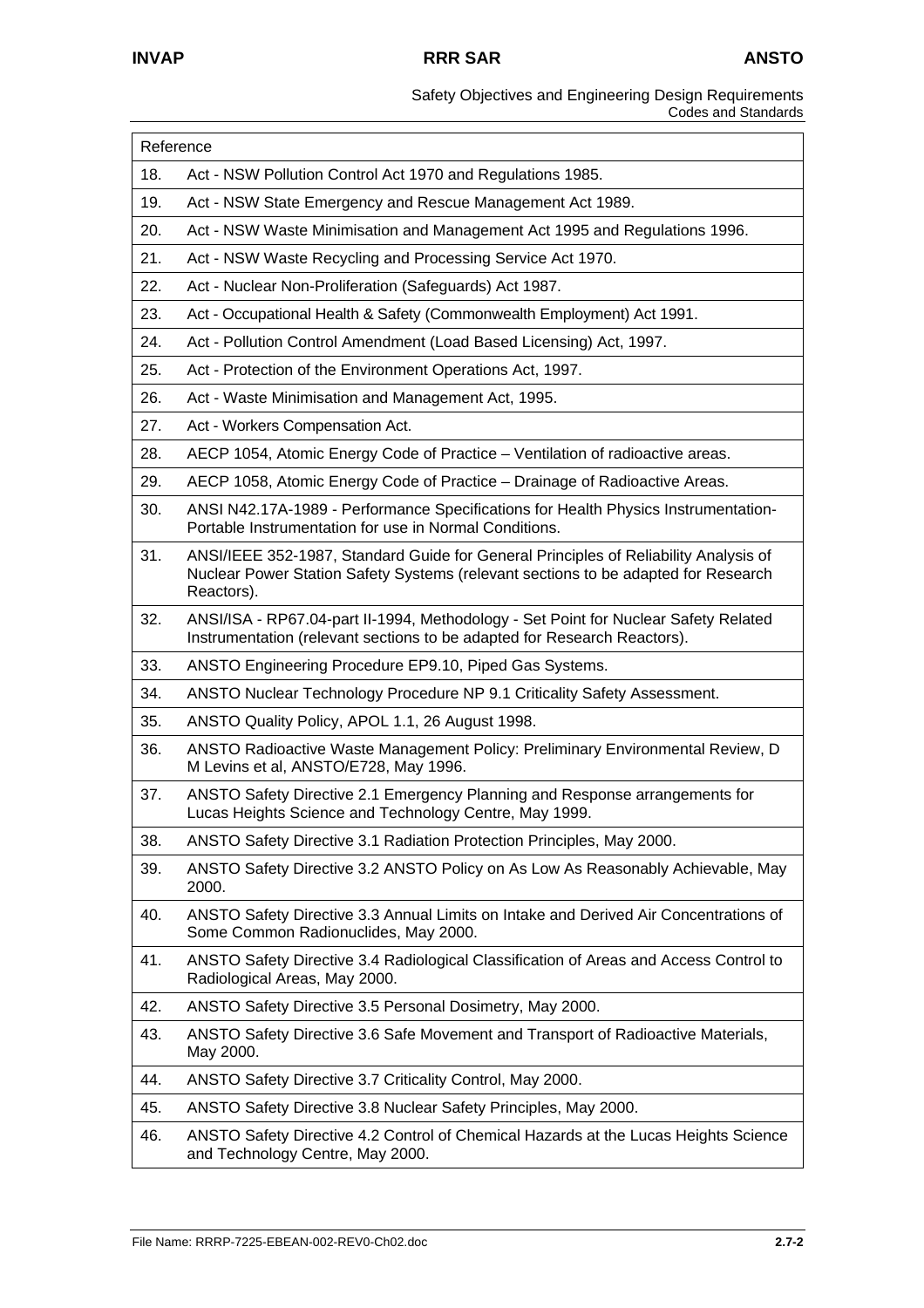| Reference |                                                                                                                                                                                            |
|-----------|--------------------------------------------------------------------------------------------------------------------------------------------------------------------------------------------|
| 47.       | ANSTO, General Specification for Installation of Access Control at LHSTC.                                                                                                                  |
| 48.       | ANSTO, Radioactive Waste Management Policy (approved July 1995).                                                                                                                           |
| 49.       | ANSTO, Safety Division document HE.1 Rev 1, 27/11/96, ANSTO Emergency Plan<br>(DISPLAN).                                                                                                   |
| 50.       | ANSTO, Safety Division document HE.2 Rev 1, 27/11/96, The Lucas Heights Science<br>and Technology Centre Emergency Plan.                                                                   |
| 51.       | ANSTO/Sydney Water Agreement Consent to Discharge Trade Wastewater, Category<br>3, Agreement No: 4423, 18th January 1999.                                                                  |
| 52.       | ARPANSA, 1999a, Australian Radiation Protection and Nuclear Safety Agency, draft<br>Safety Assessment Principals for Controlled Facilities (April 1999).                                   |
| 53.       | ARPANSA, 1999b, Australian Radiation Protection and Nuclear Safety Agency, draft<br>document RG-4, Criteria for the Siting of Controlled Facilities (April 1999).                          |
| 54.       | ARPANSA, 1999c, Australian Radiation Protection and Nuclear Safety Agency, draft<br>discussion document RG-8, Criteria for the licensing of new controlled facilities (August<br>1999).    |
| 55.       | ARPANSA, 1999d, Australian Radiation Protection and Nuclear Safety Agency, draft<br>discussion document RG-12, Criteria for the safety analysis of controlled facilities<br>(August 1999). |
| 56.       | ARPANSA/Nuclear Safety Bureau, Regulatory Guideline RG-5, Criteria for the Design of<br>Nuclear Installations (Draft, 23 December 1998).                                                   |
| 57.       | AS 2344, Limits of Electromagnetic Interference from overhead A.C. power lines and<br>high voltage installations in the frequency range 0.15 to 1000MHz (also see Draft DR<br>95281).      |
| 58.       | AS 3735, Concrete structures for retaining liquids: Supp. 1: Commentary.                                                                                                                   |
| 59.       | ASME/ANSI B16.5 - Pipe Flanges and Flanged Fittings                                                                                                                                        |
| 60.       | ASME/ANSI B31.1 - Process Piping Code                                                                                                                                                      |
| 61.       | ASME/ANSI B31.3 - Power Piping Code                                                                                                                                                        |
| 62.       | ASME Section III, Rules for Construction of Nuclear Power Components                                                                                                                       |
| 63.       | ASME Section VIII, Rules for the Construction of Pressure Vessels.                                                                                                                         |
| 64.       | Australian Attorney General's Department document, Security Construction and<br>Equipment Committee Criteria for Endorsed Equipment (available for reference at<br>ANSTO).                 |
| 65.       | Australian Bridge Design Code, Austroads.                                                                                                                                                  |
| 66.       | Australian Draft Standard DR 92194, Wastewater Diversion Systems.                                                                                                                          |
| 67.       | Australian Draft Standard DR 98321 CP, Electromagnetic compatibility (EMC) -<br>Environment - Classification of electromagnetic environments.                                              |
| 68.       | Australian Government document, Guidelines for DSD, Secure Communication<br>Equipment Installations (available for reference at ANSTO).                                                    |
| 69.       | Australian Government Publishing Service document, Protective Security Manual<br>(current edition - available for reference at ANSTO)).                                                    |
| 70.       | Australian Standard AS 1012, Methods of testing concrete.                                                                                                                                  |
| 71.       | Australian Standard AS 1018, Recommendations for partial discharge testing.                                                                                                                |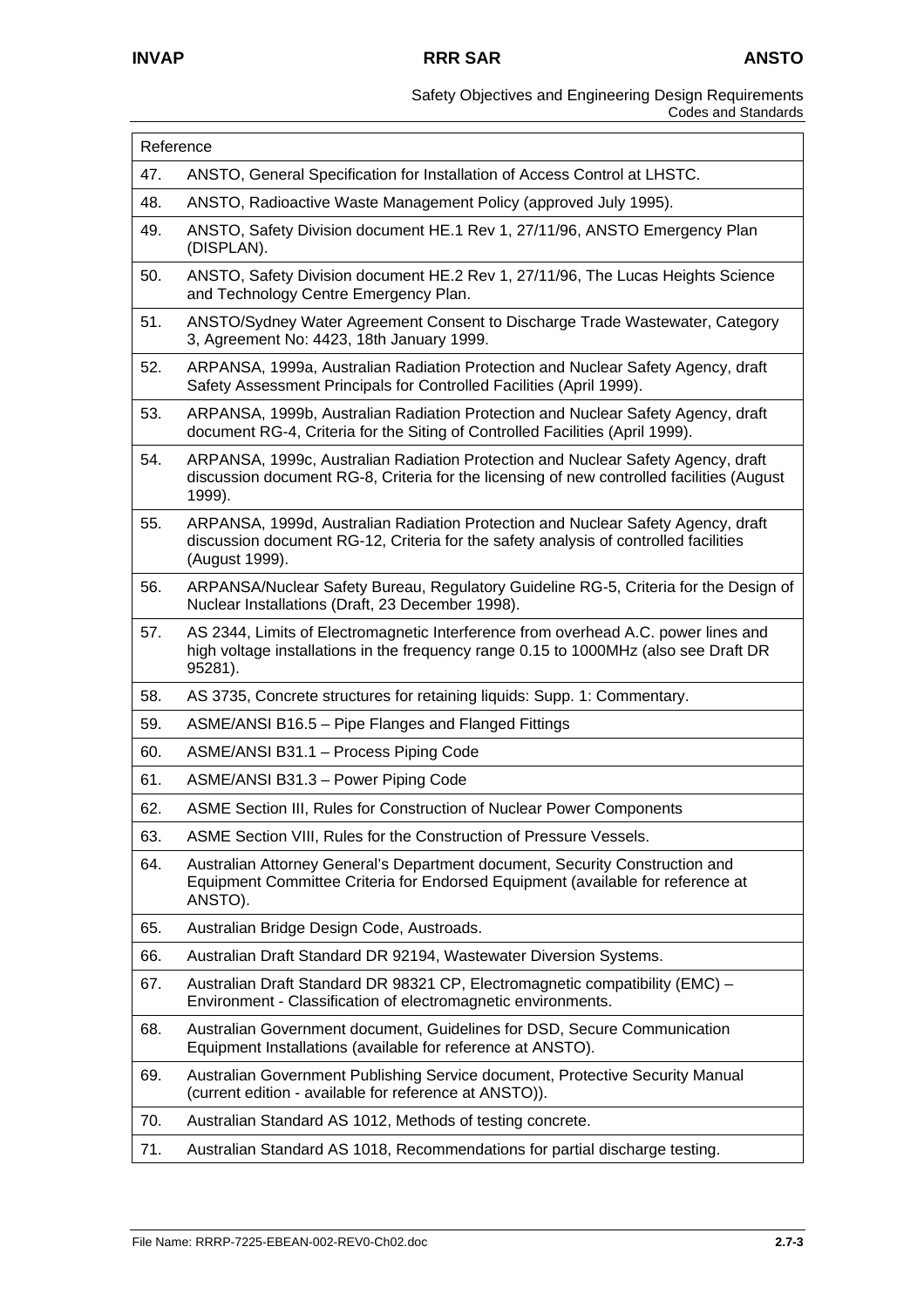| Reference |                                                                                                                                                                          |
|-----------|--------------------------------------------------------------------------------------------------------------------------------------------------------------------------|
| 72.       | Australian Standard AS 1023, Low voltage switchgear and control-gear - protection of<br>electric motors.                                                                 |
| 73.       | Australian Standard AS 1024, Direct recording electrical measuring instruments and<br>their accessories.                                                                 |
| 74.       | Australian Standard AS 1025, High-voltage AC switchgear and control-gear - Switches<br>and switch-disconnectors. Part 1 - Rated voltages above 1 kV and less than 52 kV. |
| 75.       | Australian Standard AS 1026, Impregnated paper insulated cables for electricity supply<br>at working voltages up to and including 33 kV.                                 |
| 76.       | Australian Standard AS 1029, Low voltage contactors.                                                                                                                     |
| 77.       | Australian Standard AS 1034, High-voltage current limiting fuses.                                                                                                        |
| 78.       | Australian Standard AS 1042, Direct-acting indicating electrical measuring instruments<br>and their accessories.                                                         |
| 79.       | Australian Standard AS 1078, Guide to loading of oil immersed transformers.                                                                                              |
| 80.       | Australian Standard AS 1102.101 to 1102.111, Graphical symbols for electro-<br>technology.                                                                               |
| 81.       | Australian Standard AS 1103, Diagrams, charts and tables for electro-technology.                                                                                         |
| 82.       | Australian Standard AS 1163, Structural steel hollow sections.                                                                                                           |
| 83.       | Australian Standard AS 1170.4, Minimum design loads on structures.                                                                                                       |
|           | Part 4: Earthquake loads.                                                                                                                                                |
| 84.       | Australian Standard AS 1178, Concentric wire neutral cables - XLPE insulated for<br>electricity supply for working voltages 0.6/1kV.                                     |
| 85.       | Australian Standard AS 1202, AC motor starters (up to and including 1000 V).                                                                                             |
| 86.       | Australian Standard AS 1210, Pressure vessels.                                                                                                                           |
| 87.       | Australian Standard AS 1221, Fire hose reels.                                                                                                                            |
| 88.       | Australian Standard AS 1243, Voltage transformers for measurement and protection.                                                                                        |
| 89.       | Australian Standard AS 1265, Bushings for alternating voltages above 1000 V.                                                                                             |
| 90.       | Australian Standard AS 1276, Methods for determination of sound transmission class<br>and noise isolation class of building partitions.                                  |
| 91.       | Australian Standard AS 1284, Electricity meters.                                                                                                                         |
| 92.       | Australian Standard AS 1302, Steel reinforcing bars for concrete.                                                                                                        |
| 93.       | Australian Standard AS 1303, Steel reinforcing wire for concrete.                                                                                                        |
| 94.       | Australian Standard AS 1304, Welded wire reinforcing fabric for concrete.                                                                                                |
| 95.       | Australian Standard AS 1306, High voltage AC switchgear and control-gear -<br>Disconnectors (isolators) and earthing switches.                                           |
| 96.       | Australian Standard AS 1310, Steel wire for tendons in pre-stressed concrete.                                                                                            |
| 97.       | Australian Standard AS 1311, Steel tendons for pre-stressed concrete - 7-wire stress-<br>relieved steel strand for tendons in pre-stressed concrete.                     |
| 98.       | Australian Standard AS 1313, Steel tendons for pre-stressed concrete - Cold-worked<br>high-tensile alloy steel bars for pre-stressed concrete.                           |
| 99.       | Australian Standard AS 1314, Anchorings and couplings.                                                                                                                   |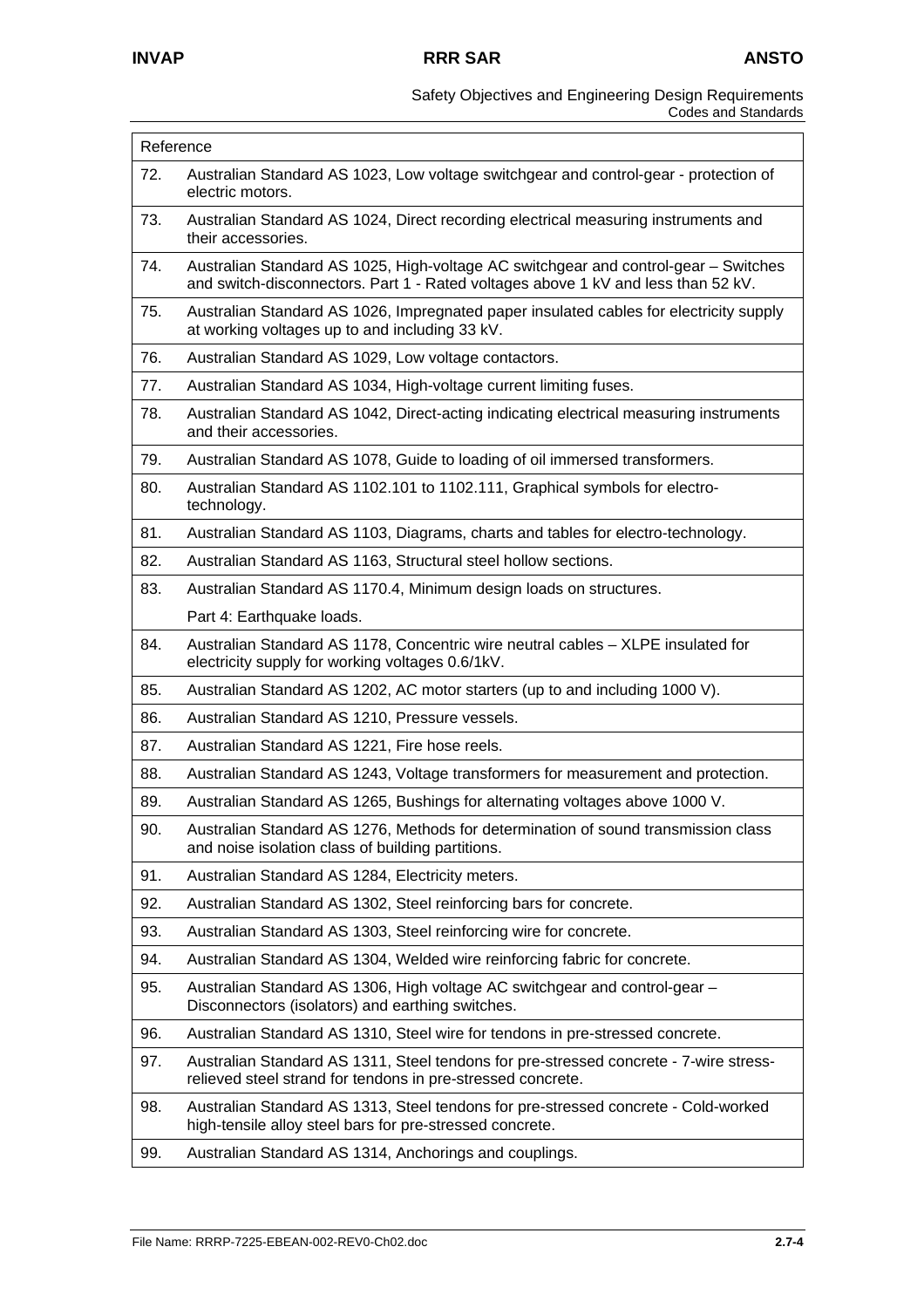| Reference |                                                                                                                                                                                                                                                                                                                                                                                                                                                                                                                                                                                                                                                                                                                                                                                                                                                                                                      |
|-----------|------------------------------------------------------------------------------------------------------------------------------------------------------------------------------------------------------------------------------------------------------------------------------------------------------------------------------------------------------------------------------------------------------------------------------------------------------------------------------------------------------------------------------------------------------------------------------------------------------------------------------------------------------------------------------------------------------------------------------------------------------------------------------------------------------------------------------------------------------------------------------------------------------|
| 100.      | Australian Standard AS 1318, Industrial safety.                                                                                                                                                                                                                                                                                                                                                                                                                                                                                                                                                                                                                                                                                                                                                                                                                                                      |
| 101.      | Australian Standard AS 1319, Safety signs for the occupational environment.                                                                                                                                                                                                                                                                                                                                                                                                                                                                                                                                                                                                                                                                                                                                                                                                                          |
| 102.      | Australian Standard AS 1324.2, Air filters for use in general ventilation and air-<br>conditioning - Application, performance and construction.                                                                                                                                                                                                                                                                                                                                                                                                                                                                                                                                                                                                                                                                                                                                                      |
| 103.      | Australian Standard AS 1345, Identification of the contents of pipes, conduits and ducts.                                                                                                                                                                                                                                                                                                                                                                                                                                                                                                                                                                                                                                                                                                                                                                                                            |
| 104.      | Australian Standard AS 1348, Road and traffic engineering glossary of terms.                                                                                                                                                                                                                                                                                                                                                                                                                                                                                                                                                                                                                                                                                                                                                                                                                         |
| 105.      | Australian Standard AS 1359, Rotating electrical machines - General requirements:                                                                                                                                                                                                                                                                                                                                                                                                                                                                                                                                                                                                                                                                                                                                                                                                                    |
|           | Part 0: Introduction and list of parts.<br>Part 2: Dimensional symbols.<br>Part 3: Direction of rotation and marking of terminals.<br>Part 10: Designations and dimensions.<br>Part 20: Classification of types of enclosure.<br>Part 30: Preferred outputs and frame sizes.<br>Part 31: Three-phase induction motors - Operation on unbalanced voltages.<br>Part 41: General characteristics.<br>Part 46: Brushes, brush-holders, commutators, and slip rings - Glossary of terms.<br>Part 47: Brushes and brush-holders - Dimensions.<br>Part 51: Noise level limits.<br>Part 101: Rating and performance.<br>Part 102.1: Methods for determining losses and efficiency - General.<br>Part 106: Methods of cooling (IC code).<br>Part 107: Classification of types of construction and mounting arrangements (IM code).<br>Part 109: Noise limits.<br>Part 114: Vibration measurements and limits. |
| 106.      | Australian Standard AS 1360, Rotating electrical machines of particular types or for<br>particular applications.                                                                                                                                                                                                                                                                                                                                                                                                                                                                                                                                                                                                                                                                                                                                                                                     |
| 107.      | Australian Standard AS 1379 Supp. 1, Specification and supply of concrete -<br>Commentary (Supplement to AS1379).                                                                                                                                                                                                                                                                                                                                                                                                                                                                                                                                                                                                                                                                                                                                                                                    |
| 108.      | Australian Standard AS 1379, Specification and supply of concrete.                                                                                                                                                                                                                                                                                                                                                                                                                                                                                                                                                                                                                                                                                                                                                                                                                                   |
| 109.      | Australian Standard AS 1384, Transducers for electrical measurement.                                                                                                                                                                                                                                                                                                                                                                                                                                                                                                                                                                                                                                                                                                                                                                                                                                 |
| 110.      | Australian Standard AS 1386, Non-laminar flow clean - rooms - class 3500.                                                                                                                                                                                                                                                                                                                                                                                                                                                                                                                                                                                                                                                                                                                                                                                                                            |
| 111.      | Australian Standard AS 1397, Steel sheet and strip - Hot-dipped zinc-coated or<br>aluminium/zinc coated.                                                                                                                                                                                                                                                                                                                                                                                                                                                                                                                                                                                                                                                                                                                                                                                             |
| 112.      | Australian Standard AS 1411, Methods for sampling and testing aggregates.                                                                                                                                                                                                                                                                                                                                                                                                                                                                                                                                                                                                                                                                                                                                                                                                                            |
| 113.      | Australian Standard AS 1418, Cranes (including hoists and winches). This Standard has<br>16 Parts. Part 1 is General requirements.                                                                                                                                                                                                                                                                                                                                                                                                                                                                                                                                                                                                                                                                                                                                                                   |
| 114.      | Australian Standard AS 1429, Electric cables - Polymeric insulated for working voltages<br>1.9/3.3kV to 19/33kV.                                                                                                                                                                                                                                                                                                                                                                                                                                                                                                                                                                                                                                                                                                                                                                                     |
| 115.      | Australian Standard AS 1431, Low voltage switchgear and control-gear – Control circuit<br>devices and switching elements.                                                                                                                                                                                                                                                                                                                                                                                                                                                                                                                                                                                                                                                                                                                                                                            |
| 116.      | Australian Standard AS 1470, Health & safety at work – Principles and practices.                                                                                                                                                                                                                                                                                                                                                                                                                                                                                                                                                                                                                                                                                                                                                                                                                     |
| 117.      | Australian Standard AS 1478, Chemical admixtures for concrete.                                                                                                                                                                                                                                                                                                                                                                                                                                                                                                                                                                                                                                                                                                                                                                                                                                       |
| 118.      | Australian Standard AS 1479, Code of Practice for the use of chemical admixtures in<br>concrete.                                                                                                                                                                                                                                                                                                                                                                                                                                                                                                                                                                                                                                                                                                                                                                                                     |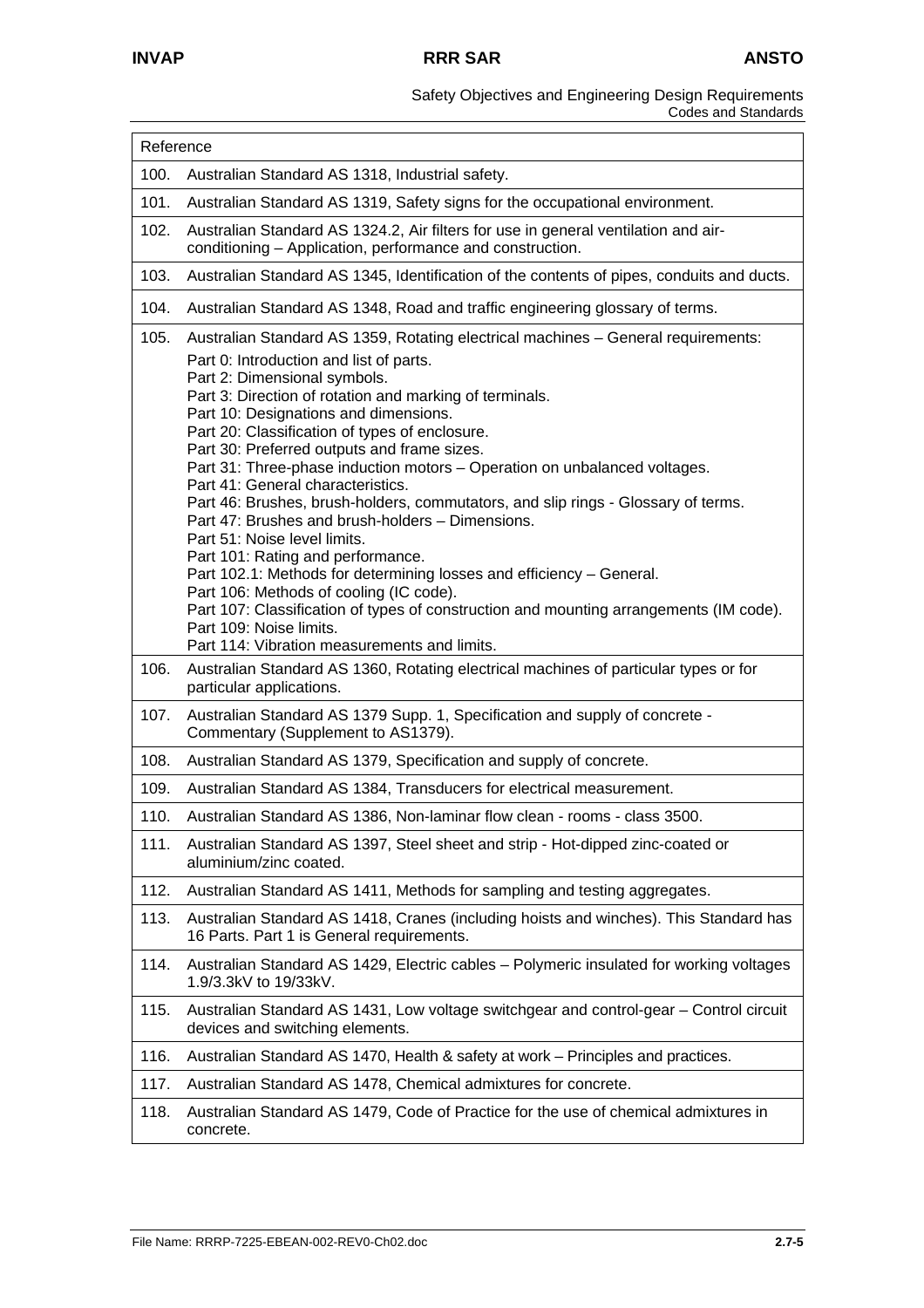|      | Reference                                                                                                                                                                             |  |
|------|---------------------------------------------------------------------------------------------------------------------------------------------------------------------------------------|--|
| 119. | Australian Standard AS 1530.4, Methods for fire tests on building materials, components<br>and structures - Fire-resistance tests of elements of building construction.               |  |
| 120. | Australian Standard AS 1603, Automatic fire detection and alarm systems.                                                                                                              |  |
| 121. | Australian Standard AS 1627, Metal finishing – Preparation and pre-treatment of<br>surfaces:                                                                                          |  |
|      | Part 1: Cleansing using liquid solvents and alkaline solutions.                                                                                                                       |  |
|      | Part 4: Abrasive blast cleaning.<br>Part 9: Pictorial surface preparation for painting steel surfaces.                                                                                |  |
| 122. | Australian Standard AS 1650, Hot-dipped galvanised coatings on ferrous articles.                                                                                                      |  |
| 123. | Australian Standard AS 1657, Fixed platforms, walkways, stairways and ladders -<br>Design, construction and installation.                                                             |  |
| 124. | Australian Standard AS 1660, Test methods for electrical cables, cords and conductors.                                                                                                |  |
| 125. | Australian Standard AS 1660.5, Test methods for electric cables, cords and conductors -<br>Fire tests.                                                                                |  |
| 126. | Australian Standard AS 1668, The use of mechanical ventilation and air conditioning in<br>buildings:                                                                                  |  |
|      | Part 1: Fire and smoke control in multi-compartment buildings.                                                                                                                        |  |
|      | Part 2: Mechanical ventilation for acceptable indoor-air quality.<br>Part 2 (Suppl.): Mechanical ventilation for acceptable indoor-air quality - Commentary<br>(1991).                |  |
| 127. | Australian Standard AS 1670 - 1986, Automatic fire detection and alarm systems -<br>System design, installation and commissioning.                                                    |  |
| 128. | Australian Standard AS 1670, Fire detection, warning, control and intercom systems -<br>System design, installation and commissioning:                                                |  |
|      | Part 1: Fire.<br>Part 4: Emergency warning. (Note: Future Standard).<br>Part 5: Intercommunications. (Note: Future Standard).                                                         |  |
| 129. | Australian Standard AS 1675, Current transformers - Measurement and protection.                                                                                                       |  |
| 130. | Australian Standard AS 1680, Interior Lighting:                                                                                                                                       |  |
|      | Part 1: General principals and recommendations.<br>Part 2.0: Recommendations for specific tasks and interiors.                                                                        |  |
|      | Part 2.1: Circulation spaces and other general areas.                                                                                                                                 |  |
|      | Part 2.2: Office and screen-based tasks.<br>Part 2.3: Educational and training facilities.                                                                                            |  |
|      | Part 2.4: Industrial tasks and processes.                                                                                                                                             |  |
|      | Part 3: Measurement, calculation and presentation of photometric<br>data.                                                                                                             |  |
| 131. | Australian Standard AS 1684, National timber framing code.                                                                                                                            |  |
| 132. | Australian Standard AS 1720, Timber structures.                                                                                                                                       |  |
| 133. | Australian Standard AS 1726, Geotechnical site investigations.                                                                                                                        |  |
| 134. | Australian Standard AS 1767, Insulating oils for transformers and switchgear.                                                                                                         |  |
| 135. | Australian Standard AS 1768, Lightning protection.                                                                                                                                    |  |
| 136. | Australian Standard AS 1775, Low voltage switchgear and control-gear - Air-break<br>switches, isolators and fuse-combination units (up to and including 1000 VAC and 1200<br>$V$ dc). |  |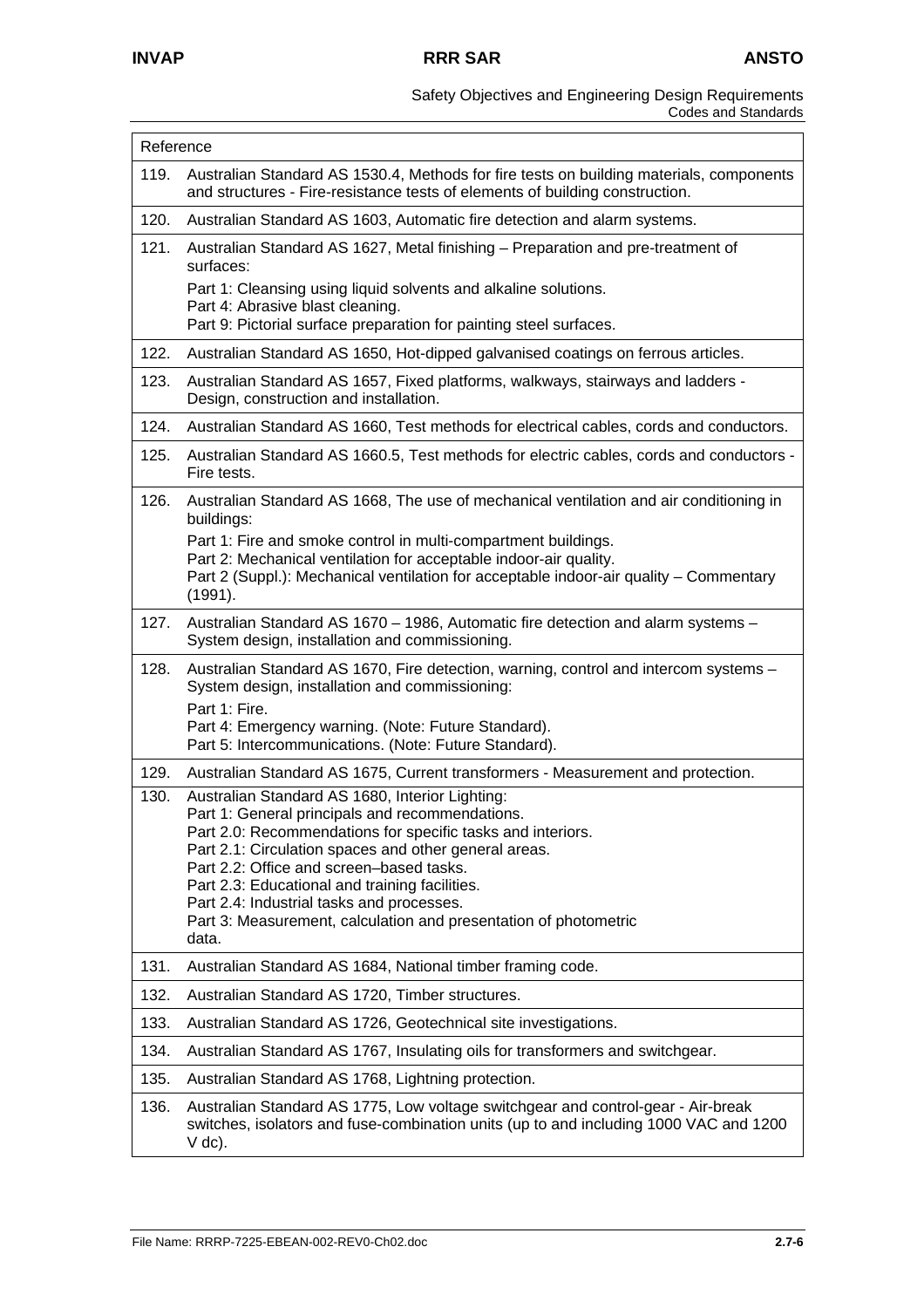| Reference |                                                                                                                                                                                                                                                                                |
|-----------|--------------------------------------------------------------------------------------------------------------------------------------------------------------------------------------------------------------------------------------------------------------------------------|
| 137.      | Australian Standard AS 1824, Insulation co-ordination.                                                                                                                                                                                                                         |
| 138.      | Australian Standard AS 1864, High voltage alternating current contactors.                                                                                                                                                                                                      |
| 139.      | Australian Standard AS 1894, The storage and handling of non-flammable cryogenic<br>and refrigerated liquids.                                                                                                                                                                  |
| 140.      | Australian Standard AS 1930, Circuit breakers for distribution circuits (up to and<br>including 1000 VAC and 1200 V dc).                                                                                                                                                       |
| 141.      | Australian Standard AS 1931, High voltage testing techniques.                                                                                                                                                                                                                  |
| 142.      | Australian Standard AS 1939, Degrees of protection provided by enclosures for<br>electrical equipment (IP code).                                                                                                                                                               |
| 143.      | Australian Standard AS 1940, The storage and handling of flammable and combustible<br>liquids.                                                                                                                                                                                 |
| 144.      | Australian Standard AS 1955, Semiconductor converters<br>Part 1: General.                                                                                                                                                                                                      |
|           | Part 3: Semiconductor direct DC converters (DC chopper converters).<br>Part 4: Method of specifying the performance and test requirements for uninterrupted<br>power supplies (see Draft DR 92047).<br>Part 5: Switches for uninterrupted power supplies (see Draft DR 92048). |
| 145.      | Australian Standard AS 2005, Low voltage fuses - Fuses with enclosed fuse-links.                                                                                                                                                                                               |
| 146.      | Australian Standard AS 2006, High voltage A.C Switchgear and control-gear - Circuit<br>breakers for rated voltages above 1000 V.                                                                                                                                               |
| 147.      | Australian Standard AS 2024, High voltage fuse/switch combinations and fuse/circuit-<br>breaker combinations.                                                                                                                                                                  |
| 148.      | Australian Standard AS 2067, Switchgear assemblies and auxiliary equipment for<br>alternating voltages above 1 kV.                                                                                                                                                             |
| 149.      | Australian Standard AS 2072, Methods for sampling of expanding admixtures for<br>concrete, mortar and grout.                                                                                                                                                                   |
| 150.      | Australian Standard AS 2073, Methods for the testing of expanding admixtures for<br>concrete, mortar and grout.                                                                                                                                                                |
| 151.      | Australian Standard AS 2086, High voltage A.C. switch-gear and control-gear - Metal-<br>enclosed - Rated voltages above 1 kV up to and including 72.5 kV.                                                                                                                      |
| 152.      | Australian Standard AS 2107, Acoustics - Recommended design sound levels and<br>reverberation times for building interiors.                                                                                                                                                    |
| 153.      | Australian Standard AS 2118, Automatic fire sprinkler systems.                                                                                                                                                                                                                 |
| 154.      | Australian Standard AS 2150, Hot mix asphalt.                                                                                                                                                                                                                                  |
| 155.      | Australian Standard AS 2159, Piling - Design and installation.                                                                                                                                                                                                                 |
| 156.      | Australian Standard AS 2184, Low voltage switchgear and control-gear - Moulded case<br>circuit-breakers for rated voltages up to and including 600 VAC and 250 V dc).                                                                                                          |
| 157.      | Australian Standard AS 2191, Stationary batteries of the lead-acid Plante positive plate<br>type.                                                                                                                                                                              |
| 158.      | Australian Standard AS 2214, Certification of welding supervisors - Structural steel<br>welding.                                                                                                                                                                               |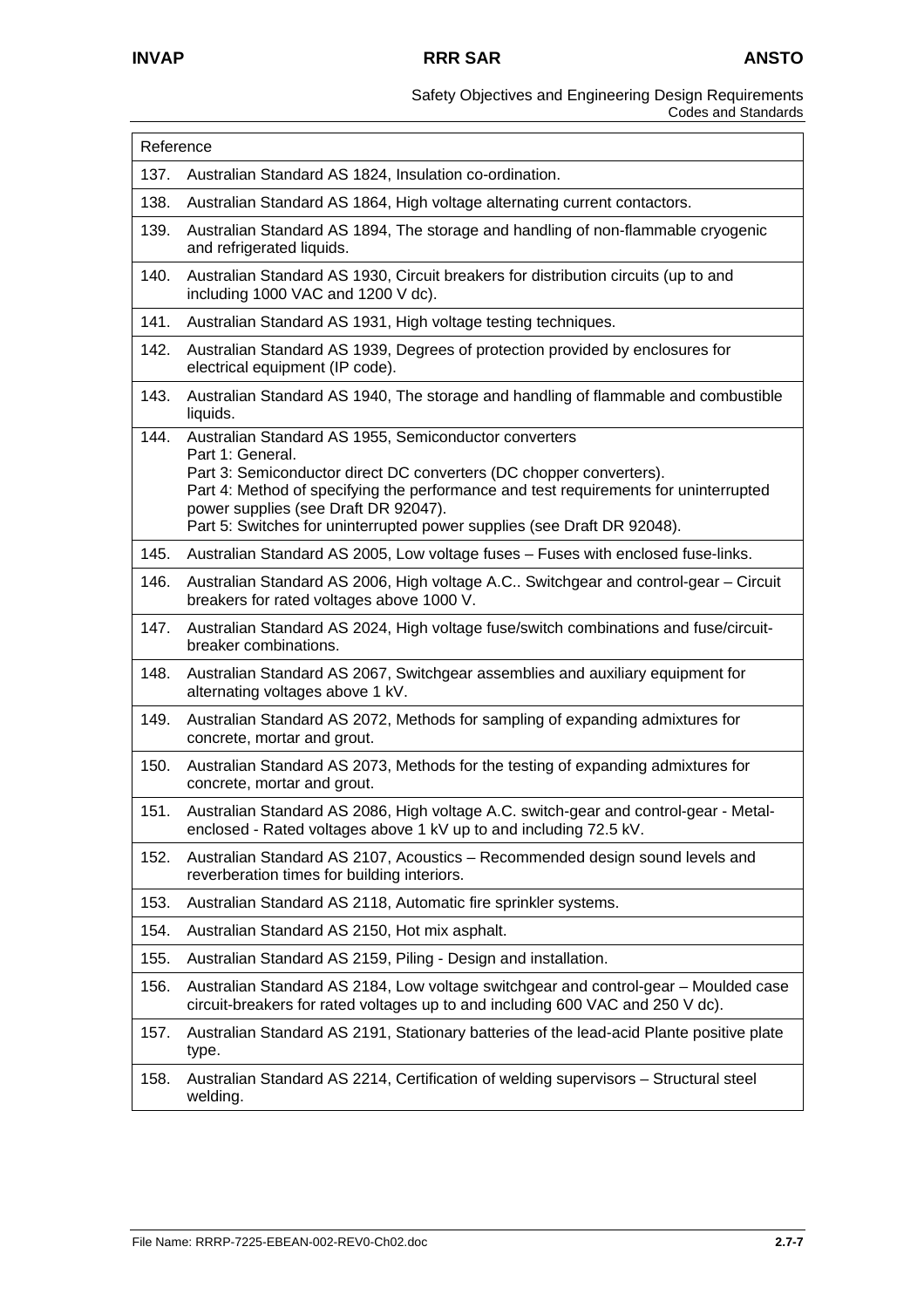| Reference |                                                                                                                                                                |
|-----------|----------------------------------------------------------------------------------------------------------------------------------------------------------------|
| 159.      | Australian Standard AS 2220, Emergency warning and intercommunication systems in<br>buildings:                                                                 |
|           | Part 1: Equipment design and manufacture.<br>Part 2: System design, installation and commissioning.                                                            |
| 160.      | Australian Standard AS 2232, High voltage motor starters:<br>Part 1: Direct-on-line (full voltage) A.C. starters.                                              |
| 161.      | Australian Standard AS 2243.4, Safety in laboratories:<br>Part 4: Ionising radiation.                                                                          |
| 162.      | Australian Standard AS 2264, High voltage AC. Switch-gear and control-gear -<br>Insulation – enclosed for rated voltages above 1 kV up to and including 36 kV. |
| 163.      | Australian Standard AS 2293. Emergency evacuation lighting for buildings:                                                                                      |
|           | Part 1: System design, installation and operation.<br>Part 3: Emergency luminaries and exit signs.                                                             |
| 164.      | Australian Standard AS 2310, Glossary of paint and painting terms.                                                                                             |
| 165.      | Australian Standard AS 2312, Guide to protection of iron and steel against exterior<br>atmospheric corrosion.                                                  |
| 166.      | Australian Standard AS 2327, Composite structures.                                                                                                             |
| 167.      | Australian Standard AS 2350, Methods of testing portland and blended cements.                                                                                  |
| 168.      | Australian Standard AS 2362 Pt 7, Automatic fire detection and alarm systems -<br>Methods of test for actuating devices - Electromagnetic interference.        |
| 169.      | Australian Standard AS 2362, Automatic fire detection and alarm systems - Methods of<br>test for actuating devices.                                            |
| 170.      | Australian Standard AS 2374 Parts: 1, 2, 3.0, 3.1, 5, 6, 7, 7 Amdt. 1, Power<br>transformers.                                                                  |
| 171.      | Australian Standard AS 2395, Terminals for switchgear assemblies for alternating<br>voltages above 1kV.                                                        |
| 172.      | Australian Standard AS 2419, Fire hydrant installations.                                                                                                       |
| 173.      | Australian Standard AS 2419.1, Fire hydrant installations - System design, installation<br>and commissioning.                                                  |
| 174.      | Australian Standard AS 2441, Installation of fire hose reels.                                                                                                  |
| 175.      | Australian Standard AS 2444, Portable fire extinguishers and fire blankets - Selection<br>and location.                                                        |
| 176.      | Australian Standard AS 2481, All-or-nothing electrical relays (instantaneous and timing<br>relays).                                                            |
| 177.      | Australian Standard AS 2532, Measurement of partial discharges (current and voltage<br>transformers).                                                          |
| 178.      | Australian Standard AS 2548, Battery chargers for vented cells.                                                                                                |
| 179.      | Australian Standard AS 2568, Medical gases - Purity of compressed medical breathing<br>air.                                                                    |
| 180.      | Australian Standard AS 2601, Demolition of structures.                                                                                                         |
| 181.      | Australian Standard AS 2629, Separable insulated connectors for power distribution<br>systems above 1 kV.                                                      |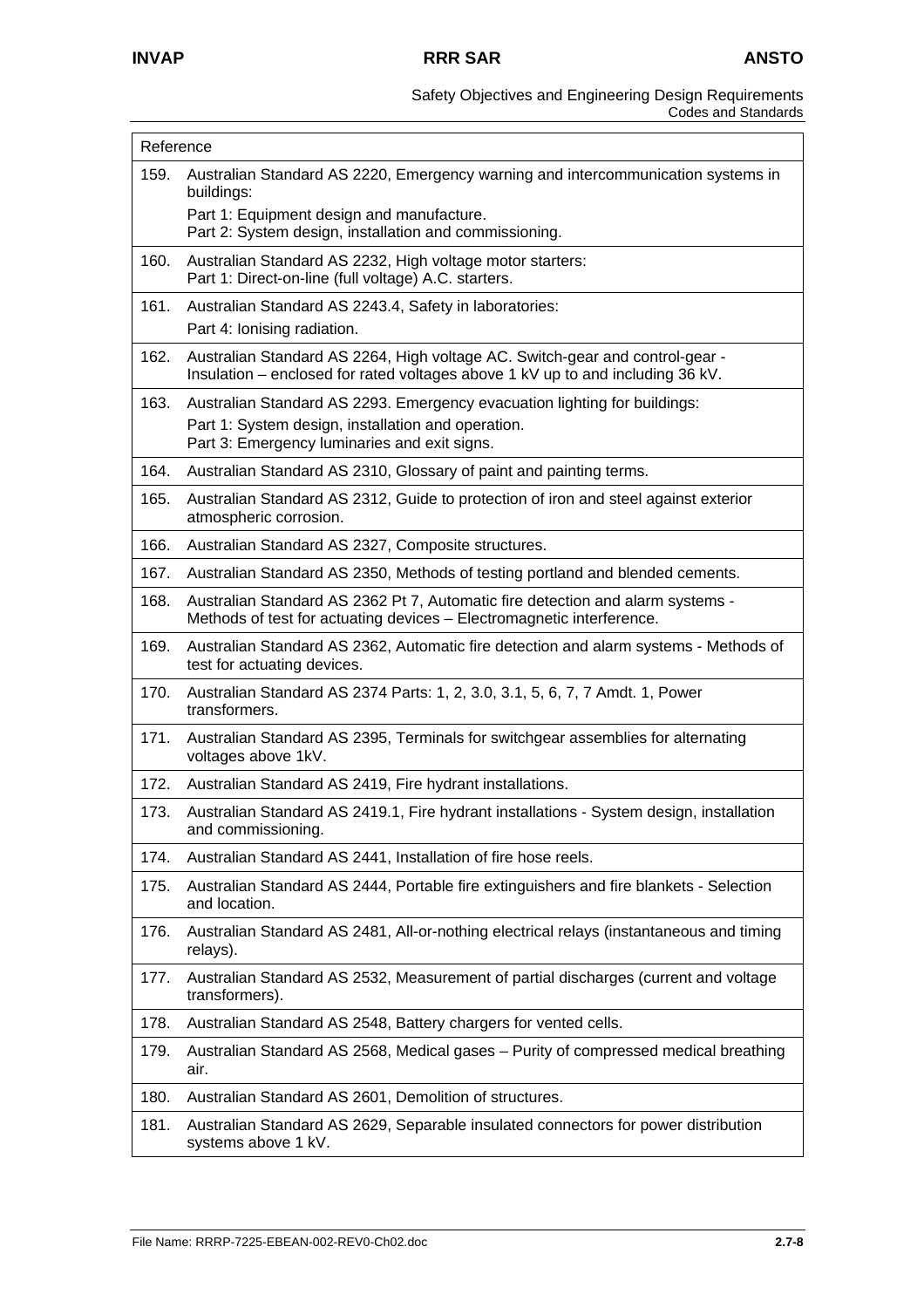| Reference |                                                                                                                                                                |
|-----------|----------------------------------------------------------------------------------------------------------------------------------------------------------------|
| 182.      | Australian Standard AS 2650, High voltage A.C. switchgear and control-gear – Common<br>requirements.                                                           |
| 183.      | Australian Standard AS 2700, Colour standards for general purposes.                                                                                            |
| 184.      | Australian Standard AS 2758.1, Aggregate and rock for engineering purposes -<br>Concrete aggregates.                                                           |
| 185.      | Australian Standard AS 2845, Part 1 - Back-flow prevention devices.                                                                                            |
| 186.      | Australian Standard AS 2870, Residential slabs and footings.                                                                                                   |
| 187.      | Australian Standard AS 2980, Qualification of arc-welders for welding of steels.                                                                               |
| 188.      | Australian Standard AS 2982, Laboratory construction.                                                                                                          |
| 189.      | Australian Standard AS 3000, SAA Wiring Rules (Australian Standard Criteria).                                                                                  |
| 190.      | Australian Standard AS 3008, Electrical installation:<br>Part 1: Selection of cables.                                                                          |
| 191.      | Australian Standard AS 3010, Electrical installations supply by generating set Part 1:<br>Internal combustion engine driven set.                               |
| 192.      | Australian Standard AS 3011, Electrical installations - Secondary batteries installed in<br>buildings.                                                         |
| 193.      | Australian Standard AS 3013, Electrical installations - Classification of the fire and<br>mechanical performance of wiring systems.                            |
| 194.      | Australian Standard AS 3100, General requirements for electrical equipment.                                                                                    |
| 195.      | Australian Standard AS 3111, Approval and test specification for miniature over-current<br>circuit breakers.                                                   |
| 196.      | Australian Standard AS 3116, Approval and test specification - Electric cables -<br>Elastomer insulated – For working voltages up to and including 0.6/1 kV.   |
| 197.      | Australian Standard AS 3137, Approval and test specifications - luminaries.                                                                                    |
| 198.      | Australian Standard AS 3147, Approval and test specification - Electric cables -<br>Thermoplastic insulated for working voltages up to and including 0.6/1 kV. |
| 199.      | Australian Standard AS 3187, Mineral insulated metal sheathed cables.                                                                                          |
| 200.      | Australian Standard AS 3439, Low voltage switch-gear and control-gear assemblies:                                                                              |
|           | Part 1: Type tested and partially type-tested assemblies.                                                                                                      |
| 201.      | Australian Standard AS 3500, National plumbing and drainage code:<br>Part 1: Water supply - Performance requirements.                                          |
| 202.      | Australian Standard AS 3570, Automotive diesel fuel.                                                                                                           |
| 203.      | Australian Standard AS 3582, Methods of test for supplementary cementitious materials<br>for use with portland cement:                                         |
|           | Part 2: Slag - Ground granulated iron blast furnace.<br>Part 3: Silica fumes.                                                                                  |
| 204.      | Australian Standard AS 3597, Structural and pressure vessel steel - Quenched and<br>tempered plate.                                                            |
| 205.      | Australian Standard AS 3600, Concrete structures:                                                                                                              |
|           | Supp 1: Concrete structures - Commentary.                                                                                                                      |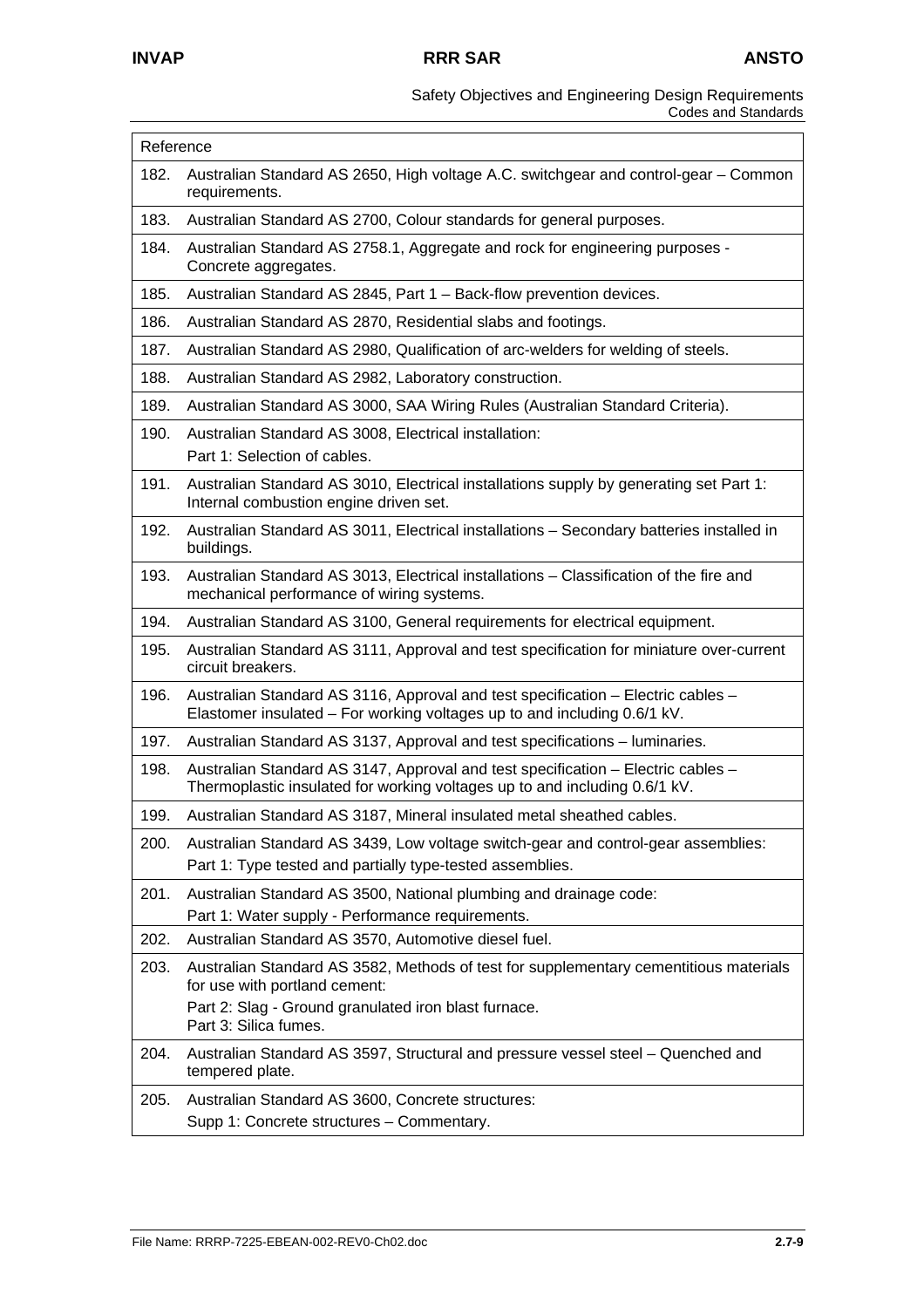| Reference |                                                                                                                                                           |
|-----------|-----------------------------------------------------------------------------------------------------------------------------------------------------------|
| 206.      | Australian Standard AS 3610, Formwork for concrete:                                                                                                       |
|           | Supp 1, Blowhole and colour evaluation charts.<br>Supp 2, Commentary.                                                                                     |
| 207.      | Australian Standard AS 3666, Air handling and water systems of buildings - Microbial<br>control:                                                          |
|           | Part 1: Design, installation and commissioning.<br>Part 2: Operation and maintenance.                                                                     |
|           | Part 3 (Int): Performance based maintenance of cooling water systems.                                                                                     |
| 208.      | Australian Standard AS 3700, Masonry structures.                                                                                                          |
| 209.      | Australian Standard AS 3705, Geotextiles - identification, working and general data.                                                                      |
| 210.      | Australian Standard AS 3706, Geotextiles - Methods of test.                                                                                               |
| 211.      | Australian Standard AS 3731 Pt 1 and 2, Stationary batteries - Nickel cadmium -<br>Vented and valve regulated type.                                       |
| 212.      | Australian Standard AS 3798, Guidelines on earthworks for commercial and residential<br>projects.                                                         |
| 213.      | Australian Standard AS 3799, Liquid membrane-forming curing compounds for concrete.                                                                       |
| 214.      | Australian Standard AS 3828, Guidelines for the erection of building steelwork.                                                                           |
| 215.      | Australian Standard AS 3850, Tilt-up concrete and pre-cast concrete elements for use in<br>buildings:                                                     |
|           | Part 2: Guide to design, casting and erection of tilt-up panels.<br>Part 3: Guide to the erection for pre-cast concrete members.                          |
| 216.      | Australian Standard AS 3858, Low voltage switchgear and control gear - Circuit<br>breakers.                                                               |
| 217.      | Australian Standard AS 3862, External fusion-bonded epoxy coating for steel pipes.                                                                        |
| 218.      | Australian Standard AS 3887, Paints for steel structures-Coal tar epoxy (two-pack).                                                                       |
| 219.      | Australian Standard AS 3894, Site testing for protective coatings:<br>Part 1: Non-conductive coatings - Continuity testing - High voltage (brush) method. |
| 220.      | Australian Standard AS 3896, Water examination for legionellae and legionella<br>pneumophila.                                                             |
| 221.      | Australian Standard AS 3947, Low voltage switch-gear and control-gear:<br>Part 1: General rules.                                                          |
| 222.      | Australian Standard AS 3972, Portland and blended cements.                                                                                                |
| 223.      | Australian Standard AS 3990, Mechanical equipment - Steelwork.                                                                                            |
| 224.      | Australian Standard AS 4029, Stationary batteries - Lead-acid:<br>Part 1: Vented type.                                                                    |
|           | Part 2: Valve-regulated sealed type.<br>Part 3: Pure lead positive pasted plate type.                                                                     |
| 225.      | Australian Standard AS 4037, Boilers and pressure vessels - Examination and testing.                                                                      |
| 226.      | Australian Standard AS 4041, Pressure piping.                                                                                                             |
| 227.      | Australian Standard AS 4044, Battery chargers for stationary batteries.                                                                                   |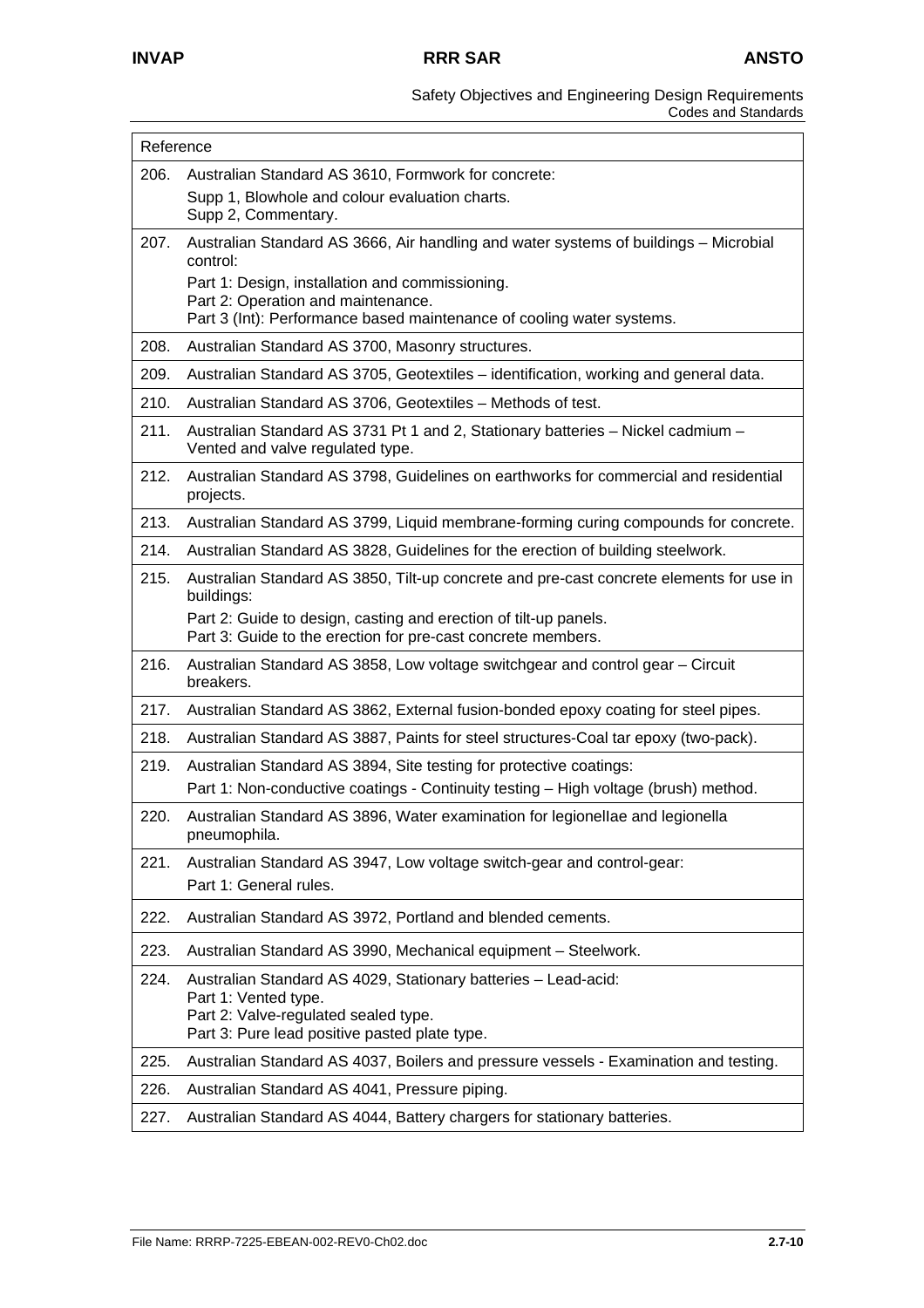| Reference |                                                                                                                                                                                                                                                                                                                                                |
|-----------|------------------------------------------------------------------------------------------------------------------------------------------------------------------------------------------------------------------------------------------------------------------------------------------------------------------------------------------------|
| 228.      | Australian Standard AS 4086, Secondary batteries for use with stand-alone power<br>systems - General requirements.                                                                                                                                                                                                                             |
| 229.      | Australian Standard AS 4089, Priming paint for steel - Single component - General<br>purpose.                                                                                                                                                                                                                                                  |
| 230.      | Australian Standard AS 4100, Steel structures:<br>Suppl 1: Commentary.                                                                                                                                                                                                                                                                         |
| 231.      | Australian Standard AS 4118.1, Fire sprinkler systems - Components.                                                                                                                                                                                                                                                                            |
| 232.      | Australian Standard AS 4214, Gaseous fire extinguishing systems.                                                                                                                                                                                                                                                                               |
| 233.      | Australian Standard AS 4251 Pt 2, Electromagnetic compatibility (EMC) Generic<br>emission standard - Industrial environments (see Draft DR 98319 CP).                                                                                                                                                                                          |
| 234.      | Australian Standard AS 4428, Fire detection, warning, control and intercom systems -<br>Control and indicating equipment.                                                                                                                                                                                                                      |
| 235.      | Australian Standard AS 60870 Part 1, Telecontrol equipment and systems - Operating<br>conditions - Power supply and electromagnetic compatibility.                                                                                                                                                                                             |
| 236.      | Australian Standard AS/ISO 1000, The international system of units (SI) and its<br>application.                                                                                                                                                                                                                                                |
| 237.      | Australian Standard AS/NZS 1252, High strength steel bolts with associated nuts and<br>washers for structural engineering.                                                                                                                                                                                                                     |
| 238.      | Australian Standard AS/NZS 1553.1, Covered electrodes for welding:                                                                                                                                                                                                                                                                             |
|           | Part 1: Low carbon steel electrodes for manual metal-arc welding or carbon steels and<br>carbon-manganese steels.<br>Part 2: Low and intermediate allow steel electrodes for manual metal-arc welding of<br>carbon steels and low and intermediate allow steels.<br>Part 3: Corrosion-resisting chromium and chromium-nickel steel electrodes. |
| 239.      | Australian Standard AS/NZS 1554, Structural steel-welding                                                                                                                                                                                                                                                                                      |
|           | Part 1: Welding of steel structures.<br>Part 2: Stud welding (steel studs to steel).<br>Part 3: Welding of reinforcing steel.<br>Part 4: Welding of high strength quenched and tempered steels.<br>Part 5: Welding of steel structures subject to high levels of fatigue loading.<br>Part 6: Welding stainless steels for structural purposes. |
| 240.      | Australian Standard AS/NZS 1594, Hot-rolled steel flat products.                                                                                                                                                                                                                                                                               |
| 241.      | Australian Standard AS/NZS 1635, Tolerances for flat-rolled steel products.                                                                                                                                                                                                                                                                    |
| 242.      | Australian Standard AS/NZS 1801, Occupational protective helmets.                                                                                                                                                                                                                                                                              |
| 243.      | Australian Standard AS/NZS 2717, Welding-electrodes-gas metal arc:<br>Part 1: Ferritic steel electrodes.<br>Part 3: Corrosion-resisting chromium and chromium-nickel steel electrodes.                                                                                                                                                         |
| 244.      | Australian Standard AS/NZS 2982-1, Laboratory design and construction - General<br>requirements.                                                                                                                                                                                                                                               |
| 245.      | Australian Standard AS/NZS 3678, Structural steel - Hot-rolled plates, floorplates and<br>slabs.                                                                                                                                                                                                                                               |
| 246.      | Australian Standard AS/NZS 3679, Structural steel:<br>Part 1: Hot rolled bars and sections.<br>Part 2: Welded I sections.                                                                                                                                                                                                                      |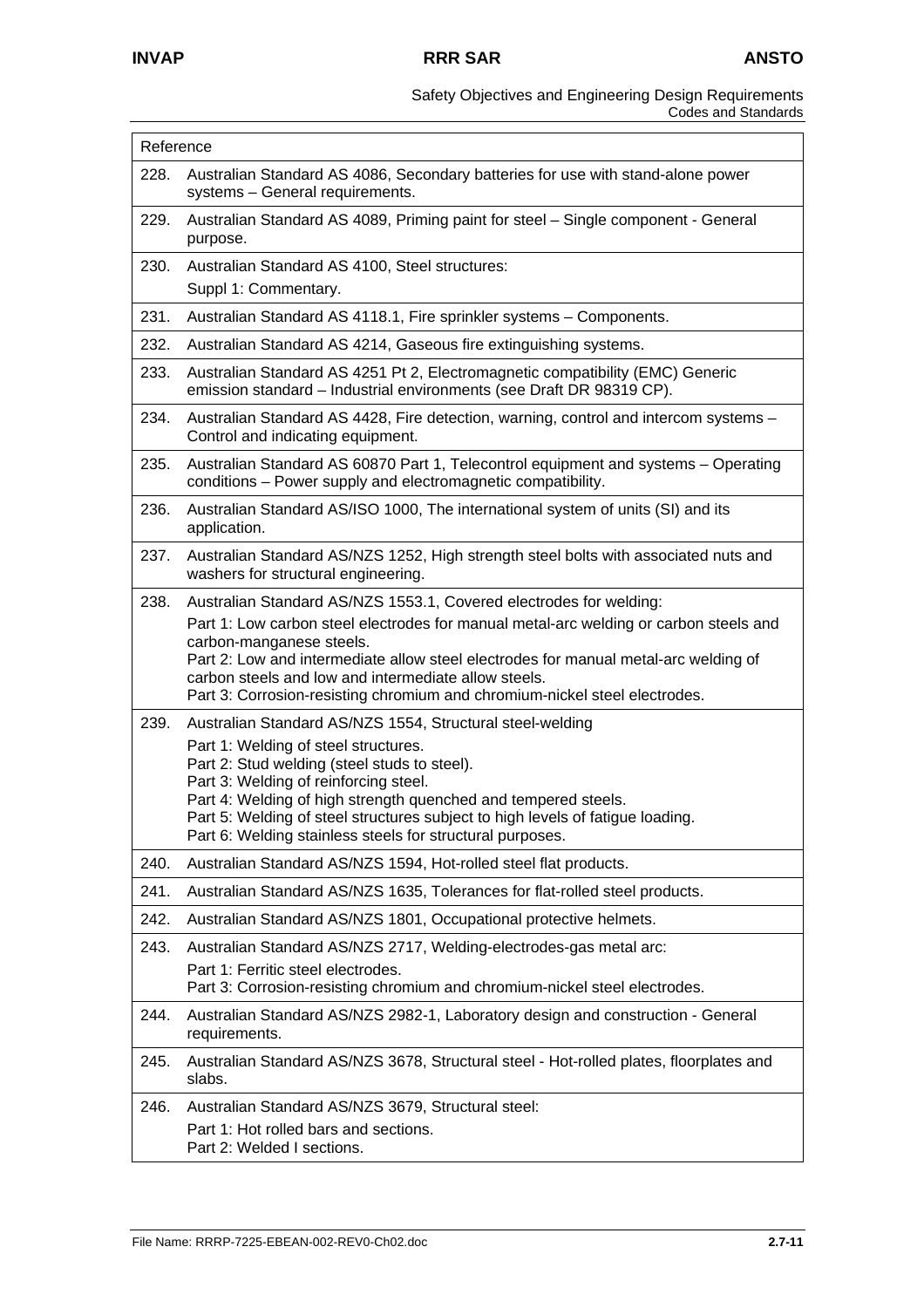| Reference |                                                                                                                                                                                                                                                                                                                                                                                                                                                                                                                                                                                                                                                                                                                                                                                                                                                             |  |
|-----------|-------------------------------------------------------------------------------------------------------------------------------------------------------------------------------------------------------------------------------------------------------------------------------------------------------------------------------------------------------------------------------------------------------------------------------------------------------------------------------------------------------------------------------------------------------------------------------------------------------------------------------------------------------------------------------------------------------------------------------------------------------------------------------------------------------------------------------------------------------------|--|
| 247.      | Australian Standard AS/NZS 3750, Paints for steel structures.                                                                                                                                                                                                                                                                                                                                                                                                                                                                                                                                                                                                                                                                                                                                                                                               |  |
| 248.      | Australian Standard AS/NZS 4600, Cold-formed steel structures:<br>Suppl 1: Commentary.                                                                                                                                                                                                                                                                                                                                                                                                                                                                                                                                                                                                                                                                                                                                                                      |  |
| 249.      | Australian Standard AS/NZS 61000, Electromagnetic compatibility (EMC):                                                                                                                                                                                                                                                                                                                                                                                                                                                                                                                                                                                                                                                                                                                                                                                      |  |
|           | Part 3.2: Limits - Limits for harmonic current emissions (equipment input current less<br>than or equal to 16 A per phase).                                                                                                                                                                                                                                                                                                                                                                                                                                                                                                                                                                                                                                                                                                                                 |  |
|           | Part 3.3: Limits - Limitation of voltage fluctuations and flicker in low-voltage supply<br>systems for equipment with rated current less than or equal to 16 A.<br>Part 3.5: Limits - Limitation of voltage fluctuations and flicker in low-voltage power<br>supply systems for equipment with rated current greater than 16 A.<br>Part 3.6: Limits - Assessment of emission limits for distorting loads in medium voltage<br>and high voltage power systems (see Draft DR 99019).<br>Part 3.7: Limits - Assessment of emission limits for fluctuating loads in medium voltage<br>and high voltage power systems (see Draft DR 99020).<br>Part 4.7: Testing and measurement techniques - General guide on harmonics and<br>interharmonics measurement and instrumentation for power supply systems and<br>equipment connected thereto (see Draft DR 97474). |  |
| 250.      | Australian Standard AS/NZS ISO 14001, Environmental management systems -<br>Specification with guidance for use.                                                                                                                                                                                                                                                                                                                                                                                                                                                                                                                                                                                                                                                                                                                                            |  |
| 251.      | Australian Standard AS/NZS ISO 14004, Environmental management systems -<br>General guidelines on principles, systems and supporting techniques.                                                                                                                                                                                                                                                                                                                                                                                                                                                                                                                                                                                                                                                                                                            |  |
| 252.      | Australian Standard AS/NZS ISO 9001, Quality systems - Model for quality assurance in<br>design, development, production, installation and servicing.                                                                                                                                                                                                                                                                                                                                                                                                                                                                                                                                                                                                                                                                                                       |  |
| 253.      | Australian Standard SAA HB79, Alkali aggregate reaction - Guidelines on minimising the<br>risk of damage to concrete structures in Australia.                                                                                                                                                                                                                                                                                                                                                                                                                                                                                                                                                                                                                                                                                                               |  |
| 254.      | Australian Standard SAA MP20, Admixtures for concrete:                                                                                                                                                                                                                                                                                                                                                                                                                                                                                                                                                                                                                                                                                                                                                                                                      |  |
|           | Part 1: Information on permeability-reducing admixtures for concrete.                                                                                                                                                                                                                                                                                                                                                                                                                                                                                                                                                                                                                                                                                                                                                                                       |  |
| 255.      | British Standard BS 142, Electrical protection relays.                                                                                                                                                                                                                                                                                                                                                                                                                                                                                                                                                                                                                                                                                                                                                                                                      |  |
| 256.      | British Standard BS 3202, Laboratory Code.                                                                                                                                                                                                                                                                                                                                                                                                                                                                                                                                                                                                                                                                                                                                                                                                                  |  |
| 257.      | Building Code of Australia (BCA96).                                                                                                                                                                                                                                                                                                                                                                                                                                                                                                                                                                                                                                                                                                                                                                                                                         |  |
| 258.      | Dames and Moore Report No. 20178-001-070, Environmental Report - Proposed<br>Business and Technology Park, Lucas Heights, September 1991.                                                                                                                                                                                                                                                                                                                                                                                                                                                                                                                                                                                                                                                                                                                   |  |
| 259.      | EIA/TIA 568, Structured cabling systems of customer premises.                                                                                                                                                                                                                                                                                                                                                                                                                                                                                                                                                                                                                                                                                                                                                                                               |  |
| 260.      | Energy Australia document ES2, Electricity Supply Standards.                                                                                                                                                                                                                                                                                                                                                                                                                                                                                                                                                                                                                                                                                                                                                                                                |  |
| 261.      | Environmental Impact Statement, Advice and Recommendations under paragraph 9.3.1<br>of the Administrative Procedures under the Environmental Protection (Impact of<br>Proposals) Act 1974                                                                                                                                                                                                                                                                                                                                                                                                                                                                                                                                                                                                                                                                   |  |
| 262.      | Georges River District Disaster Plan (DISPLAN).                                                                                                                                                                                                                                                                                                                                                                                                                                                                                                                                                                                                                                                                                                                                                                                                             |  |
| 263.      | IAEA, Draft Safety Requirement NS-152, Pre-disposal Radioactive Waste Management,<br>including Decommissioning, October 1998.                                                                                                                                                                                                                                                                                                                                                                                                                                                                                                                                                                                                                                                                                                                               |  |
| 264.      | IAEA, Guidelines for the management of radioactive waste.                                                                                                                                                                                                                                                                                                                                                                                                                                                                                                                                                                                                                                                                                                                                                                                                   |  |
| 265.      | IAEA, INFCIRC/217/Add1: Protocol Additional to the Agreement Between Australia and<br>the International Atomic Energy Agency for the Application of Safeguards in connection<br>with the Treaty on the Non-Proliferation of Nuclear Weapons, 9 February 1998.                                                                                                                                                                                                                                                                                                                                                                                                                                                                                                                                                                                               |  |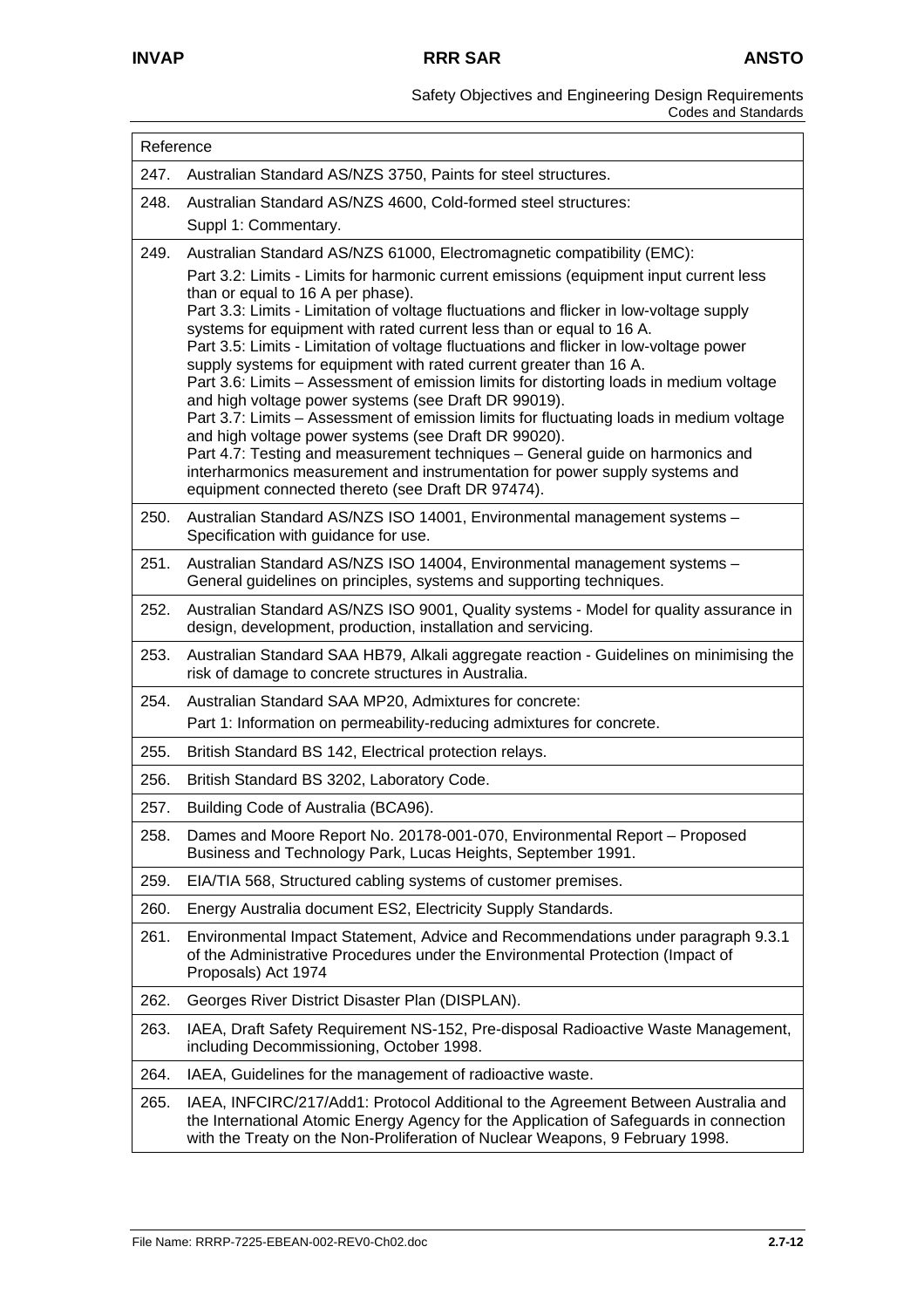|      | Reference                                                                                                                                                                                                                       |  |  |
|------|---------------------------------------------------------------------------------------------------------------------------------------------------------------------------------------------------------------------------------|--|--|
| 266. | IAEA, INFCIRC/217: Agreement Between Australia and the International Atomic Energy<br>Agency for the Application of Safeguards in connection with the Treaty on the Non-<br>Proliferation of Nuclear Weapons, 13 December 1974. |  |  |
| 267. | IAEA, INFCIRC/225/Rev 4 (June 1999), The Physical Protection of Nuclear Materials<br>and Nuclear Facilities.                                                                                                                    |  |  |
| 268. | IAEA, Radioactive Waste Safety Standards (RADWASS) Publications.                                                                                                                                                                |  |  |
| 269. | IAEA, Safety Series No. 105, The Regulatory Process for the Decommissioning of<br>Nuclear Facilities, 1990.                                                                                                                     |  |  |
| 270. | IAEA, Safety Series No. 109, Intervention Criteria in a Nuclear or Radiation Emergency,<br>1994.                                                                                                                                |  |  |
| 271. | IAEA, Safety Series No. 111-F The Principles of Radioactive Waste Management, 1995.                                                                                                                                             |  |  |
| 272. | IAEA, Safety Series No. 111-G-1.1 Classification of Radioactive Waste, 1994.                                                                                                                                                    |  |  |
| 273. | IAEA, Safety Series No. 115, International Basic Safety Standards for Protection against<br>Ionising Radiation and for the Safety of Radiation Sources, 1996.                                                                   |  |  |
| 274. | IAEA, Safety Standards Series, Safety Requirements For Research Reactors (Draft<br>DS272, April 2000). (Replaces IAEA Safety Series 35-S1 and S2).                                                                              |  |  |
| 275. | IAEA, Safety Series No. 35-G1, Safety Assessment of Research Reactors and<br>Preparation of the Safety Analysis Report (1994).                                                                                                  |  |  |
| 276. | IAEA, Safety Series No. 35-G2, Safety in the Utilisation and Modification of Research<br>Reactors (1994).                                                                                                                       |  |  |
| 277. | IAEA, Safety Series No. 35-G4, Safety in the Commissioning of Research Reactors<br>(Draft, February 1999).                                                                                                                      |  |  |
| 278. | IAEA, Safety Series No. 35-G6, Operational Limits and Conditions for Research<br>Reactors (Draft, February 1999).                                                                                                               |  |  |
| 279. | IAEA, Safety Series No. 35-P5, Operating Procedures for Research Reactors: Safety<br>Practice.                                                                                                                                  |  |  |
| 280. | IAEA, Safety Series No. 50-C/SG-Q, Quality Assurance for Safety in Nuclear Power<br>Plants and other Nuclear Installations, 1996.                                                                                               |  |  |
| 281. | IAEA, Safety Series No. 50-C-0 (Rev. 1), Code of Practice on Safety in Nuclear Power<br>Plant Operation, 1988.                                                                                                                  |  |  |
| 282. | IAEA, Safety Series No. 50-SG-01 (Rev. 1), Staffing of nuclear plants and the<br>recruitment, training and authorisation of operating personnel, 1991.                                                                          |  |  |
| 283. | IAEA, Safety Series No. 50-SG-D2 (Rev.1) 1992, Fire Protection in Nuclear Power<br>Plants.                                                                                                                                      |  |  |
| 284. | IAEA, Safety Series No. 50-SG-D15, Seismic Design and Qualification for Nuclear<br>Power Plants, 1992.                                                                                                                          |  |  |
| 285. | IAEA, Safety Series No. 50-SG-D7 (Rev. 1), Emergency Power Systems at Nuclear<br>Power Plants (Paras 503 - 567), 1991.                                                                                                          |  |  |
| 286. | IAEA, Safety Series No. 74, Safety in Decommissioning of Research Reactors, 1986.                                                                                                                                               |  |  |
| 287. | IAEA, Technical Document No. IAEA-TECDOC-348, Earthquake resistant design of<br>nuclear facilities with limited radioactive inventory, 1985.                                                                                    |  |  |
| 288. | IAEA, Technical Document No. IAEA-TECDOC-447, Radioactive Waste Management<br>Glossary, Second Edition, 1988.                                                                                                                   |  |  |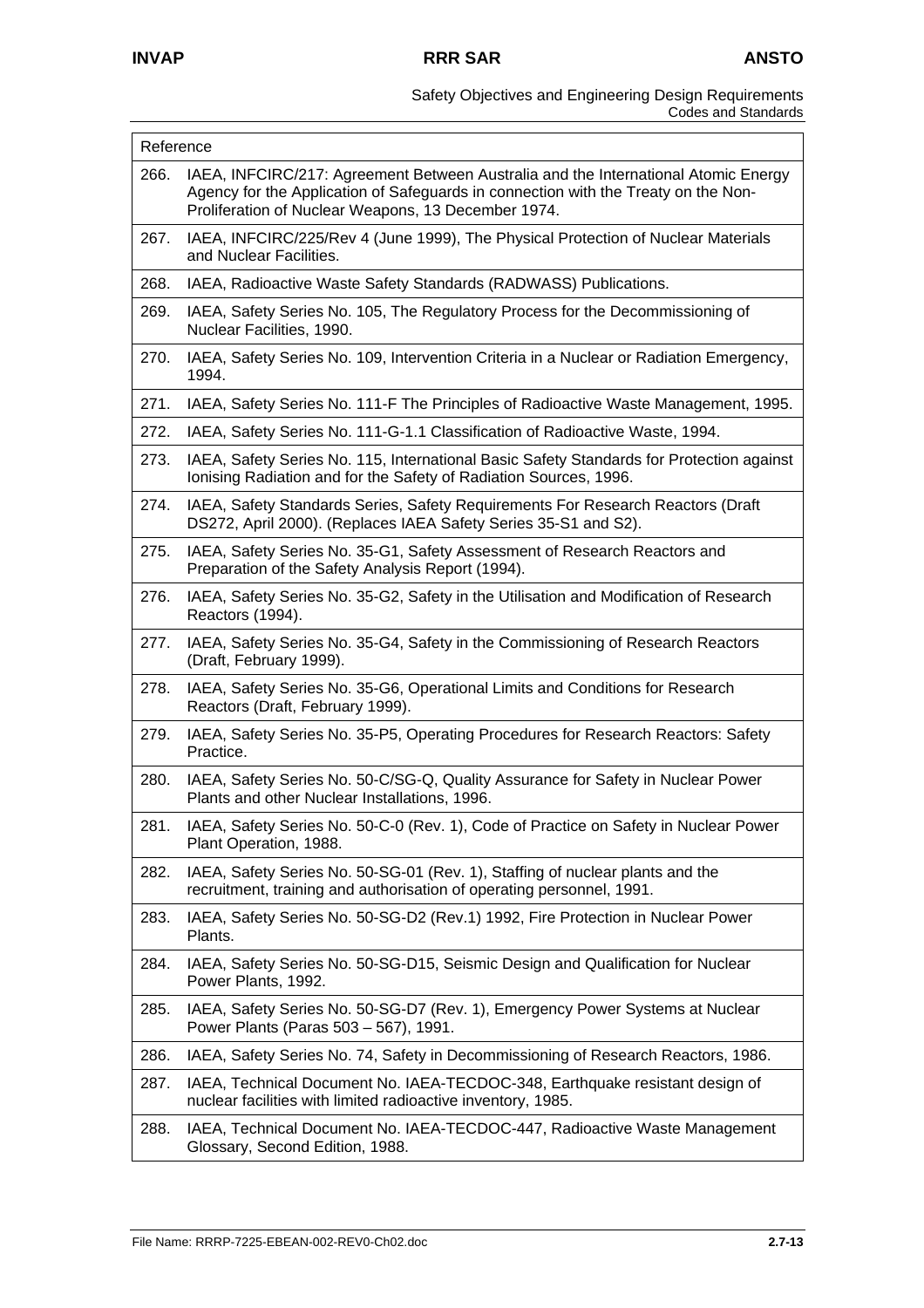#### Safety Objectives and Engineering Design Requirements Codes and Standards

| Reference |                                                                                                                                                                                                                                           |  |
|-----------|-------------------------------------------------------------------------------------------------------------------------------------------------------------------------------------------------------------------------------------------|--|
| 289.      | IAEA, Technical Reports Series No. 230, Decommissioning of Nuclear Facilities:<br>Decontamination, Disassembly and Waste Management, 1983.                                                                                                |  |
| 290.      | IAEA, Technical Reports Series No. 267, Methodology and Technology of<br>Decommissioning Nuclear Facilities, 1986.                                                                                                                        |  |
| 291.      | IAEA, Technical Reports Series No. 278, Methods for Reducing Occupational<br>Exposures During the Decommissioning of Nuclear Facilities, 1987.                                                                                            |  |
| 292.      | IAEA, Technical Reports Series No. 334, Monitoring Programmes for Unrestricted<br>Release Related to Decommissioning of Nuclear Facilities, 1992.                                                                                         |  |
| 293.      | IAEA, Technical Reports Series No. 351, Planning and Management for the<br>Decommissioning of Research Reactors and Other Small Nuclear Facilities, 1993.                                                                                 |  |
| 294.      | IAEA, Technical Reports Series No. 373, Decommissioning Techniques for Research<br>Reactors, 1994.                                                                                                                                        |  |
| 295.      | ICRP60 - 1990 Recommendations of the International Commission on Radiological<br>Protection, ICRP Publication 60.                                                                                                                         |  |
| 296.      | IEC 255, Electrical Relays - Contact performance of electrical relays.                                                                                                                                                                    |  |
| 297.      | IEEE 308, Standard Criteria for Class 1E Power Systems for Nuclear Power Generating<br>Stations (1991).                                                                                                                                   |  |
| 298.      | IEEE 323, Standard for Qualifying Radiation Class 1E Equipment for Nuclear Power<br>Stations (1996). (Relevant sections to be applied to Research Reactors).                                                                              |  |
| 299.      | IEEE 344, Recommended Practice for Seismic Qualification of Class 1E Equipment for<br>Nuclear Power Generating Station (1987) (relevant sections to be adapted for Research<br>Reactors).                                                 |  |
| 300.      | IEEE 379, IEEE Standard Application of the Single Failure Criterion to Nuclear Power<br>Generating Station Safety System (1994).                                                                                                          |  |
| 301.      | IEEE 384, Standard Criteria for Independence of Class 1E Equipment and Circuits<br>(1998).                                                                                                                                                |  |
| 302.      | Not used.                                                                                                                                                                                                                                 |  |
| 303.      | IEEE 485, Recommended Practice for Sizing Large Lead Storage Batteries for<br>Generating Stations and Substations.                                                                                                                        |  |
| 304.      | IEEE 603, Standard Criteria for Safety Systems for Nuclear Power Generating Stations.                                                                                                                                                     |  |
| 305.      | IEEE 7.4.3.2-1993, IEEE/ANSI Standard Application Criteria for Programmable Digital<br>Computer Systems in Safety Systems of Nuclear Power Generating Stations.                                                                           |  |
| 306.      | IEEE 730-1, Standard for Software Quality Assurance Plans.                                                                                                                                                                                |  |
| 307.      | IEEE 80, Guide for Safety in AC Substation Grounding.                                                                                                                                                                                     |  |
| 308.      | IEEE 802, Standards for Local and Metropolitan Area Networks (LAN/MANs): Overview<br>and Architecture - IEEE Computer Society Document.                                                                                                   |  |
| 309.      | IEEE 802.1 to 802.12(inc.), Standards associated with LAN/MANs document IEEE 802<br>(relevant sections to be applied to Research Reactors Network Requirements for cabling<br>systems, protocols, data security, LAN/WAN bridging, etc.). |  |
| 310.      | IEEE 829, Standard for Software Test Documentation (1991).                                                                                                                                                                                |  |
| 311.      | IEEE 830, IEEE Recommended Practice for Software Requirements (1998).                                                                                                                                                                     |  |
| 312.      | IEEE 845, Guide to Evaluation of Man Machine Performance in Nuclear Power<br>Generating Station Control Rooms and Other Peripheries (1988).                                                                                               |  |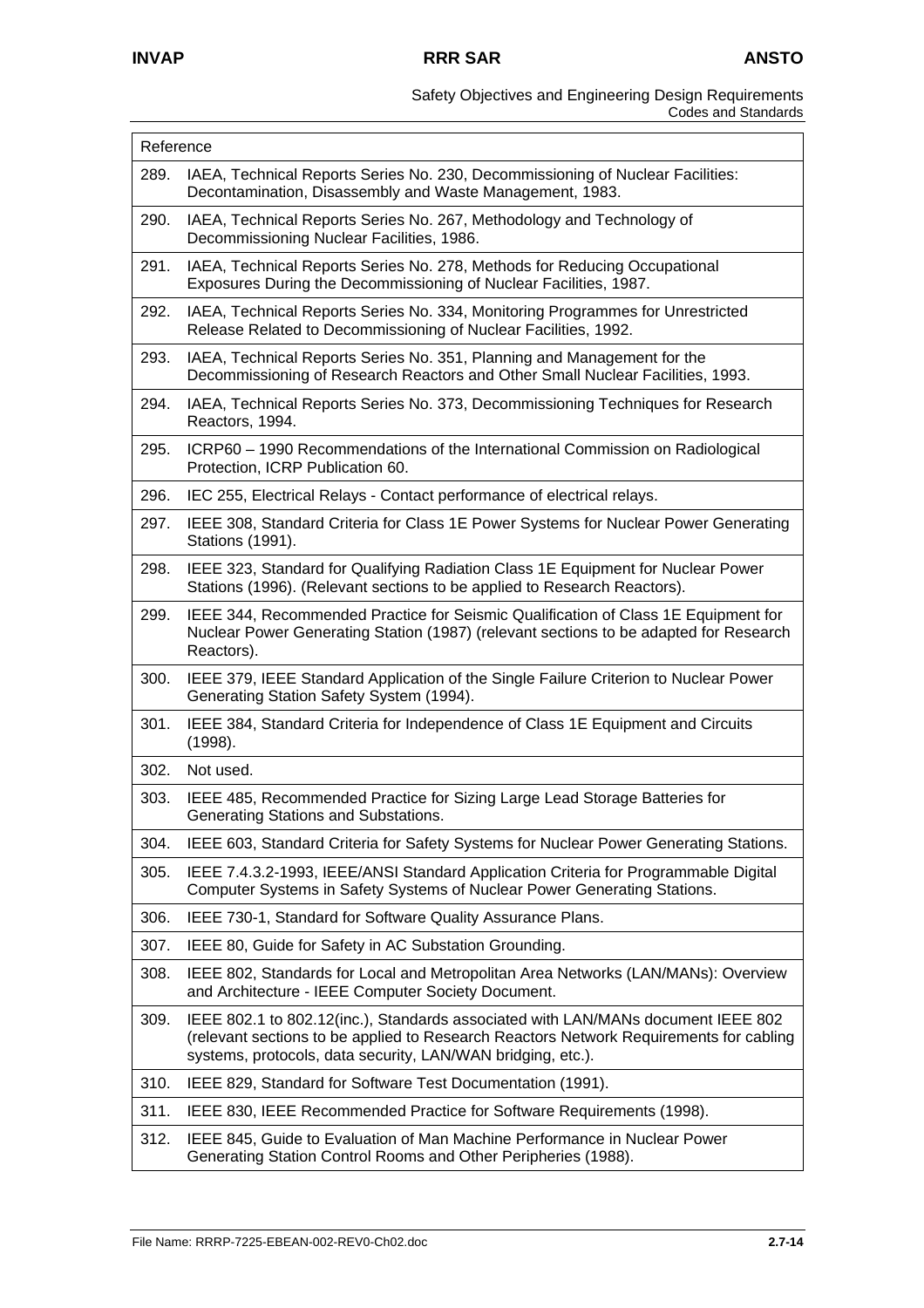| Reference |                                                                                                                                                                                                                                                                                                                                                           |  |
|-----------|-----------------------------------------------------------------------------------------------------------------------------------------------------------------------------------------------------------------------------------------------------------------------------------------------------------------------------------------------------------|--|
| 313.      | ISA-RP60.3-1985/IEEE 1023, Human Factors for Control Centres.                                                                                                                                                                                                                                                                                             |  |
| 314.      | ISO 14731:1997, Welding co-ordination - Tasks and responsibilities.                                                                                                                                                                                                                                                                                       |  |
| 315.      | ISO 3834, Quality requirements for welding - Fusion welding of metallic materials - Part<br>1: Guidelines for selection and use, Part 2: Comprehensive quality requirements.                                                                                                                                                                              |  |
| 316.      | ISO 8402:1994, Quality management and quality assurance - Vocabulary.                                                                                                                                                                                                                                                                                     |  |
| 317.      | ISO 8802/4 - 1990, Information Processing Systems - Local Area Networks - Token<br>Passing Bus Access Method and Physical Layer Specifications.<br>Note: The ISO 8802 series are standards that are equivalent to (or supersede) the IEEE<br>802 series and where equivalent the numbering scheme is simply prefixed with the<br>number "8".              |  |
| 318.      | Managing Urban Stormwater: Soils and Construction, NSW Department of Housing<br>(1998).                                                                                                                                                                                                                                                                   |  |
| 319.      | Managing Urban Stormwater: Source Control, NSW Protection Environmental Authority<br>Draft (January 1999).                                                                                                                                                                                                                                                |  |
| 320.      | Managing Urban Stormwater: Treatment Techniques, NSW Protection Environmental<br>Authority (1997).                                                                                                                                                                                                                                                        |  |
| 321.      | MIL-HDBK-217F, the Military Handbook for "Reliability Prediction of Electronic<br>Equipment".                                                                                                                                                                                                                                                             |  |
| 322.      | National Health and Medical Research Council and National Occupational Health and<br>Safety Commission, Recommendations for limiting exposure to ionising radiation (1995)<br>(Guidance note [NOHSC: 3022 (1995)]) and National standard for limiting occupational<br>exposure to ionising radiation [NOHSC: 1013 (1995)]. Radiation Health Series No.39. |  |
| 323.      | National Health and Medical Research Council, Code of practice for the near-surface<br>disposal of radioactive waste in Australia (1992), Radiation Health Series No 35,<br>November 1992.                                                                                                                                                                |  |
| 324.      | National Health and Medical Research Council, Intervention in emergencies involving<br>radiation exposure (1990). Radiation Health Series No 32.                                                                                                                                                                                                          |  |
| 325.      | NATO Military specification AQAP4                                                                                                                                                                                                                                                                                                                         |  |
| 326.      | NFPA 802, Fire Protection for Nuclear Research and Production Reactors.                                                                                                                                                                                                                                                                                   |  |
| 327.      | NOHSC: 10005, (1994) List of hazardous substances - National Occupational Health<br>and Safety Commission.                                                                                                                                                                                                                                                |  |
| 328.      | NOHSC: 1008, (1994) Approved criteria for classifying hazardous substances - National<br>Occupational Health and Safety Commission.                                                                                                                                                                                                                       |  |
| 329.      | NOHSC: 2011, (1994) National code of practice for the preparation of material safety<br>data sheets - National Occupational Health and Safety Commission.                                                                                                                                                                                                 |  |
| 330.      | NSW Environment Protection Authority: Environmental Guidelines - Assessment<br>Classification and Management of Non-Liquid Wastes.                                                                                                                                                                                                                        |  |
| 331.      | NSW Environment Protection Authority: Environmental Noise Control Manual.                                                                                                                                                                                                                                                                                 |  |
| 332.      | NSW State Disaster Plan (DISPLAN).                                                                                                                                                                                                                                                                                                                        |  |
| 333.      | NUREG - 0554, Single-failure-proof cranes for nuclear power plants, USNRC.                                                                                                                                                                                                                                                                                |  |
| 334.      | RTA CMS-QA-R83, Roads and Traffic Authority, NSW.                                                                                                                                                                                                                                                                                                         |  |
| 335.      | RTA Concrete Pavement Manual, Roads and Traffic Authority, NSW.                                                                                                                                                                                                                                                                                           |  |
| 336.      | SAMA PMC 33.1 (1978), Standard for EMI/RFI Criteria.                                                                                                                                                                                                                                                                                                      |  |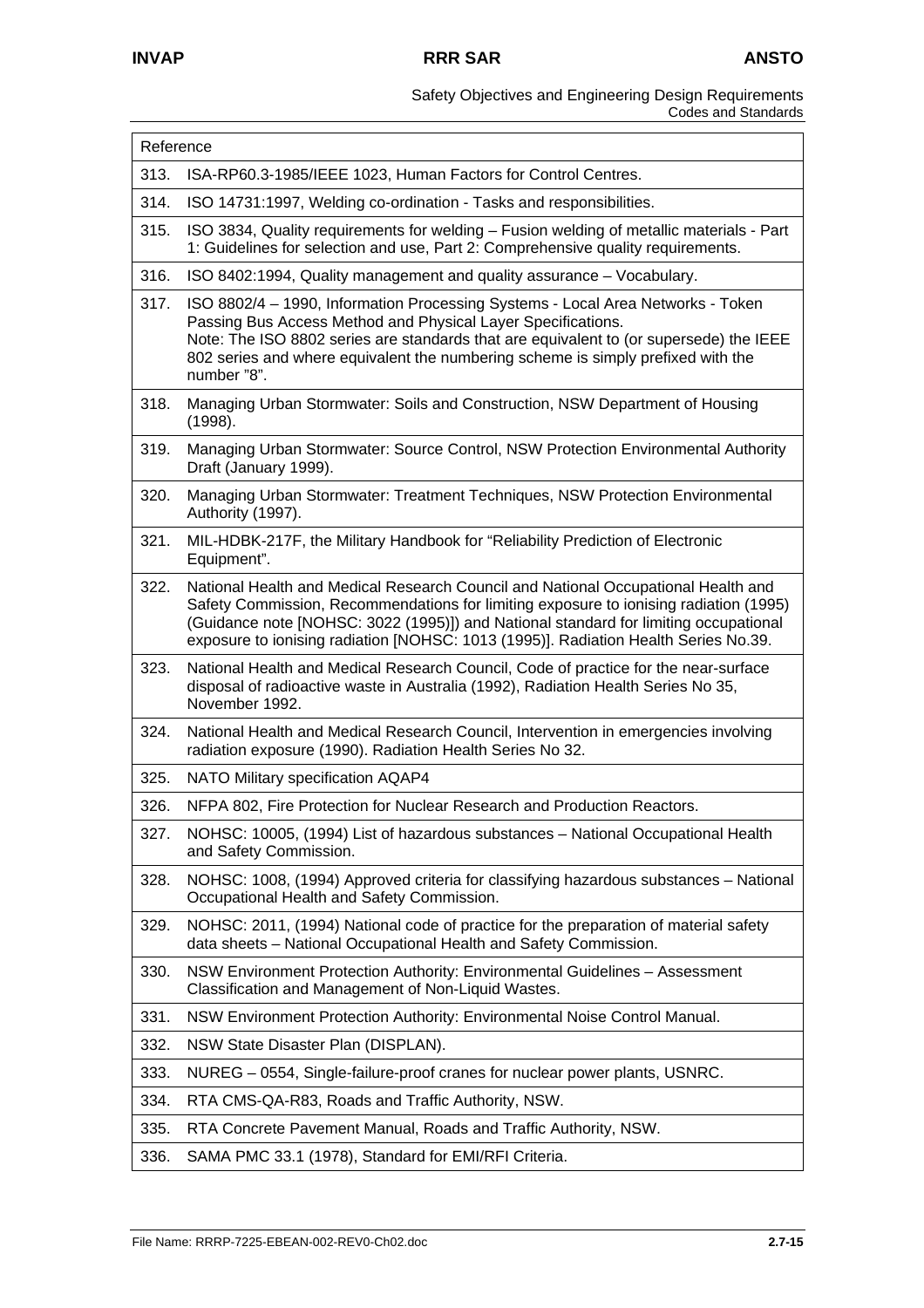#### Safety Objectives and Engineering Design Requirements Codes and Standards

| I Reference |                                                                                                                                   |
|-------------|-----------------------------------------------------------------------------------------------------------------------------------|
| l 337.      | Streets Opening Conference – Information Bulletin on Codes and Practices (NSW)<br>1997), Institute of Municipal Engineering, NSW. |
| -338.       | Sutherland Shire Local Disaster Plan (DISPLAN).                                                                                   |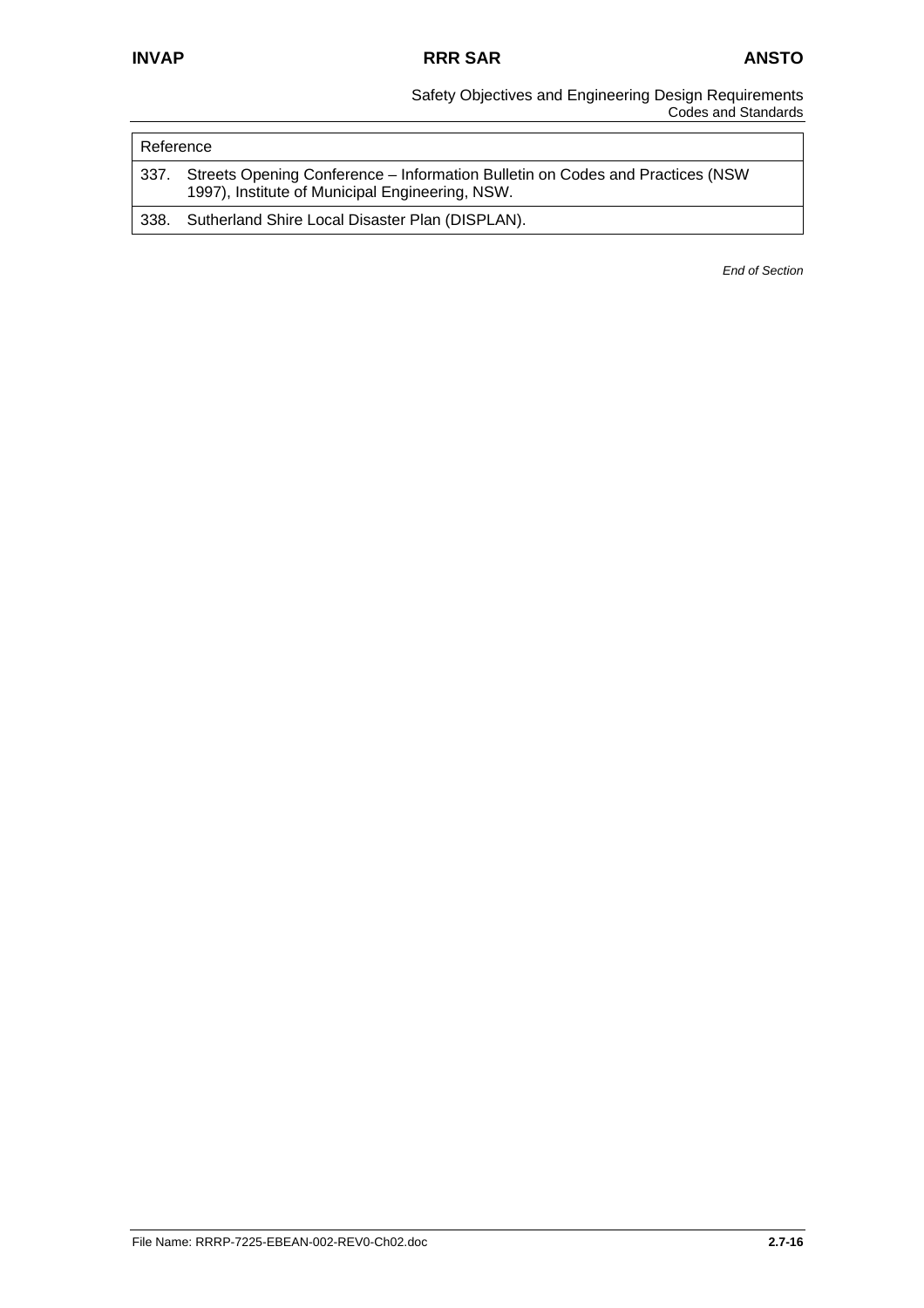# **2.8 TECHNICAL DESIGN METHODS**

# **2.8.1 Neutronic, Thermal-hydraulic and Shielding Design**

The neutronic, thermohydraulic and shielding design of the Reactor Facility will be performed with computer codes and programs developed by either INVAP or other internationally recognised organisations. The codes are described in Chapter 5, together with software validation and verification programs.

The design of shielding against ionising radiation is generally performed in two stages:

- a) Determination of radiation source parameters, i.e., intensity, activity, isotopic composition, etc.
- b) Transport calculations through the proposed shielding and evaluation of the desired response (dose, energy deposition, etc.) at points of interest.

The software used in shielding calculations will include ORIGEN-2, MERCURE (HXS\_LAC, HXS\_BUF) and MCNP

Chapter 5 presents a description of the methodology and the software used in shielding calculations.

# **2.8.2 Analysis of Transients**

Analysis of transients after PIEs will be performed with PARET-PC (Reactivity Insertion Transients) and RETRAN-02 (Loss of Flow, Loss of Heat Sink and Loss of External Electric Power Transients) and RELAP V (Loss of Coolant). Chapter 16 presents a description of these codes, as well as the validation and verification process.

# **2.8.3 Mechanical Stress Analysis**

Verification of stresses and displacements of the reactor mechanical components will be performed with COSMOS/M software (described in Chapter 4)

This code solves for nodal displacement and element stress on finite elements models. It has an extensive element library, load options and fast solution scheme for handling large problems. The analytical capabilities of this module include mechanical loads, temperature loads, stress stiffening, and buckling analysis. Linear dynamic analysis can also be performed including natural frequencies and mode shapes.

Linear and non-linear analysis can be handled, including: large deflection, large strains, non-conservative loading, plasticity, creep, gap, friction, non-linear buckling, direct time integration analysis.

Structural and seismic analysis of the building and structures will be performed with the ETABS and SAP2000 software (considered in Chapter 4). This analysis will include mechanical loads, thermal loads and natural frequencies and mode shapes.

# **2.8.4 Design and Analysis of Process Systems**

The process systems will be designed with a set of computational tools that allow the calculation of the characteristics of the piping and components used to fulfil the cooling requirements of the core. The software used in the design and analysis of the process systems will include CHEMCAD 5.0.02, Engineers Aid SINET-XLT 5.3 and CRANE Companion 2.50 ABZ. These codes are considered in Chapter 6.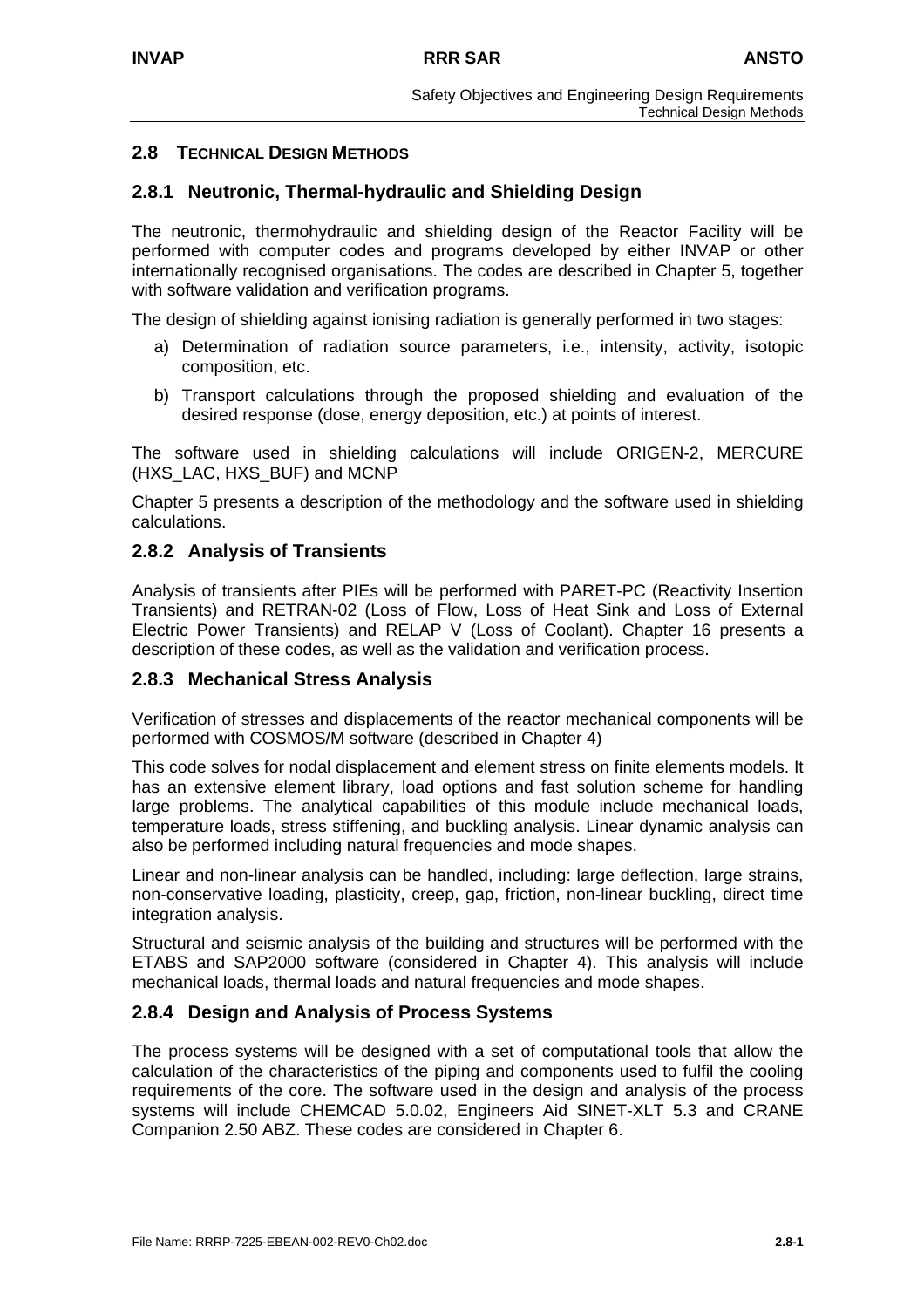# **2.8.5 Experimental Testing**

Experimental testing of a system or component will be carried out in cases where there is no previous experience and there are no experimental data available from other sources to validate the analytical or numerical analysis.

The correct functioning of a design will be tested with a mock up or prototype. New construction techniques or materials will be verified through mechanical testing.

Each system requiring a prototype or experimental testing will be identified and the methodology described in the corresponding chapter.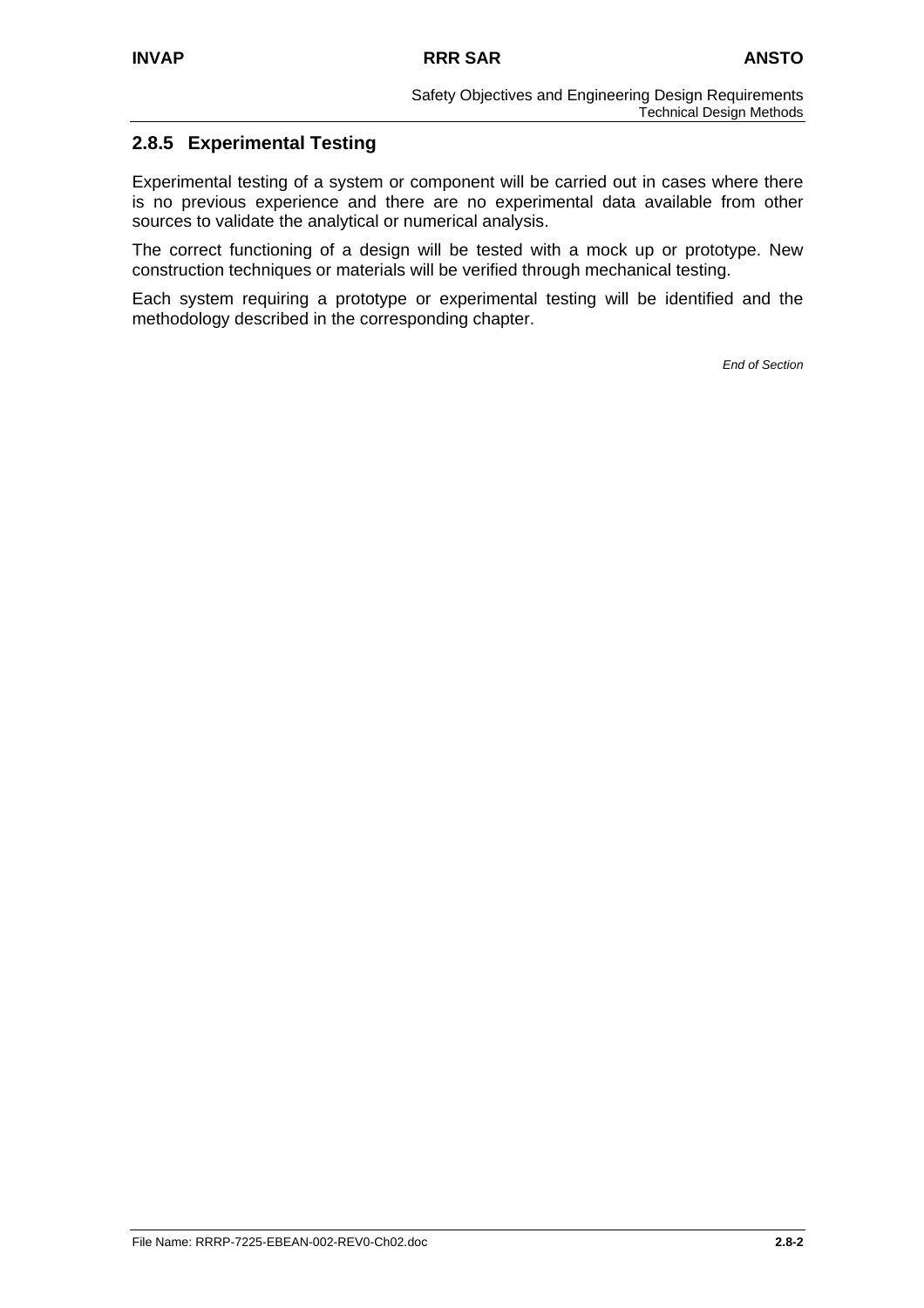# **2.9 DESIGN FOR INTERNAL FIRE PROTECTION**

### **2.9.1 Preventive Protection**

#### **2.9.1.1 General**

Preventive protection will be aimed at controlling and reducing as much as possible the most frequent causes of fire, *viz*, human errors and equipment or installation failures.

Building layout and zoning, location of fire barriers and the selection of reactor materials will minimise the internal fire hazard.

Systems, structures, and components important to safety will be designed and located to minimise the frequency and consequences of fires and explosions caused by internal and external events.

Structures, systems and components important to safety will also be designed such that the capability for shutdown, residual heat removal and containment of radioactive material is maintained in the event of internally or externally initiated fires and explosions.

In order to minimise human errors, tasks and operations involving equipment and reactor systems will be controlled.

#### **2.9.1.2 Fire Prevention**

A fire prevention program will be implemented by trained personnel permanently at hand at the Reactor Facility. Detection and extinguishing equipment will be provided.

An emergency program will be prepared which will include, as a minimum, the following aspects:

- a) inspection programs;
- b) organisation of fire combat roles;
- c) activities and behaviour of individuals when faced with an emergency;
- d) sanitary assistance;
- e) decontamination procedures.

### **2.9.1.3 Handling of Combustible Products**

Non-flammable products and solvents will be used for cleaning tasks, wherever practicable.

Possession, use, and storage of flammable products will be subject to review. The amount of combustible materials stored will be restricted to no more than the required quantities for plant operation and/or maintenance.

The design of the facility will ensure that flammable compressed gases are only installed outside the reactor building. An exception is the deuterium used in the Cold Neutron Source. Prevention measures will be in place in the CNS design.

#### **2.9.1.4 Electrical Equipment**

In view of the central importance of electrical and control equipment to safety system function, adequate preventive measures will be considered during the design, selection and equipment distribution stages.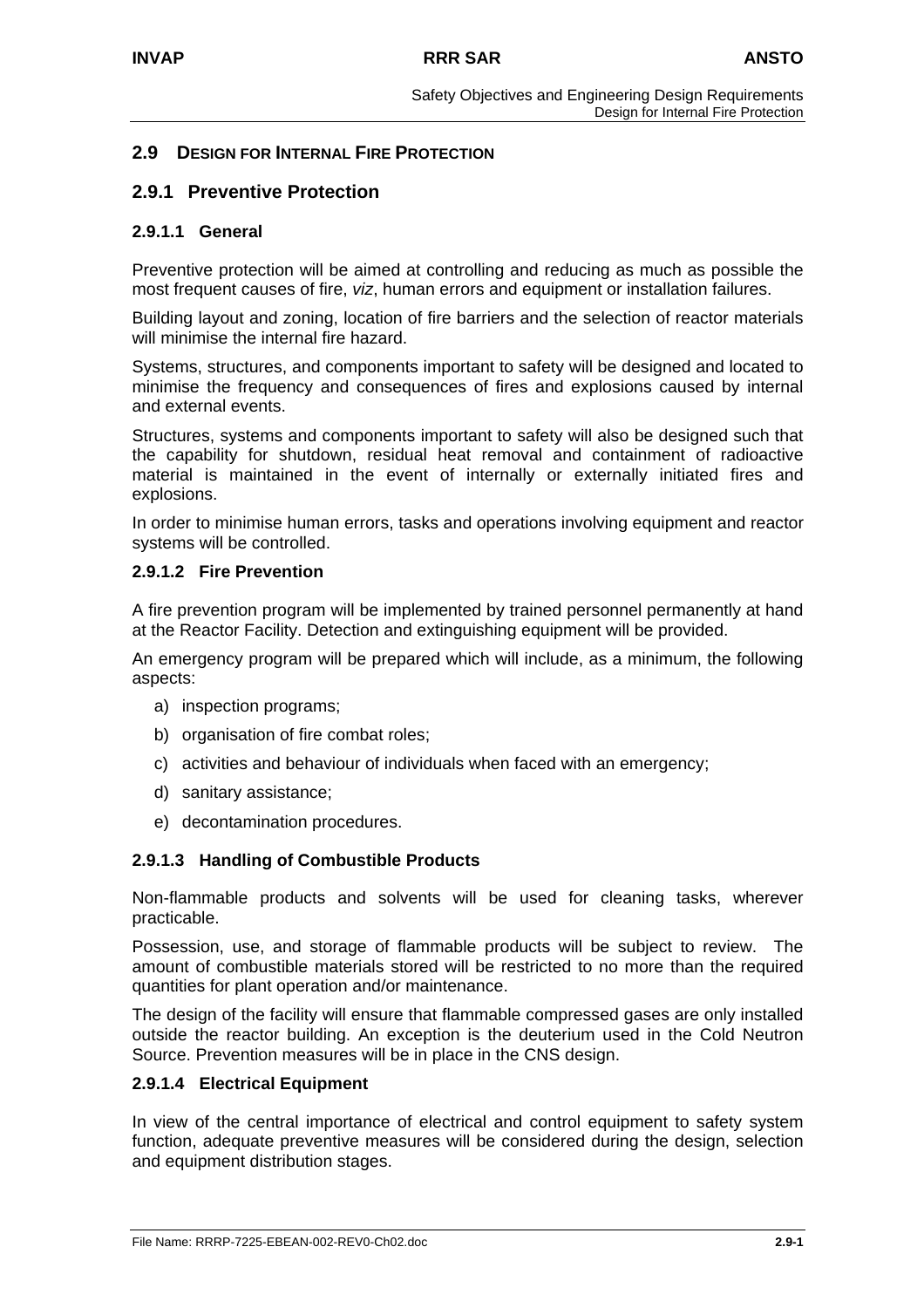Fire safety will be a key consideration in the selection of electrical equipment and the electrical protection of cables and electrical/electronic equipment.

Appropriate grounding and lightning protection will be installed in electrical systems.

Cables will be anti-flame, with self-extinguishing sheaths, where appropriate, consistent with applicable codes and standards, and the fire hazard analysis.

The use of electrical equipment and accessories in the Reactor Facility will be controlled.

## **2.9.1.5 Furnishings**

Non-combustible or self-extinguishing furnishings will be used wherever possible. Preference will be given to metallic shelves, cupboards, file cabinets and desks.

# **2.9.2 Passive Protection**

Passive, or structural, protection will be incorporated into the design of the facility to reduce potential fire sources as well as their spreading or propagation. This protection will include the provision of isolation and separation, the selection of appropriate structural and non-structural materials, the consideration of building layout and zoning, the use of fire barriers and consideration of the layout and protection of safety systems. These aspects are discussed in Chapter 10.

Special attention will be paid to emergency exits, and to specifying appropriate escape routes.

Non-combustible, fire retardant and heat resistant materials will be used wherever practicable throughout the facility, particularly in locations such as the MCR and in the Reactor Building.

# **2.9.3 Detection and Suppression Systems**

Fire detection and suppression systems of appropriate capacity and capability will be provided. These are discussed in Chapter 10.

Fire suppression systems will be designed and located to ensure that their spurious or inadvertent operation does not impair the capability of structures, systems and components important to safety to fulfil their safety functions.

# **2.9.4 Handling Emergencies**

The locations within the facility where special arrangements are necessary in relation to the handling of emergencies will be identified. Chapter 20 considers the handling of emergencies.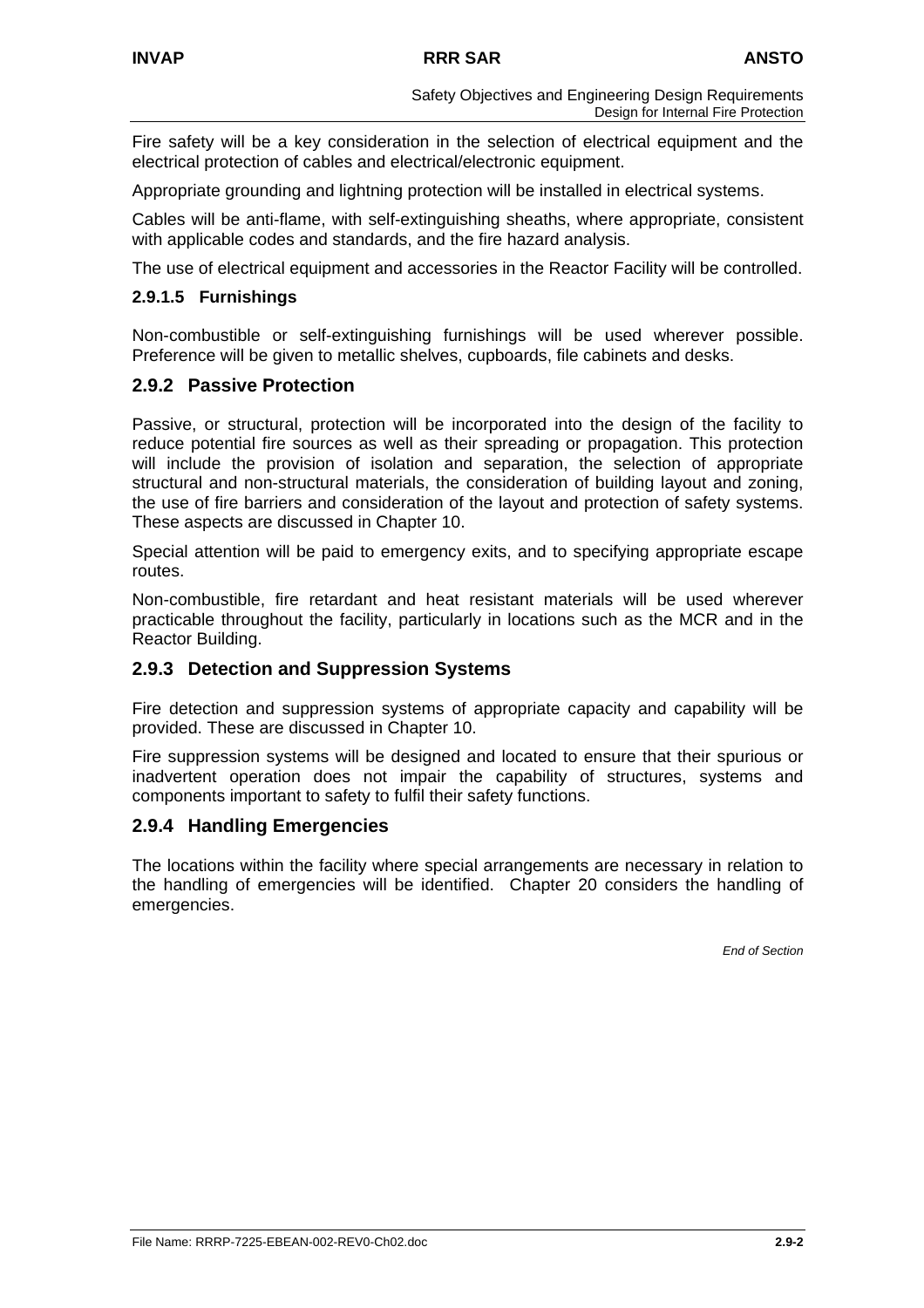# **2.10 QUALIFICATION OF COMPONENTS**

This section specifies the general requirements and criteria applicable to the qualification of systems, structures and components important to safety. Such qualification is necessary to give confidence that the operation of systems, structures and components claimed as a means of protection or mitigation will occur as envisaged.

Systems, structures and components important to safety will be qualified to ensure that safety functions are able to be achieved for both the operating and environmental conditions under which the equipment or component is required to function.

The design method applied will depend on the safety category of the system (refer Sections 2.5.1.2, 2.5.1.3, 2.5.1.4), its complexity, and whether the proposed design is novel or similar designs are available.

Type tests will be carried out for equipment and components as required by its safety and quality classification.

Safety Category 1 electronic equipment and components will be classified as IEEE Class 1E, and will be qualified to IEEE Class 1E standards.

Safety Category 1 electrical equipment and components within the SPS will use IEEE and associated standards, where relevant as the basis for system design, equipment procurement, installation and system operation with the exception of the diesel generators. The diesel generators will be to high quality commercial standards.

Safety Category 2 electrical and electronic equipment will be qualified in accordance with a specific plan. A qualification procedure will be followed for all Safety Category 2 equipment and components in order to demonstrate the ability of the system, component or structure to perform its required function. This demonstration is achieved by means of verification and validation tests, operational experience and analysis of the systems, components or structures. In addition, seismic verification will be undertaken in accordance with seismic classification.

The performance of hardware and software used in computer-based systems important to safety will be subject to appropriate standards and practices for development, verification and validation.

# **2.10.1 Prototype Testing**

Safety significant components of novel design and safety significant components which are based on a proven design but with significant modifications, have been qualified by building and testing a prototype. The detailed engineering of the component has taken into account the results of the prototype tests.

Designing, manufacturing and testing prototypes are considered part of the detailed design and engineering process and have been undertaken in accordance with the QA system for design.

## **2.10.1.1 Control Rod Drives**

The power regulating control rod drive design will be based on the experience developed by INVAP in designing and constructing CRDs. The design of the CRD for the Reactor Facility is based on the CRD of the ETRR-2 in Egypt, with minor adaptations.

A prototype has been constructed to confirm the design and demonstrate its reliability and availability. The prototype has been cycled to a number of cycles that demonstrate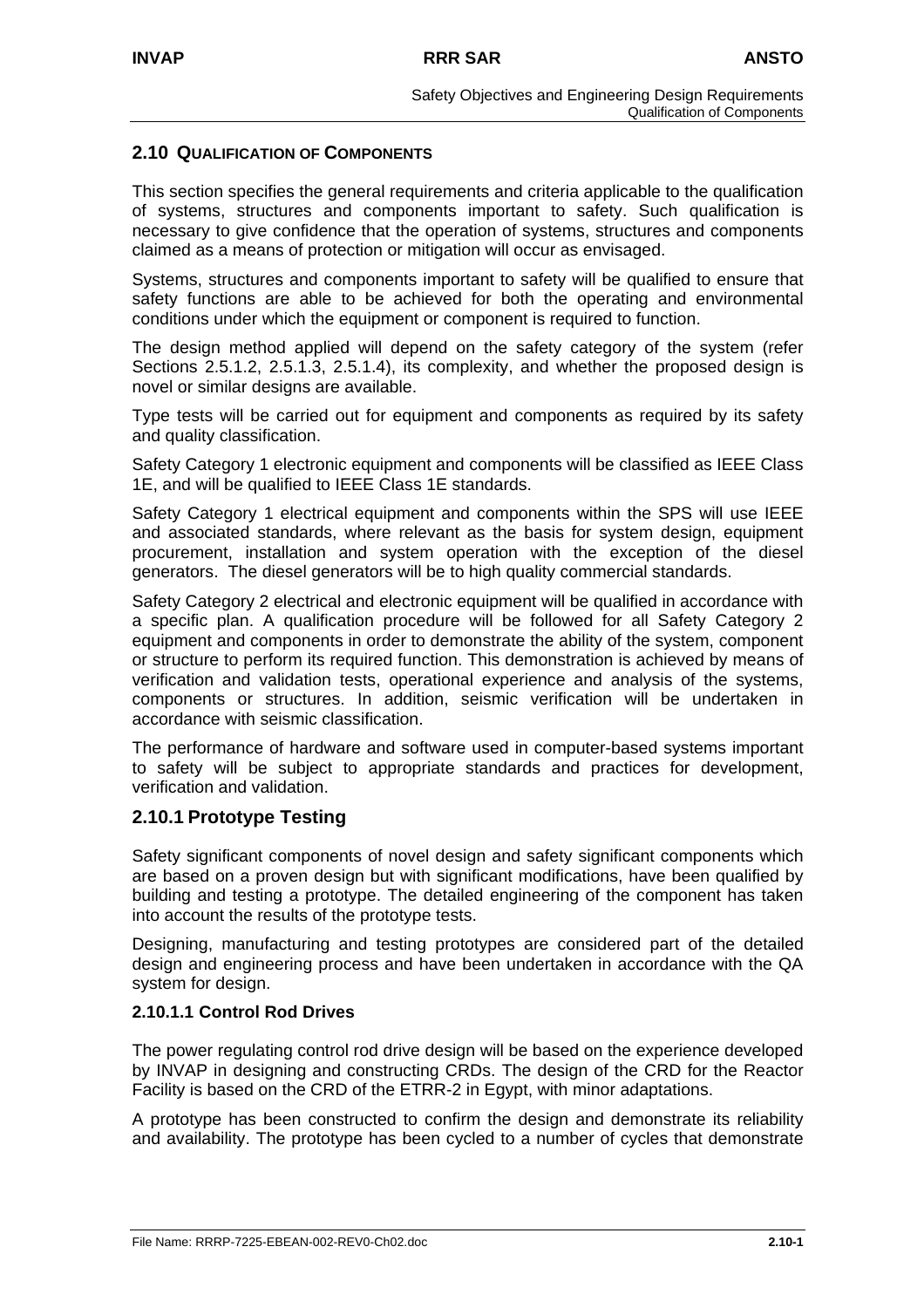the reliability of the system during its lifetime. Information has been obtained to determine the frequency of maintenance tasks and the extent of surveillance tests.

The CRDs are discussed in Chapter 5.

# **2.10.1.2 Neutron Beam Shutters**

Neutron beam shutters are substantial mechanical components that require precise positioning. The proposed design differs from previous shutters manufactured by INVAP.

Due to its effect on the positioning and alignment of the neutron guides, a prototype shutter has been built and tested.

The prototype has served to adjust the manufacturing processes, optimise the design, and verify the maintainability and reliability figures of the proposed system.

The neutron beam shutters are discussed in Chapter 11.

### **2.10.1.3 Cold Neutron Source**

The metallic vessel containing the cold neutron source is a component customised to the reactor. Prototypes of sections of the source inside the reflector vessel have been manufactured and tested for compliance with specified requirements.

As the final source test can only be done after the Reactor Facility is in operation, the goal of the prototypes (one or more) will be to verify design assumptions and models, calculation models and manufacturing processes.

The CNS is discussed in Chapter 11.

### **2.10.1.4 Second Shutdown System**

The Second Shutdown System shuts down the reactor by dumping the heavy water in the reflector vessel into a storage tank.

A prototype has been built to test the actuation time of the Second Shutdown System and to provide a negative reactivity insertion curve for the safety analysis.

The Second Shutdown System is described in Chapter 5.

### **2.10.1.5 Fuel Assembly and Fuel Clamp**

A prototype of the FA has been built and tested in a hydraulic loop to verify its mechanical behaviour under full flow rate. Several FAs will be irradiated to typical burn up ratios and mechanically tested to verify the effect of irradiation on the mechanical properties. The prototype will serve to adjust the manufacturing process and verify the performance of the FA.

A prototype of the fuel clamp has been built and tested in a hydraulic to loop to verify its behaviour when submitted to the velocities encountered in the Reactor Facility.

FAs and fuel clamps are described in Chapter 5.

### **2.10.1.6 Pneumatic Conveyor System**

The Pneumatic Conveyor System allows the insertion of irradiation targets by moving them through pneumatic transport tubes.

A prototype of the Pneumatic Conveyor System has been built to fine tune the can injection and extraction time, as well as confirm the operational parameters of the system and its reliability.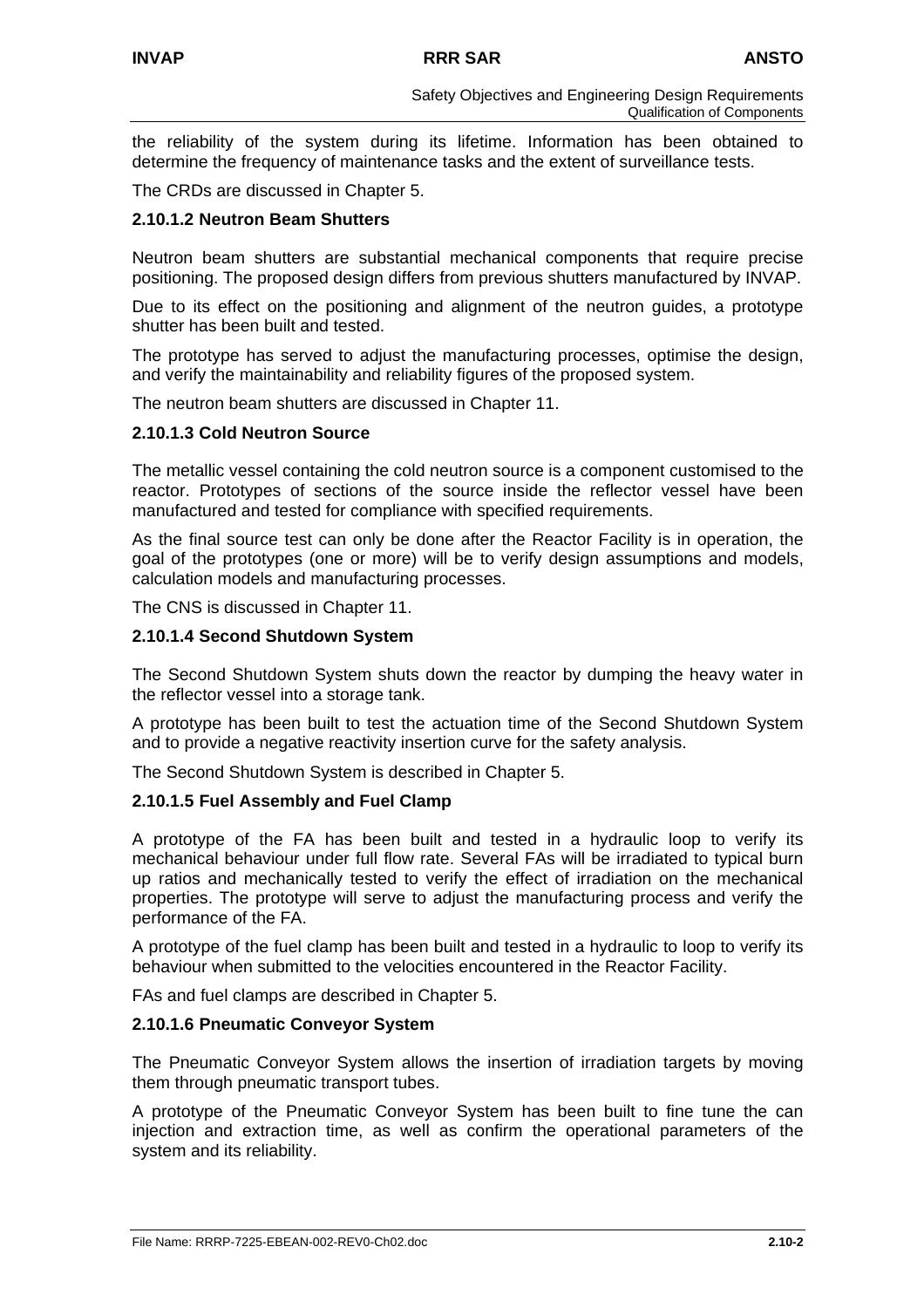The Pneumatic Conveyor System is described in Chapter 11.

### **2.10.1.7 Flap Valves**

The flap valves are passive components within the piping inside the reactor pool, that open in the absence of forced circulation. The opening of the flap valves enables a natural circulation flow path to be formed that extracts the decay heat from the core and irradiation rigs respectively.

Prototypes of the flap valves have been built to test their performance and adjust the mechanical parameters to ensure the flap valves fulfil their function.

Flap valves are described in Chapter 6.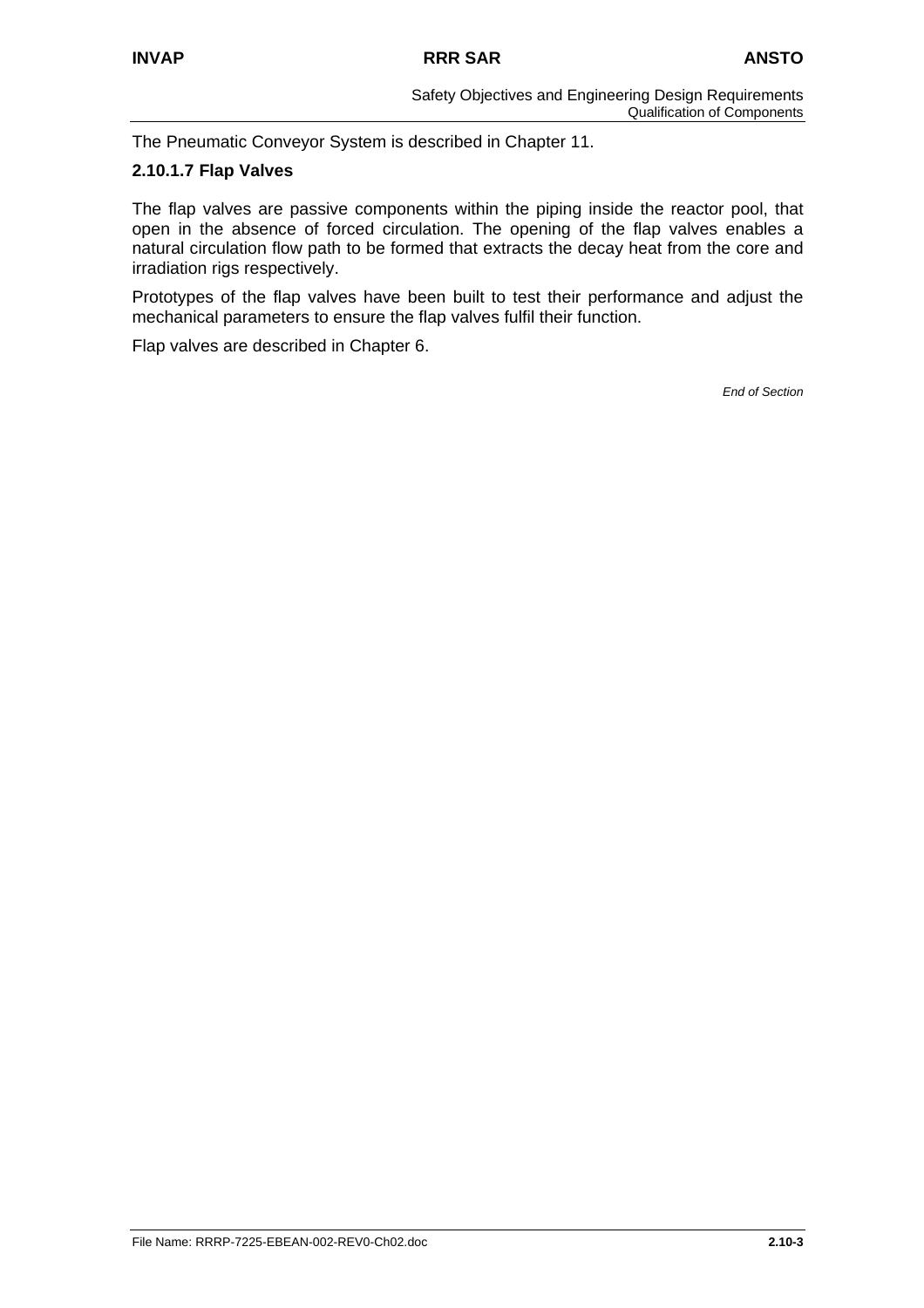# **2.11 CONCLUSIONS**

This Chapter has presented the safety objectives and engineering design requirements to which the Reactor Facility is designed. Specifically, the following issues have been covered for the Reactor Facility:

- 1. The overall safety objectives relating to the whole Reactor Facility.
- 2. The general design requirements relating to the safety of the whole Reactor Facility, with respect to the following:
	- a) Quality assurance
	- b) Ensuring a high standard of engineering design including the use of conservative design margins, provision of barriers etc;
	- c) The use of inherent, passive and fail-safe design features;
	- d) The use of redundancy, diversity and independence in the design of ESFs;
	- e) The defence in depth philosophy as applied to the design;
	- f) Accident prevention and accident management features, including accident mitigation;
	- g) The use of proven engineering practice and the use of accepted codes and standards;
	- h) Consideration of human factors and dependent failures; and
	- i) The radiation protection principles.
- 3. Specific design requirements relating to the safety of the Reactor Facility with respect to the following:
	- a) Monitoring and control of reactor variables
	- b) Reactor core integrity
	- c) Protection against flow instabilities and power oscillations
	- d) Sharing of common systems, structures or components between facilities
	- e) Human factors and ergonomic principles
	- f) Reactivity control
	- g) Core cooling
	- h) Fuel and materials design
	- i) Reactor utilisation
	- j) Safety system design criteria
	- k) Reliability requirements
	- l) Equipment qualification design basis
	- m) Protection against dependent failures
	- n) Surveillance and maintenance of safety equipment
	- o) Radiation protection.
- 4. A listing of the safety functions.